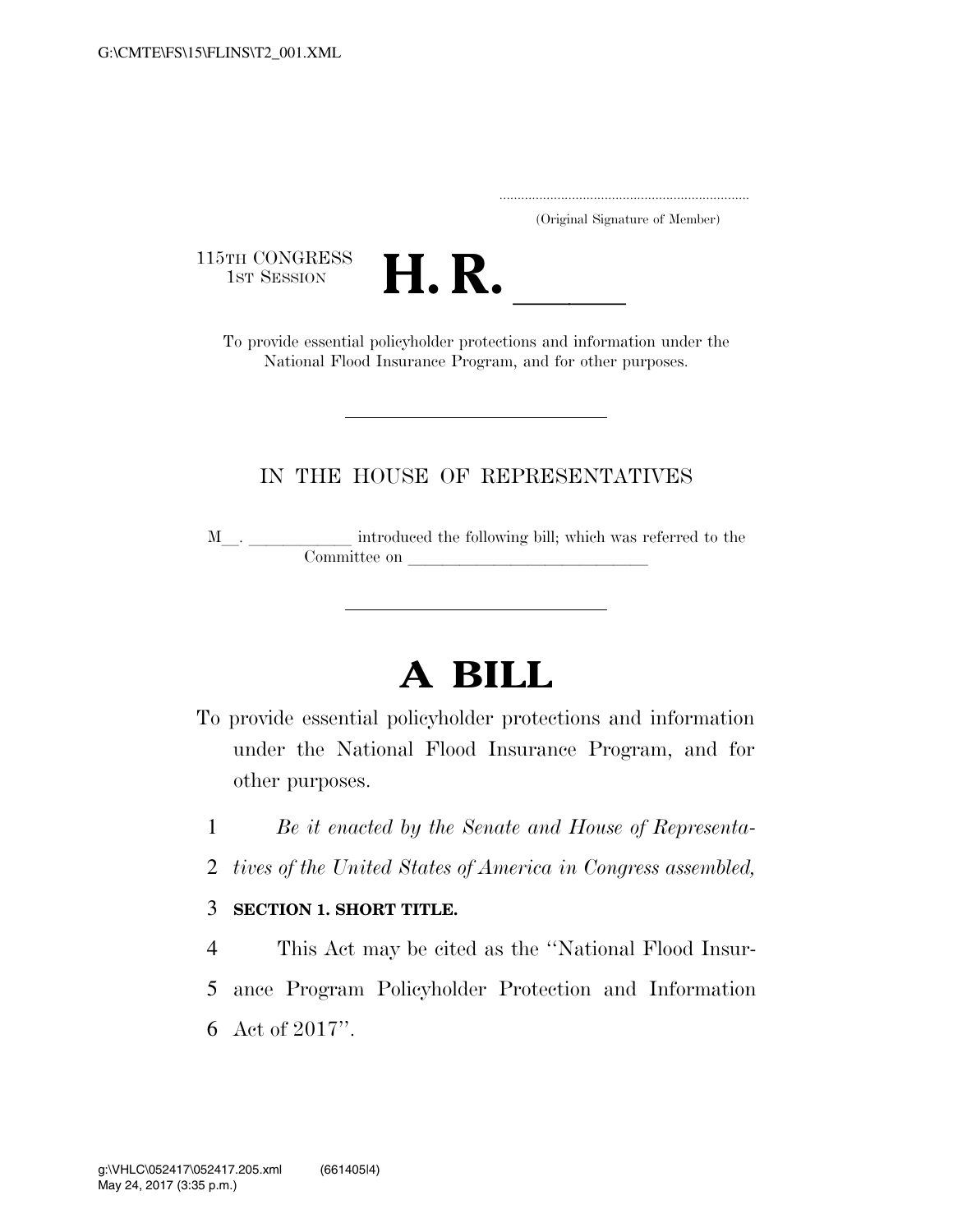| 1              | SEC. 2. ANNUAL LIMITATION ON PREMIUM INCREASES.     |
|----------------|-----------------------------------------------------|
| $\overline{2}$ | Section 1308(e) of the National Flood Insurance Act |
| 3              | of 1968 (42 U.S.C. 4015(e)) is amended—             |
| $\overline{4}$ | $(1)$ by striking paragraph $(1)$ and inserting the |
| 5              | following new paragraph:                            |
| 6              | $"(1)$ the chargeable risk premium rate for flood   |
| 7              | insurance under this title for any property may     |
| 8              | $not$ —                                             |
| 9              | "(A) be increased by more than 15 percent           |
| 10             | each year, except-                                  |
| 11             | "(i) as provided in paragraph $(4)$ ;               |
| 12             | "(ii) in the case of property identified            |
| 13             | under section $1307(g)$ ; or                        |
| 14             | "(iii) in the case of a property that—              |
| 15             | $\lq\lq$ is located in a community                  |
| 16             | that has experienced a rating down-                 |
| 17             | grade under the community rating                    |
| 18             | system program carried out under                    |
| 19             | section $1315(b)$ ;                                 |
| 20             | $\lq\lq$ (II) is covered by a policy with           |
| 21             | respect to which the policyholder                   |
| 22             | $has-$                                              |
| 23             | "(aa) decreased the amount                          |
| 24             | of the deductible; or                               |
| 25             | "(bb) increased the amount                          |
| 26             | of coverage; or                                     |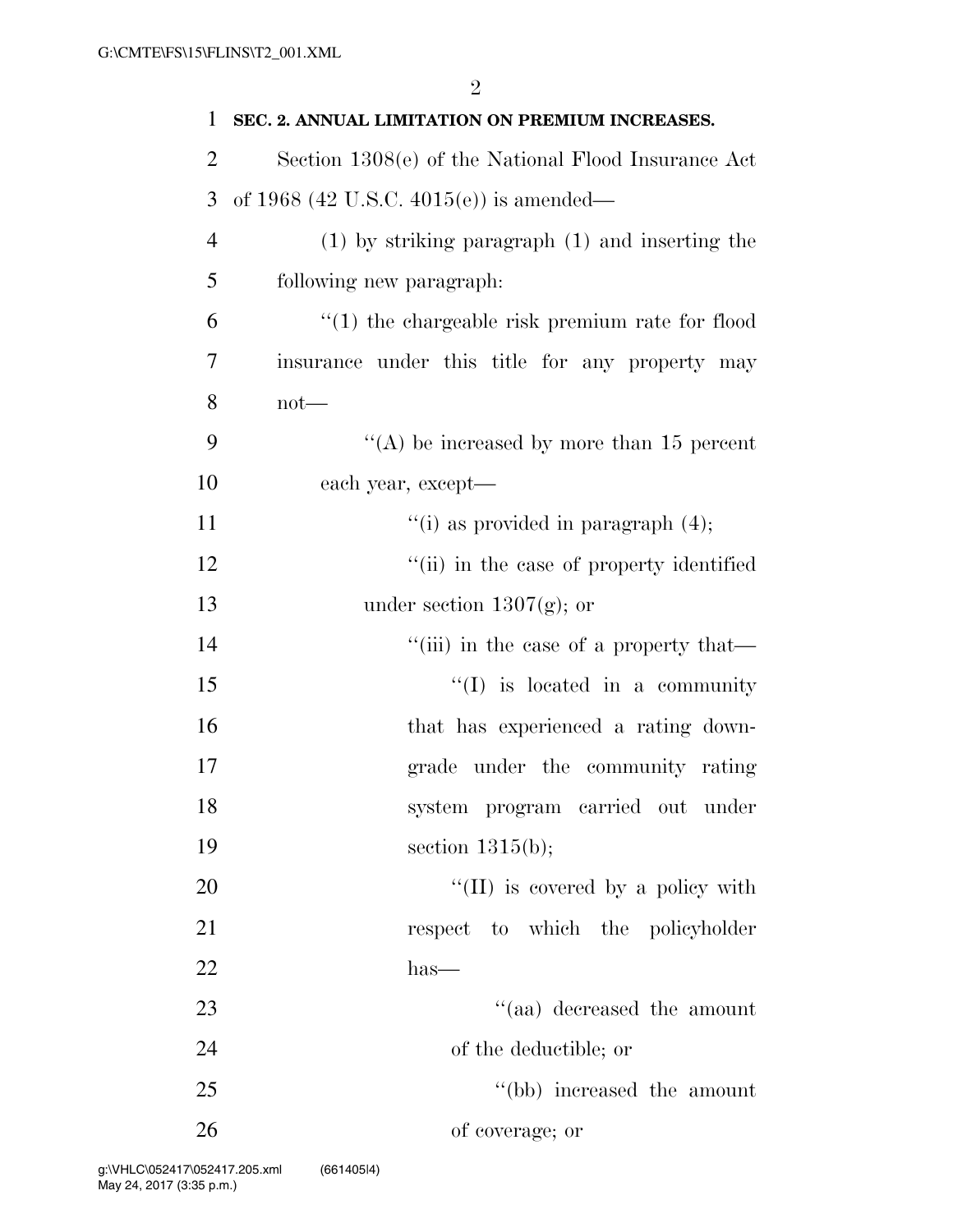1  $\text{``(III)}$  was misrated; or

 $\langle$  (B) in the case of any residential property having 4 or fewer residences for which a valid National Flood Insurance Program Elevation Certificate has been filed with the National Flood Insurance Program within the proceeding calendar year, exceed \$10,000 in any single year, except that such amount (as it may have been previously adjusted) shall be adjusted for inflation by the Administrator upon the expira-11 tion of the 5-year period beginning upon the en- actment of theNational Flood Insurance Pro- gram Policyholder Protection and Information Act of 2017 and upon the expiration of each successive 5-year period thereafter, in accord- ance with an inflationary index selected by the Administrator;''; and (2) in paragraph (2), by striking ''5 percent'' and inserting ''8 percent'' **SEC. 3. FLOOD INSURANCE AFFORDABILITY PROGRAM.**  Chapter I of the National Flood Insurance Act of 1968 (42 U.S.C. 4011 et seq.) is amended by adding at

the end the following new section: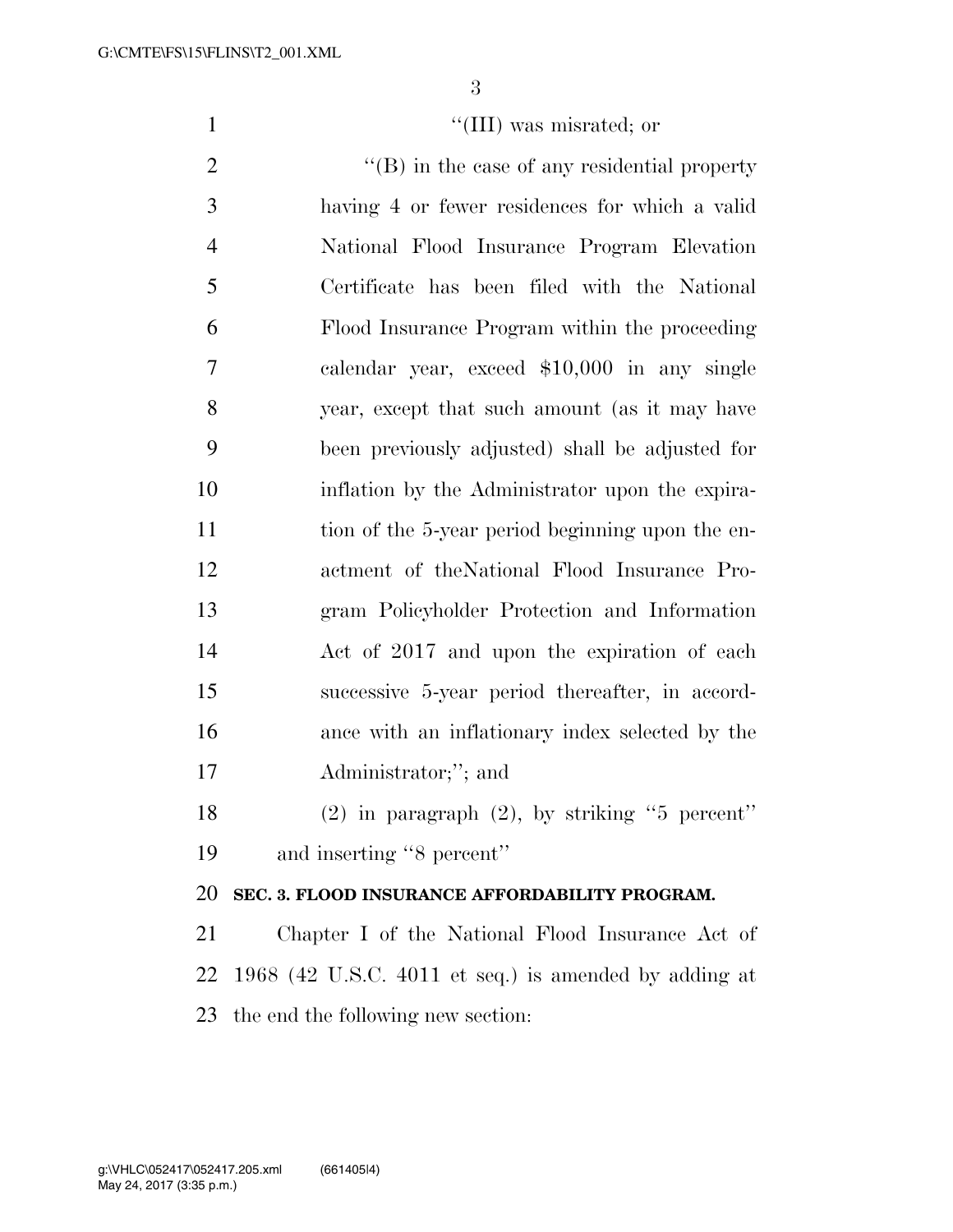#### **''SEC. 1326. FLOOD INSURANCE AFFORDABILITY PROGRAM.**

 $\gamma$  (a) AUTHORITY.—The Administrator shall carry out a program under this section to provide financial assist- ance, through State programs carried out by participating States, for eligible low-income households residing in eligi- ble properties to purchase policies for flood insurance cov-erage made available under this title.

 ''(b) PARTICIPATION.—Participation in the program under this section shall be voluntary on the part of a State or consortium of States.

 ''(c) STATE ADMINISTRATION.—Each participating State shall delegate to a State agency or nonprofit organi- zation the responsibilities for administrating the State's program under this section.

''(d) ELIGIBLE HOUSEHOLDS.—

16 "(1) IN GENERAL.—During any fiscal year, as- sistance under the program under this section may be provided only for a household that has an income, as determined for such fiscal year by the partici- pating State in which such household resides, that is less than the income limitation established for such fiscal year for purposes of the State program by the participating State, except that—

24 ''(A) assistance under the program under this section may not be provided for a house-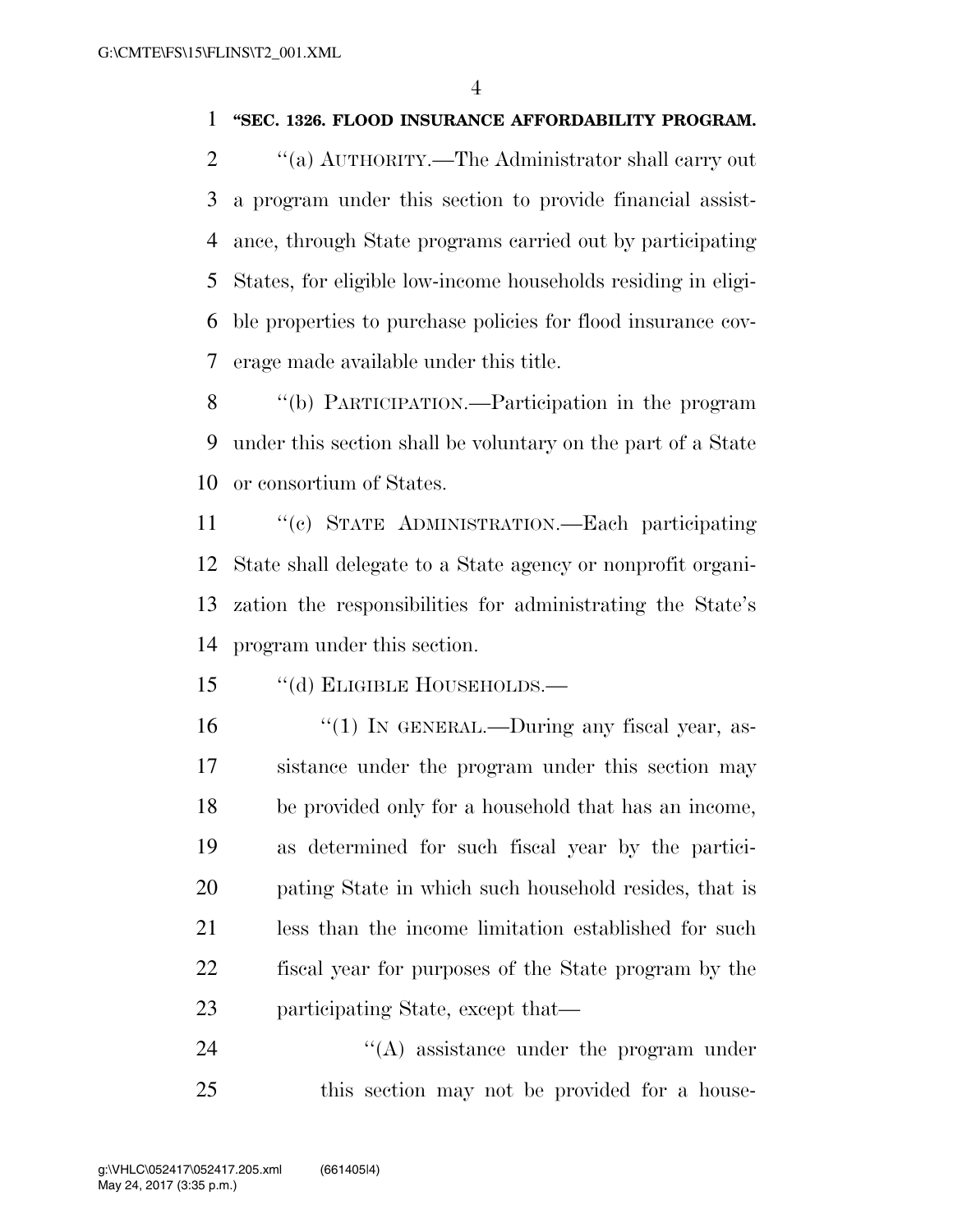| $\mathbf{1}$   | hold having a income that exceeds the greater        |
|----------------|------------------------------------------------------|
| $\overline{2}$ | $of-$                                                |
| 3              | $\lq\lq$ (i) the amount equal to 150 percent         |
| $\overline{4}$ | of the poverty level for such State; or              |
| 5              | $``$ (ii) the amount equal to 60 percent             |
| 6              | of the median income of households resid-            |
| 7              | ing in such State; and                               |
| 8              | "(B) a State may not exclude a household             |
| 9              | from eligibility in a fiscal year solely on the      |
| 10             | basis of household income if such income is less     |
| 11             | than 110 percent of the poverty level for the        |
| 12             | State in which such household resides.               |
| 13             | "(2) STATE VERIFICATION OF INCOME ELIGI-             |
| 14             | BILITY.—In verifying income eligibility for purposes |
| 15             | of paragraph (1), the participating State may apply  |
| 16             | procedures and policies consistent with procedures   |
| 17             | and policies used by the State agency administering  |
| 18             | programs under part A of title IV of the Social Se-  |
| 19             | curity Act (42 U.S.C. 601 et seq.), under title XX   |
| 20             | of the Social Security Act (42 U.S.C. 1397 et seq.), |
| 21             | under subtitle B of title VI of the Omnibus Budget   |
| 22             | Reconciliation Act of 1981 (42 U.S.C. 9901 et seq.;  |
| 23             | relating to community services block grant program)  |
| 24             | , under any other provision of law that carries out  |
| 25             | programs which were administered under the Eco-      |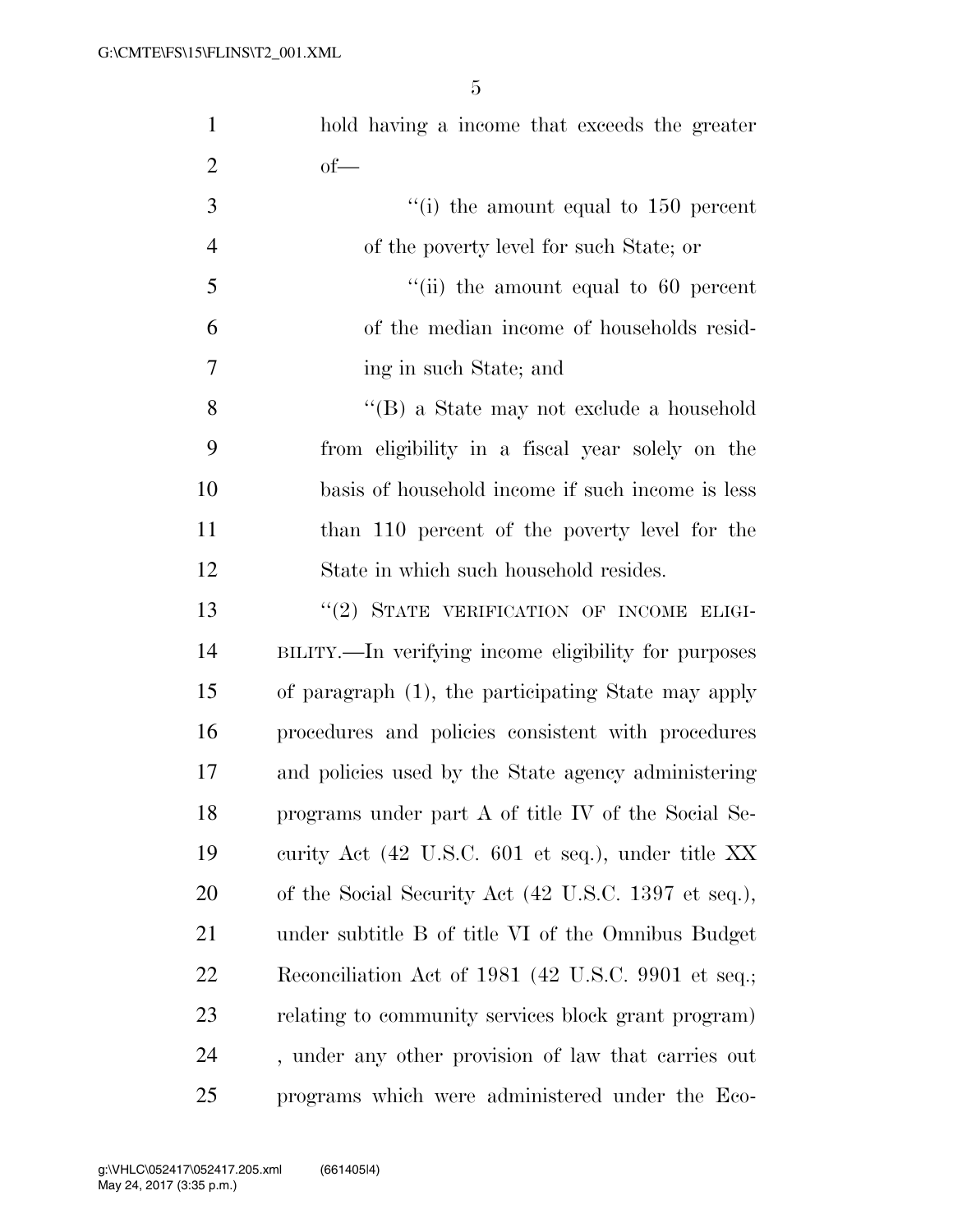nomic Opportunity Act of 1964 (42 U.S.C. 2701 et seq.) before August 13, 1981, or under other income assistance or service programs (as determined by the State). ''(e) ELIGIBLE PROPERTIES.—Assistance under the program under this section may be provided only for a residential property—  $\frac{1}{1}$  that has 4 or fewer residences;  $(2)$  that is owned and occupied by an eligible household;  $\frac{11}{2}$  ''(3) for which a base flood elevation is identi- fied on a flood insurance rate map of the Adminis- trator that is in effect; 14 ''(4) for which such other information is avail- able as the Administrator considers necessary to de-16 termine the flood risk associated with such property; and  $\frac{18}{18}$  ''(5) that is located in a community that is par- ticipating in the national flood insurance program. 20 "(f) TYPES OF ASSISTANCE.—Under the program under this section, a participating State shall elect to pro- vide financial assistance for eligible households in one of the following forms: 24 "(1) LIMITATION ON RATE INCREASES.—By es-tablishing a limitation on the rate of increases in the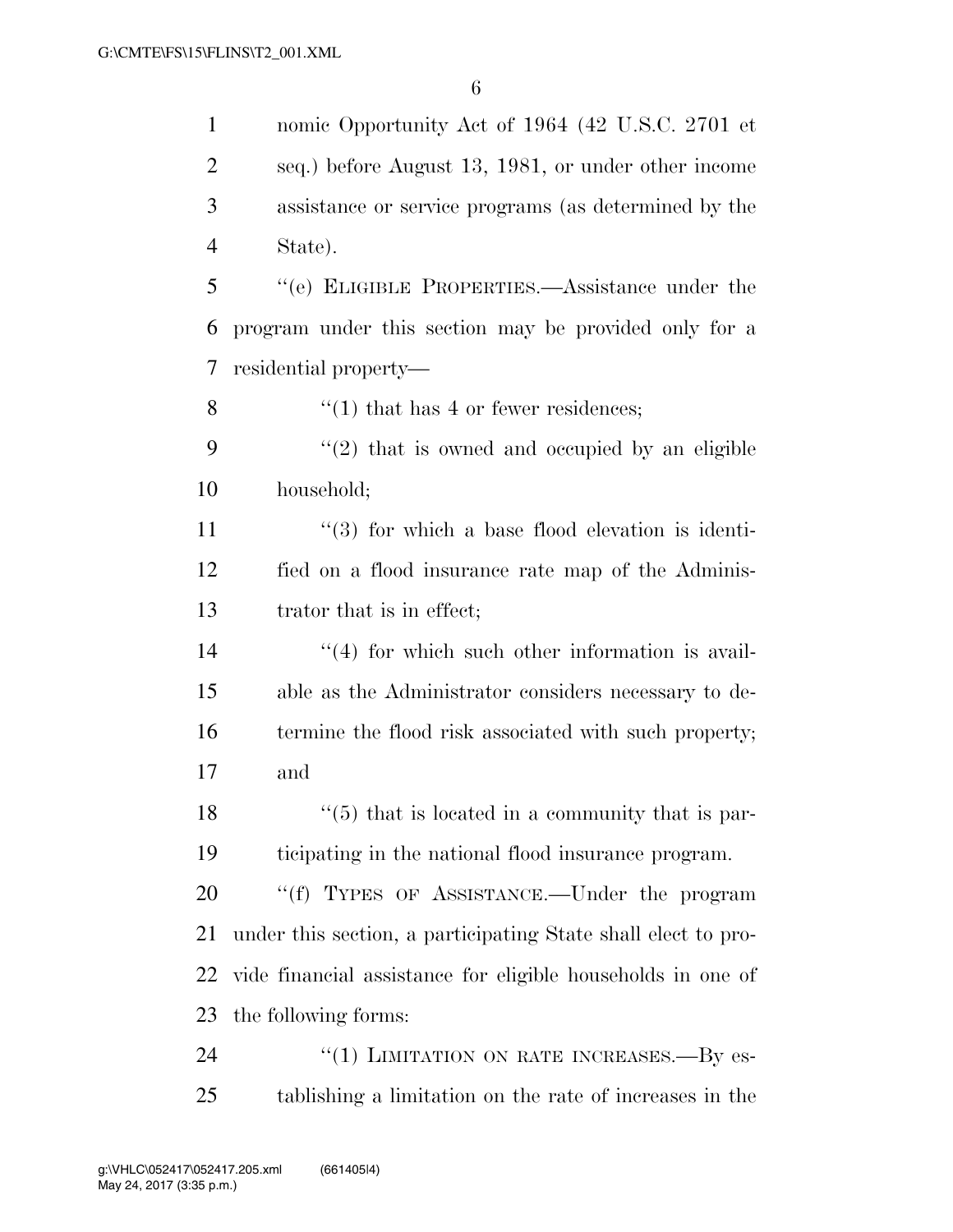amount of chargeable premiums paid by eligible households for flood insurance coverage made avail-able under this title.

4 "(2) LIMITATION ON RATES.—By establishing a limitation on the amount of chargeable premiums paid by eligible households for flood insurance cov-erage made available under this title.

 ''(g) NOTIFICATION TO FEMA.—Under the program under this section, a participating State shall, on a fiscal year basis and at the time and in the manner provided by the Administrator—

 ''(1) identify for the Administrator the eligible households residing in the State who are to be pro- vided assistance under the State program during such fiscal year; and

 ''(2) notify the Administrator of the type and levels of assistance elected under subsection (f) to be provided under the State program with respect to such eligible households residing in the State.

20 "(h) AMOUNT OF ASSISTANCE.—Under the program under this section, in each fiscal year the Administrator shall, notwithstanding section 1308, make flood insurance coverage available for purchase by households identified as eligible households for such fiscal year by a partici-pating State pursuant to subsection (e) at chargeable pre-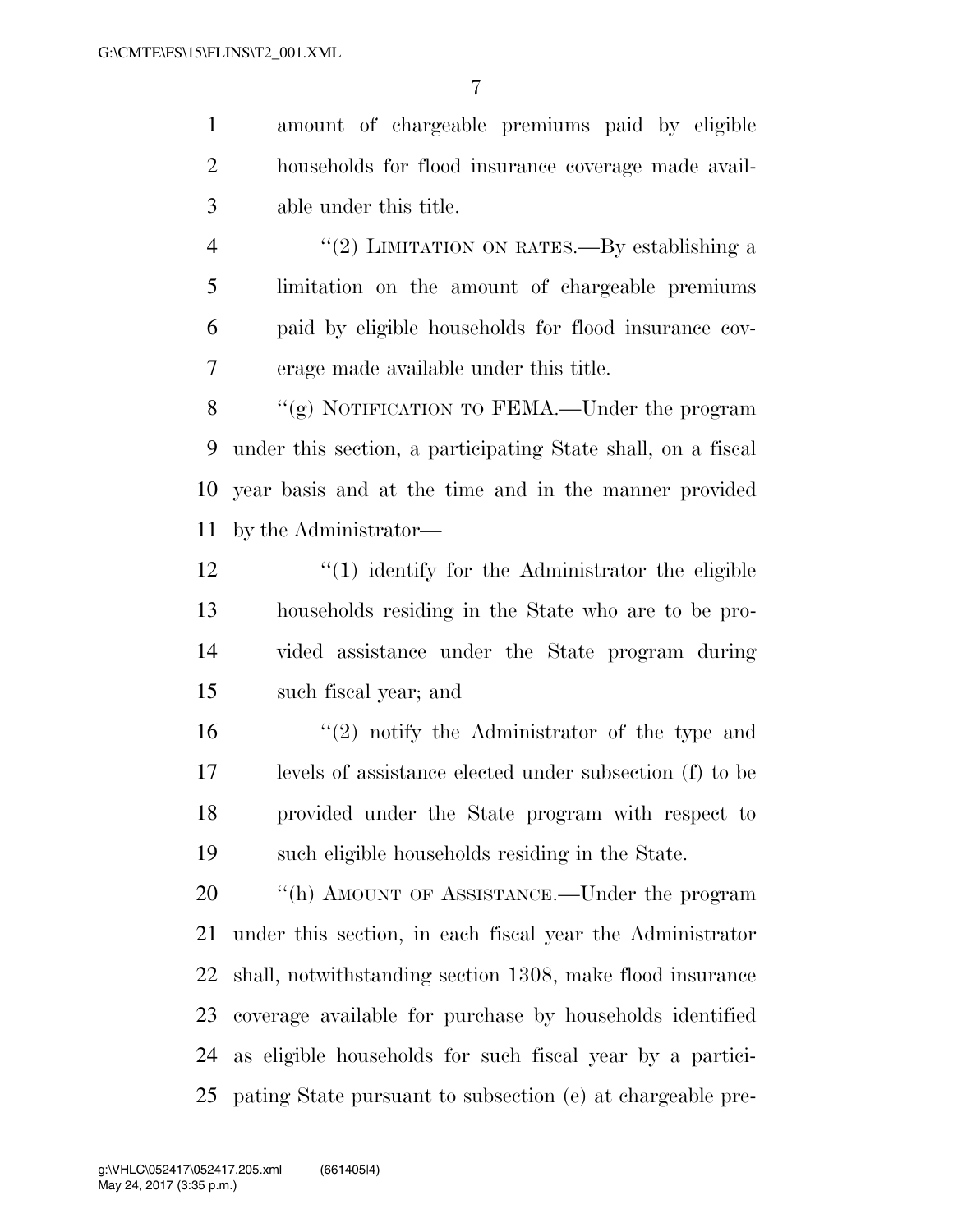mium rates that are discounted by an amount that is based on the type and levels of assistance elected pursuant to subsection (f) by the participating State for such fiscal year.

 ''(i) BILLING STATEMENT.—In the case of an eligible household for which assistance under the program under this section is provided with respect to a policy for flood insurance coverage, the annual billing statement for such policy shall include statements of the following amounts:  $\frac{10}{10}$  The estimated risk premium rate for the 11 property under section  $1307(a)(1)$ .

12  $\frac{12}{2}$  If applicable, the estimated risk premium 13 rate for the property under section  $1307(a)(2)$ .

 ''(3) The chargeable risk premium rate for the property taking into consideration the discount pur-suant to subsection (h).

17 ''(4) The amount of the discount pursuant to subsection (h) for the property.

 $(5)$  The number and dollar value of claims filed for the property, over the life of the property, under a flood insurance policy made available under 22 the Program and the effect, under this Act, of filing any further claims under a flood insurance policy with respect to that property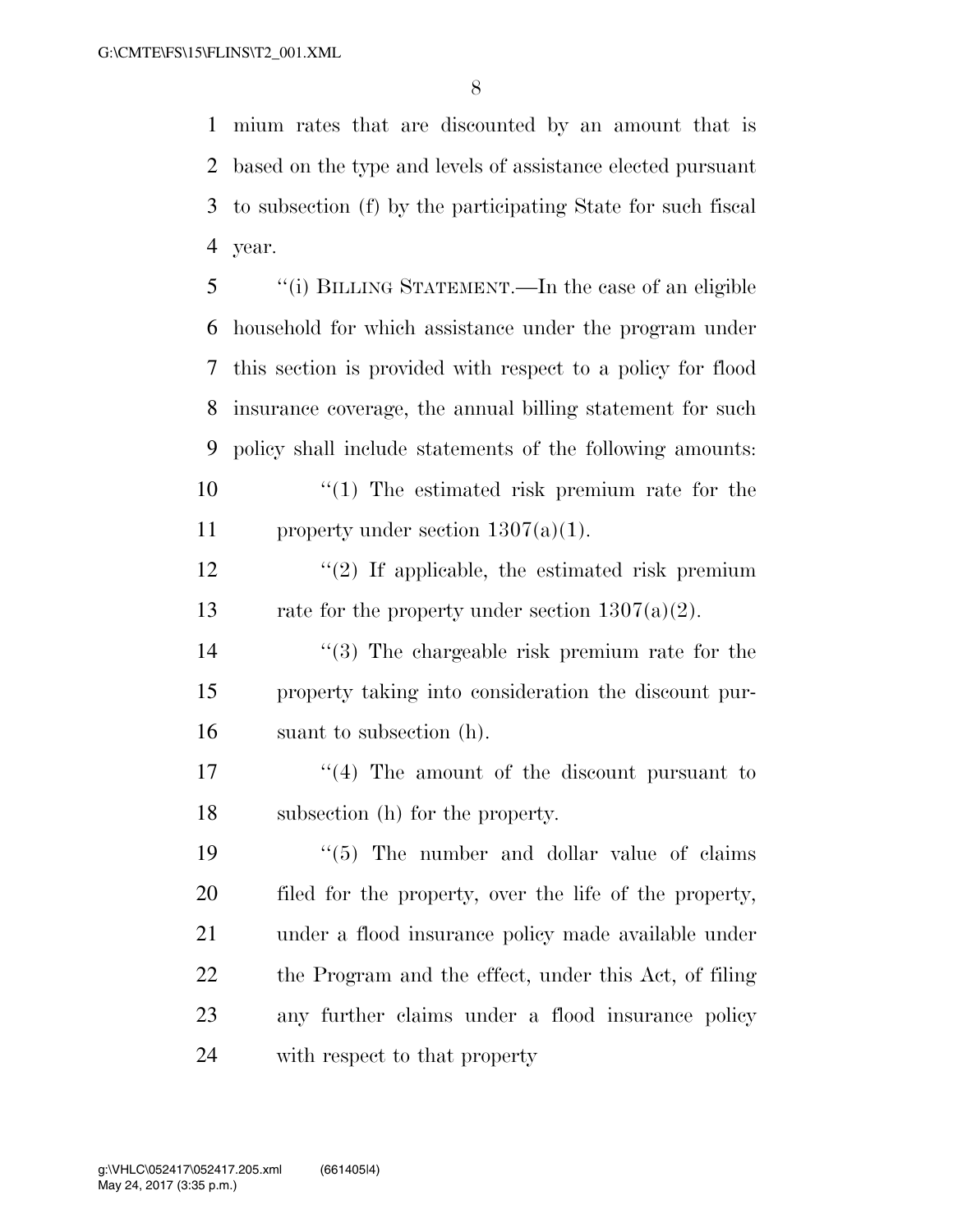''(j) FUNDING THROUGH STATE AFFORDABILITY SURCHARGES.—

3 "(1) IMPOSITION AND COLLECTION.—Notwith- standing section 1308, for each fiscal year in which flood insurance coverage under this title is made available for properties in a participating State at chargeable premium rates that are discounted pursu- ant to subsection (f), the Administrator shall impose and collect a State affordability surcharge on each policy for flood insurance coverage for a property lo- cated in such participating State that is (A) not a residential property having 4 or fewer residences, or (B) is such a residential property but is owned by a household that is not an eligible household for pur-poses of such fiscal year.

 ''(2) AMOUNT.—The amount of the State af- fordability surcharge imposed during a fiscal year on each such policy for a property in a participating State shall be—

 $\langle (A)$  sufficient such that the aggregate amount of all such State affordability sur- charges imposed on properties in such partici- pating State during such fiscal year is equal to the aggregate amount by which all policies for flood insurance coverage under this title sold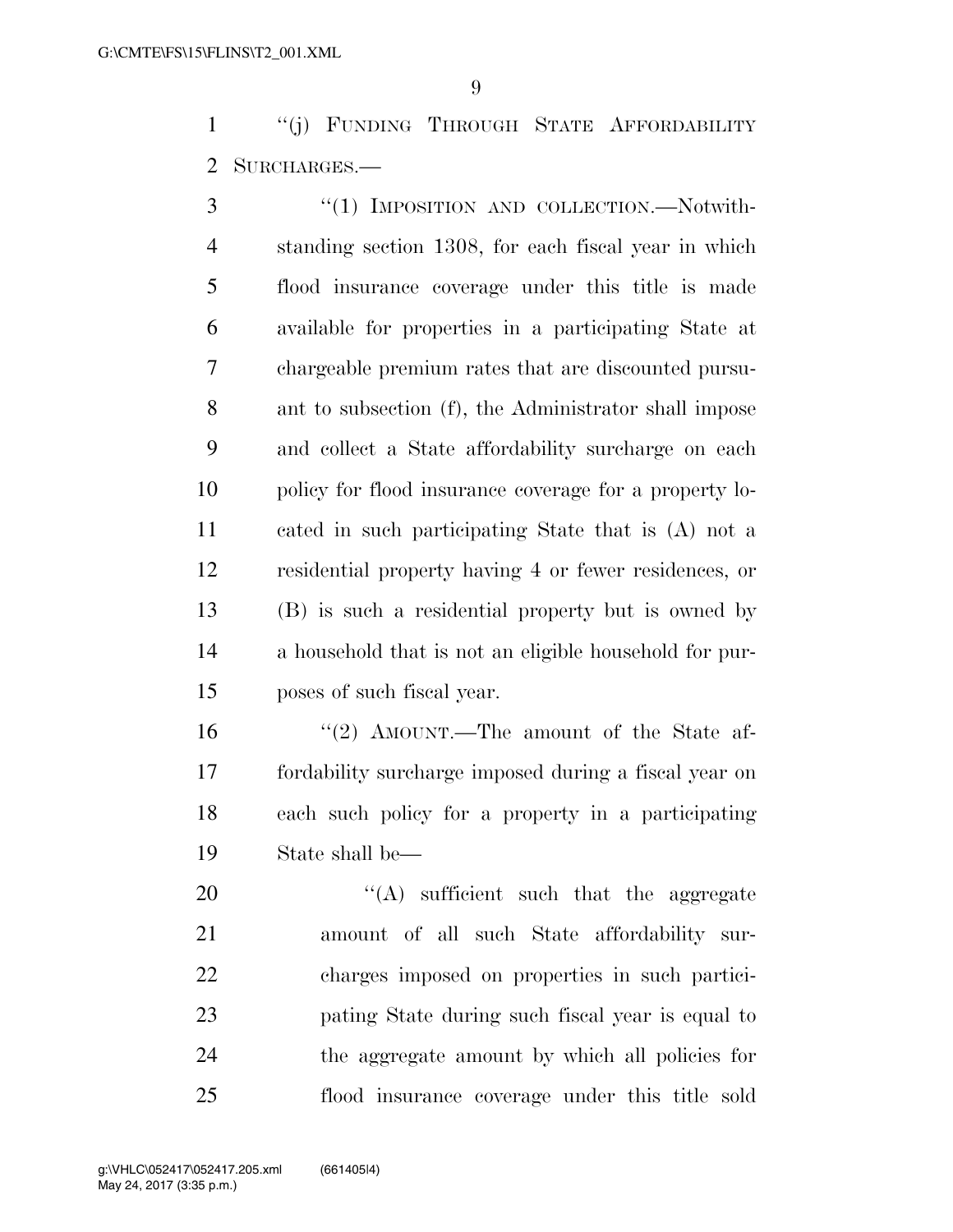during such fiscal year for properties owned by eligible households in the participating State are discounted pursuant to subsection (f); and 4 ''(B) the same amount for each property in the participating State being charged such a surplus.

 ''(k) TREATMENT OF OTHER SURCHARGES.—The provision of assistance under the program under this sec- tion with respect to any property and any limitation on premiums or premium increases pursuant to subsection (f) for the property shall not affect the applicability or amount of any surcharge under section 1308A for the property, of any increase in premiums charged for the 14 property pursuant to section  $1310A(c)$ , or of any equiva-lency fee under section 1308B for the property.

 ''(l) DEFINITIONS.—For purposes of this section, the following definitions shall apply:

18 "(1) PARTICIPATING STATE.—The term 'par- ticipating State' means, with respect to a fiscal year, a State that is participating in the program under 21 this section for such fiscal year.

22 "(2) ELIGIBLE HOUSEHOLD.—The term 'eligi- ble household' means, with respect to a fiscal year and a participating State, a household that has an income that is less than the amount of the income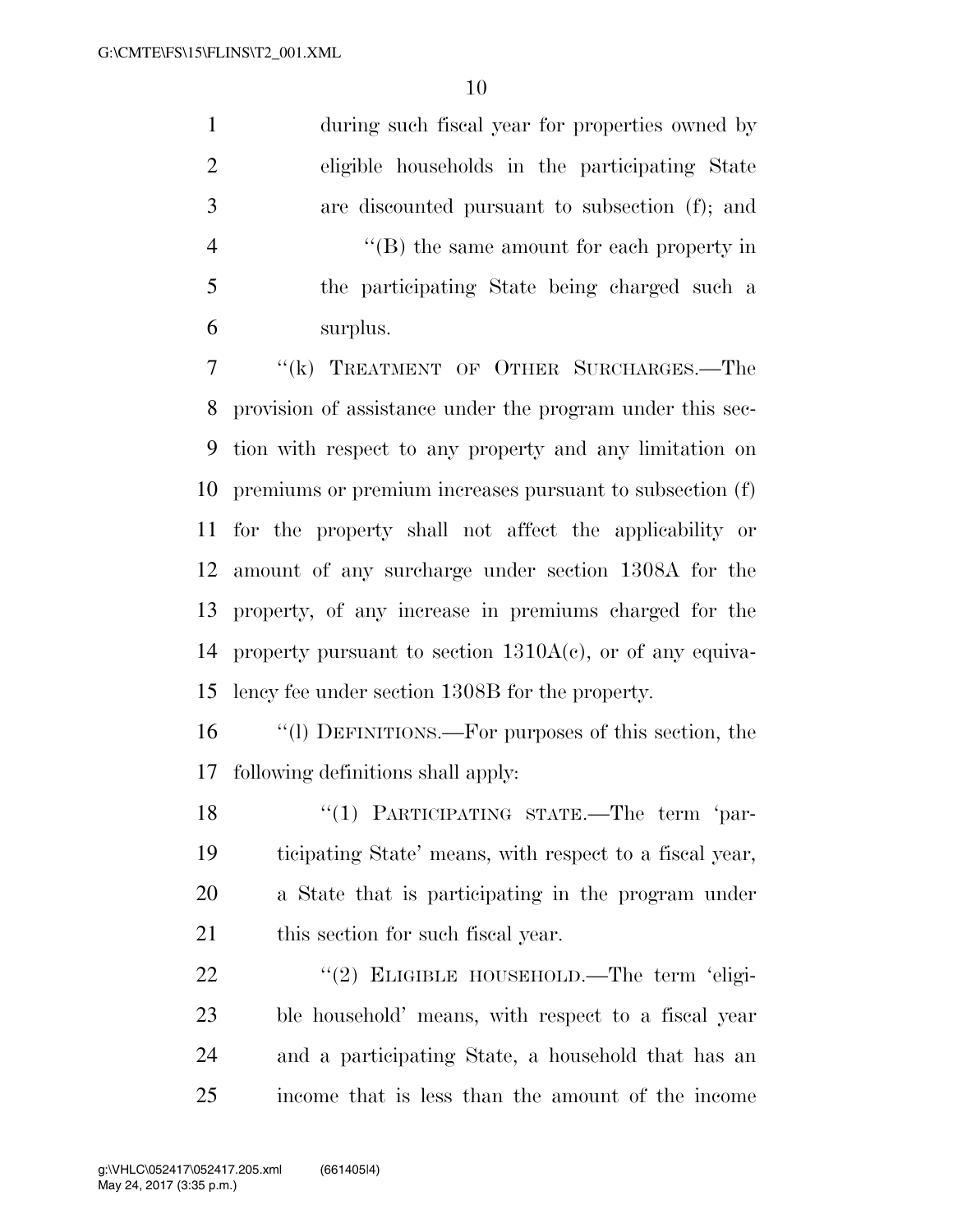limitation for the fiscal year established for purposes of the State program of such participating State 3 pursuant to subsection  $(g)(1)$ .

4 "(3) POVERTY LEVEL.—The term 'poverty level'' means, with respect to a household in any State, the income poverty line as prescribed and re- vised at least annually pursuant to section 673(2) of 8 the Community Services Block Grant Act (42 U.S.C. 9 9902(2)), as applicable to such State.

 ''(4) STATE.—The term 'State' shall include a consortium of States established for purposes of ad- ministrating the program under this section with re-spect to the member States of the consortium.

14 "(5) STATE PROGRAM.—The term 'State pro- gram' means a program carried out in compliance with this section by a participating State in conjunc- tion with the program under this section of the Ad-ministrator.

 ''(m) REGULATIONS.—The Administrator shall issue such regulations as may be necessary to carry out the pro-gram under this section.''.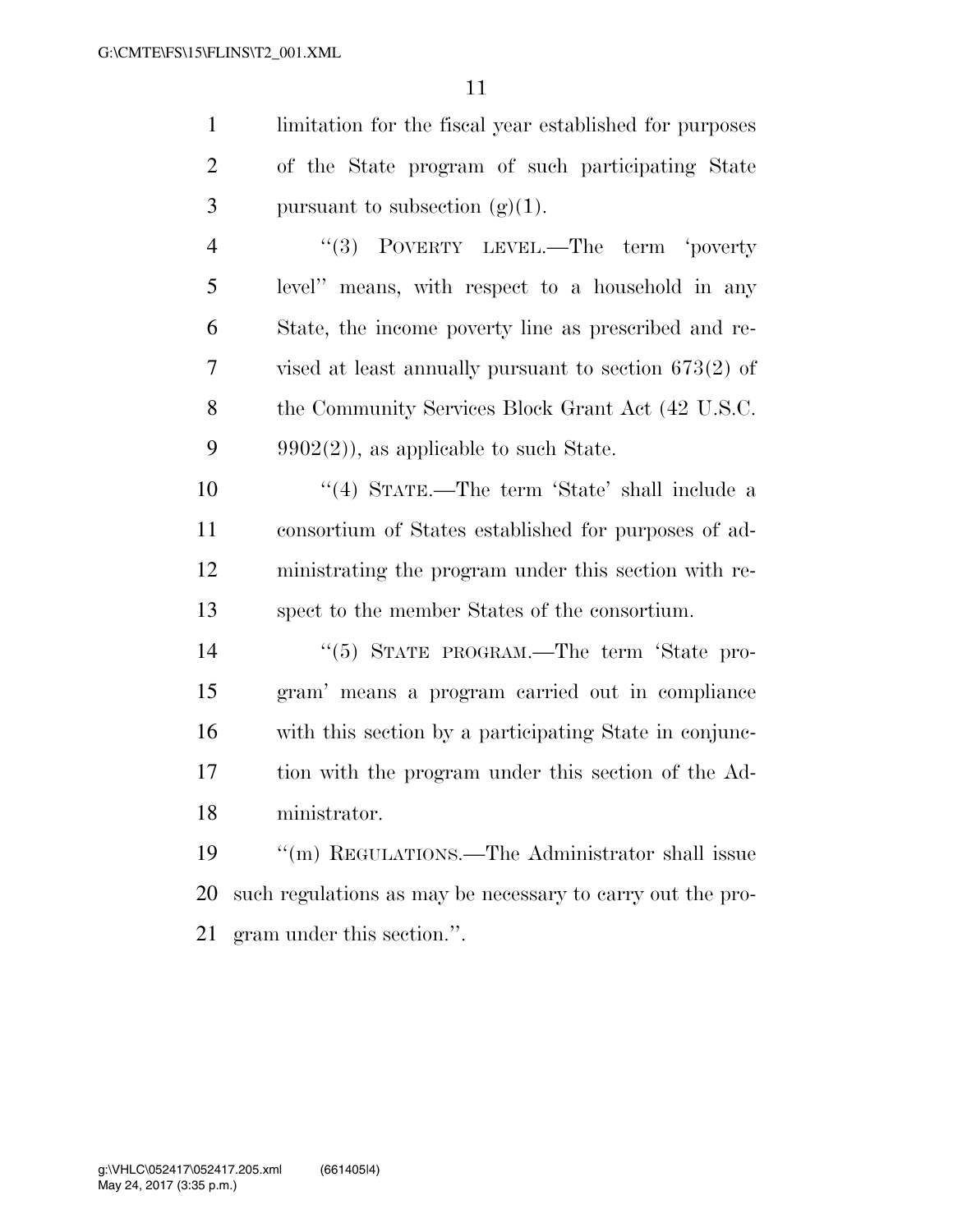1 **SEC. 4. OPT-OUT OF MANDATORY COVERAGE REQUIRE-**2 **MENT FOR COMMERCIAL PROPERTIES.**  3 (a) AMENDMENTS TO FLOOD DISASTER PROTECTION 4 ACT OF 1973.—The Flood Disaster Protection Act of 5 1973 is amended— 6 (1) in section 3(a)  $(42 \text{ U.S.C. } 4003(a))$ — 7 (A) in paragraph (7), by inserting ''resi-8 dential'' before ''improved real estate''; and 9 (B) in paragraph (8), by inserting ''resi-10 dential'' before "building"; and 11 (2) in section 102 (42 U.S.C. 4012a)— 12 (A) in subsection (b)— 13 (i) in paragraph  $(1)(A)$ — 14 (I) by inserting "residential" be-15 fore "improved real estate"; and 16 (II) by inserting "residential" be-17 fore "building or mobile home"; 18 (ii) in paragraph  $(2)$ — 19 (I) by inserting ''residential'' be-20 fore "improved real estate"; and 21 (II) by inserting "residential" be-22 fore "building or mobile home"; and 23 (iii) in paragraph  $(3)$ — 24 (I) in subparagraph (A), by in-25 serting ''residential'' before ''improved

26 real estate'';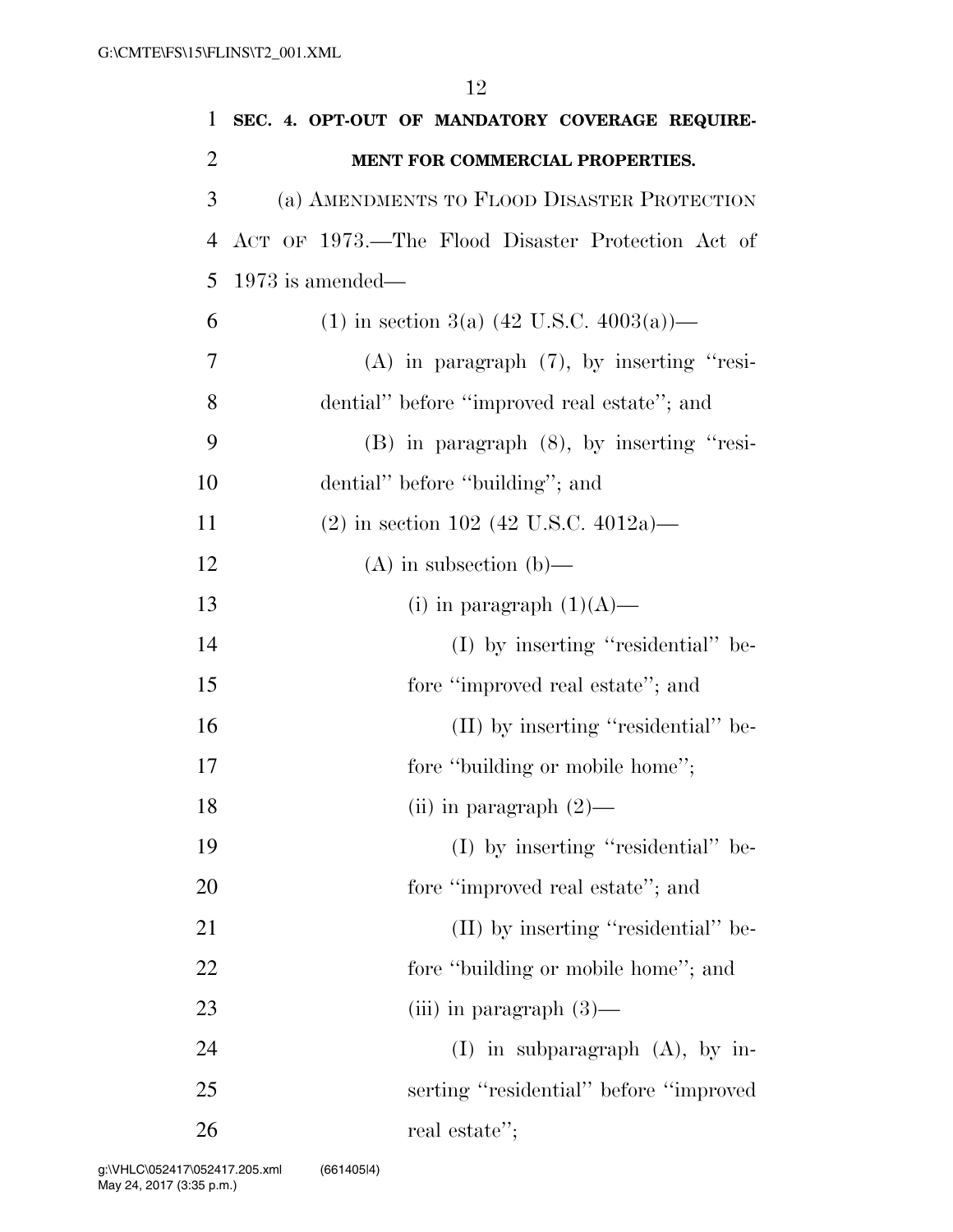| $\mathbf{1}$   | (II) in the matter after and                       |
|----------------|----------------------------------------------------|
| $\overline{2}$ | below subparagraph $(B)$ , by inserting            |
| 3              | "residential" before "building or mo-              |
| $\overline{4}$ | bile home";                                        |
| 5              | (B) in subsection (c)(3), by striking ", in        |
| 6              | the case of any residential property, for any      |
| 7              | structure that is part of such property" and in-   |
| 8              | serting "for any structure that is part of a resi- |
| 9              | dential property";                                 |
| 10             | $(C)$ in subsection $(e)$ —                        |
| 11             | $(i)$ in paragraph $(1)$ —                         |
| 12             | $(I)$ by inserting "residential" be-               |
| 13             | fore "improved real estate"; and                   |
| 14             | (II) by inserting "residential" be-                |
| 15             | fore "building or mobile home" each                |
| 16             | place such term appears; and                       |
| 17             | (ii) in paragraph $(5)$ —                          |
| 18             | (I) in subparagraph $(A)$ —                        |
| 19             | (aa) by inserting "residen-                        |
| 20             | tial" before "improved real es-                    |
| 21             | tate" each place such term ap-                     |
| 22             | pears; and                                         |
| 23             | (bb) by inserting "residen-                        |
| 24             | tial" before "building or mobile                   |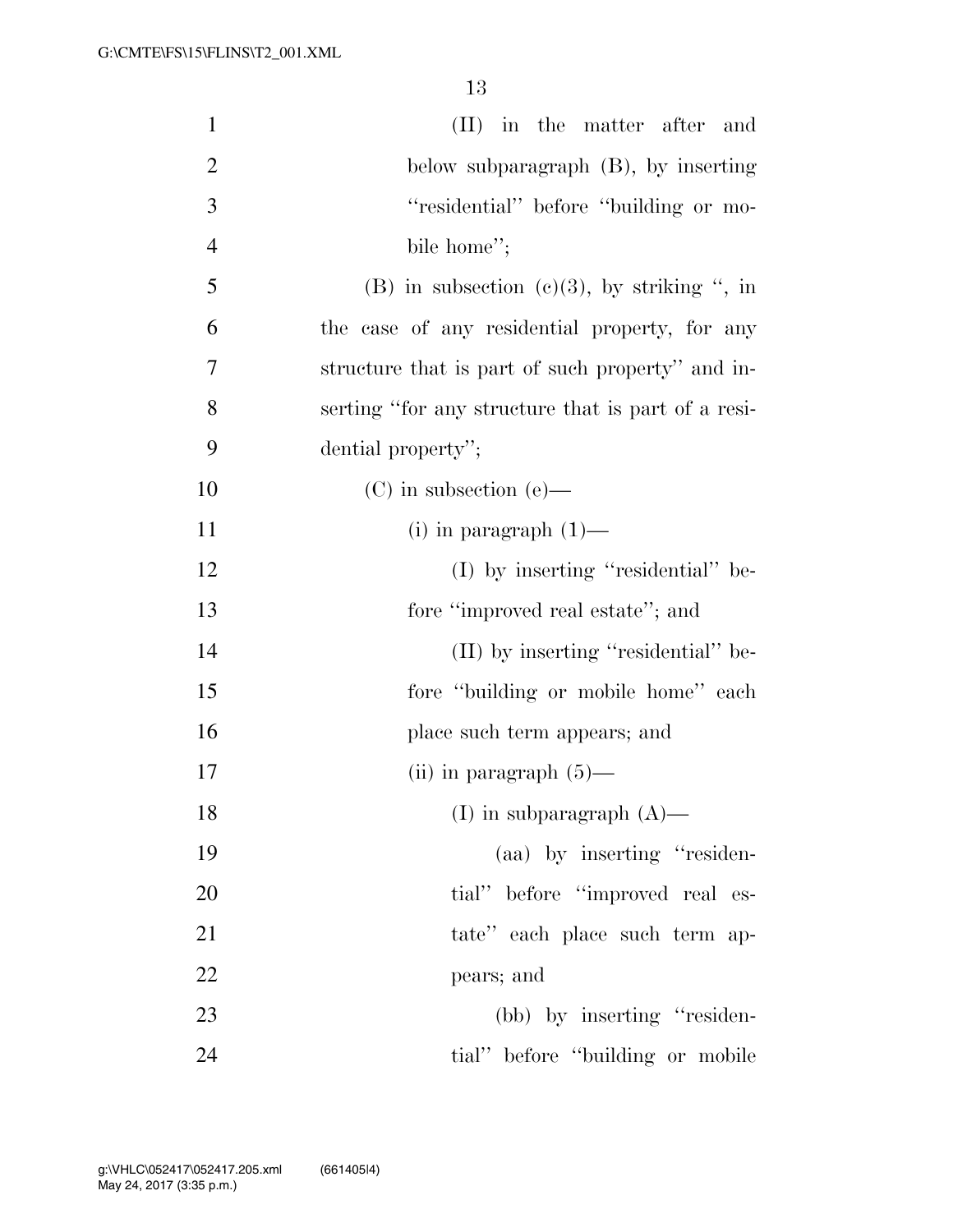| $\mathbf{1}$   | home" each place such term ap-                      |
|----------------|-----------------------------------------------------|
| $\overline{2}$ | pears;                                              |
| 3              | $(II)$ in subparagraph $(B)$ , by in-               |
| $\overline{4}$ | serting "residential" before "building"             |
| 5              | or mobile home" each place such term                |
| 6              | appears; and                                        |
| 7              | (III) in subparagraph $(C)$ , by in-                |
| 8              | serting "residential" before "building"             |
| 9              | or mobile home"; and                                |
| 10             | (D) in subsection $(h)$ —                           |
| 11             | (i) by inserting "residential" before               |
| 12             | "improved real estate" each place such              |
| 13             | term appears; and                                   |
| 14             | (ii) in the matter preceding paragraph              |
| 15             | $(1)$ , by inserting "residential" before           |
| 16             | "building or mobile home".                          |
| 17             | (b) AMENDMENTS TO NATIONAL FLOOD INSURANCE          |
|                | 18 ACT OF 1968.—The National Flood Insurance Act of |
| 19             | $1968$ is amended—                                  |
| 20             | (1) in section 1364(a) (42 U.S.C. 4104a(a))—        |
| 21             | $(A)$ in paragraph $(1)$ , by inserting "resi-      |
| 22             | dential" before "improved real estate";             |
| 23             | $(B)$ in paragraph $(2)$ , by inserting "resi-      |
| 24             | dential" before "improved real estate"; and         |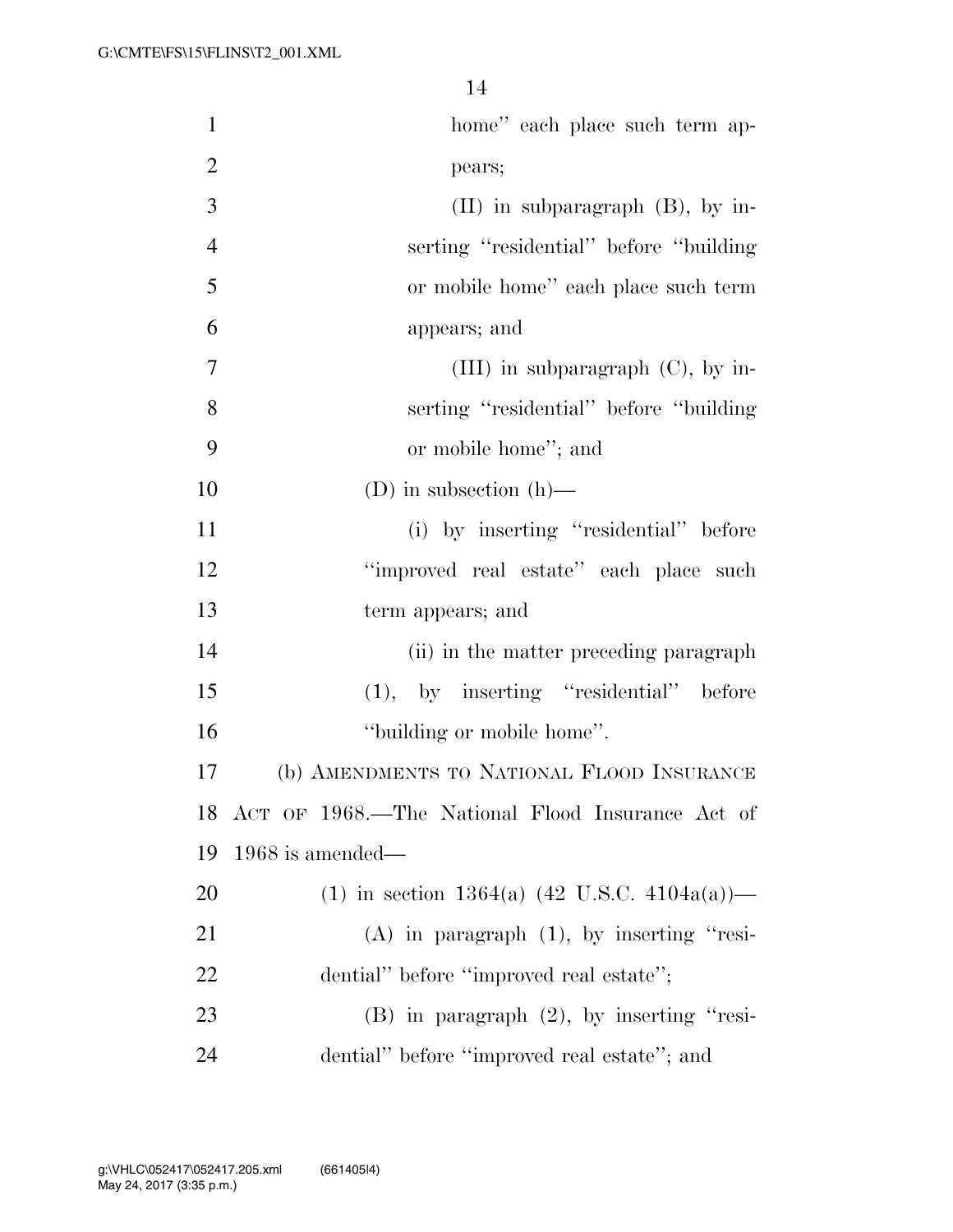| $\mathbf{1}$   | (C) in paragraph $(3)(A)$ , by inserting "res-          |
|----------------|---------------------------------------------------------|
| $\overline{2}$ | idential" before "building";                            |
| 3              | $(2)$ in section 1365 (42 U.S.C. 4104b)—                |
| $\overline{4}$ | $(A)$ in subsection $(a)$ —                             |
| 5              | (i) by inserting "residential" before                   |
| 6              | "improved real estate"; and                             |
| $\overline{7}$ | (ii) by inserting "residential" before                  |
| 8              | "building";                                             |
| 9              | $(B)$ in subsection $(b)(2)$ —                          |
| 10             | (i) by inserting "residential" before                   |
| 11             | "building" each place such term appears;                |
| 12             | and                                                     |
| 13             | (ii) by inserting "residential" before                  |
| 14             | "improved real estate" each place such                  |
| 15             | term appears;                                           |
| 16             | $(C)$ in subsection $(d)$ , by inserting "resi-         |
| 17             | dential" before "improved real estate" each             |
| 18             | place such term appears; and                            |
| 19             | (D) in subsection (e)—                                  |
| 20             | (i) by inserting "residential" before                   |
| 21             | "improved real estate"; and                             |
| 22             | (ii) by inserting "residential" before                  |
| 23             | "building" each place such term appears;                |
| 24             | and                                                     |
| 25             | (3) in section 1370(a) $(42 \text{ U.S.C. } 4121(a))$ — |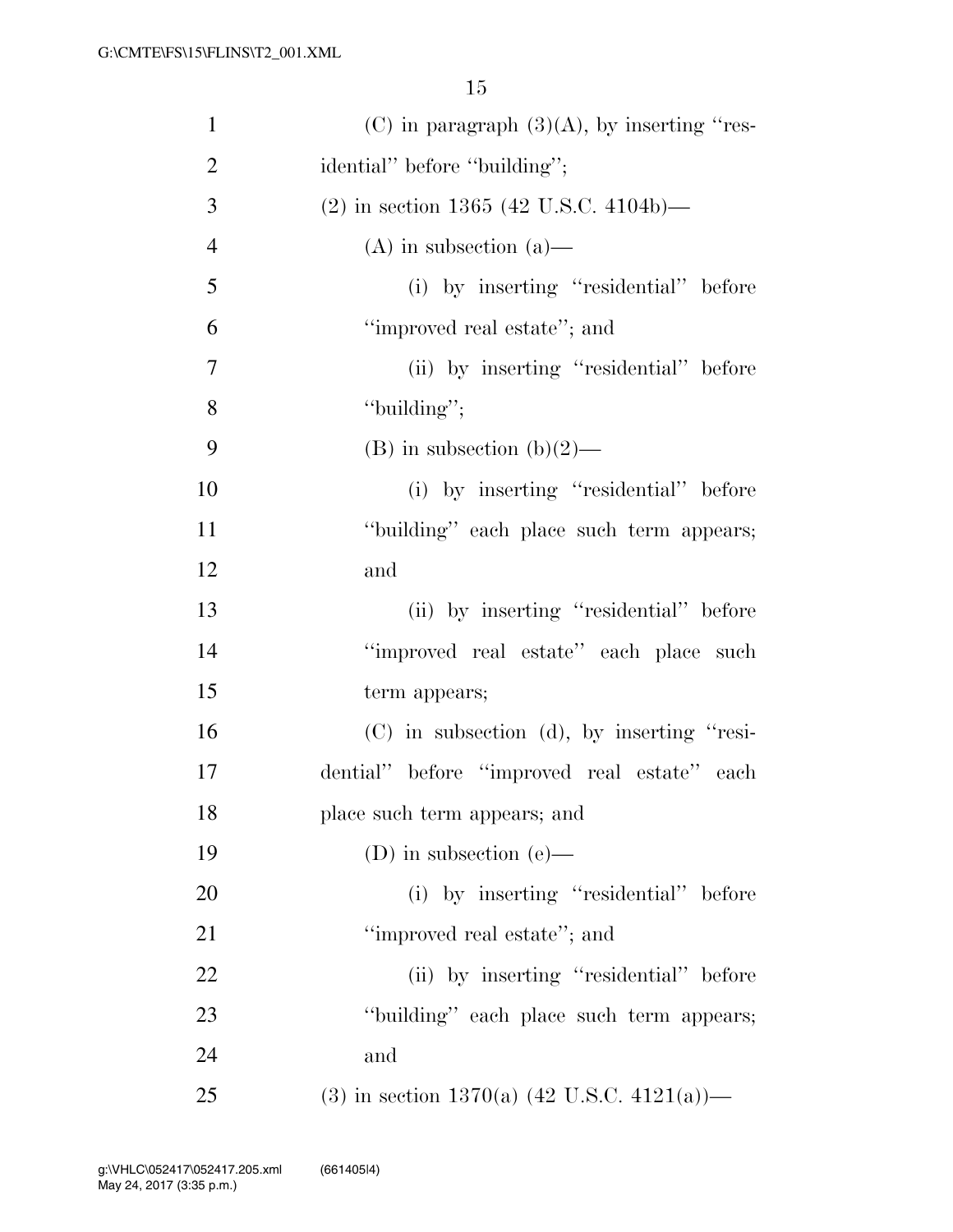| $\mathbf{1}$   | $(A)$ in paragraph $(8)$ , by inserting "resi-              |
|----------------|-------------------------------------------------------------|
| $\overline{2}$ | dential" before "improved real estate"; and                 |
| 3              | $(B)$ in paragraph $(10)$ —                                 |
| $\overline{4}$ | (i) by inserting "residential" after the                    |
| 5              | opening quotation marks; and                                |
| 6              | (ii) by inserting "residential" before                      |
| 7              | "building".                                                 |
| 8              | (c) RULE OF CONSTRUCTION.—This section and the              |
| 9              | amendments made by this section may not be construed        |
| 10             | to prohibit the Administrator of the Federal Emergency      |
| 11             | Management Agency from offering flood insurance cov-        |
| 12             | erage under the National Flood Insurance Program for        |
| 13             | eligible non-residential properties or to prohibit the pur- |
| 14             | chase of such coverage for such eligible properties.        |
| 15             | SEC. 5. DISCLOSURE OF PREMIUM METHODOLOGY.                  |
| 16             | Section 1308 of the National Flood Insurance Act of         |
| 17             | $1968$ (42 U.S.C. 4015) is amended by adding at the end     |
| 18             | the following new subsection:                               |
| 19             | "(n) DISCLOSURE OF PREMIUM METHODOLOGY.-                    |
| 20             | " $(1)$ DISCLOSURE.—The Administrator shall,                |
| 21             | on an annual basis, cause to be published in the            |
| 22             | Federal Register an explanation of the bases for,           |
| 23             | and methodology used to determine, the chargeable           |
| 24             | premium rates to be effective for flood insurance           |
| 25             | coverage under this title.                                  |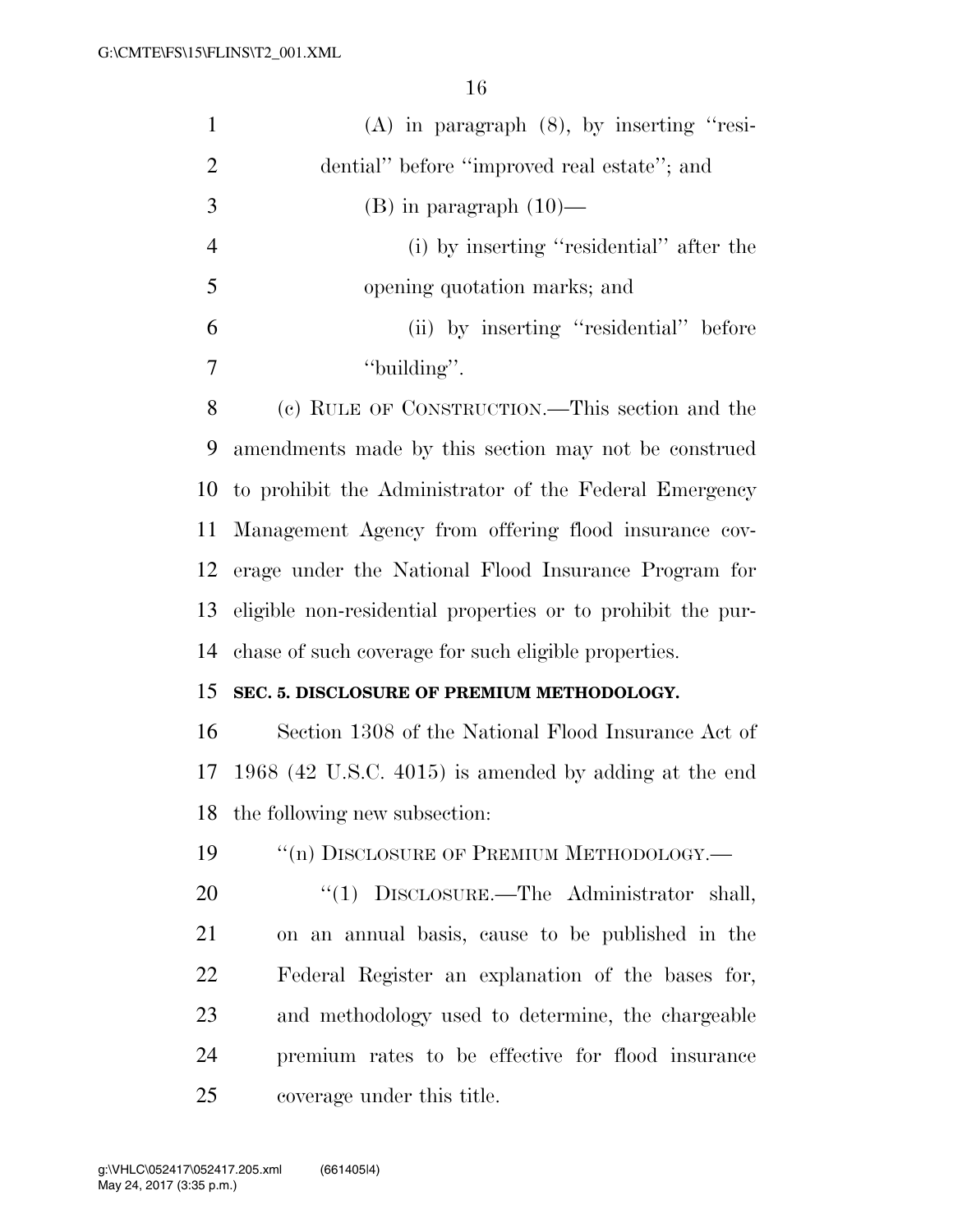''(2) PUBLIC MEETINGS.—The Administrator shall, on an annual basis, hold at least one public meeting in each of the geographical regions of the United States, as defined by the Administrator for purposes of the National Flood Insurance Program, for the purpose of explaining the methodology de- scribed in paragraph (1) and answering questions and receiving comments regarding such method- ology. The Administrator shall provide notice of each such public meeting in advance, in such manner, and in using such means as are reasonably designed to notify interested parties and members of the public of the date and time, location, and purpose of such meeting, and of how to submit questions or com- ments.''. **SEC. 6. USE OF REPLACEMENT COST IN DETERMINING PREMIUM RATES.**  (a) STUDY OF RISK RATING REDESIGN FLOOD IN- SURANCE PREMIUM RATING OPTIONS.— (1) STUDY.—The Administrator of the Federal Emergency Management Agency shall conduct a study to— (A) evaluate insurance industry best prac-

tices for risk rating and classification, including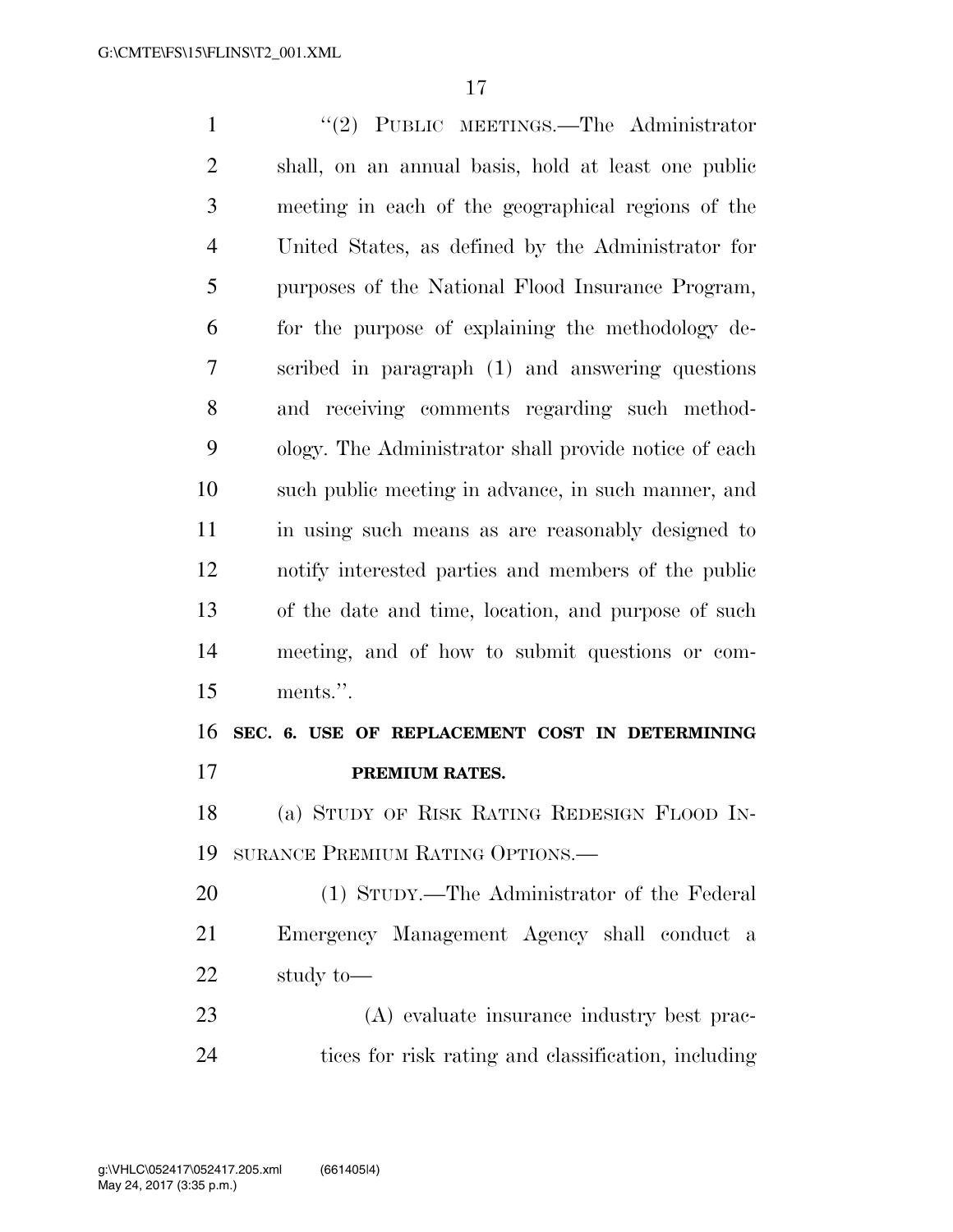| $\mathbf{1}$   | practices related to replacement cost value in   |
|----------------|--------------------------------------------------|
| $\overline{2}$ | premium rate estimations;                        |
| 3              | (B) assess options, methods, and strategies      |
| $\overline{4}$ | for including replacement cost value in the Ad-  |
| 5              | ministrator's<br>estimates<br>under<br>section   |
| 6              | $1307(a)(1)$ of the National Flood Insurance Act |
| 7              | of 1968 (42 U.S.C. 4014(a)(1));                  |
| 8              | (C) provide recommendations for including        |
| 9              | replacement cost value in the estimate of the    |
| 10             | risk premium rates for flood insurance under     |
| 11             | such section $1307(a)(1)$ ;                      |
| 12             | (D) identify an appropriate methodology to       |
| 13             | incorporate replacement cost value into the Ad-  |
| 14             | ministrator's estimates under such section       |
| 15             | 1307(a)(1);                                      |
| 16             | (E) develop a feasible implementation plan       |
| 17             | and projected timeline for including replace-    |
| 18             | ment cost value in the estimates of risk pre-    |
| 19             | mium rates for flood insurance made available    |
| 20             | under the National Flood Insurance Program.      |
| 21             | $(2)$ REPORT.—                                   |
| 22             | (A) REQUIREMENT.—Not later than the              |
| 23             | expiration of the 12-month period beginning on   |
| 24             | the date of the enactment of this Act, the Ad-   |
| 25             | ministrator shall submit to the Committee on     |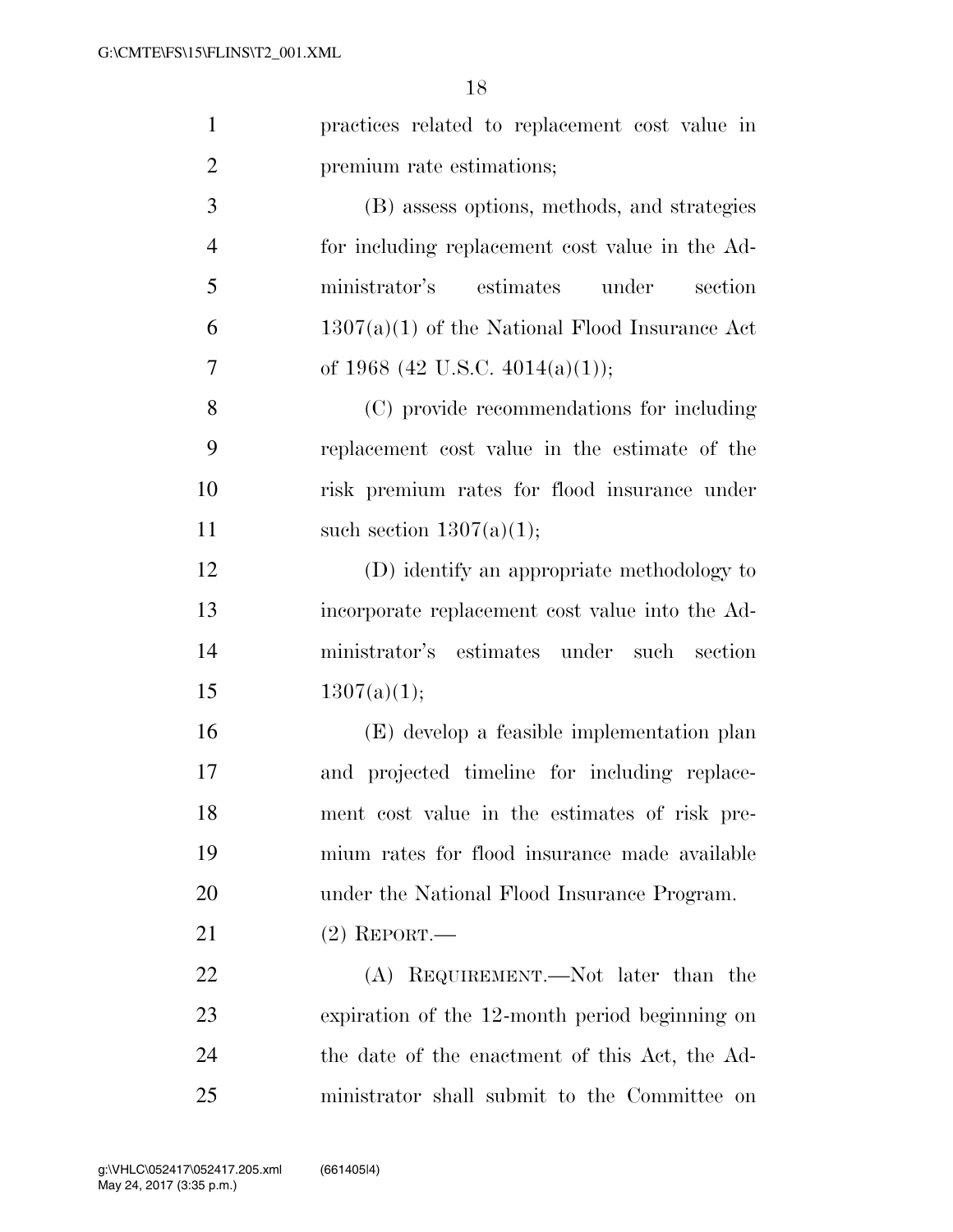| $\mathbf{1}$   | Financial Services of the House of Representa-        |
|----------------|-------------------------------------------------------|
| $\overline{2}$ | tives and the Committee on Banking, Housing,          |
| 3              | and Urban Affairs of the Senate a report that         |
| $\overline{4}$ | contains the results and conclusions of the           |
| 5              | study required under paragraph (1).                   |
| 6              | (B) CONTENTS.—The report submitted                    |
| 7              | under subparagraph (A) shall include—                 |
| 8              | (i) an analysis of the recommenda-                    |
| 9              | tions resulting from the study under para-            |
| 10             | $graph(1)$ and any potential impacts on the           |
| 11             | National Flood Insurance Program, includ-             |
| 12             | ing cost considerations;                              |
| 13             | (ii) a description of any actions taken               |
| 14             | by the Administrator to implement the                 |
| 15             | study recommendations; and                            |
| 16             | (iii) a description of any study rec-                 |
| 17             | ommendations that have been deferred or               |
| 18             | not acted upon, together with a statement             |
| 19             | explaining the reasons for such deferral or           |
| 20             | inaction.                                             |
| 21             | (b) USE OF REPLACEMENT COST VALUE IN PRE-             |
| 22             | MIUM RATES; IMPLEMENTATION.—                          |
| 23             | $(1)$ ESTIMATED RATES.—Paragraph $(1)$ of sec-        |
| 24             | tion $1307(a)$ of the National Flood Insurance Act of |
| 25             | 1968 (42 U.S.C. 4014(a)(1) is amended, in the mat-    |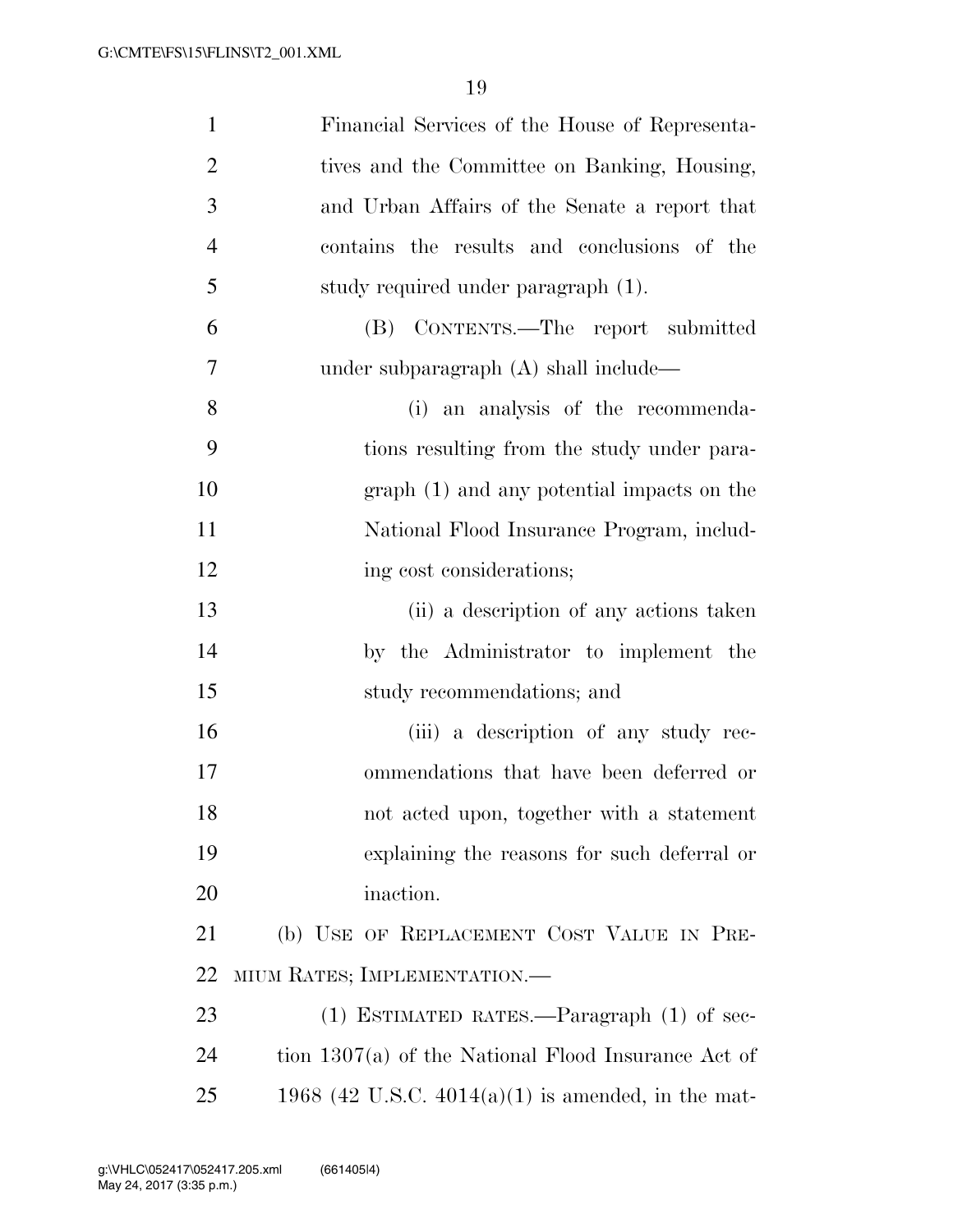ter preceding subparagraph (A), by inserting after

| $\overline{2}$ | "flood insurance" the following: ", which shall incor-  |
|----------------|---------------------------------------------------------|
| 3              | porate replacement cost value, and".                    |
| $\overline{4}$ | (2) CHARGEABLE RATES.—Subsection (b) of                 |
| 5              | section 1308 of the National Flood Insurance Act of     |
| 6              | 1968 (42 U.S.C. 4015(b)) is amended, in the matter      |
| 7              | preceding paragraph (1), by inserting after "Such       |
| 8              | rates" the following: "shall incorporate replacement    |
| 9              | cost value and".                                        |
| 10             | (3) EFFECTIVE DATE.—The amendments under                |
| 11             | paragraphs $(1)$ and $(2)$ of this subsection shall be  |
| 12             | made upon the expiration of the 12-month period         |
| 13             | beginning on the date of the enactment of this Act.     |
| 14             | (4) APPLICABILITY AND PHASE-IN.—The Ad-                 |
| 15             | ministrator of the Federal Emergency Management         |
| 16             | Agency shall apply the amendments under para-           |
| 17             | graphs $(1)$ and $(2)$ to flood insurance coverage made |
| 18             | available under the National Flood Insurance Act of     |
| 19             | 1968 for properties located in various geographic re-   |
| 20             | gions in the United States such that—                   |
| 21             | $(A)$ over the 3-year period beginning upon             |
| 22             | the expiration of the period referred to in para-       |
| 23             | graph (3) of this subsection, the requirement           |
| 24             | such amendments shall be gradually<br>under             |
| 25             | phased in geographically throughout the United          |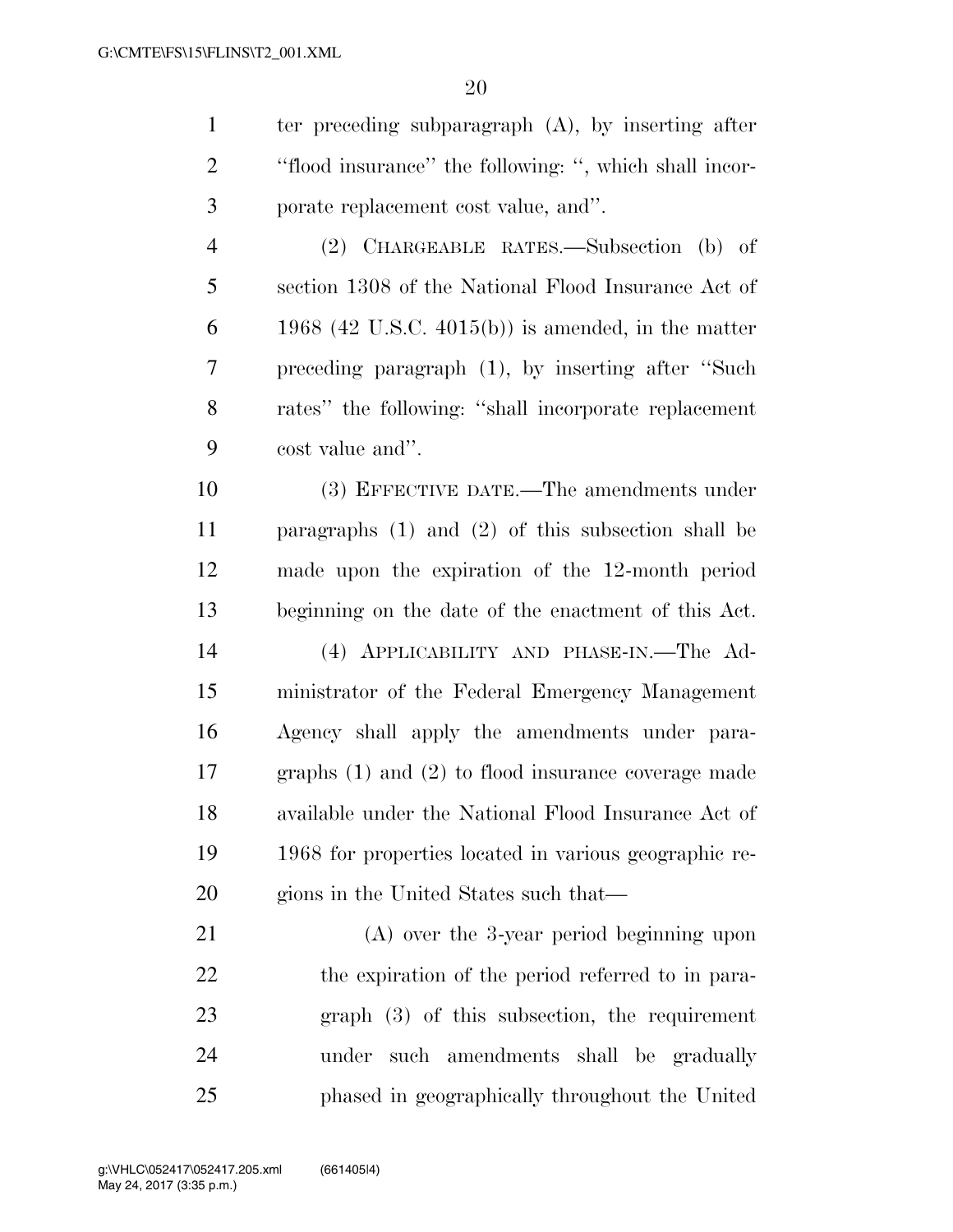| $\mathbf{1}$   | States as sufficient information for such imple-             |
|----------------|--------------------------------------------------------------|
| $\overline{2}$ | mentation becomes available; and                             |
| 3              | (B) after the expiration of such 3-year pe-                  |
| $\overline{4}$ | riod such amendments shall apply to all flood                |
| 5              | insurance coverage made available under the                  |
| 6              | National Flood Insurance Act of 1968.                        |
| $\tau$         | SEC. 7. CONSIDERATION OF COASTAL AND INLAND LOCA-            |
| 8              | TIONS IN PREMIUM RATES.                                      |
| 9              | (a) ESTIMATES OF PREMIUM RATES.—Clause (i) of                |
| 10             | section $1307(a)(1)(A)$ of the National Flood Insurance      |
| 11             | Act of 1968 (42 U.S.C. 4014(a)(1)(A)(i)) is amended by       |
| 12             | inserting before the semicolon the following: ", taking into |
| 13             | consideration differences between properties located in      |
| 14             | coastal areas and properties located inland".                |
| 15             | (b) ESTABLISHMENT OF CHARGEABLE PREMIUM                      |
|                | 16 RATES.—Paragraph (1) of section 1308(b) of the Na-        |
| 17             | tional Flood Insurance Act of 1968 (42 U.S.C.                |
| 18             | $4015(b)(1)$ is amended by inserting "due to differences"    |
| 19             | between properties located in coastal areas and properties   |
| 20             | located inland and" after "including differences in risks".  |
|                |                                                              |

 (c) RATE TABLES.—Not later than the expiration of the 180-day period beginning on the date of the enactment of this Act, the Administrator of the Federal Emergency Management Agency shall revise and expand the rate ta-bles for premiums under the National Flood Insurance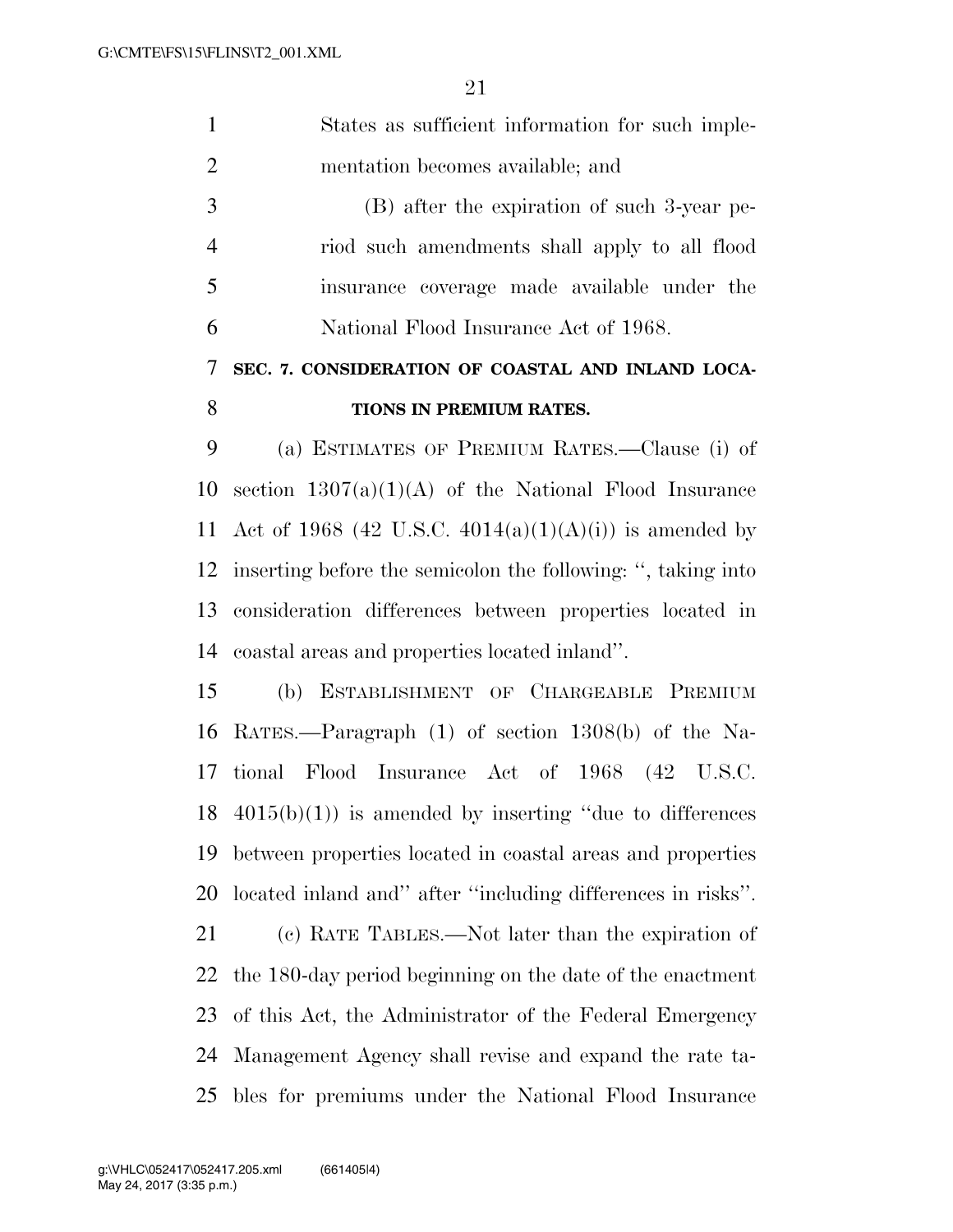| $\mathbf{1}$ | Program to implement the amendments made by this sec-      |
|--------------|------------------------------------------------------------|
| 2            | tion and reflect differences between properties located in |
| 3            | coastal areas and properties located inland.               |
| 4            | SEC. 8. MONTHLY INSTALLMENT PAYMENT OF PREMIUMS.           |
| 5            | Subsection (g) of section 1308 of the National Flood       |
| 6            | Insurance Act of 1968 (42 U.S.C. 4015(g)) is amended—      |
| 7            | (1) by striking the subsection designation and             |
| 8            | all that follows through "With respect" and insert-        |
| 9            | ing the following:                                         |
| 10           | "(g) FREQUENCY OF PREMIUM COLLECTION.—                     |
| 11           | "(1) OPTIONS.—With respect"; and                           |
| 12           | $(2)$ by adding at the end the following new               |
| 13           | paragraph:                                                 |
| 14           | "(2) MONTHLY INSTALLMENT PAYMENT<br>OF                     |
| 15           | PREMIUMS.-                                                 |
| 16           | EXEMPTION FROM RULEMAKING.<br>``(A)                        |
| 17           | Until such time as the Administrator promul-               |
| 18           | gates regulations implementing paragraph (1)               |
| 19           | of this subsection, the Administrator may adopt            |
| 20           | policies and procedures, notwithstanding any               |
| 21           | other provisions of law, necessary to implement            |
| 22           | such paragraph without undergoing notice and               |
| 23           | comment rulemaking and without conducting                  |
| 24           | regulatory analyses otherwise required by stat-            |
| 25           | ute, regulation, or executive order.                       |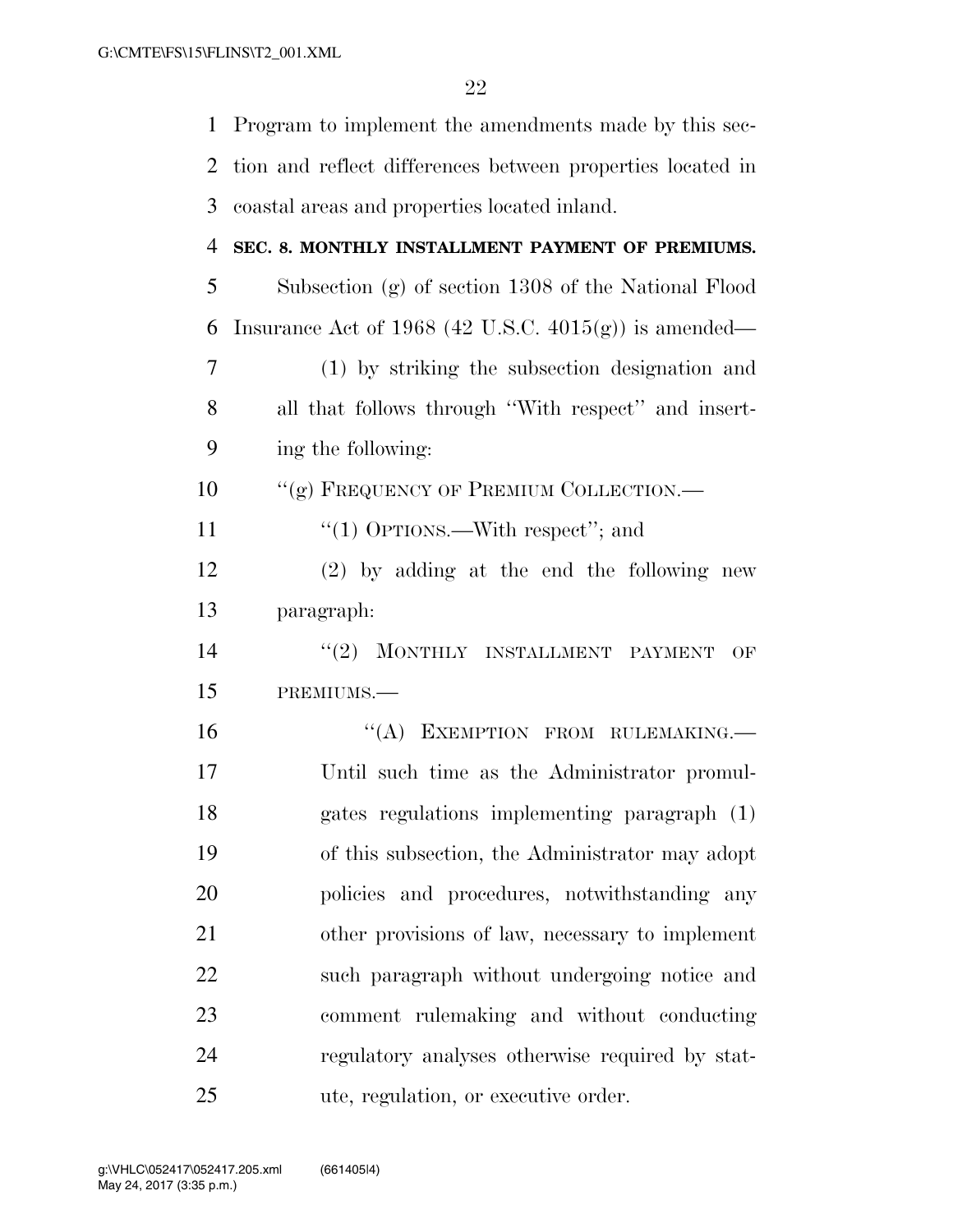| $\mathbf{1}$   | "(B) INSTALLMENT PLAN FEE.—The Ad-                   |
|----------------|------------------------------------------------------|
| $\overline{2}$ | ministrator may charge policyholders choosing        |
| 3              | to pay premiums in monthly installments a fee        |
| 4              | not to exceed \$50 annually.                         |
| 5              | "(C) PILOT PROGRAM.—The Administrator                |
| 6              | may initially implement paragraph (1) of this        |
| 7              | subsection as a pilot program that provides for      |
| 8              | a gradual phase-in of implementation.".              |
| 9              | SEC. 9. ENHANCED CLEAR COMMUNICATION OF FLOOD        |
| 10             | RISKS.                                               |
| 11             | (a) IN GENERAL.—Subsection (l) of section 1308 of    |
| 12             | the National Flood Insurance Act of 1968 (42 U.S.C.  |
| 13             | $4015(l)$ ) is amended to read as follows:           |
| 14             | "(1) CLEAR COMMUNICATIONS.—                          |
| 15             | $``(1)$ NEWLY ISSUED AND RENEWED<br>POLI-            |
| 16             | CIES.—For all policies for flood insurance coverage  |
| 17             | under the National Flood Insurance Program that      |
| 18             | are newly issued or renewed, the Administrator shall |
| 19             | clearly communicate to policyholders—                |
| 20             | $\lq\lq$ their full flood risk determinations,       |
| 21             | regardless of whether their premium rates are        |
| 22             | full actuarial rates; and                            |
| 23             | "(B) the number and dollar value of claims"          |
| 24             | filed for the property, over the life of the prop-   |
| 25             | erty, under a flood insurance policy made avail-     |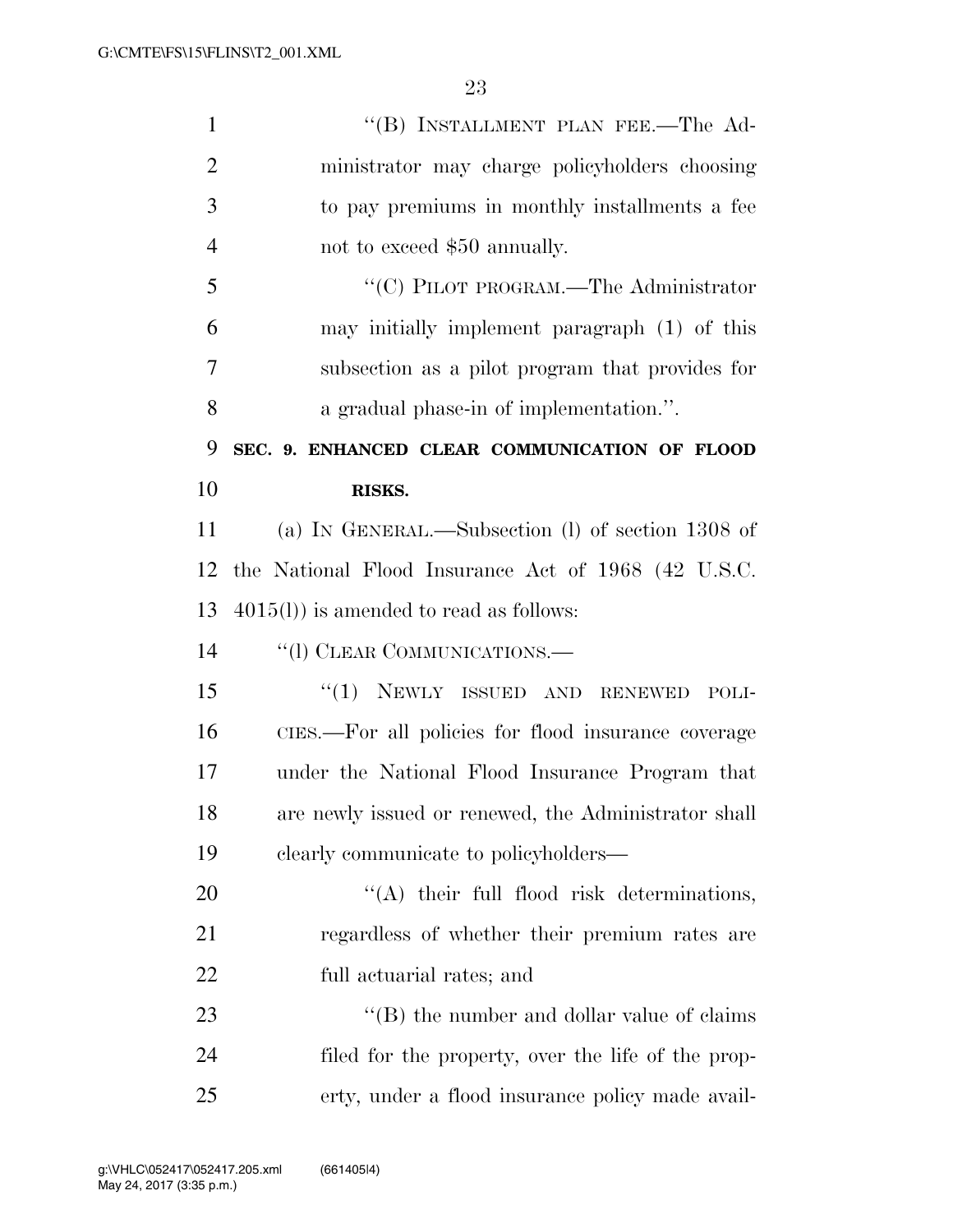able under the Program and the effect, under this Act, of filing any further claims under a flood insurance policy with respect to that prop-erty.''.

 (b) EFFECTIVE DATE.—Subsection (l) of section 1308 of the National Flood Insurance Act of 1968, as added by subsection (a) of this section, shall take effect beginning upon the expiration of the 12-month period that begins on the date of the enactment of this Act. Such sub- section (l), as in effect immediately before the amendment made by paragraph (1), shall apply during such 12-month period.

# **SEC. 10. AVAILABILITY OF FLOOD INSURANCE INFORMA-TION UPON REQUEST.**

 Section 1313 of the National Flood Insurance Act of 1968 (42 U.S.C. 4020) is amended—

 (1) by inserting ''(a) PUBLIC INFORMATION AND DATA.—'' after ''SEC. 1313.''; and

 (2) by adding at the end the following new sub-section:

21 "(b) AVAILABILITY OF FLOOD INSURANCE INFORMA- TION UPON REQUEST.—Not later than 30 days after a request for such information by the current owner of a property, the Administrator shall provide to the owner any information, including historical information, available to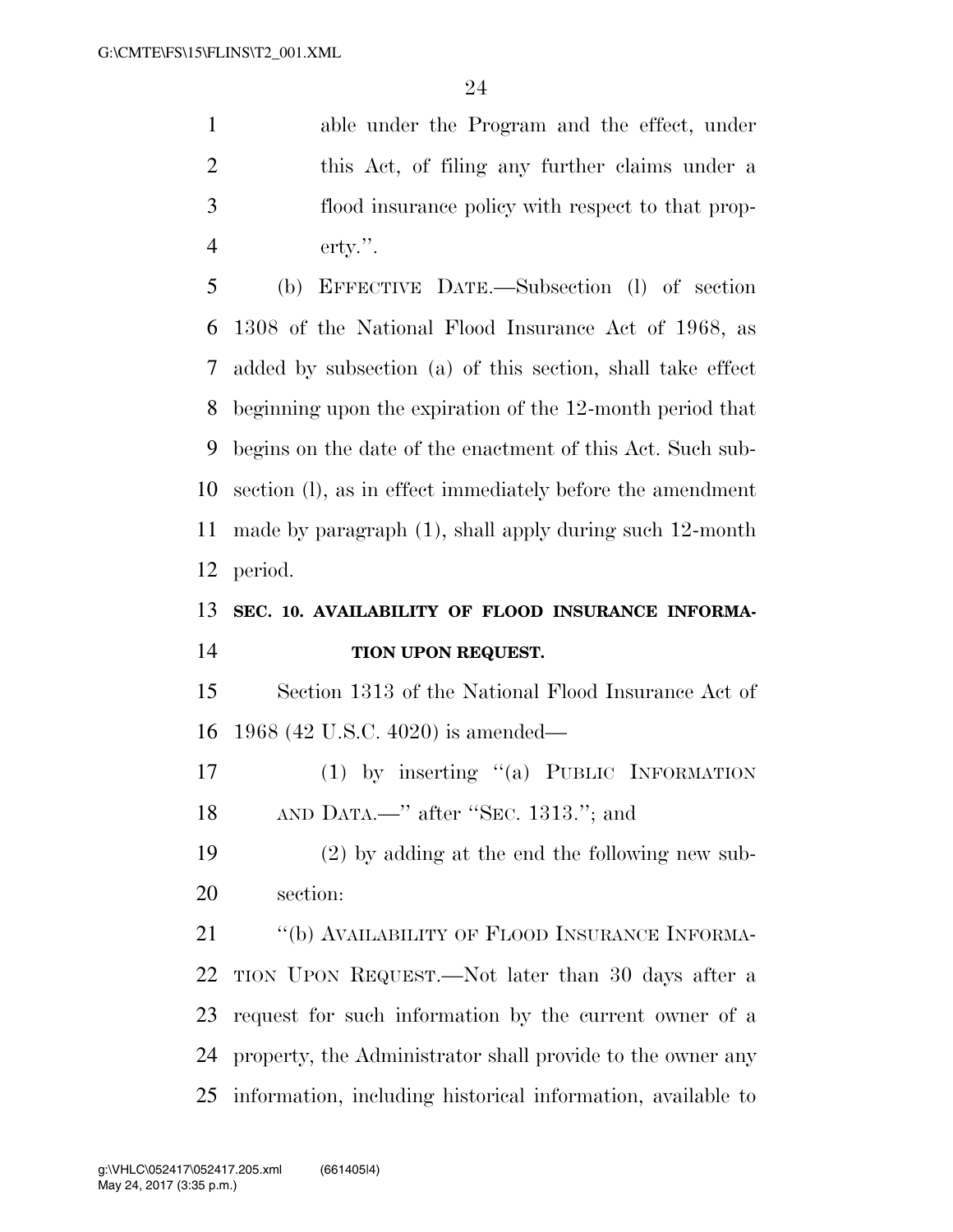the Administrator on flood insurance program coverage, payment of claims, and flood damages for the property at issue, and any information the Administrator has on whether the property owner may be required to purchase coverage under the National Flood Insurance Program due to previous receipt of Federal disaster assistance, in- cluding assistance provided by the Small Business Admin- istration, the Department of Housing and Urban Develop- ment, or the Federal Emergency Management Agency, or any other type of assistance that subjects the property to the mandatory purchase requirement under section 102 of the Flood Disaster Protection Act of 1973 (42 U.S.C. 4012a).''.

# **SEC. 11. PREMIUM RATES FOR CERTAIN MITIGATED PROP-**

#### **ERTIES.**

 (a) MITIGATION STRATEGIES.—Paragraph (1) of sec- tion 1361(d) of the National Flood Insurance Act of 1968 (42 U.S.C. 4102(d)(1)) is amended—

- 19  $(1)$  in subparagraph  $(A)$ , by striking "and" at the end;
- (2) in subparagraph (B), by striking ''and'' at the end; and
- (3) by inserting after subparagraph (B) the fol-lowing new subparagraphs: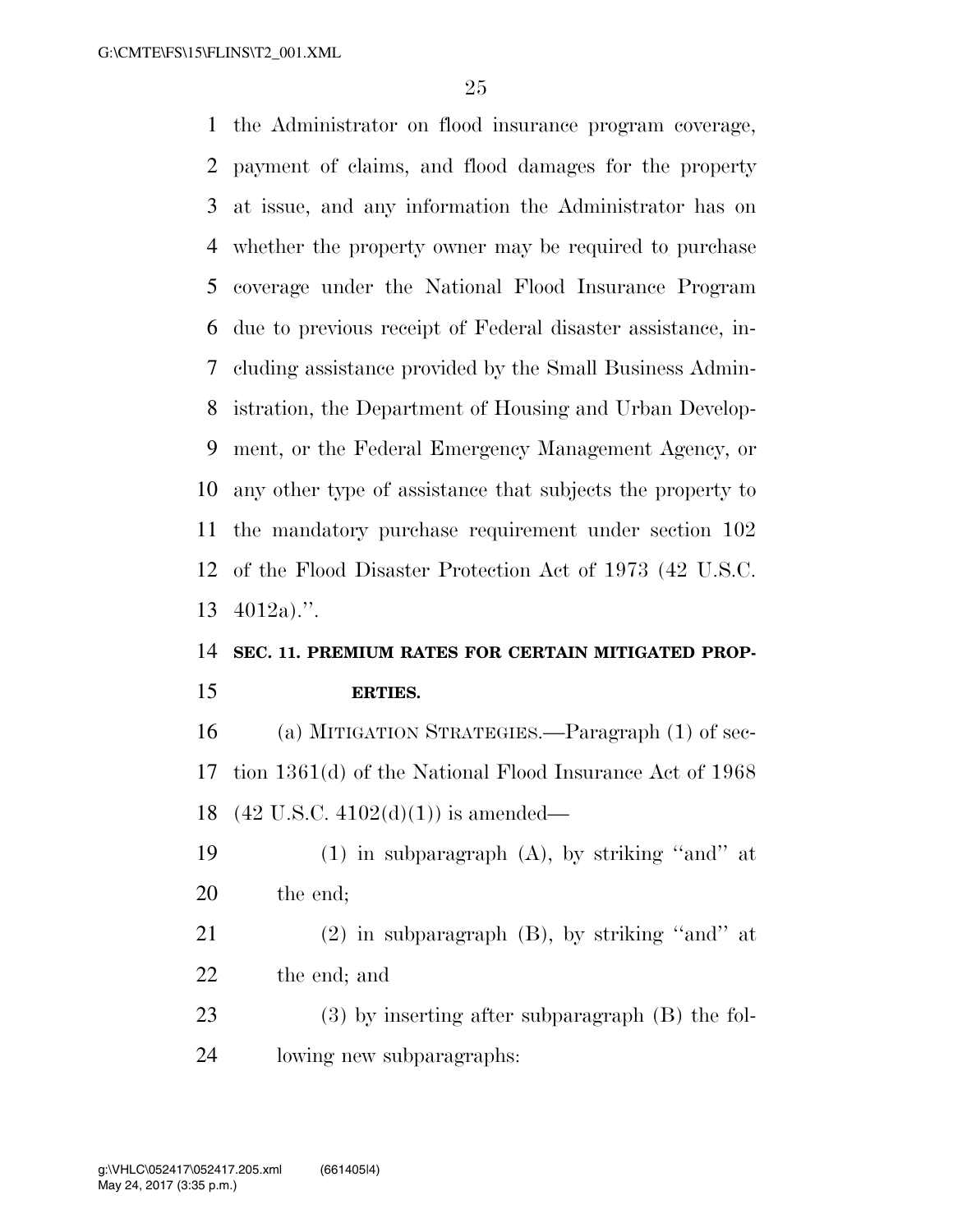| $\mathbf{1}$   | $\lq\lq$ (C) with respect to buildings in dense         |
|----------------|---------------------------------------------------------|
| $\overline{2}$ | urban environments, methods that can be de-             |
| 3              | ployed on a block or neighborhood scale; and            |
| $\overline{4}$ | "(D) elevation of mechanical systems;                   |
| 5              | and".                                                   |
| 6              | (b) MITIGATION CREDIT.—Subsection (k) of section        |
| 7              | 1308 of the National Flood Insurance Act of 1968 (42)   |
| 8              | U.S.C. $4015(k)$ is amended—                            |
| 9              | (1) by striking "shall take into account" and           |
| 10             | inserting the following: "shall—                        |
| 11             | $\lq(1)$ take into account";                            |
| 12             | $(2)$ in paragraph $(1)$ , as so designated by the      |
| 13             | amendment made by paragraph (1) of this sub-            |
| 14             | section, by striking the period at the end and insert-  |
| 15             | ing "; and"; and                                        |
| 16             | (3) by adding at the end the following new              |
| 17             | paragraph:                                              |
| 18             | $(2)$ offer a reduction of the risk premium rate        |
| 19             | charged to a policyholder, as determined by the Ad-     |
| 20             | ministrator, if the policyholder implements any miti-   |
| 21             | gation method described in paragraph (1).".             |
| 22             | SEC. 12. STUDY OF FLOOD INSURANCE COVERAGE FOR          |
| 23             | UNITS IN COOPERATIVE HOUSING.                           |
| 24             | The Administrator of the Federal Emergency Man-         |
| 25             | agement Agency shall conduct a study to analyze and de- |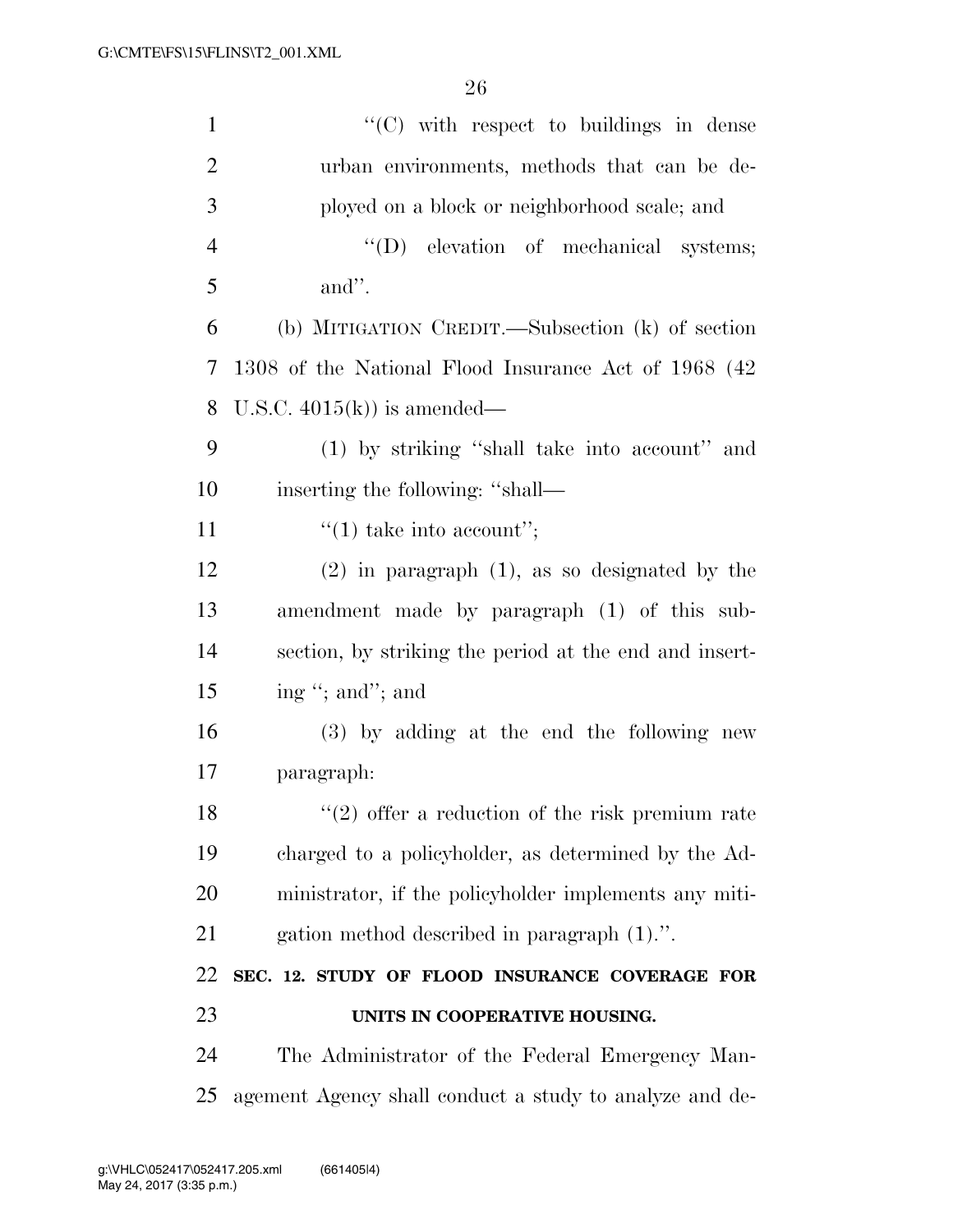termine the feasibility of providing flood insurance cov- erage under the National Flood Insurance Program under the National Flood Insurance Act of 1968 (42 U.S.C. 4001 et seq.) for individual dwelling units in cooperative housing projects. Not later than the expiration of the 24- month period beginning on the date of the enactment of this Act, the Administrator shall submit a report to the Committee on Financial Services of the House of Rep- resentatives and the Committee on Banking, Housing, and Urban Affairs of the Senate regarding the findings and conclusions of the study conducted pursuant to this sec- tion, which shall include a plan setting forth specific ac- tions to implement the development of such flood insur-ance coverage.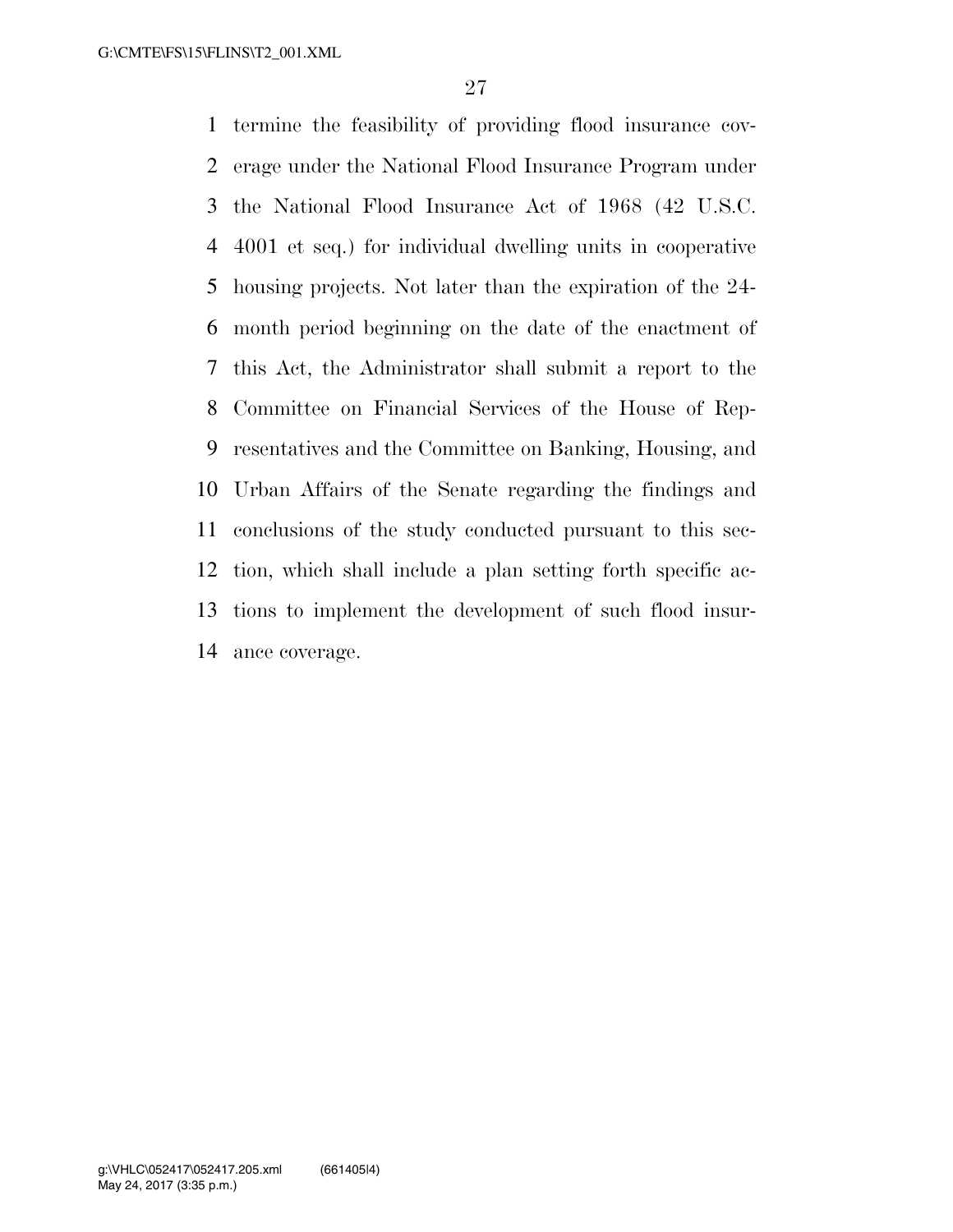..................................................................... (Original Signature of Member)

115TH CONGRESS<br>1st Session



TH CONGRESS<br>1st SESSION **H. R.** <u>Increase consumer choice through development of the private flood</u> insurance market, and for other purposes.

## IN THE HOUSE OF REPRESENTATIVES

M\_\_. \_\_\_\_\_\_\_\_\_\_\_\_ introduced the following bill; which was referred to the Committee on

# **A BILL**

To increase consumer choice through development of the private flood insurance market, and for other purposes.

- 1 *Be it enacted by the Senate and House of Representa-*
- 2 *tives of the United States of America in Congress assembled,*

### 3 **SECTION 1. SHORT TITLE.**

4 This Act may be cited as the ''Private Flood Insur-

5 ance Market Development Act of 2017''.

### 6 **SEC. 2. PRIVATE FLOOD INSURANCE.**

7 (a) MANDATORY PURCHASE REQUIREMENT.—

- 8 (1) AMOUNT AND TERM OF COVERAGE. Sec-
- 9 tion 102 of the Flood Disaster Protection Act of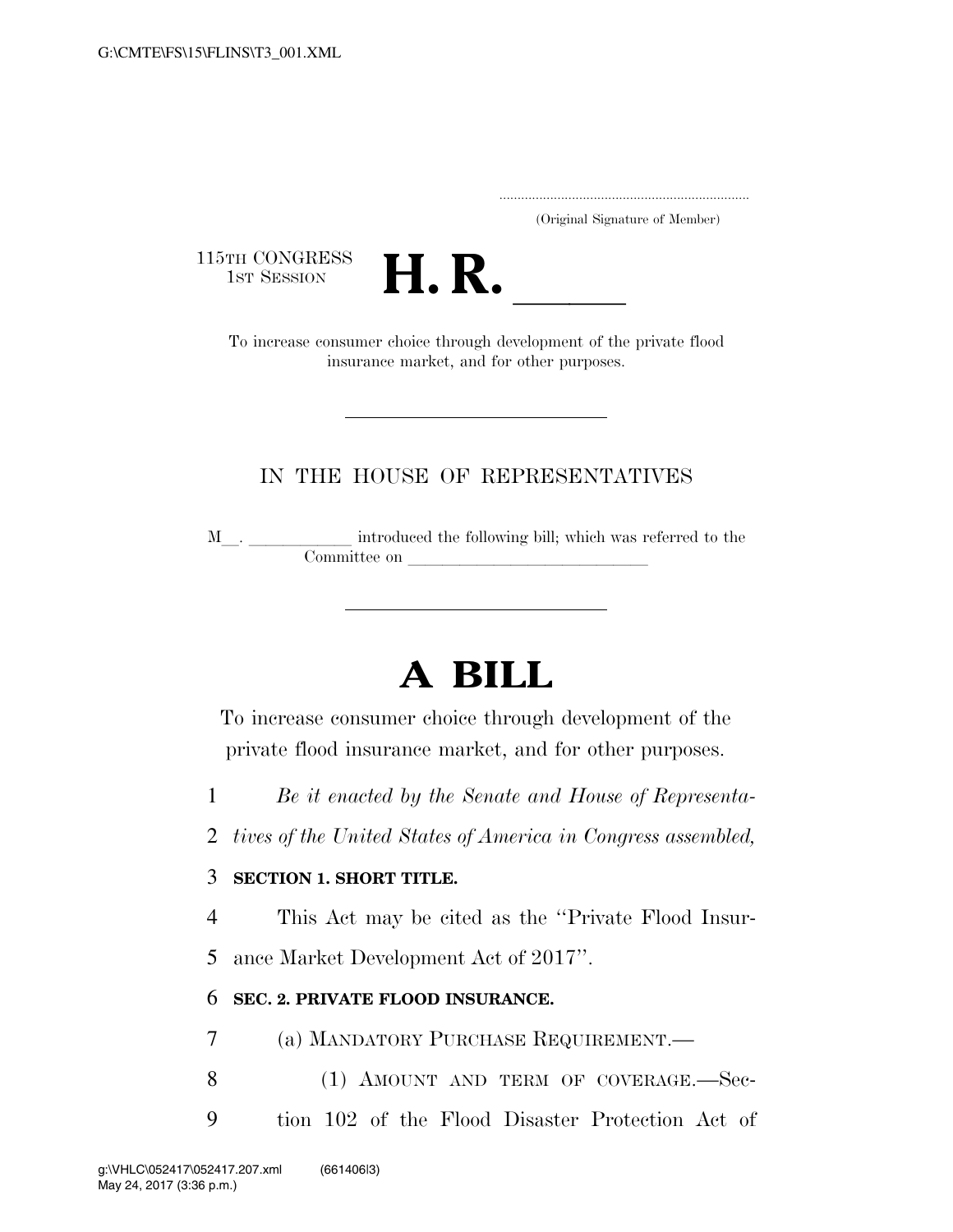1973 (42 U.S.C. 4012a) is amended by striking ''Sec. 102. (a)'' and all that follows through the end of subsection (a) and inserting the following:

 ''SEC. 102. (a) AMOUNT AND TERM OF COVERAGE.— After the expiration of sixty days following the date of the enactment of this Act, no Federal officer or agency shall approve any financial assistance for acquisition or con- struction purposes for use in any area that has been iden- tified by the Administrator as an area having special flood hazards and in which the sale of flood insurance has been made available under the National Flood Insurance Act of 1968, unless the building or mobile home and any per- sonal property to which such financial assistance relates is covered by flood insurance: *Provided,* That the amount of flood insurance (1) in the case of Federal flood insur- ance, is at least equal to the development or project cost of the building, mobile home, or personal property (less estimated land cost), the outstanding principal balance of the loan, or the maximum limit of Federal flood insurance coverage made available with respect to the particular type of property, whichever is less; or (2) in the case of private flood insurance, is at least equal to the development or project cost of the building, mobile home, or personal property (less estimated land cost), the outstanding prin-cipal balance of the loan, or the maximum limit of Federal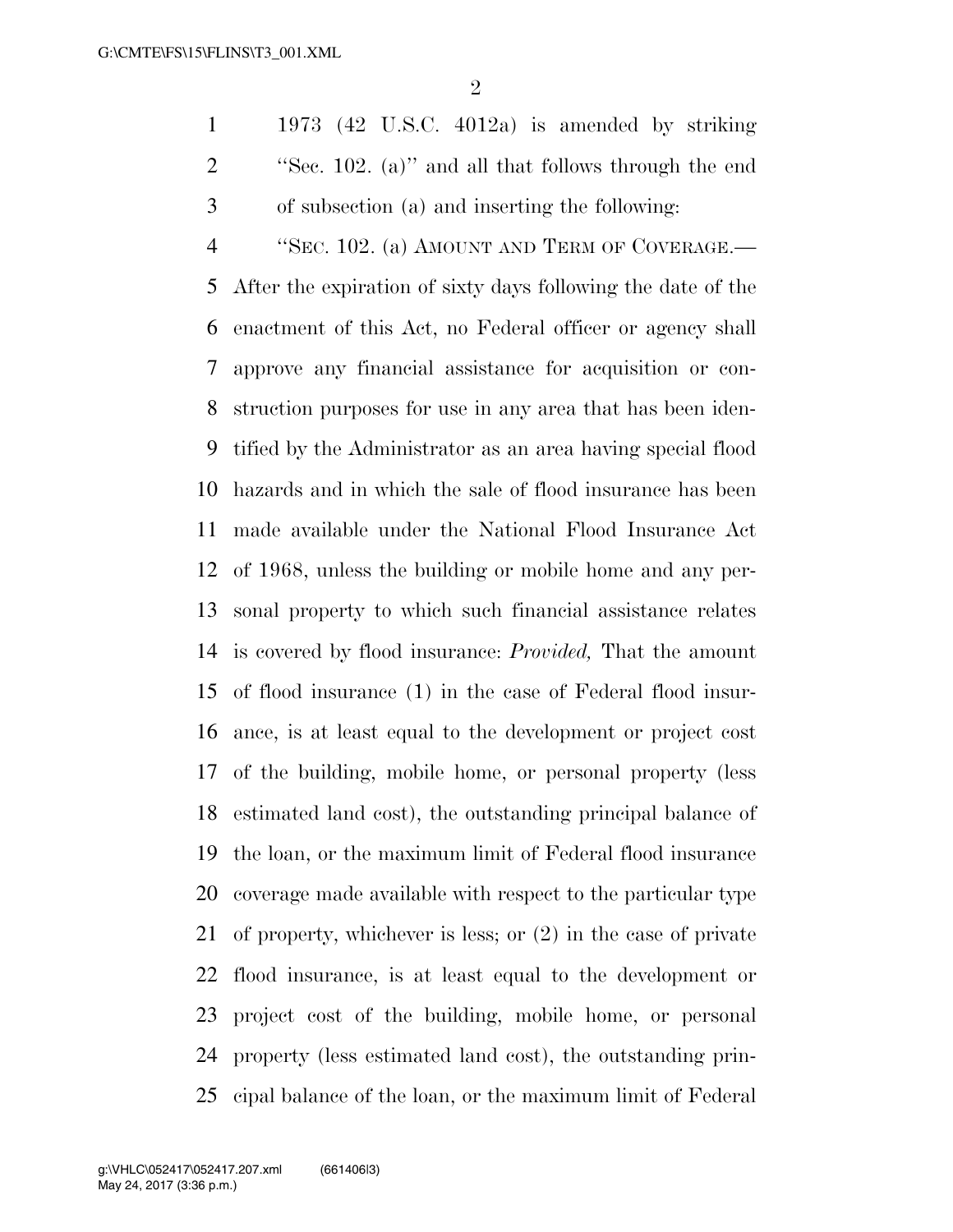G:\CMTE\FS\15\FLINS\T3\_001.XML

 flood insurance coverage made available with respect to the particular type of property, whichever is less: *Provided further,* That if the financial assistance provided is in the form of a loan or an insurance or guaranty of a loan, the amount of flood insurance required need not exceed the outstanding principal balance of the loan and need not be required beyond the term of the loan. The requirement of maintaining flood insurance shall apply during the life of the property, regardless of transfer of ownership of such property.''. (2) REQUIREMENT FOR MORTGAGE LOANS.— Subsection (b) of section 102 of the Flood Disaster Protection Act of 1973 (42 U.S.C. 4012a(b)) is amended—

- (A) by striking paragraph (7);
- (B) by redesignating paragraph (6) as paragraph (7);
- (C) by striking the subsection designation and all that follows through the end of para-graph (5) and inserting the following:
- 21 "(b) REQUIREMENT FOR MORTGAGE LOANS.—
- 22 "(1) REGULATED LENDING INSTITUTIONS. Each Federal entity for lending regulation (after consultation and coordination with the Financial In-stitutions Examination Council established under the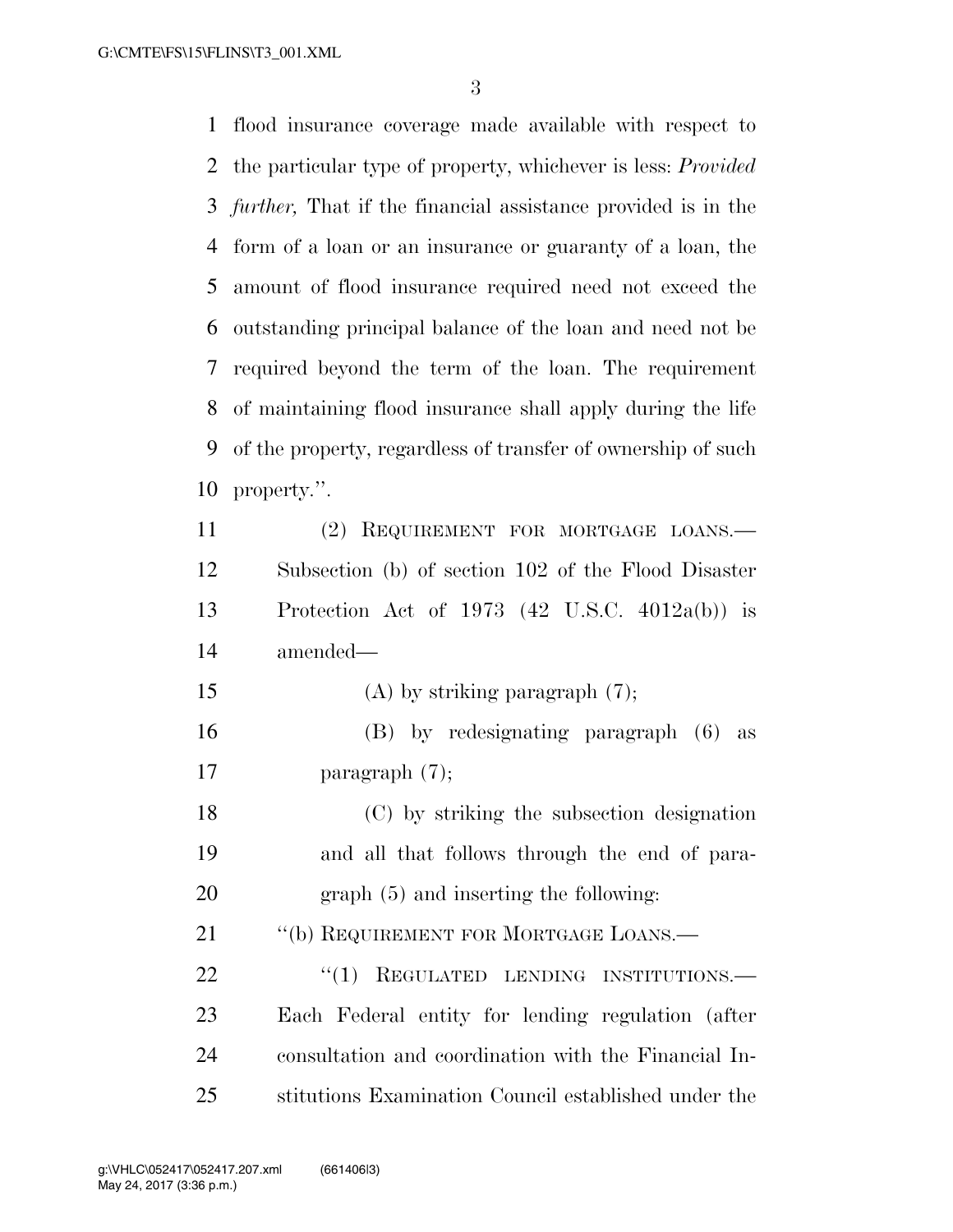Federal Financial Institutions Examination Council Act of 1974) shall by regulation direct regulated lending institutions not to make, increase, extend, or renew any loan secured by improved real estate or a mobile home located or to be located in an area that has been identified by the Administrator as an area having special flood hazards and in which flood insurance has been made available under the Na- tional Flood Insurance Act of 1968, unless the building or mobile home and any personal property securing such loan is covered for the term of the loan by flood insurance: *Provided,* That the amount of flood insurance (A) in the case of Federal flood insurance, is at least equal to the outstanding prin- cipal balance of the loan or the maximum limit of Federal flood insurance coverage made available with respect to the particular type of property, whichever is less; or (B) in the case of private flood insurance, is at least equal to the outstanding prin- cipal balance of the loan or the maximum limit of Federal flood insurance coverage made available with respect to the particular type of property, whichever is less.

24 "(2) FEDERAL AGENCY LENDERS AND MORT-GAGE INSURANCE AND GUARANTEE AGENCIES.—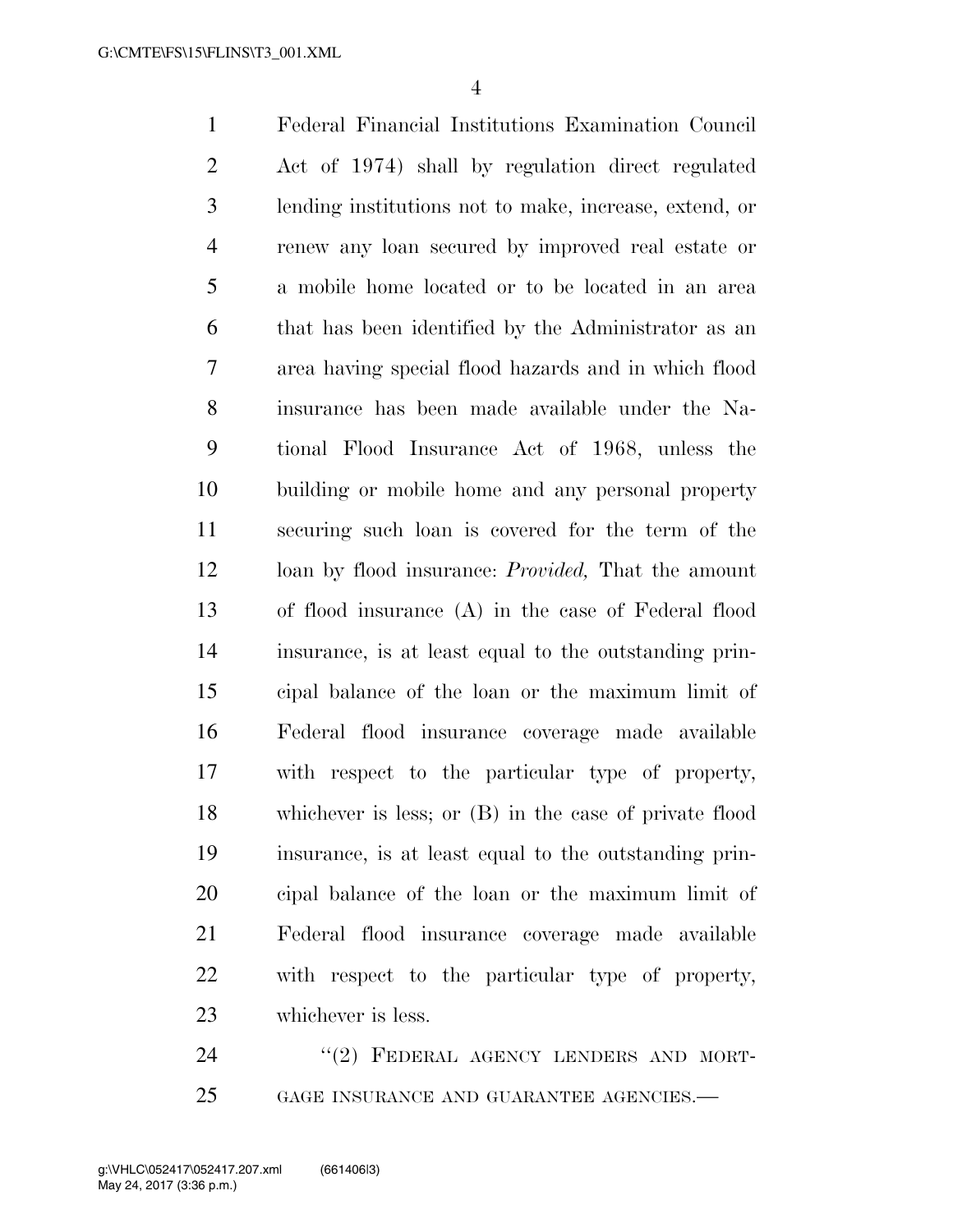1 "(A) FEDERAL AGENCY LENDERS.—A Federal agency lender may not make, increase, extend, or renew any loan secured by improved real estate or a mobile home located or to be lo- cated in an area that has been identified by the Administrator as an area having special flood hazards and in which flood insurance has been made available under the National Flood Insur- ance Act of 1968, unless the building or mobile home and any personal property securing such 11 loan is covered for the term of the loan by flood insurance in accordance with paragraph (1). Each Federal agency lender may issue any reg- ulations necessary to carry out this paragraph. Such regulations shall be consistent with and substantially identical to the regulations issued under paragraph (1). 18 "(B) OTHER FEDERAL MORTGAGE ENTI-19 TIES.—  $"(i)$  COVERAGE REQUIREMENTS.— Each covered Federal mortgage entity shall implement procedures reasonably de-23 signed to ensure that, for any loan that—  $\langle (I)$  is secured by improved real

estate or a mobile home located in an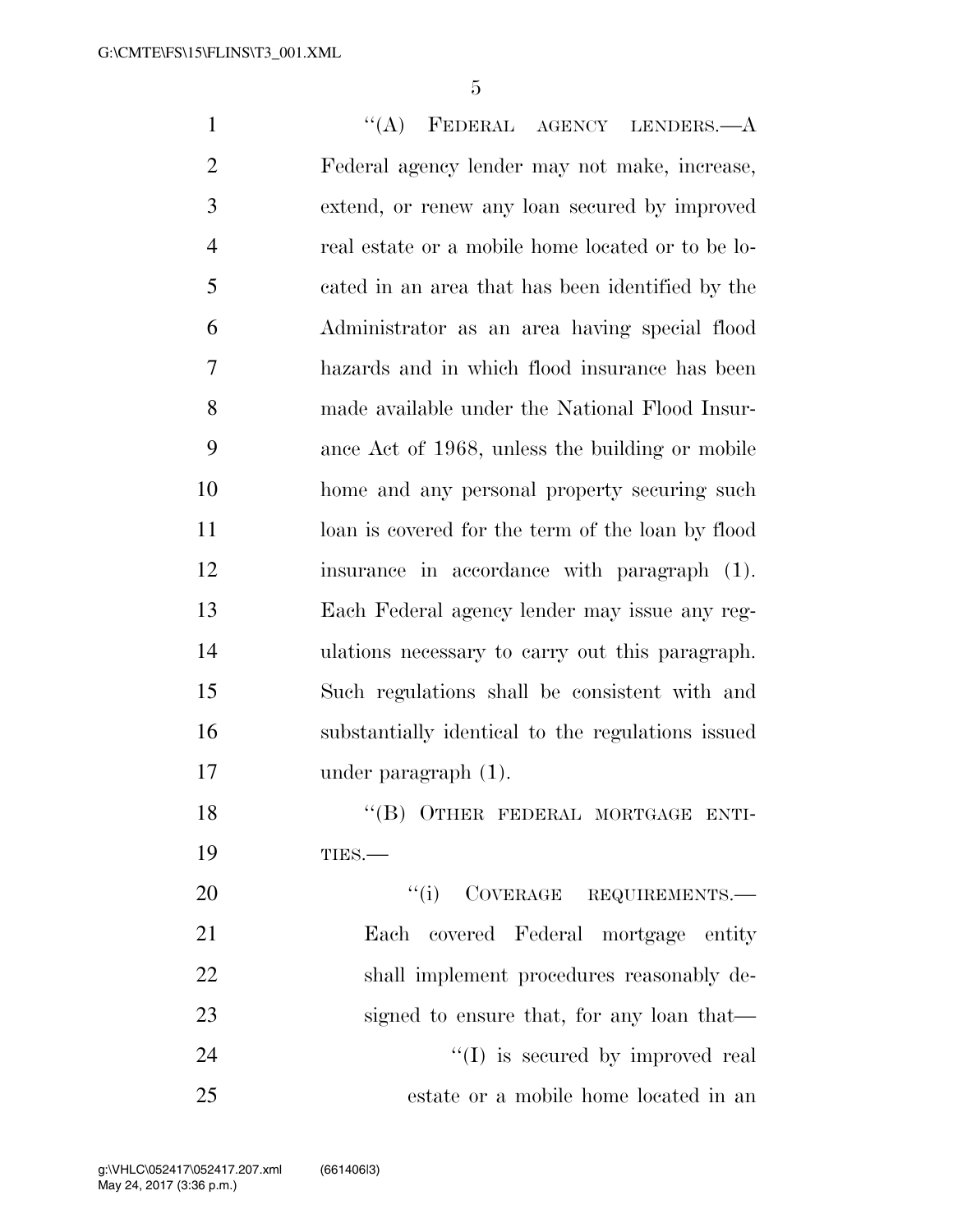| $\mathbf{1}$   | area that has been identified, at the       |
|----------------|---------------------------------------------|
| $\overline{2}$ | time of the origination of the loan or      |
| 3              | at any time during the term of the          |
| $\overline{4}$ | loan, by the Administrator as an area       |
| 5              | having special flood hazards and in         |
| 6              | which flood insurance is available          |
| $\tau$         | under the National Flood Insurance          |
| 8              | Act of 1968, and                            |
| 9              | $\lq$ (II) is made, insured, held, or       |
| 10             | guaranteed by such entity, or backs or      |
| 11             | on which is based any trust certificate     |
| 12             | or other security for which such entity     |
| 13             | guarantees the timely payment of            |
| 14             | principal and interest,                     |
| 15             | the building or mobile home and any per-    |
| 16             | sonal property securing the loan is covered |
| 17             | for the term of the loan by flood insurance |
| 18             | in the amount provided in paragraph (1).    |
| 19             | "(ii) DEFINITION.—For purposes of           |
| 20             | this subparagraph, the term 'covered Fed-   |
| 21             | eral mortgage entity' means—                |
| 22             | "(I) the Secretary of Housing               |
| 23             | and Urban Development, with respect         |
| 24             | to mortgages insured under the Na-          |
| 25             | tional Housing Act;                         |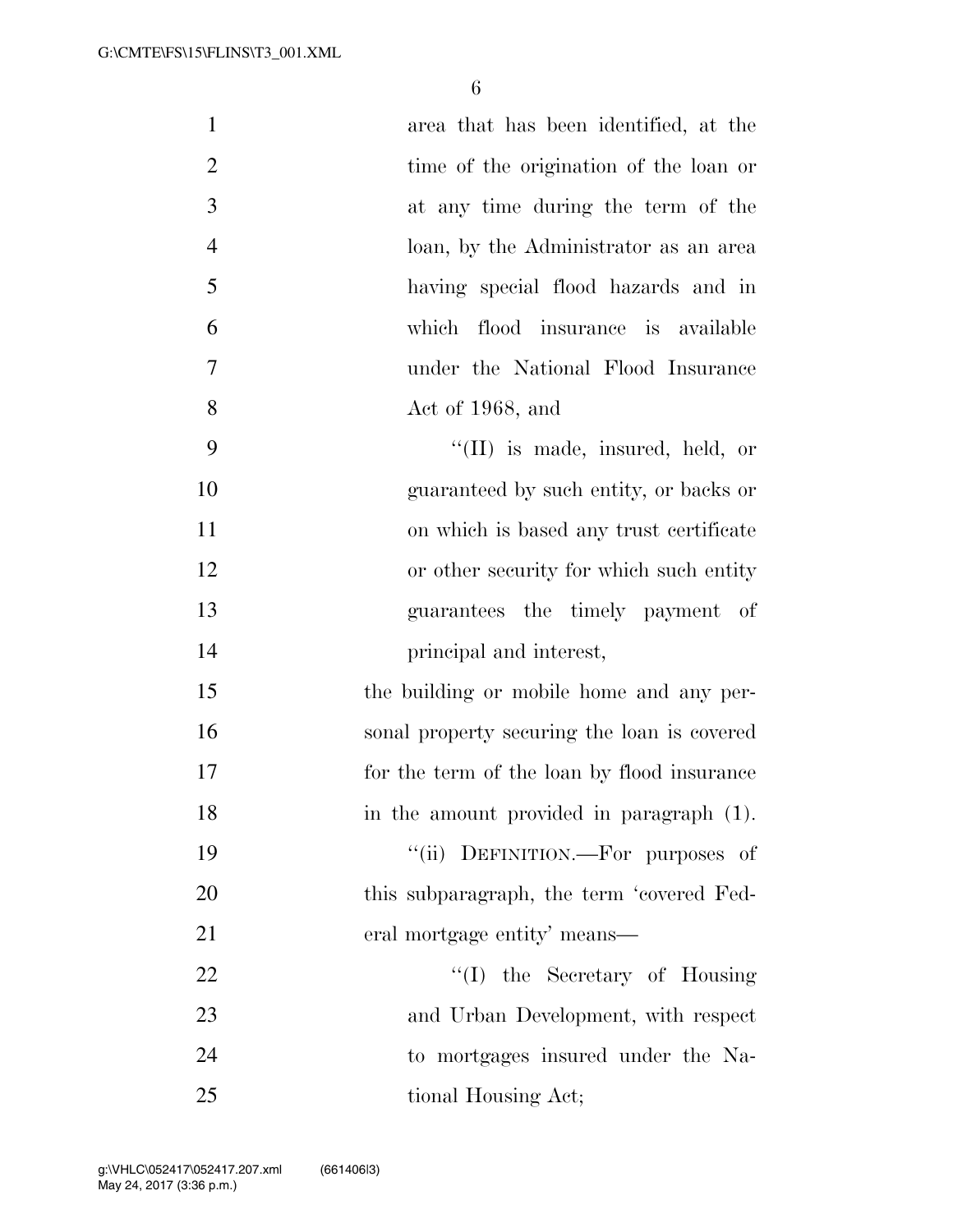| $\mathbf{1}$   | "(II) the Secretary of Agri-                          |
|----------------|-------------------------------------------------------|
| $\overline{2}$ | culture, with respect to loans made,                  |
| 3              | insured, or guaranteed under title V                  |
| $\overline{4}$ | of the Housing Act of 1949; and                       |
| 5              | "(III) the Government National                        |
| 6              | Mortgage Association.                                 |
| 7              | "(C) REQUIREMENT TO ACCEPT FLOOD IN-                  |
| 8              | SURANCE.—Each Federal agency lender and               |
| 9              | each covered Federal mortgage entity shall ac-        |
| 10             | cept flood insurance as satisfaction of the flood     |
| 11             | insurance coverage requirement under subpara-         |
| 12             | graph $(A)$ or $(B)$ , respectively, if the flood in- |
| 13             | surance coverage meets the requirements for           |
| 14             | coverage under such subparagraph and the re-          |
| 15             | quirements relating to financial strength issued      |
| 16             | pursuant to paragraph (4).                            |
| 17             | GOVERNMENT-SPONSORED ENTERPRISES<br>(3)               |
| 18             | FOR HOUSING.—The Federal National Mortgage As-        |
| 19             | sociation and the Federal Home Loan Mortgage          |
| 20             | Corporation shall implement procedures reasonably     |
| 21             | designed to ensure that, for any loan that is         |
| 22             | "(A) secured by improved real estate or a             |
| 23             | mobile home located in an area that has been          |
| 24             | identified, at the time of the origination of the     |
| 25             | loan or at any time during the term of the loan,      |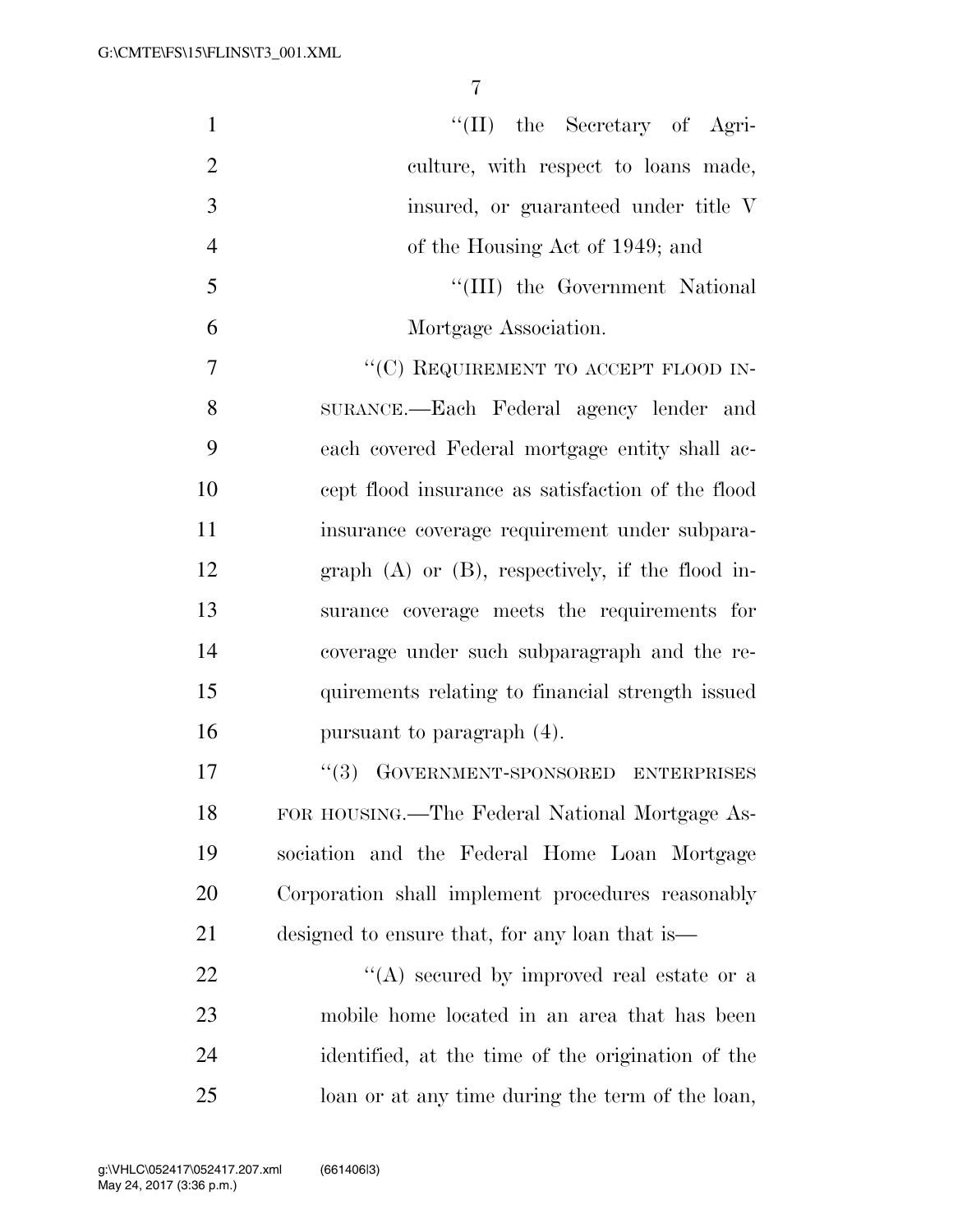| $\mathbf{1}$   | by the Administrator as an area having special        |
|----------------|-------------------------------------------------------|
| $\overline{2}$ | flood hazards and in which flood insurance is         |
| 3              | available under the National Flood Insurance          |
| $\overline{4}$ | Act of 1968, and                                      |
| 5              | "(B) purchased or guaranteed by such en-              |
| 6              | tity,                                                 |
| 7              | the building or mobile home and any personal prop-    |
| 8              | erty securing the loan is covered for the term of the |
| 9              | loan by flood insurance in the amount provided in     |
| 10             | paragraph (1). The Federal National Mortgage As-      |
| 11             | sociation and the Federal Home Loan Mortgage          |
| 12             | Corporation shall accept flood insurance as satisfac- |
| 13             | tion of the flood insurance coverage requirement      |
| 14             | under paragraph $(1)$ if the flood insurance coverage |
| 15             | provided meets the requirements for coverage under    |
| 16             | that paragraph and the requirements relating to fi-   |
| 17             | nancial strength issued pursuant to paragraph (4).    |
| 18             | "(4) REQUIREMENTS REGARDING FINANCIAL                 |
| 19             | STRENGTH.—The Director of the Federal Housing         |
| 20             | Finance Agency, in consultation with the Federal      |
| 21             | National Mortgage Association, the Federal Home       |
| 22             | Loan Mortgage Corporation, the Secretary of Hous-     |
| 23             | ing and Urban Development, the Government Na-         |
| 24             | tional Mortgage Association, and the Secretary of     |
| 25             | Agriculture shall develop and implement require-      |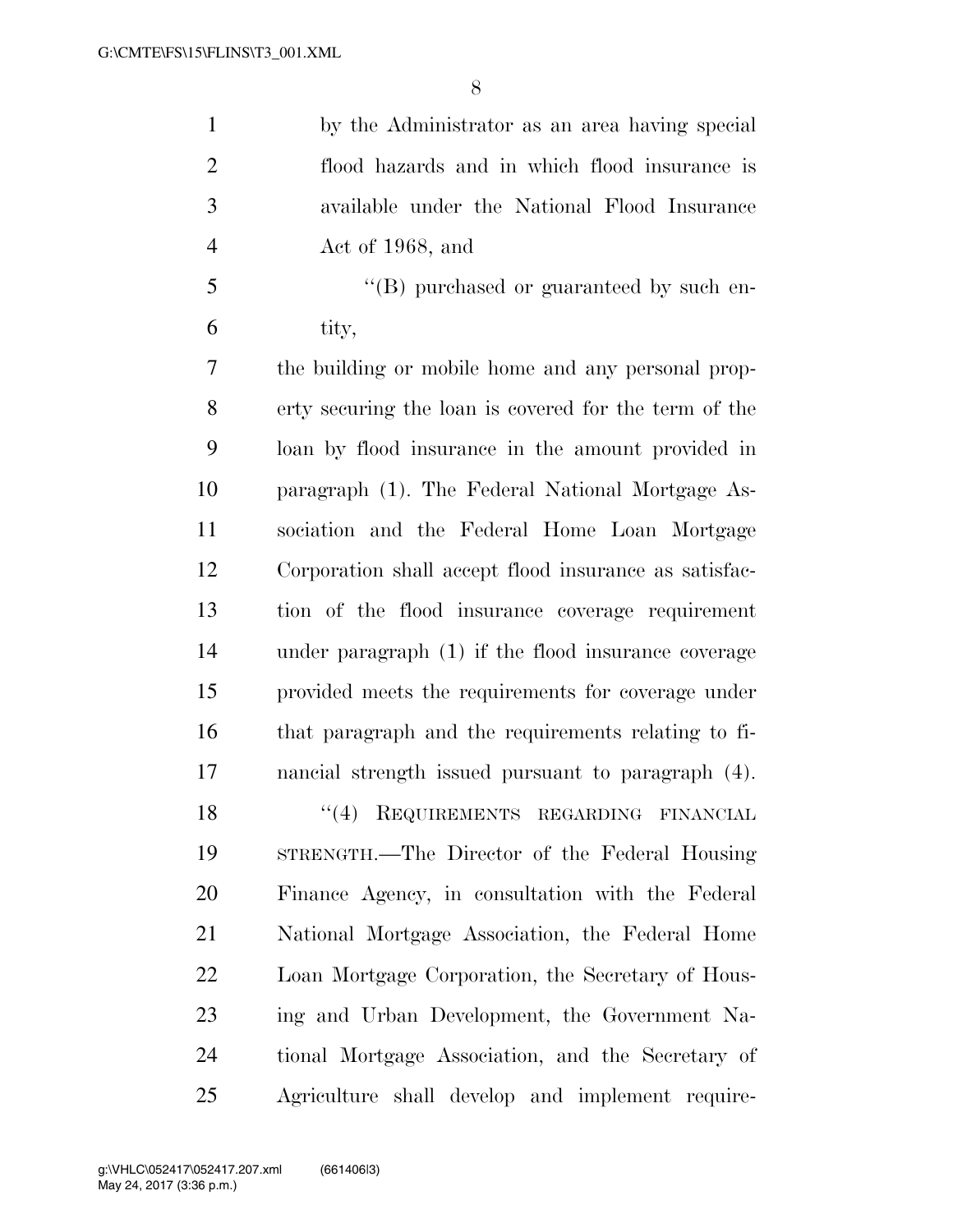| $\mathbf{1}$   | ments relating to the financial strength of private    |
|----------------|--------------------------------------------------------|
| $\overline{2}$ | insurance companies from which such entities and       |
| 3              | agencies will accept private flood insurance, provided |
| $\overline{4}$ | that such requirements shall not affect or conflict    |
| 5              | with any State law, regulation, or procedure con-      |
| 6              | cerning the regulation of the business of insurance.   |
| 7              | $``(5)$ APPLICABILITY.—                                |
| 8              | "(A) EXISTING COVERAGE.—Except as                      |
| 9              | provided in subparagraph (B), paragraph (1)            |
| 10             | shall apply on the date of enactment of the Rie-       |
| 11             | gle Community Development and Regulatory               |
| 12             | Improvement Act of 1994.                               |
| 13             | "(B) NEW COVERAGE.—Paragraphs $(2)$                    |
| 14             | and (3) shall apply only with respect to any           |
| 15             | loan made, increased, extended, or renewed             |
| 16             | after the expiration of the 1-year period begin-       |
| 17             | ning on the date of enactment of the Riegle            |
| 18             | Community Development and Regulatory Im-               |
| 19             | provement Act of 1994. Paragraph (1) shall             |
| 20             | apply with respect to any loan made, increased,        |
| 21             | extended, or renewed by any lender supervised          |
| 22             | by the Farm Credit Administration only after           |
| 23             | the expiration of the period under this subpara-       |
| 24             | graph.                                                 |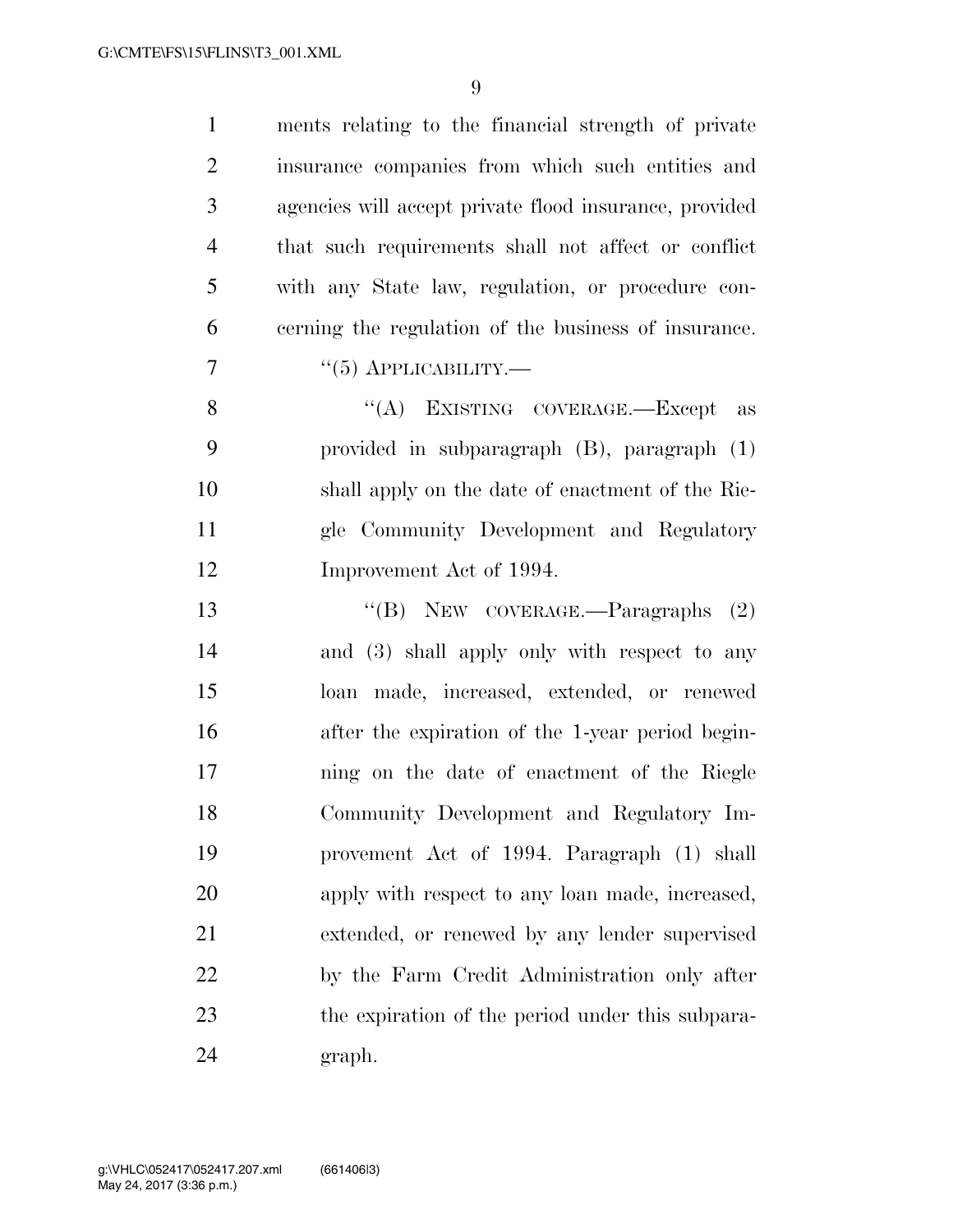1 ""(C) CONTINUED EFFECT OF REGULA- TIONS.—Notwithstanding any other provision of this subsection, the regulations to carry out paragraph (1), as in effect immediately before the date of enactment of the Riegle Community Development and Regulatory Improvement Act of 1994, shall continue to apply until the regu- lations issued to carry out paragraph (1) as 9 amended by section  $522(a)$  of such Act take ef-fect.

11 "(6) RULE OF CONSTRUCTION.—Except as oth- erwise specified, any reference to flood insurance in this section shall be considered to include Federal flood insurance and private flood insurance. Nothing in this subsection shall be construed to supersede or limit the authority of a Federal entity for lending regulation, the Federal Housing Finance Agency, a Federal agency lender, a covered Federal mortgage entity (as such term is defined in paragraph  $20 \text{ (2)}(B)(ii)$ , the Federal National Mortgage Associa- tion, or the Federal Home Loan Mortgage Corpora- tion to establish requirements relating to the finan- cial strength of private insurance companies from which the entity or agency will accept private flood insurance, provided that such requirements shall not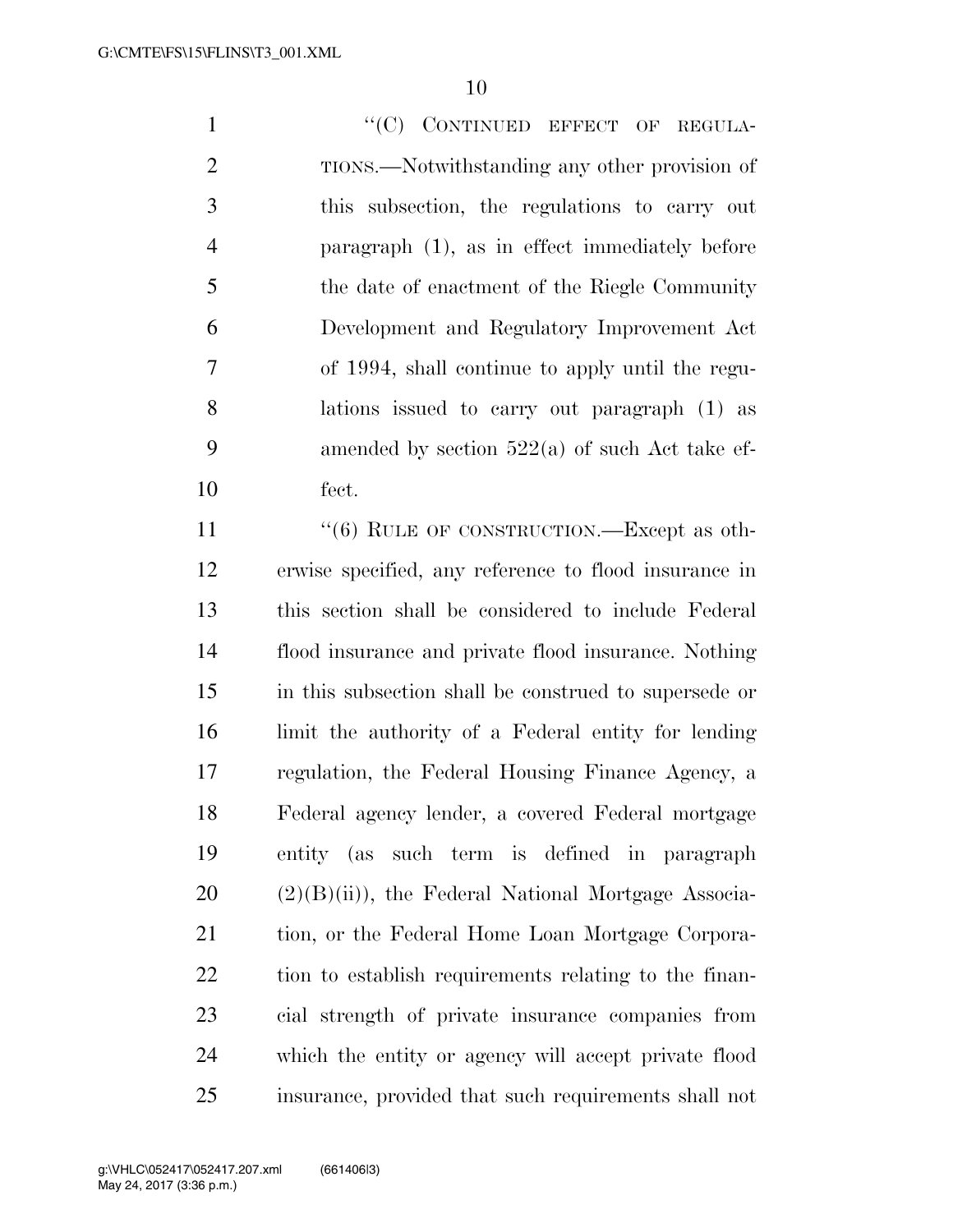| $\mathbf{1}$   | affect or conflict with any State law, regulation, or      |
|----------------|------------------------------------------------------------|
| $\overline{2}$ | procedure concerning the regulation of the business        |
| 3              | of insurance."; and                                        |
| $\overline{4}$ | (D) by adding at the end the following new                 |
| 5              | paragraphs:                                                |
| 6              | "(8) NOTIFICATION OF PRIVATE FLOOD INSUR-                  |
| 7              | ANCE.—Notwithstanding any other provision of this          |
| 8              | section, private flood insurance may not be used to        |
| 9              | satisfy the flood insurance coverage requirement           |
| 10             | under paragraph $(1)$ , $(2)$ , or $(3)$ with respect to a |
| 11             | building or mobile home, and personal property, un-        |
| 12             | $less-$                                                    |
| 13             | $\lq\lq$ the insurance company providing the               |
| 14             | private flood insurance coverage has notified              |
| 15             | the borrower in advance of the effectiveness of            |
| 16             | such coverage, of such use and private flood in-           |
| $17\,$         | surance coverage for such building or mobile               |
| 18             | home, and personal property; and                           |
| 19             | "(B) the policyholder has agreed in writing                |
| 20             | to such use and private flood insurance cov-               |
| 21             | erage.                                                     |
| 22             | $\lq(9)$ DEFINITIONS.—In this section:                     |
| 23             | "(A) FLOOD INSURANCE.—The term 'flood                      |
| 24             | insurance' means—                                          |
| 25             | "(i) Federal flood insurance; and                          |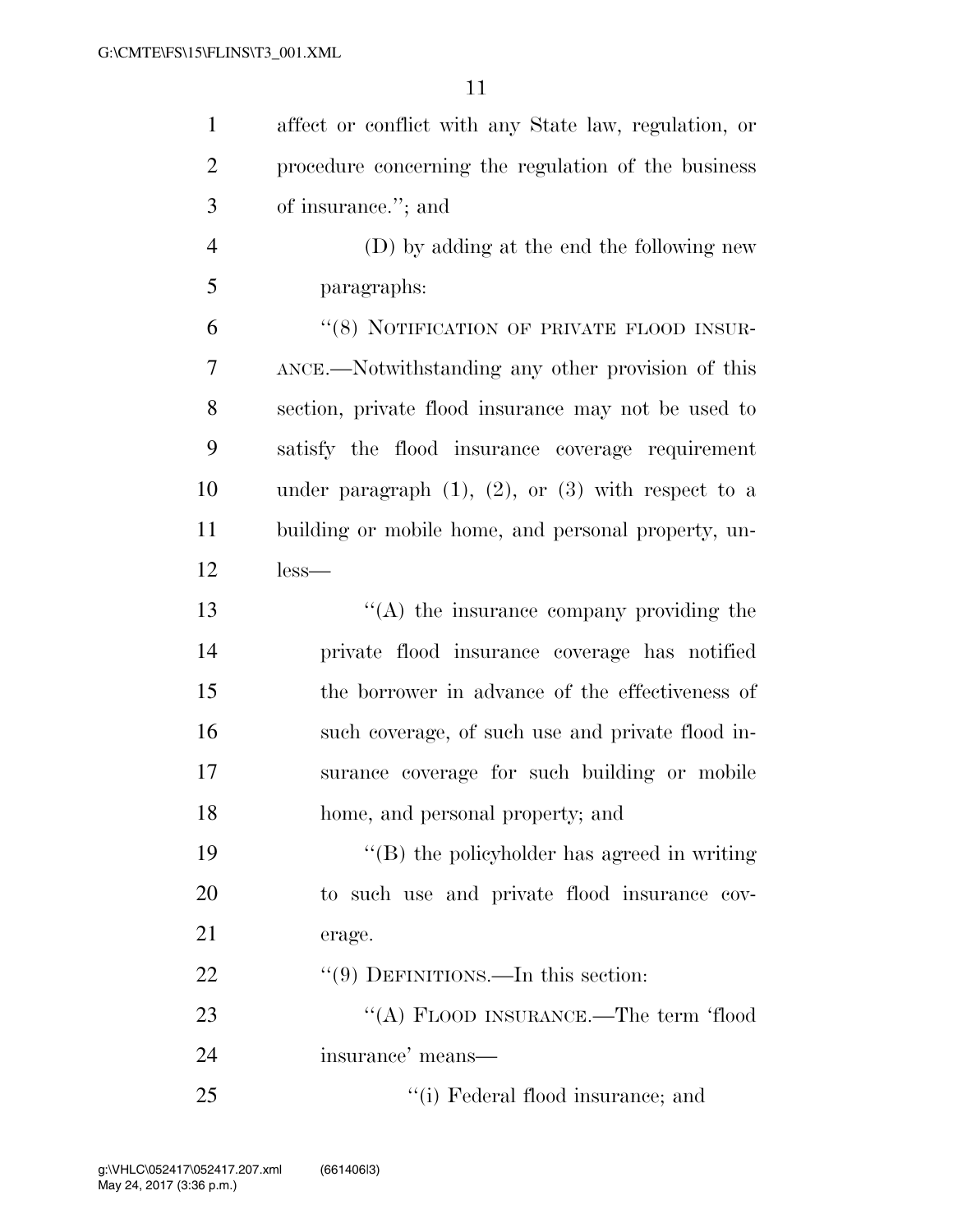| $\mathbf{1}$   | "(ii) private flood insurance.                 |
|----------------|------------------------------------------------|
| $\overline{2}$ | "(B) FEDERAL FLOOD INSURANCE.—The              |
| 3              | term 'Federal flood insurance' means an insur- |
| $\overline{4}$ | ance policy made available under the National  |
| 5              | Flood Insurance Act of 1968 (42 U.S.C. 4001)   |
| 6              | $et seq.$ ).                                   |
| 7              | "(C) PRIVATE FLOOD INSURANCE.—The              |
| 8              | term 'private flood insurance' means an insur- |
| 9              | ance policy that—                              |
| 10             | "(i) is issued by an insurance com-            |
| 11             | pany that is—                                  |
| 12             | "(I) licensed, admitted, or other-             |
| 13             | wise approved to engage in the busi-           |
| 14             | ness of insurance in the State in              |
| 15             | which the insured building is located,         |
| 16             | by the insurance regulator of that             |
| 17             | State; or                                      |
| 18             | "(II) eligible as a nonadmitted                |
| 19             | insurer to provide insurance in the            |
| 20             | home State of the insured, in accord-          |
| 21             | ance with sections $521$ through $527$ of      |
| 22             | the Dodd-Frank Wall Street Reform              |
| 23             | and Consumer Protection Act<br>(15)            |
| 24             | U.S.C. 8201 through 8206);                     |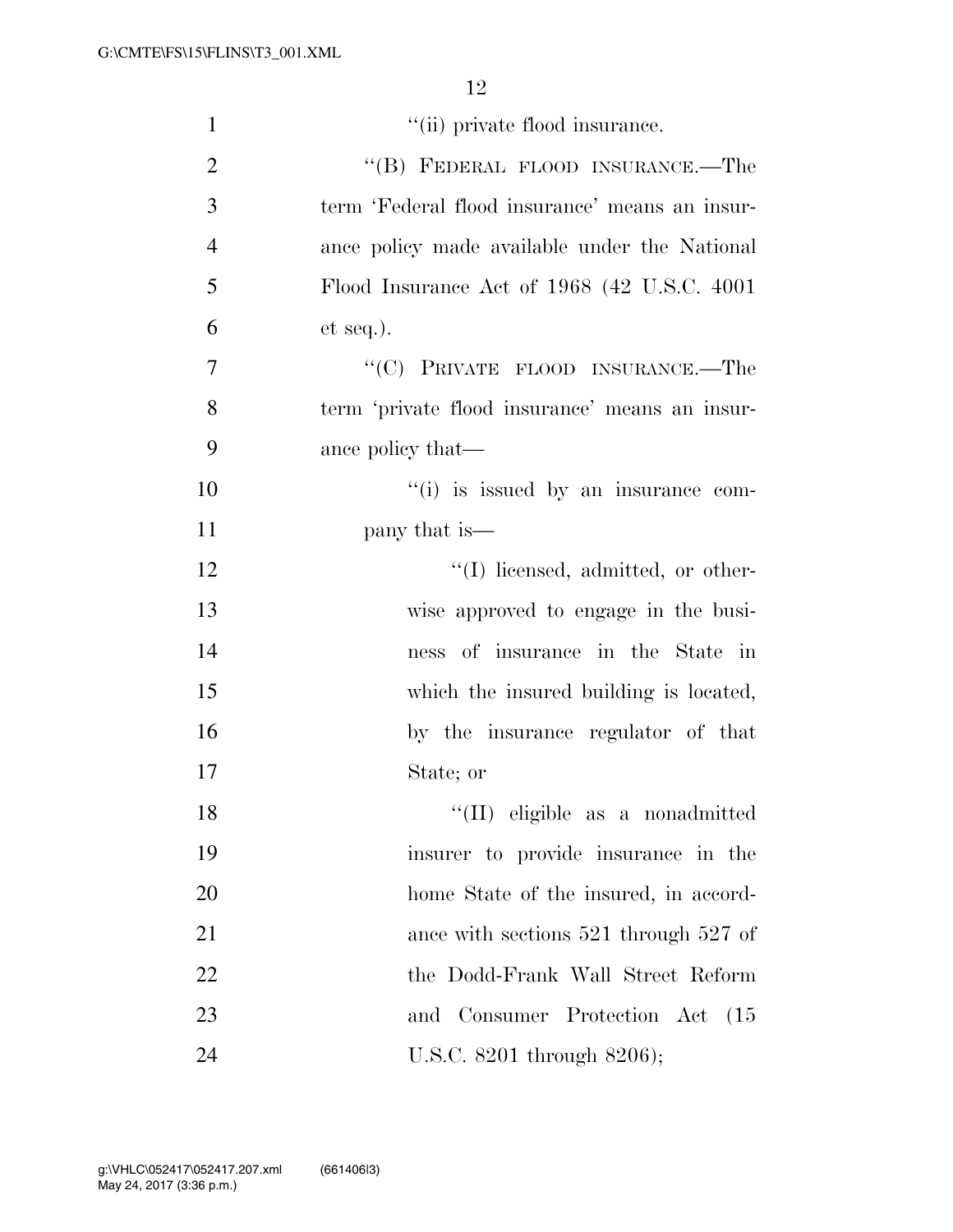| $\mathbf{1}$   | "(ii) is issued by an insurance com-                            |
|----------------|-----------------------------------------------------------------|
| $\overline{2}$ | pany that is not otherwise disapproved as                       |
| 3              | a surplus lines insurer by the insurance                        |
| $\overline{4}$ | regulator of the State in which the prop-                       |
| 5              | erty to be insured is located;                                  |
| 6              | "(iii) provides flood insurance cov-                            |
| 7              | erage that complies with the laws and reg-                      |
| 8              | ulations of that State; and                                     |
| 9              | "(iv) provides flood insurance cov-                             |
| 10             | erage with respect to a property that is lo-                    |
| 11             | cated in an area in which flood insurance                       |
| 12             | coverage has been made available under                          |
| 13             | the National Flood Insurance Act of 1968                        |
| 14             | $(42 \text{ U.S.C. } 4001 \text{ et seq.}).$                    |
| 15             | "(D) STATE.—The term 'State' means any                          |
| 16             | State of the United States, the District of Co-                 |
| 17             | lumbia, the Commonwealth of Puerto Rico,                        |
| 18             | Guam, the Northern Mariana Islands, the Vir-                    |
| 19             | gin Islands, and American Samoa.".                              |
| 20             | (b) EFFECT OF PRIVATE FLOOD INSURANCE COV-                      |
| 21             | ERAGE ON CONTINUOUS COVERAGE REQUIREMENTS.                      |
| 22             | Section 1308 of the National Flood Insurance Act of 1968        |
| 23             | $(42 \text{ U.S.C. } 4015)$ is amended by adding at the end the |
| 24             | following:                                                      |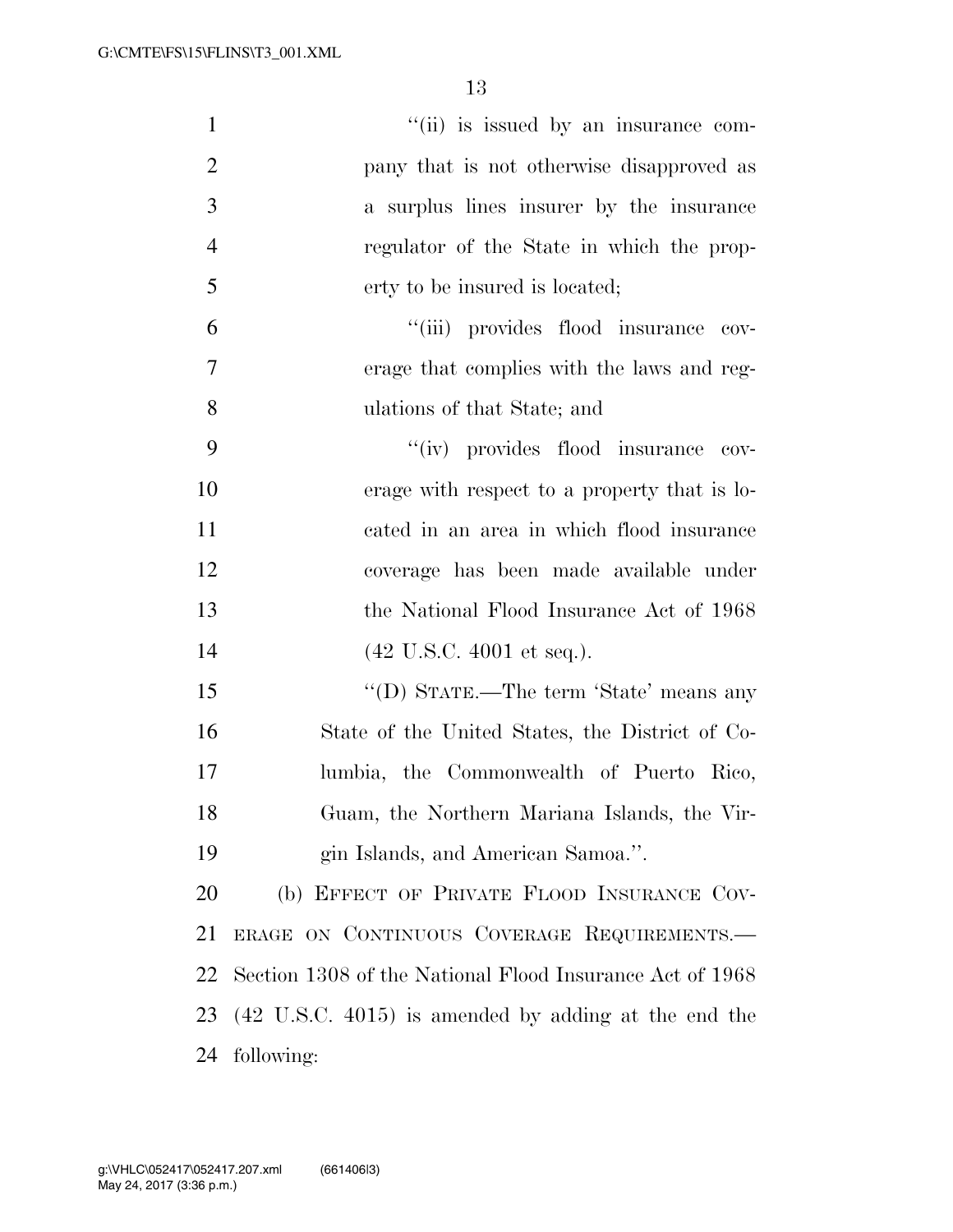1 "(n) EFFECT OF PRIVATE FLOOD INSURANCE COV- ERAGE ON CONTINUOUS COVERAGE REQUIREMENTS.— For purposes of applying any statutory, regulatory, or ad- ministrative continuous coverage requirement, including 5 under section  $1307(g)(1)$ , the Administrator shall consider any period during which a property was continuously cov- ered by private flood insurance (as defined in section 102(b)(9) of the Flood Disaster Protection Act of 1973 9 (42 U.S.C.  $4012a(b)(9)$ ) to be a period of continuous cov-erage.''.

# **SEC. 3. EQUIVALENCY FEE FOR PRIVATE FLOOD INSUR-ANCE.**

 The National Flood Insurance Act of 1968 is amend- ed by inserting after section 1308A (42 U.S.C. 4015a) the following new section:

### **''SEC. 1308B. EQUIVALENCY FEE FOR PRIVATE FLOOD IN-SURANCE.**

18 "(a) IMPOSITION AND COLLECTION.—Subject to sub- section (c), the Administrator shall impose and collect an annual fee, to cover expenses incurred in floodplain man- agement and mapping activities and flood mitigation ac- tivities, on all policies for private flood insurance (as such 23 term is defined in section  $102(b)(9)$  of the Flood Disaster Protection Act of 1973 (42 U.S.C. 4012a(b)(9)) that are described in subsection (b) of this section and on all quali-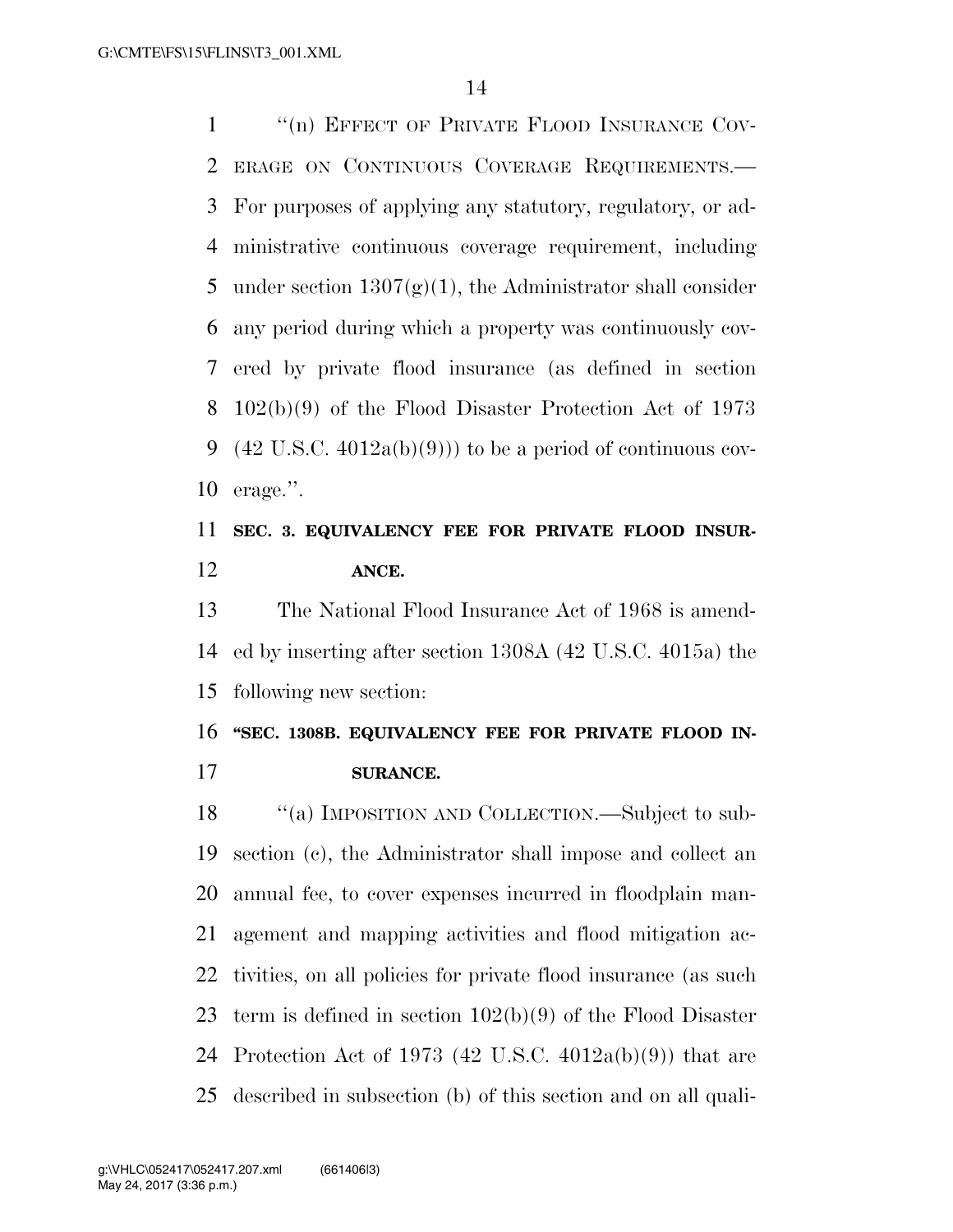| $\mathbf 1$    | fied savings accounts (within the meaning given such term      |
|----------------|----------------------------------------------------------------|
| $\overline{2}$ | for purposes of title III of the Flood Disaster Protection     |
| 3              | Act of 1973) maintained during such 12-month period.           |
| 4              | The fees imposed pursuant to this section shall be in the      |
| 5              | same amount as the fees imposed on each policy for flood       |
| 6              | insurance coverage made available under this title pursu-      |
| 7              | ant to paragraphs $(1)(B)(iii)$ and $(2)$ of section $1307(a)$ |
| 8              | and section $1308(b)(3)$ .                                     |
| 9              | "(b) PRIVATE POLICIES COVERED.—The private                     |
| 10             | flood insurance policies described in this subsection are—     |
| 11             | $\lq(1)$ any policy that is used to satisfy the flood          |
| 12             | insurance coverage requirement under paragraph                 |
| 13             | $(1), (2),$ or $(3)$ of section 102(b) of the Flood Dis-       |
| 14             | aster Protection Act of 1973 with respect to a build-          |
| 15             | ing or mobile home; and                                        |
| 16             | "(2) any policy that—                                          |
| 17             | $\cdot$ (A) is not used in the manner provided in              |
| 18             | paragraph $(1)$ ;                                              |
| 19             | "(B) provides coverage that is equivalent                      |
| 20             | to coverage provided under this title, as deter-               |
| 21             | mined by the Administrator; and                                |
| 22             | $\lq\lq$ <sup>(C)</sup> does not involve a loss-deductible.    |
| 23             | "(c) EXCLUSION.—The fee under subsection (a) shall             |
| 24             | not be imposed or collected on any policy for private flood    |
| 25             | insurance that provides coverage in excess of the limits       |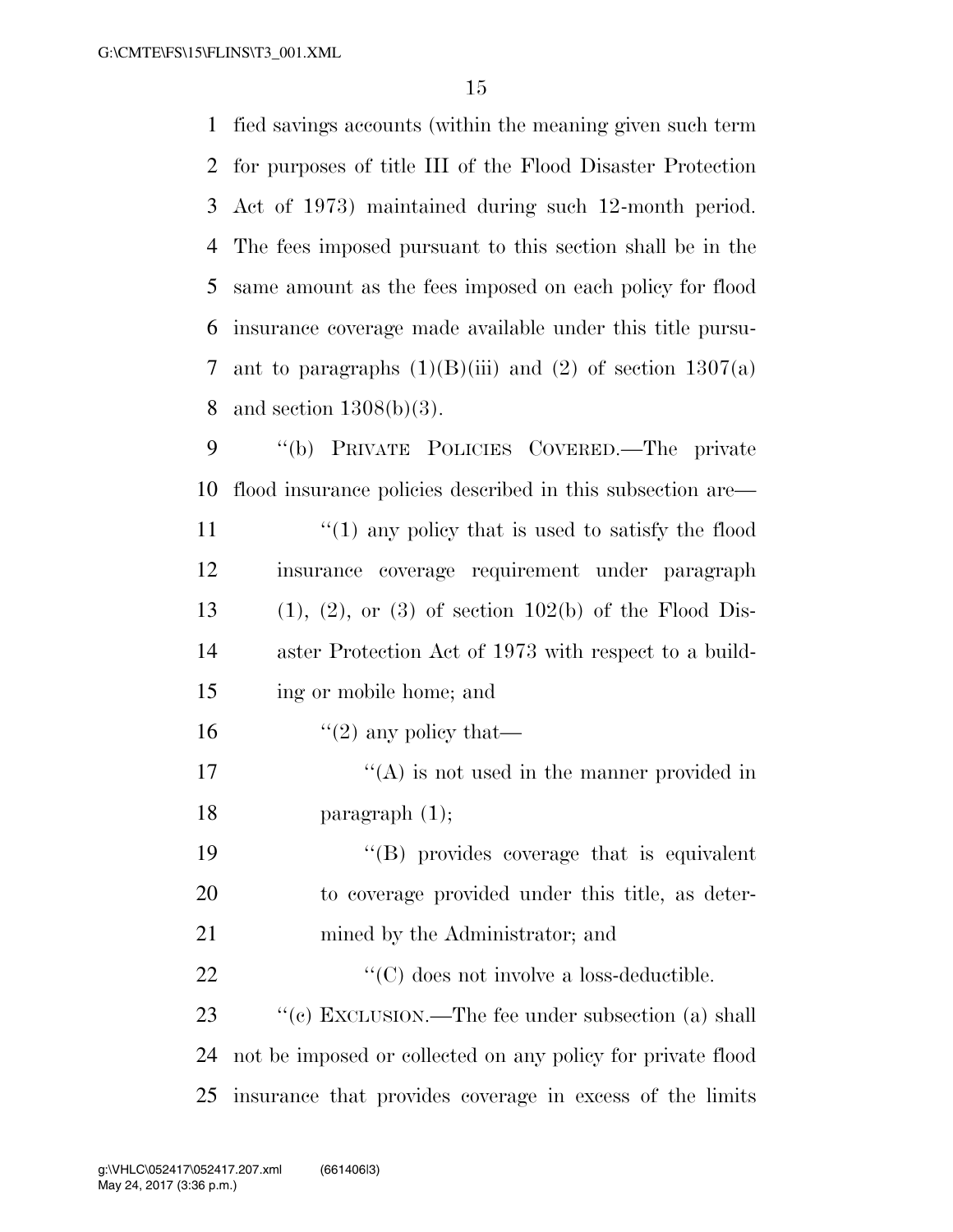for coverage made available under this title that are then in effect pursuant to section 1306 (42 U.S.C. 4013).

 ''(d) DEPOSIT.—The Administrator shall deposit all fees collected under this section in the National Flood In-surance Fund established under section 1310.''.

#### **SEC. 4. ELIMINATION OF NON-COMPETE REQUIREMENT.**

 Section 1345 of the National Flood Insurance Act of 1968 (42 U.S.C. 4081) is amended by adding at the end the following new subsection:

10 "'(f) AUTHORITY TO PROVIDE OTHER FLOOD COV-ERAGE.—

12 "(1) IN GENERAL.—The Administrator may not, as a condition of participating in the Write Your Own Program (as such term is defined in sec- tion 1370(a)) or in otherwise participating in the utilization by the Administrator of the facilities and services of insurance companies, insurers, insurance agents and brokers, and insurance adjustment orga- nizations pursuant to the authority in this section, nor as a condition of eligibility to engage in any other activities under the National Flood Insurance Program under this title, restrict any such company, insurer, agent, broker, or organization from offering and selling private flood insurance (as such term is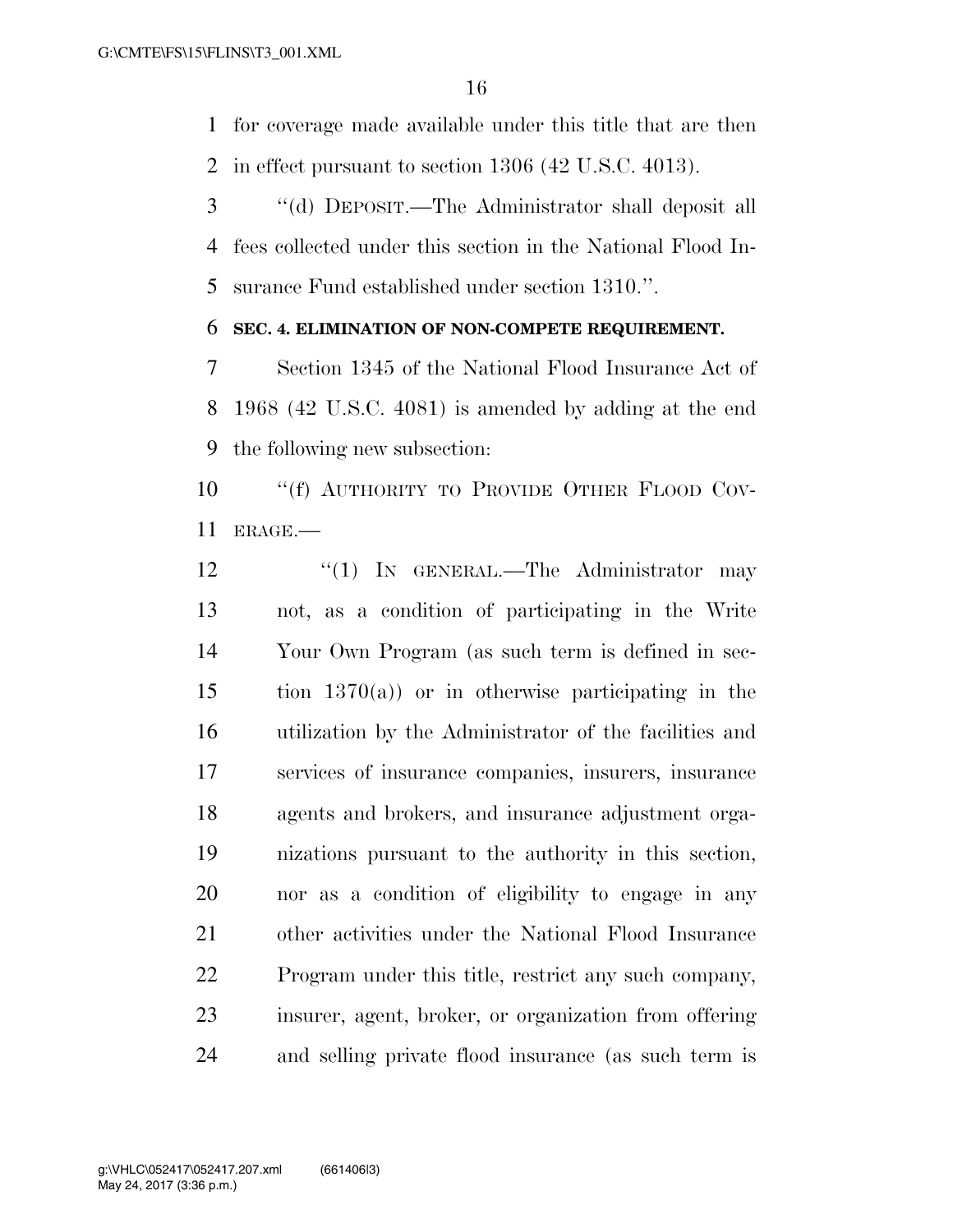| $\mathbf{1}$   | defined in section $102(b)(9)$ of the Flood Disaster                      |
|----------------|---------------------------------------------------------------------------|
| $\overline{2}$ | Protection Act of 1973 (42 U.S.C. 4012a(b)(9)).                           |
| 3              | (2)<br>FINANCIAL ASSISTANCE/SUBSIDY<br>$AR-$                              |
| $\overline{4}$ | RANGEMENT.—After the date of the enactment of                             |
| 5              | this subsection—                                                          |
| 6              | $\lq\lq$ the Administrator may not include in                             |
| 7              | any agreement entered into with any insurer for                           |
| 8              | participation in the Write Your Own Program                               |
| 9              | any provision establishing a condition prohib-                            |
| 10             | ited by paragraph (1), including the provisions                           |
| 11             | of Article XIII of the Federal Emergency Man-                             |
| 12             | agement Agency, Federal Insurance Adminis-                                |
| 13             | tration, Financial Assistance/Subsidy Arrange-                            |
| 14             | ment, as set forth as of such date of enactment,                          |
| 15             | in Appendix A to part 62 of the Administrator's                           |
| 16             | regulations $(44 \text{ C.F.R Part } 62, \text{ Appendix A}; \text{ re-}$ |
| 17             | lating to restriction on other flood insurance);                          |
| 18             | and                                                                       |
| 19             | $\lq\lq$ (B) any such provision in any such agree-                        |
| 20             | ment entered into before such date of enact-                              |
| 21             | ment shall not have any force or effect, and the                          |
| 22             | Administrator may not take any action to en-                              |
|                |                                                                           |

23 force such provision.".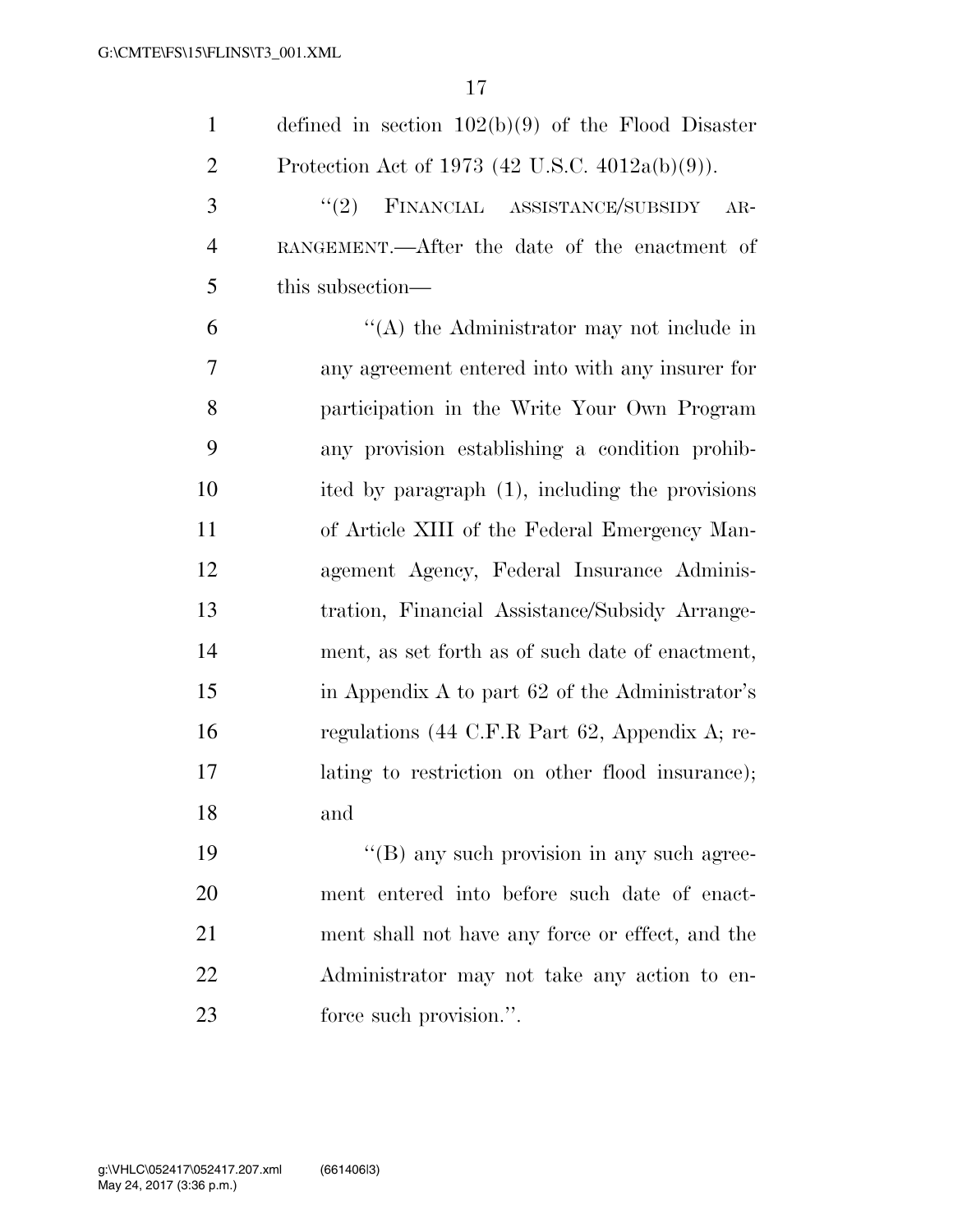#### **SEC. 5. PUBLIC AVAILABILITY OF PROGRAM INFORMATION.**

 Part C of chapter II of the National Flood Insurance Act of 1968 (42 U.S.C. 4081 et seq.) is amended by add-ing at the end the following new section:

### **''SEC. 1349. PUBLIC AVAILABILITY OF PROGRAM INFORMA-TION.**

''(a) FLOOD RISK INFORMATION.—

8 "(1) IN GENERAL.—Except as provided in para- graph (2), to facilitate the National Flood Insurance Program becoming a source of information and data for research and development of technology that bet- ter understands flooding, the risk of flooding, and the predictability of perils of flooding, the Adminis- trator shall make publicly available all data, models, assessments, analytical tools, and other information in the possession of the Administrator relating to the National Flood Insurance Program under this title that is used in assessing flood risk or identi- fying and establishing flood elevations and pre-miums, including—

21 ''(A) data relating to risk on individual properties and loss ratio information and other information identifying losses under the pro-gram;

25 "'(B) current and historical policy informa-tion, limited to the amount and term only, for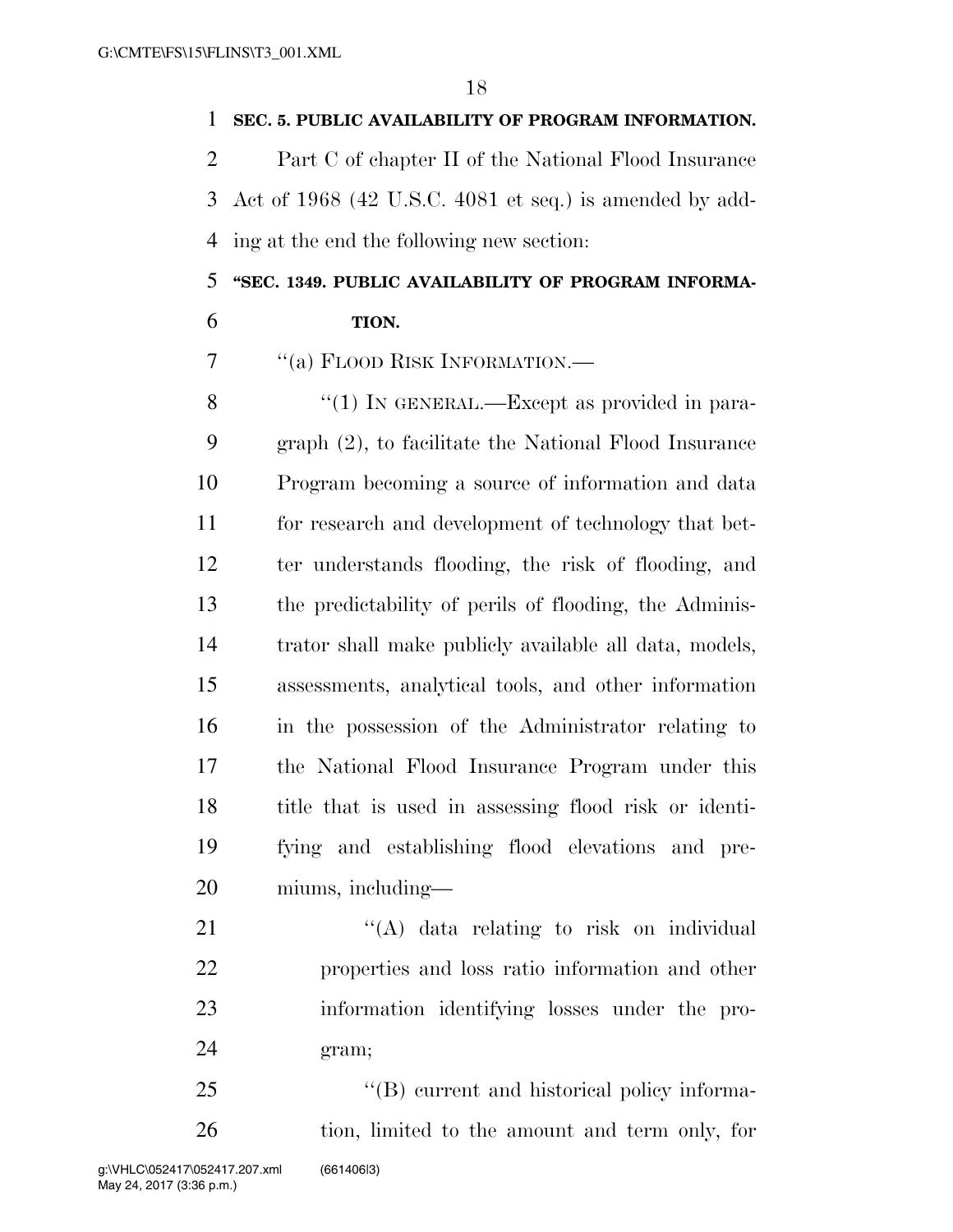| $\mathbf{1}$   | properties currently covered by flood insurance           |
|----------------|-----------------------------------------------------------|
| $\overline{2}$ | and for properties that are no longer covered by          |
| 3              | flood insurance;                                          |
| $\overline{4}$ | $\lq\lq$ current and historical claims informa-           |
| 5              | tion, limited to the date and amount paid only,           |
| 6              | for properties currently covered by flood insur-          |
| 7              | ance and for properties that are no longer cov-           |
| 8              | ered by flood insurance;                                  |
| 9              | $\lq\lq$ ) identification of whether a property           |
| 10             | was constructed before or after the effective             |
| 11             | date of the first flood insurance rate map for a          |
| 12             | community;                                                |
| 13             | $\lq\lq(E)$ identification of properties that have        |
| 14             | been mitigated through elevation, a buyout, or            |
| 15             | any other mitigation action; and                          |
| 16             | $\lq\lq(F)$ identification of unmitigated multiple-       |
| 17             | loss properties.                                          |
| 18             | "(2) OPEN SOURCE DATA SYSTEM.—In carrying                 |
| 19             | out paragraph (1), the Administrator shall establish      |
| 20             | an open source data system by which all information       |
| 21             | required to be made publicly available by such sub-       |
| 22             | section may be accessed by the public on an imme-         |
| 23             | diate basis by electronic means.                          |
| 24             | "(b) COMMUNITY INFORMATION.—Not later than the            |
| 25             | expiration of the 12-month period beginning upon the date |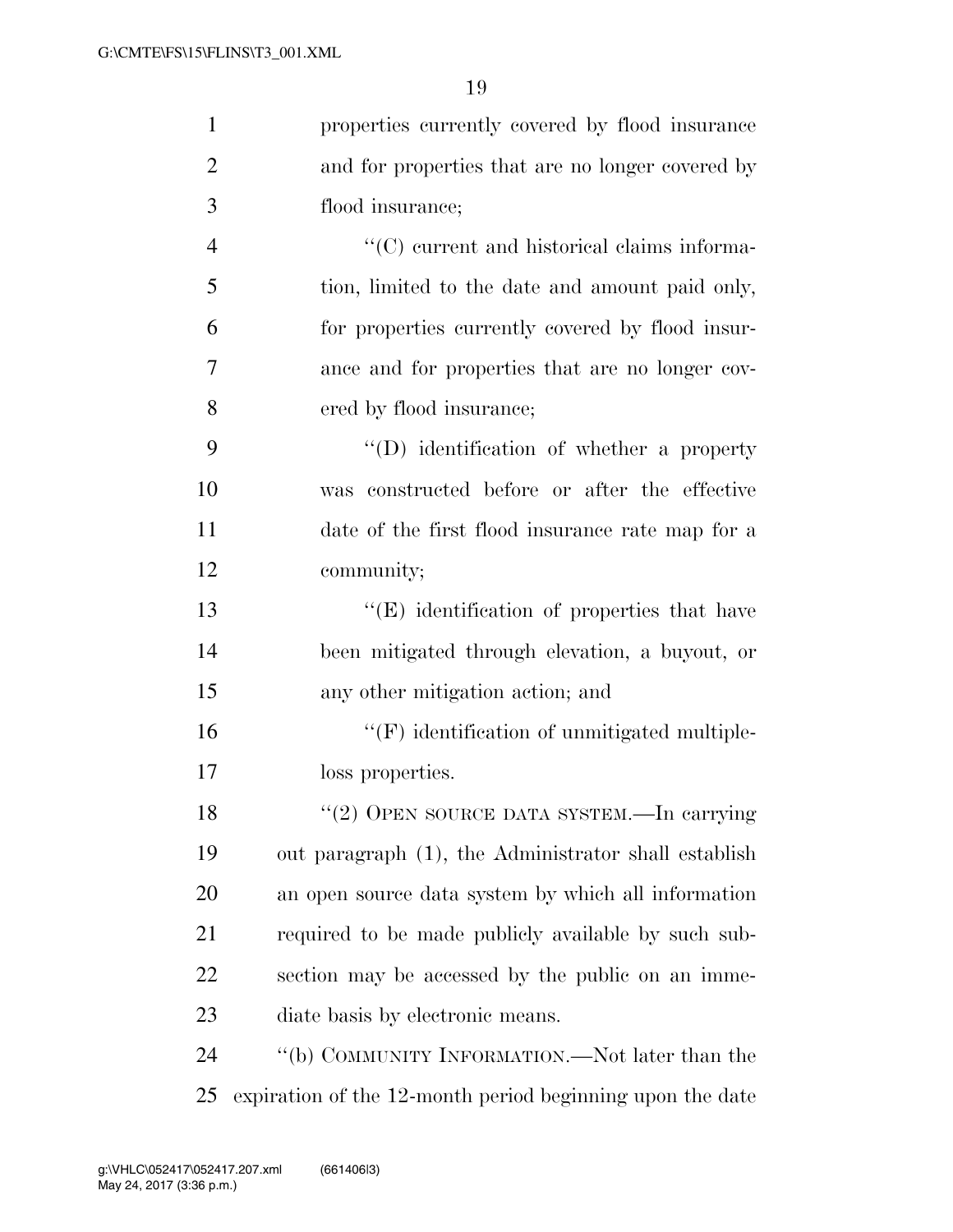of the enactment of this section, the Administrator shall establish and maintain a publicly searchable database that provides information about each community participating in the National Flood Insurance Program, which shall in-clude the following information:

- $\frac{6}{1}$  <sup>"</sup>(1) The status of the community's compliance with the National Flood Insurance Program, includ- ing any findings of noncompliance, the status of any enforcement actions initiated by a State or by the Administrator, and the number of days of any such continuing noncompliance.
- 12 ''(2) The number of properties located in the community's special flood hazard areas that were built before the effective date of the first flood insur-ance rate map for the community.
- ''(3) The number of properties located in the community's special flood hazard areas that were built after the effective date of the first flood insur-ance rate map for the community.
- 20  $\frac{1}{20}$  The total number of current and historical claims located outside the community's special flood hazard areas.
- 23  $\frac{1}{2}$  (5) The total number of multiple-loss prop-erties in the community.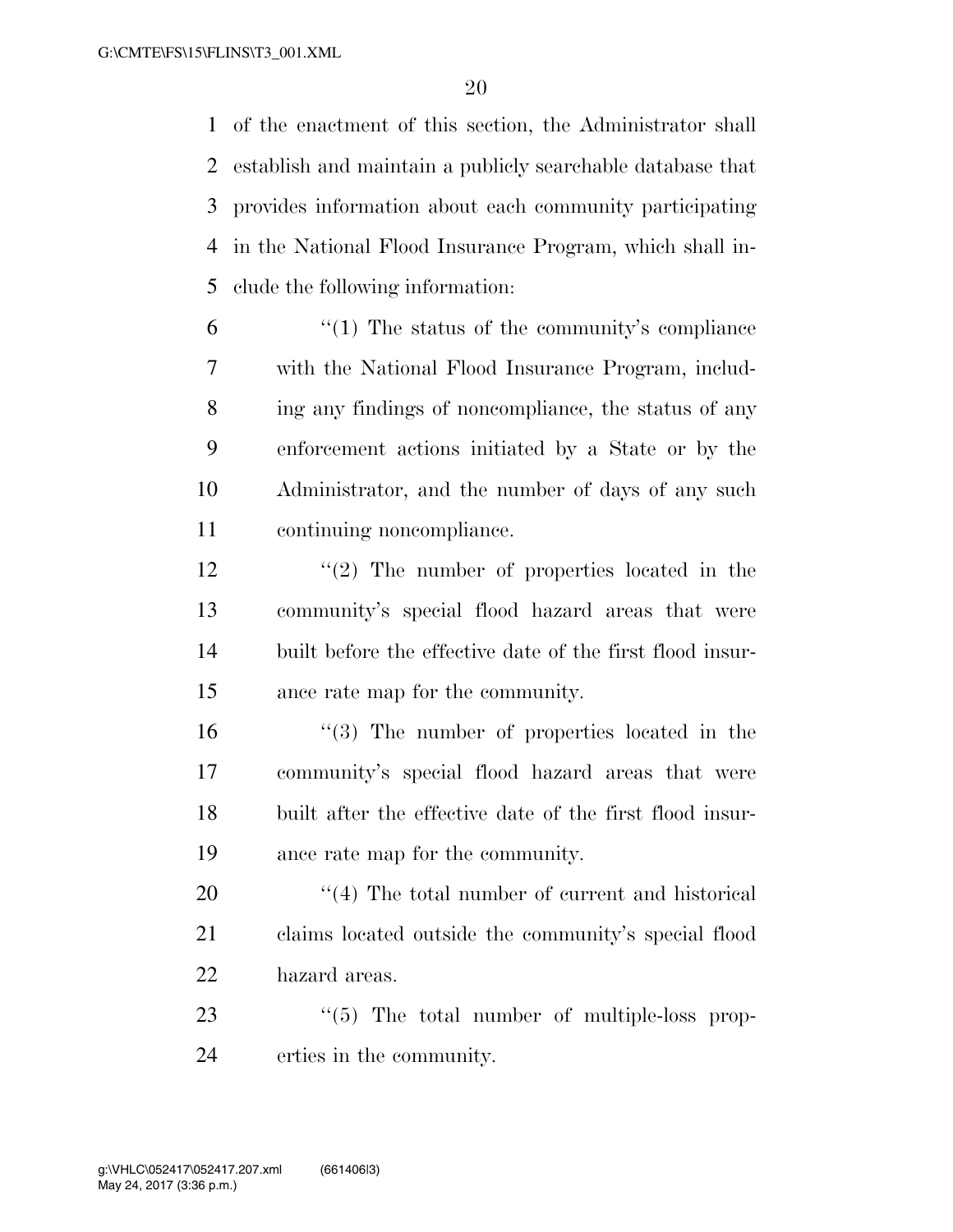1 ''(6) The portion of the community, stated as a percentage and in terms of square miles, that is lo-cated within special flood hazard areas.

 ''(c) IDENTIFICATION OF PROPERTIES.—The infor- mation provided pursuant to subsections (a) and (b) shall be based on data that identifies properties at the zip code or census block level, and shall include the name of the community and State in which a property is located.

9 "(d) PROTECTION OF PERSONALLY IDENTIFIABLE INFORMATION.—The information provided pursuant to subsections (a) and (b) shall be disclosed in a format that does not reveal individually identifiable information about property owners in accordance with the section 552a of title 5, United States Code.

 ''(e) DEFINITION OF LOSS RATIO.—For purposes of this section, the term 'loss ratio' means, with respect to the National Flood Insurance Program, the ratio of the amount of claims paid under the Program to the amount of premiums paid under the Program.''.

 **SEC. 6. REFUND OF PREMIUMS UPON CANCELLATION OF POLICY BECAUSE OF REPLACEMENT WITH PRIVATE FLOOD INSURANCE.** 

 Section 1306 of the National Flood Insurance Act of 1968 (42 U.S.C. 4013) is amended by adding at the end the following new subsection: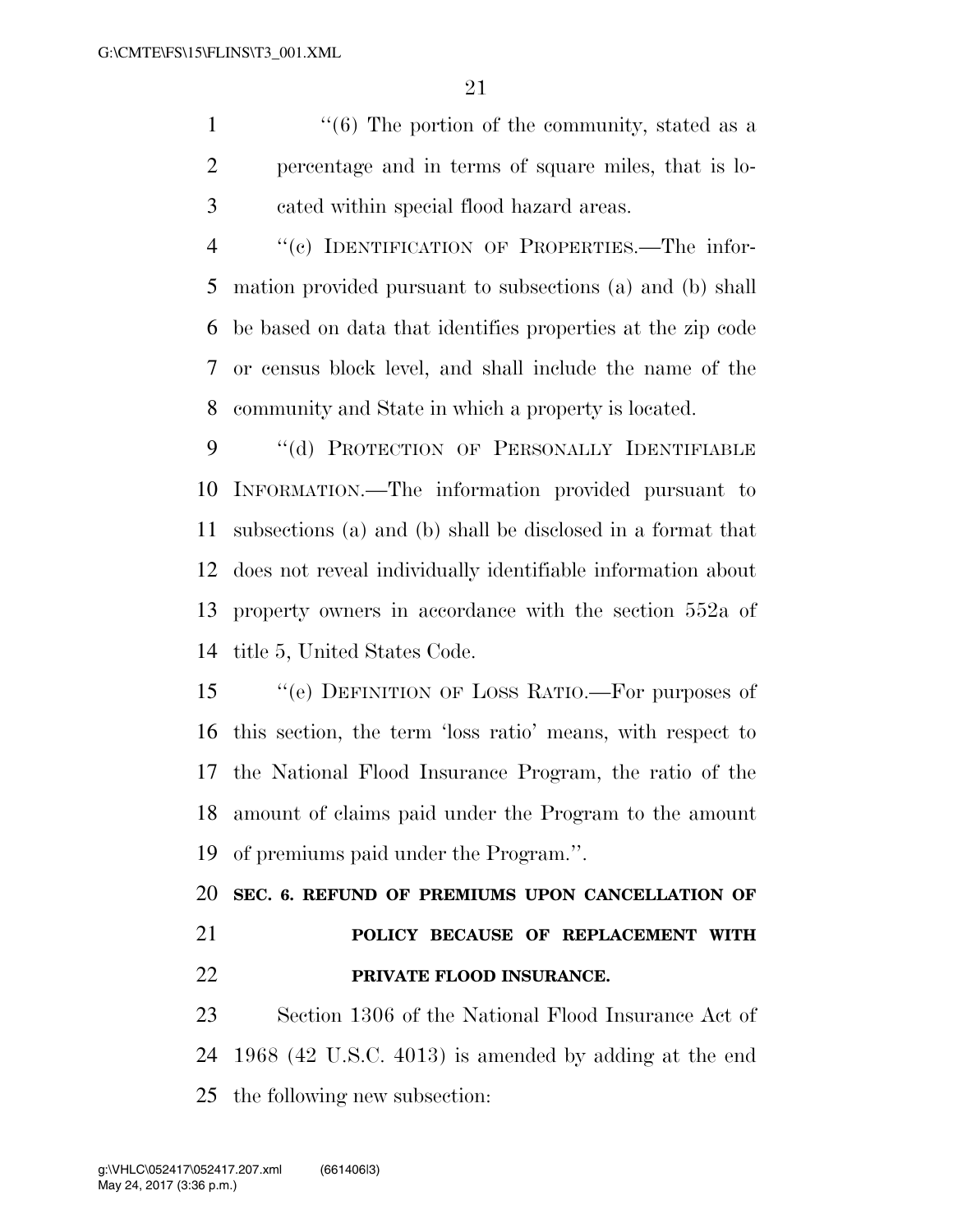''(e) REFUND OF UNEARNED PREMIUMS FOR POLI- CIES CANCELED BECAUSE OF REPLACEMENT WITH PRI-VATE FLOOD INSURANCE.—

4 "(1) REQUIRED REFUND.—Subject to sub- section (c), if at any time an insured under a policy for flood insurance coverage for a property that is made available under this title cancels such policy because other duplicate flood insurance coverage for the same property has been obtained from a source other than the National Flood Insurance Program under this title, the Administrator shall refund to the former insured a portion of the premiums paid for the coverage made available under this title, as determined on a pro rata basis according to the por- tion of the term of the policy that such coverage was in effect, but only if the following documentation is provided to the Administrator:

18  $\langle (A) \rangle$  A copy of declarations page of the new policy obtained from a source other than 20 the program under this title.

21 "(B) If the property is subject to an out- standing mortgage, a statement from the mort- gagee that the new policy is acceptable, for pur-poses of this title and the Flood Disaster Pro-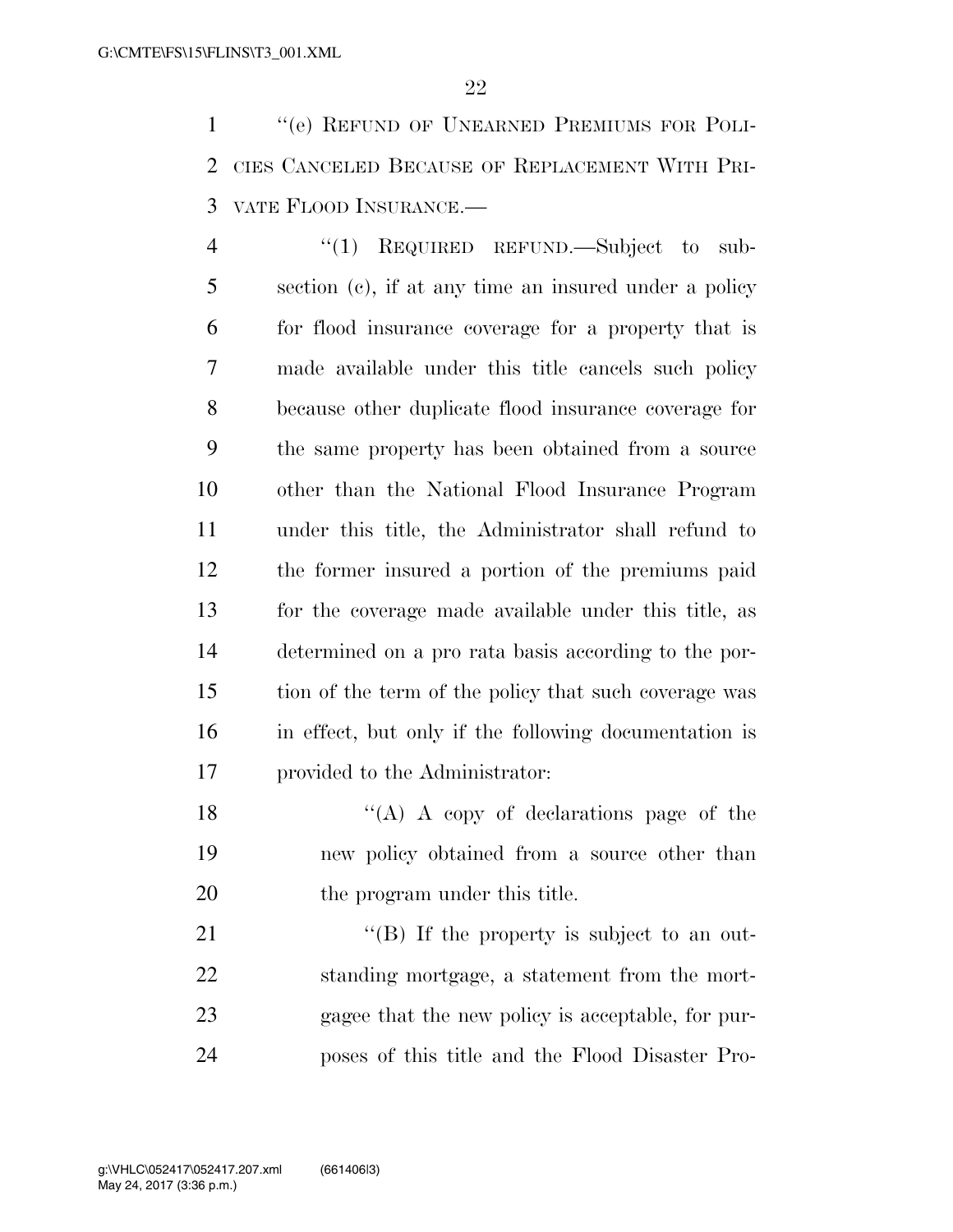| $\mathbf{1}$   | tection Act of 1973 (42 U.S.C. 4002 et seq.),             |
|----------------|-----------------------------------------------------------|
| $\overline{2}$ | as a replacement for the policy being canceled.           |
| 3              | $``(2)$ EFFECTIVE DATE OF CANCELLATION.—                  |
| $\overline{4}$ | For purposes of this subsection, a cancellation of a      |
| 5              | policy for coverage made available under the na-          |
| 6              | tional flood insurance program under this title, for      |
| 7              | the reason specified in paragraph $(1)$ , shall be effec- |
| 8              | tive-                                                     |
| 9              | $\lq\lq$ on the effective date of the new policy          |
| 10             | obtained from a source other than the program             |
| 11             | under this title, if the request for such cancella-       |
| 12             | tion was received by the Administrator before             |
| 13             | the expiration of the 6-month period beginning            |
| 14             | on the effective date of the new policy; or               |
| 15             | $\lq\lq (B)$ on the date of the receipt by the Ad-        |
| 16             | ministrator of the request for cancellation, if           |
| 17             | the request for such cancellation was received            |
| 18             | by the Administrator after the expiration of the          |
| 19             | 6-month period beginning on the effective date            |
| 20             | of the new policy.                                        |
| 21             | "(3) PROHIBITION OF REFUNDS FOR PROP-                     |
| 22             | ERTIES RECEIVING INCREASED COST OF COMPLI-                |
| 23             | ANCE CLAIMS.—In the case of any property for              |
| 24             | which<br>measures have been implemented using             |
| 25             | amounts received pursuant to a claim under in-            |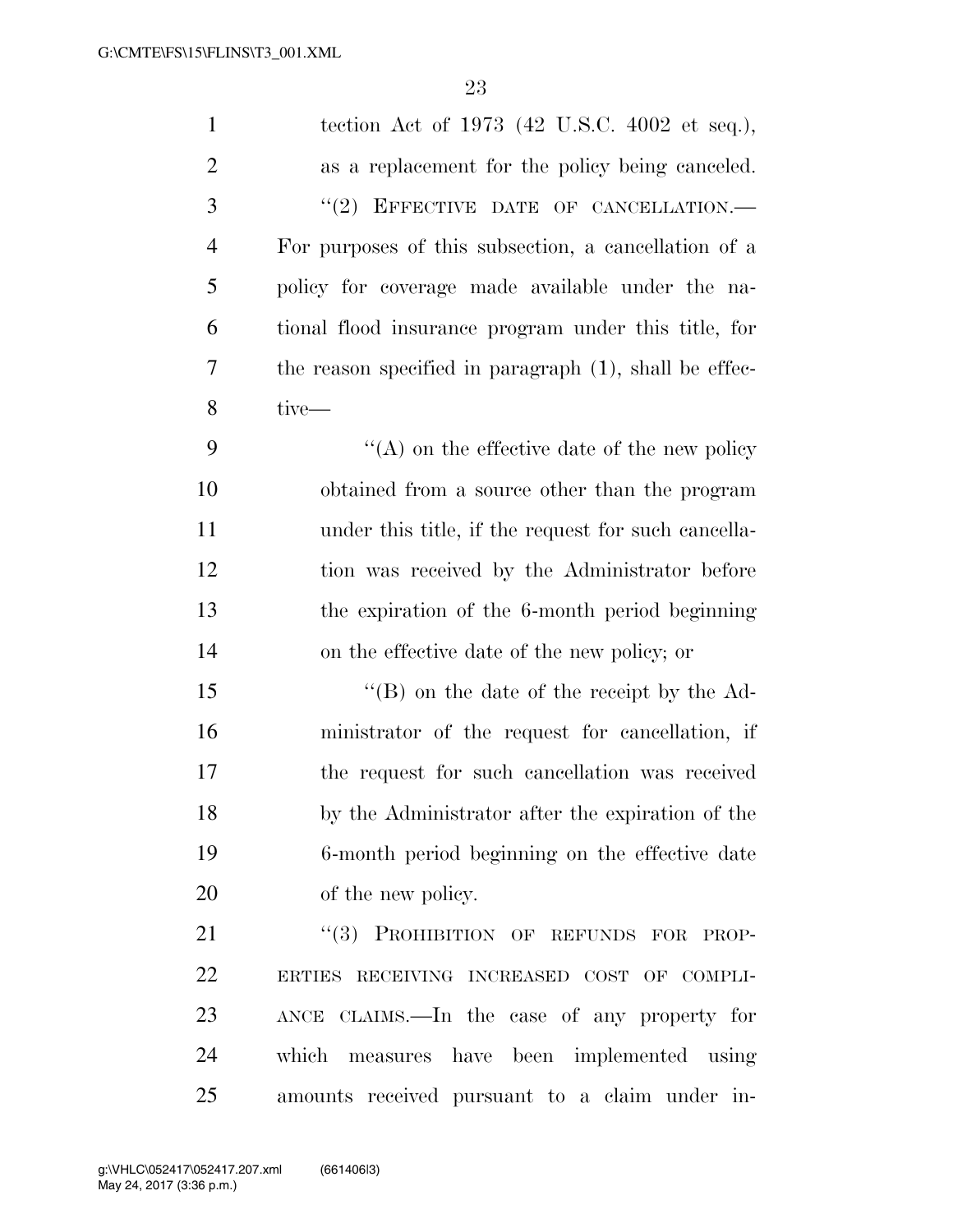creased cost of compliance coverage made available pursuant to section 1304(b), no premium amounts paid for coverage made available under this title may be refunded pursuant to this subsection.''.

 **SEC. 7. GAO STUDY OF FLOOD DAMAGE SAVINGS AC-COUNTS.** 

 (a) IN GENERAL.—The Comptroller General of the United States shall conduct a study to analyze the feasi- bility and effectiveness, and problems involved, in reducing flood insurance premiums and eliminating the need for purchase of flood insurance coverage by authorizing own- ers of residential properties to establish flood damage sav- ings accounts described in subsection (b) in lieu of com- plying with the mandatory requirements under section 102 of the Flood Disaster Protection Act of 1973 (42 U.S.C. 4012a) to purchase flood insurance for such properties. (b) FLOOD DAMAGE SAVINGS ACCOUNT.—A flood damage savings account described in this subsection is a savings account—

 (1) that would be established by an owner of residential property with respect to such property in accordance with requirements established by the Ad- ministrator of the Federal Emergency Management Agency; and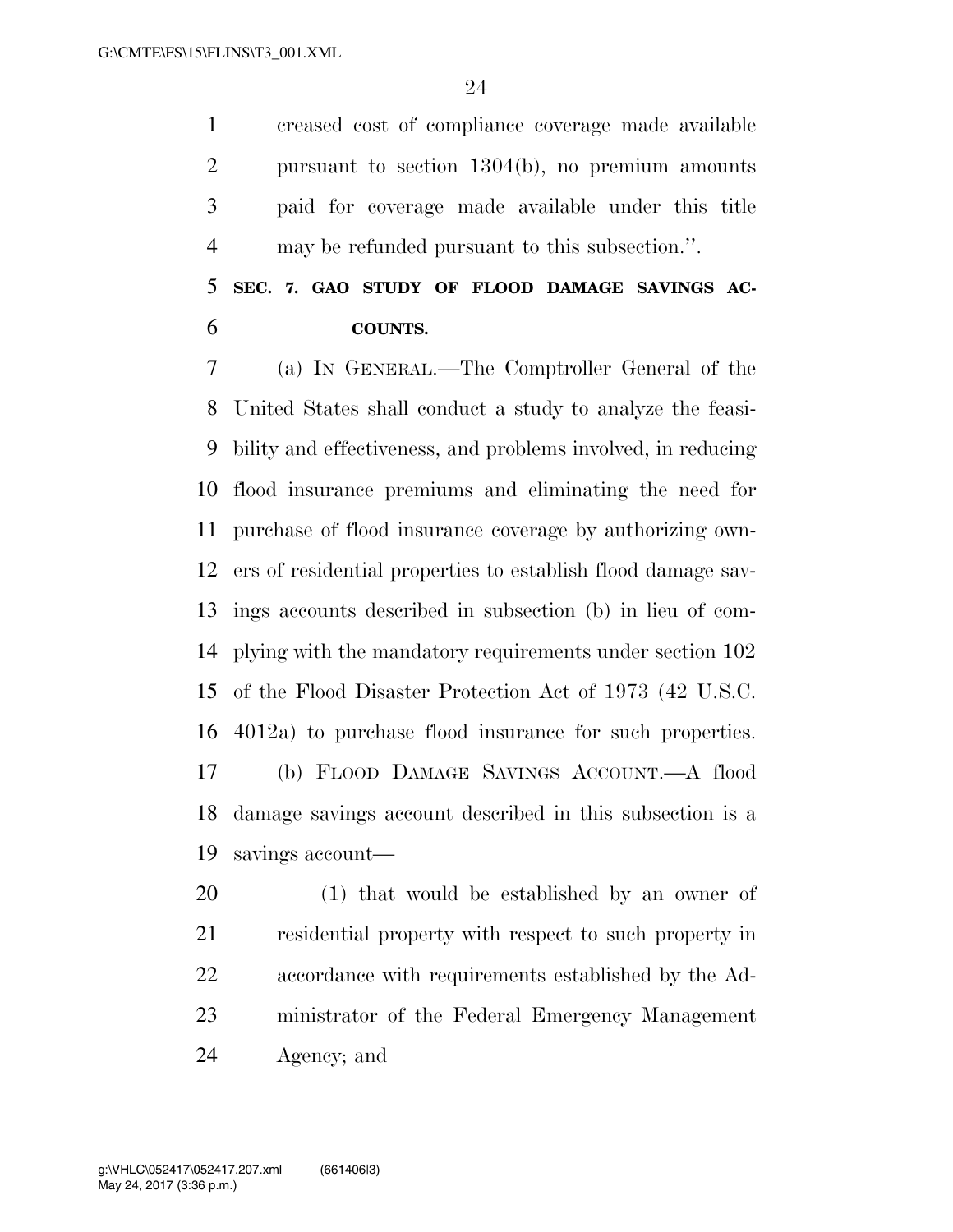(2) the proceeds of which would be available for use only to cover losses to such properties resulting from flooding, pursuant to adjustment of a claim for such losses in the same manner and according to the same procedures as apply to claims for losses under flood insurance coverage made available under the National Flood Insurance Act of 1968.

 (c) ISSUES.—Such study shall include an analysis of, and recommendation regarding, each of the following issues:

 (1) Whether authorizing the establishment of such flood damage savings accounts would be effec- tive and efficient in reducing flood insurance pre- miums, eliminating the need for purchase of flood insurance coverage made available under the Na- tional Flood Insurance Program, and reducing risks to the financial safety and soundness of the National Flood Insurance Fund.

- (2) Possible options for structuring such flood damage savings accounts, including—
- (A) what types of institutions could hold such accounts and the benefits and problems 23 with each such type of institution;

 (B) considerations affecting the amounts required to be held in such accounts; and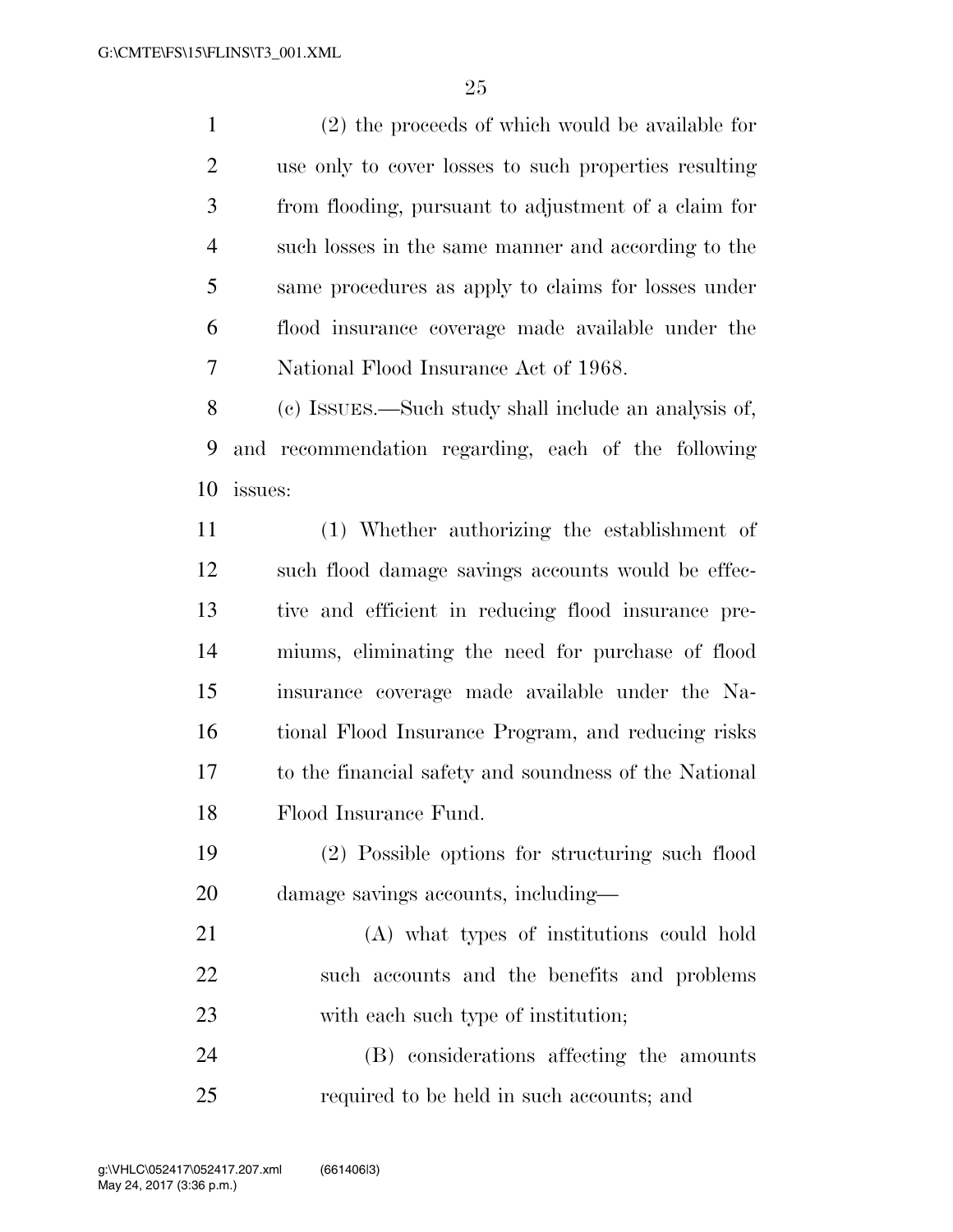(C) options regarding considerations the conditions under which such an account may be terminated.

 (3) The feasibility and effectiveness, and prob- lems involved in, authorizing the Administrator of the Federal Emergency Management Agency to make secondary flood insurance coverage available under the National Flood Insurance Program to cover the portion of flood losses or damages to prop- erties for which such flood damage savings accounts have been established that exceed the amounts held in such accounts.

 (4) The benefits and problems involved in au- thorizing the establishment of such accounts for non-residential properties.

 (d) REPORT.—Not later than the expiration of the 12-month period beginning on the date of the enactment of this Act, the Comptroller General shall submit a report to the Committee on Financial Services of the House of Representatives, the Committee on Banking, Housing, and Urban Affairs of the Senate, and the Administrator that sets forth the analysis, conclusions, and recommenda- tions resulting from the study under this section. Such re-port shall identify elements that should be taken into con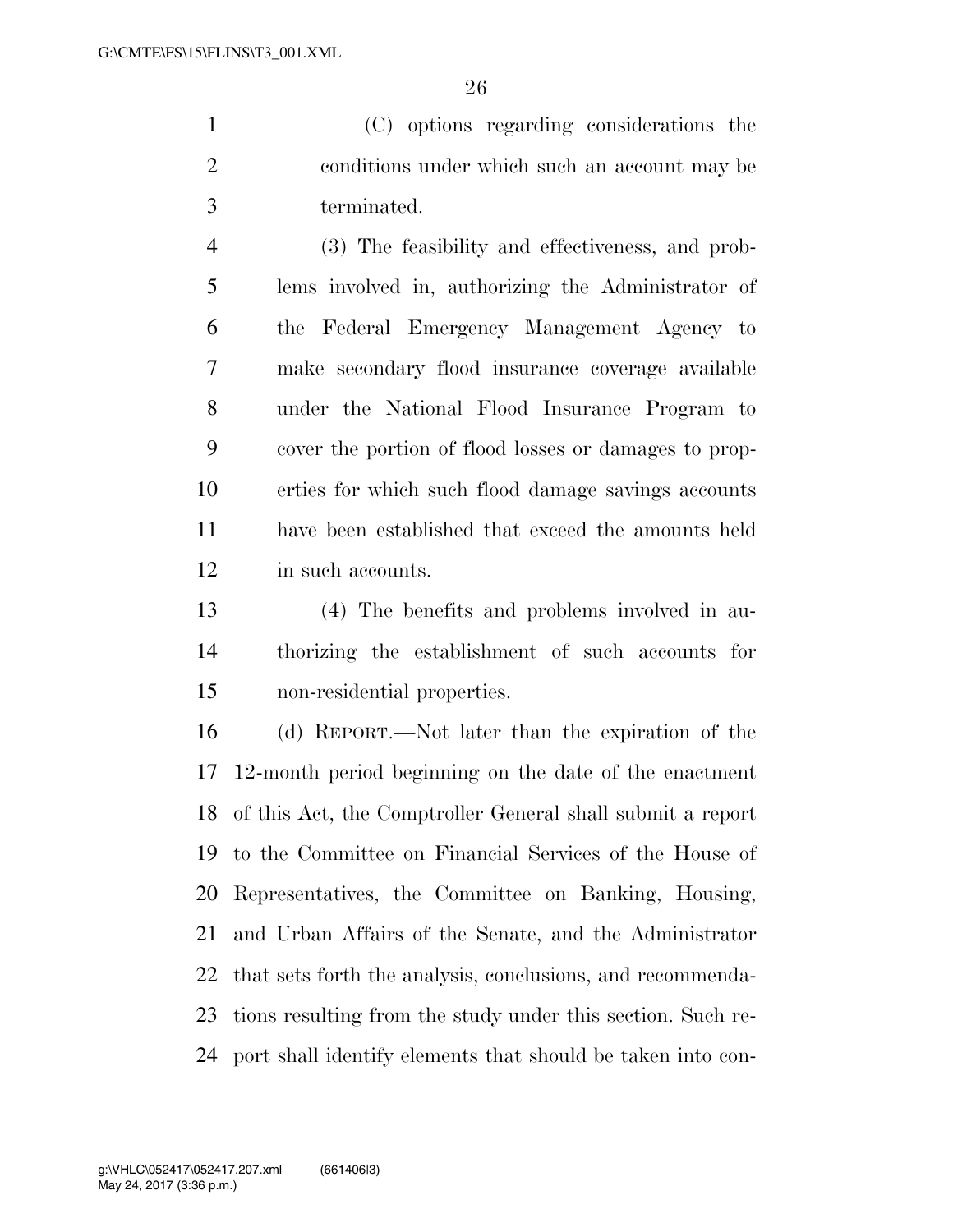sideration by the Administrator in designing and carrying out the demonstration program under section 8.

# **SEC. 8. DEMONSTRATION PROGRAM FOR FLOOD DAMAGE SAVINGS ACCOUNTS.**

 (a) PLAN.—Not later than the expiration of the 12- month period beginning upon the submission of the report under section 7(d), the Administrator of the Federal Emergency Management Agency shall submit to the Com- mittee on Financial Services of the House of Representa- tives and the Committee on Banking, Housing, and Urban Affairs of the Senate a plan and guidelines for a dem- onstration program, to be carried out by the Adminis- trator, to demonstrate the feasibility and effectiveness of authorizing the establishment of flood damage savings ac- counts, taking into consideration the analysis, conclusions, and recommendations included in such report.

 (b) AUTHORITY.—The Administrator of the Federal Emergency Management Agency shall carry out a pro- gram to demonstrate the feasibility and effectiveness of authorizing the establishment of flood damage savings ac- counts in the manner provided in plan and guidelines for the demonstration program submitted pursuant to sub-section (a).

 (c) SCOPE.—The demonstration program under this section shall provide for the establishment of flood damage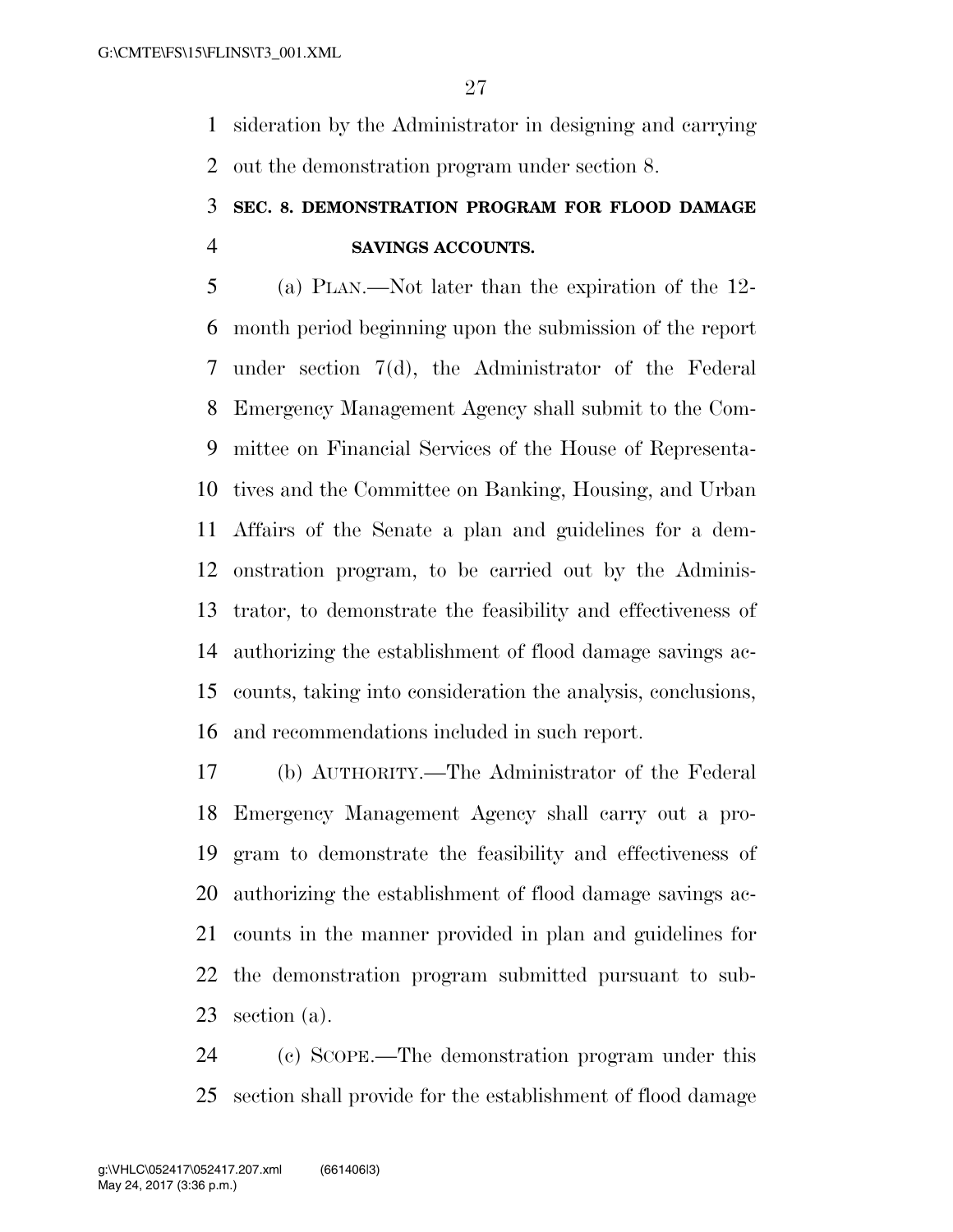savings accounts with respect to not more than 5 percent of the residential properties that have 4 or fewer resi- dences and that are covered by flood insurance coverage made available under the National Flood Insurance Pro-gram.

 (d) TIMING.—The Administrator shall commence the demonstration program under this section not later than the expiration of the 12-month period beginning upon the submission of the plan and guidelines for the demonstra-tion pursuant to subsection (a).

 (e) GEOGRAPHICAL DIVERSITY.— The Administrator shall ensure that properties for which flood damage sav- ings accounts are established under the demonstration are located in diverse geographical areas throughout the United States.

 (f) REPORT.—Upon the expiration of the 2-year pe- riod beginning upon the date of the commencement of the demonstration program under this section, the Adminis- trator shall submit a report to the Committee on Financial Services of the House of Representatives and the Com- mittee on Banking, Housing, and Urban Affairs of the Senate describing and assessing the demonstration, and setting forth conclusions and recommendations regarding continuing and expanding the demonstration.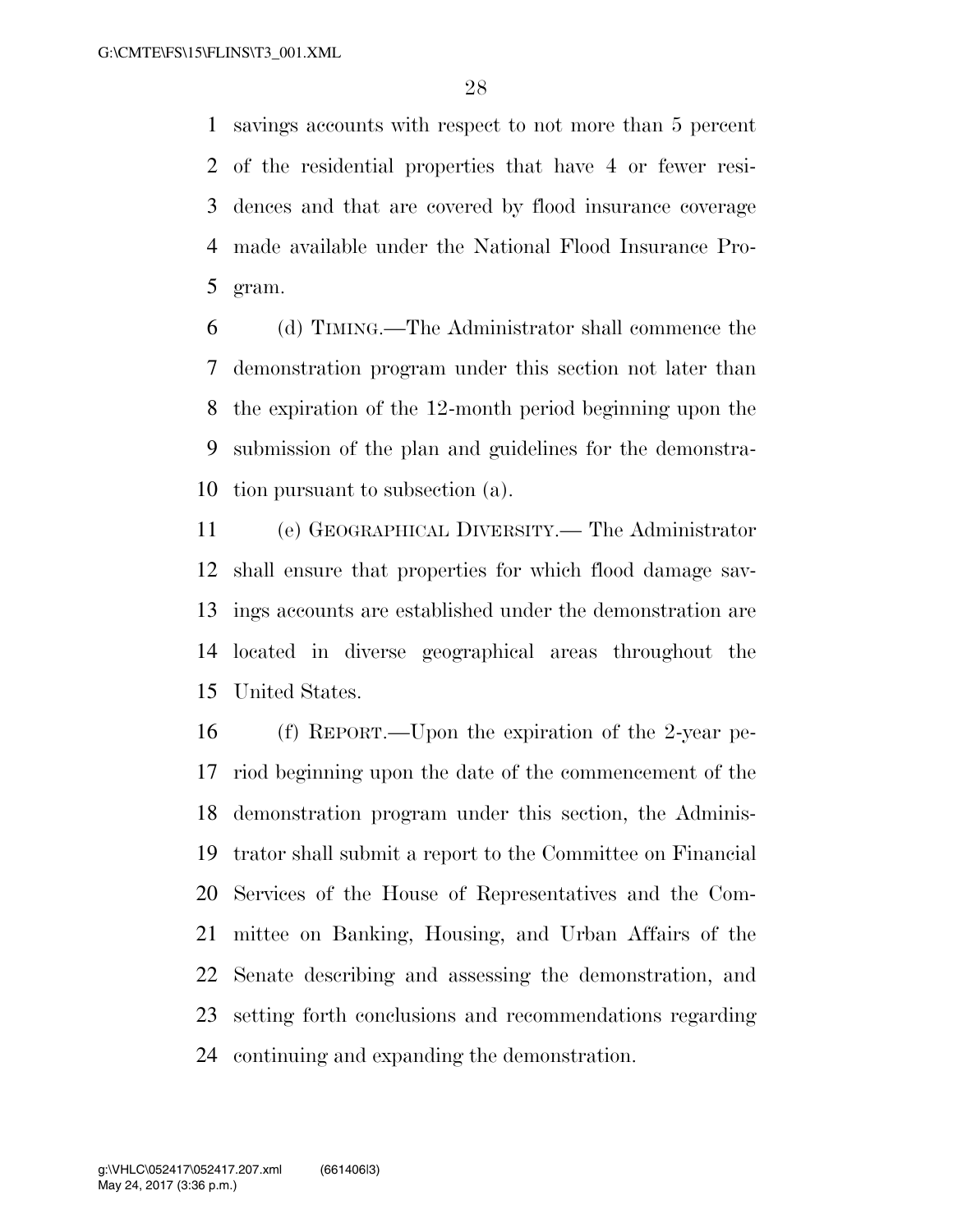..................................................................... (Original Signature of Member)

115TH CONGRESS<br>1st Session



15TH CONGRESS<br>1st SESSION<br>To ensure fairness in mapping activities under the National Flood Insurance Program, and for other purposes.

### IN THE HOUSE OF REPRESENTATIVES

M\_\_. \_\_\_\_\_\_\_\_\_\_\_\_\_ introduced the following bill; which was referred to the Committee on

# **A BILL**

To ensure fairness in mapping activities under the National Flood Insurance Program, and for other purposes.

- 1 *Be it enacted by the Senate and House of Representa-*
- 2 *tives of the United States of America in Congress assembled,*

### 3 **SECTION 1. SHORT TITLE.**

- 4 This Act may be cited as the ''National Flood Insur-
- 5 ance Program Mapping Fairness Act of 2017''.

### 6 **SEC. 2. COMMUNITY FLOOD MAPS.**

- 7 (a) TECHNICAL MAPPING ADVISORY COUNCIL.—Sec-
- 8 tion 100215 of the Biggert-Waters Flood Insurance Re-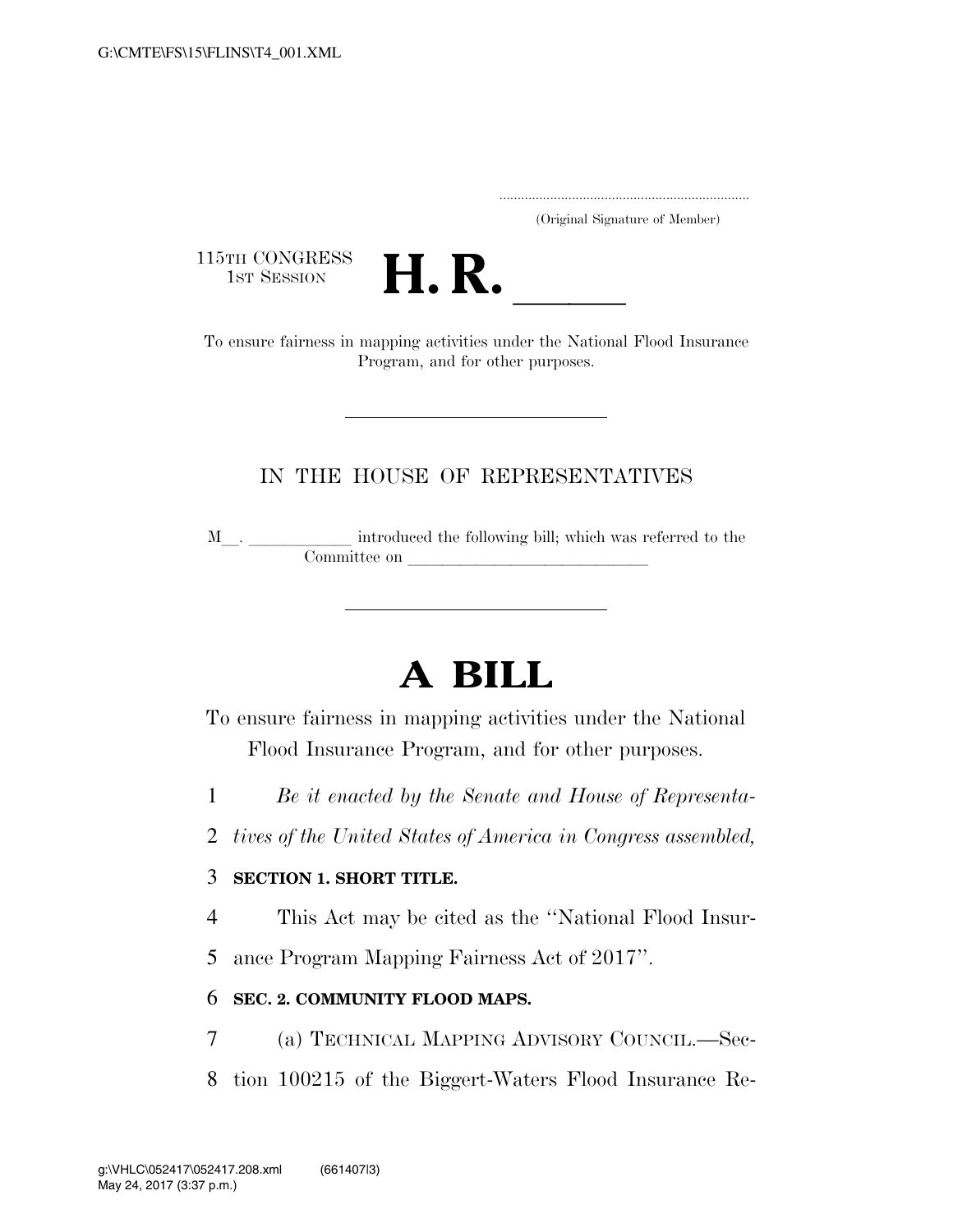$\mathfrak{D}$ 

 form Act of 2012 (42 U.S.C. 4101a) is amended by add-ing at the end the following new subsection:

3 "(m) COMMUNITY FLOOD MAPS.—

 ''(1) STANDARDS AND PROCEDURES.—In addi- tion to the other duties of the Council under this section, not later than the expiration of the 12- month period beginning on the date of the enact- ment of this subsection, the Council shall rec- ommend to the Administrator standards and re- quirements for chief executive officers, or entities designated by chief executive officers, of States and communities participating in the National Flood In- surance Program to use in mapping flood hazards located in States and communities that choose to de- velop alternative maps to the flood insurance rate maps developed by the Agency.

17 <sup>"</sup>(2) EXEMPTION FROM RULEMAKING.—Until such time as the Administrator promulgates regula- tions implementing paragraph (1) of this subsection, the Administrator may, notwithstanding any other provision of law, adopt policies and procedures nec- essary to implement such paragraphs without under- going notice and comment rulemaking and without conducting regulatory analyses otherwise required by statute, regulation, or executive order.''.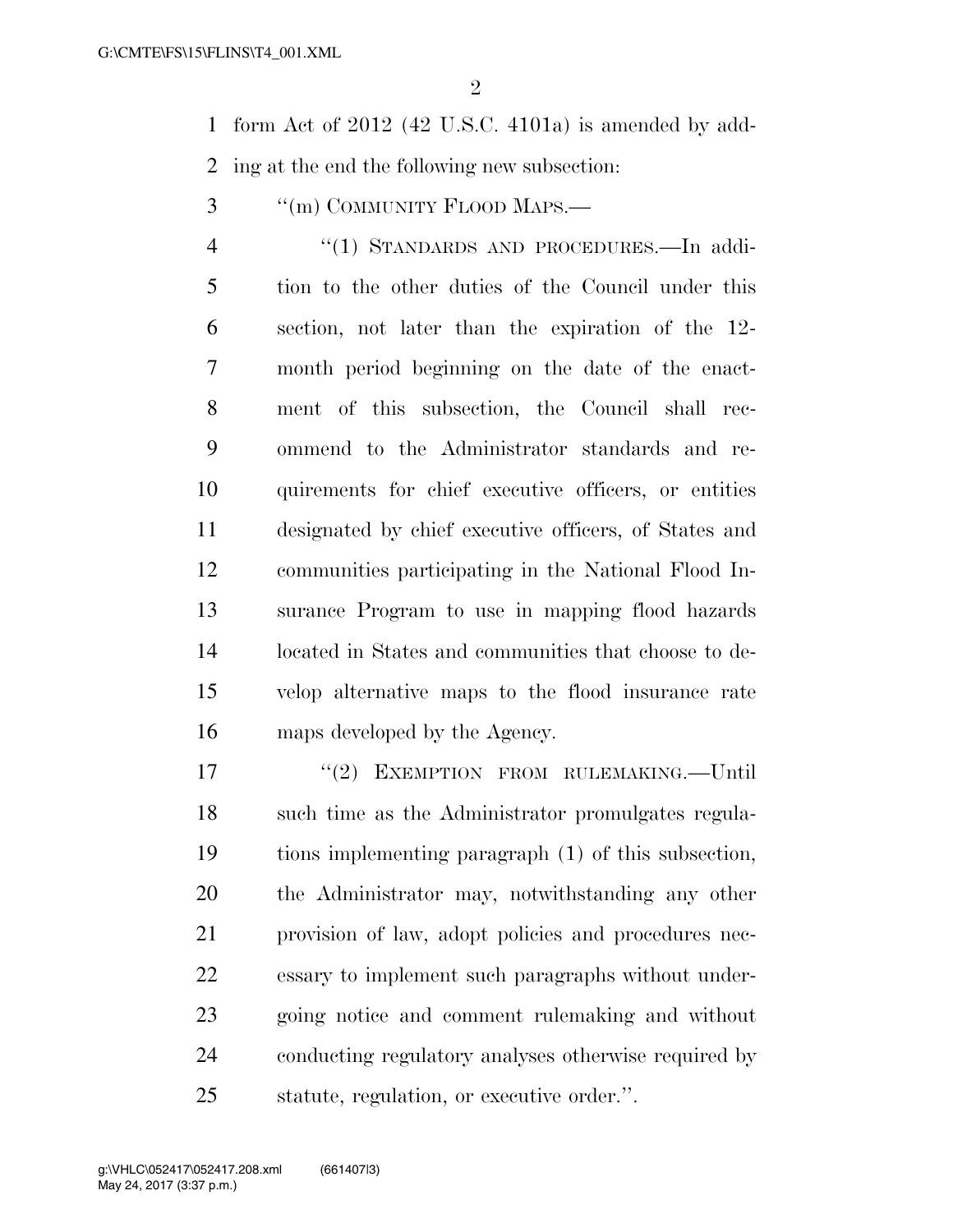| $\mathbf{1}$ | FEMA IDENTIFICATION OF FLOOD-PRONE<br>(b)               |
|--------------|---------------------------------------------------------|
| 2            | AREAS.—Subsection (a) of section 1360 of the National   |
| 3            | Flood Insurance Act of $1968$ (42 U.S.C. 4101(a)) is    |
| 4            | amended—                                                |
| 5            | $(1)$ in paragraph $(2)$ , by striking the period at    |
| 6            | the end and inserting "; and";                          |
| 7            | $(2)$ by redesignating paragraphs $(1)$ and $(2)$ as    |
| 8            | subparagraphs $(A)$ , and $(B)$ , respectively, and re- |
| 9            | aligning such subparagraphs so as to be indented 4      |
| 10           | ems from the left margin;                               |
| 11           | (3) by striking "is authorized to consult" and          |
| 12           | inserting the following: "is authorized—                |
| 13           | "(1) to consult";                                       |
| 14           | (4) by adding at the end the following new              |
| 15           | paragraph:                                              |
| 16           | $\lq(2)$ to receive proposed alternative maps from      |
| 17           | communities developed pursuant to standards and         |
| 18           | requirements recommended by the Technical Map-          |
| 19           | ping Advisory Council, as required by section           |
| 20           | $100215(m)$ of the Biggert-Waters Flood Insurance       |
| 21           | Reform Act of $2012$ (42 U.S.C. 4101a(m)) and           |
| 22           | adopted by the Administrator as required by section     |
| 23           | $100216(c)(3)$ of such Act (42 U.S.C. 4101b(c)(3)),     |
| 24           | so that the Administrator may—                          |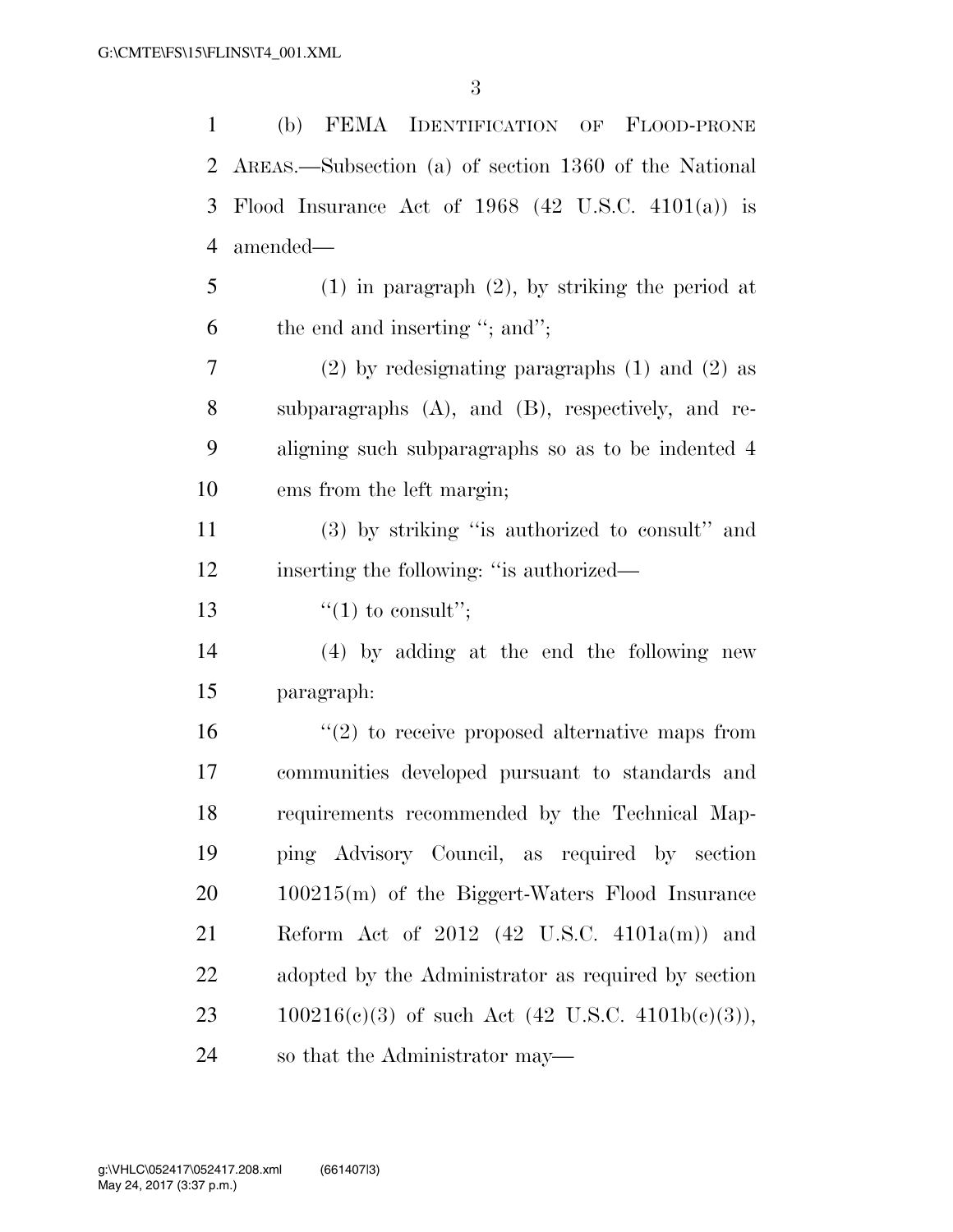1 ''(A) publish information with respect to all flood plain areas, including coastal areas lo- cated in the United States, which have special flood hazards, and ''(B) establish or update flood-risk zone data in all such areas, and make estimates with respect to the rates of probable flood caused loss for the various flood risk zones for each of these areas until the date specified in section 1319.''. (c) NATIONAL FLOOD MAPPING PROGRAM.—Section 100216 of the Biggert-Waters Flood Insurance Reform Act of 2012 (42 U.S.C. 4101a) is amended— (1) in subsection (a), by inserting ''prepared by the Administrator, or by a community pursuant to 16 section  $1360(a)(2)$  of the National Flood Insurance 17 Act of 1968," after "Program rate maps"; 18 (2) in subsection  $(c)$ — 19 (A) in paragraph  $(1)(B)$ , by striking "and" at the end; 21 (B) in paragraph  $(2)(C)$ , by striking the period at the end and inserting a semicolon; and (C) by adding at the end the following new paragraphs: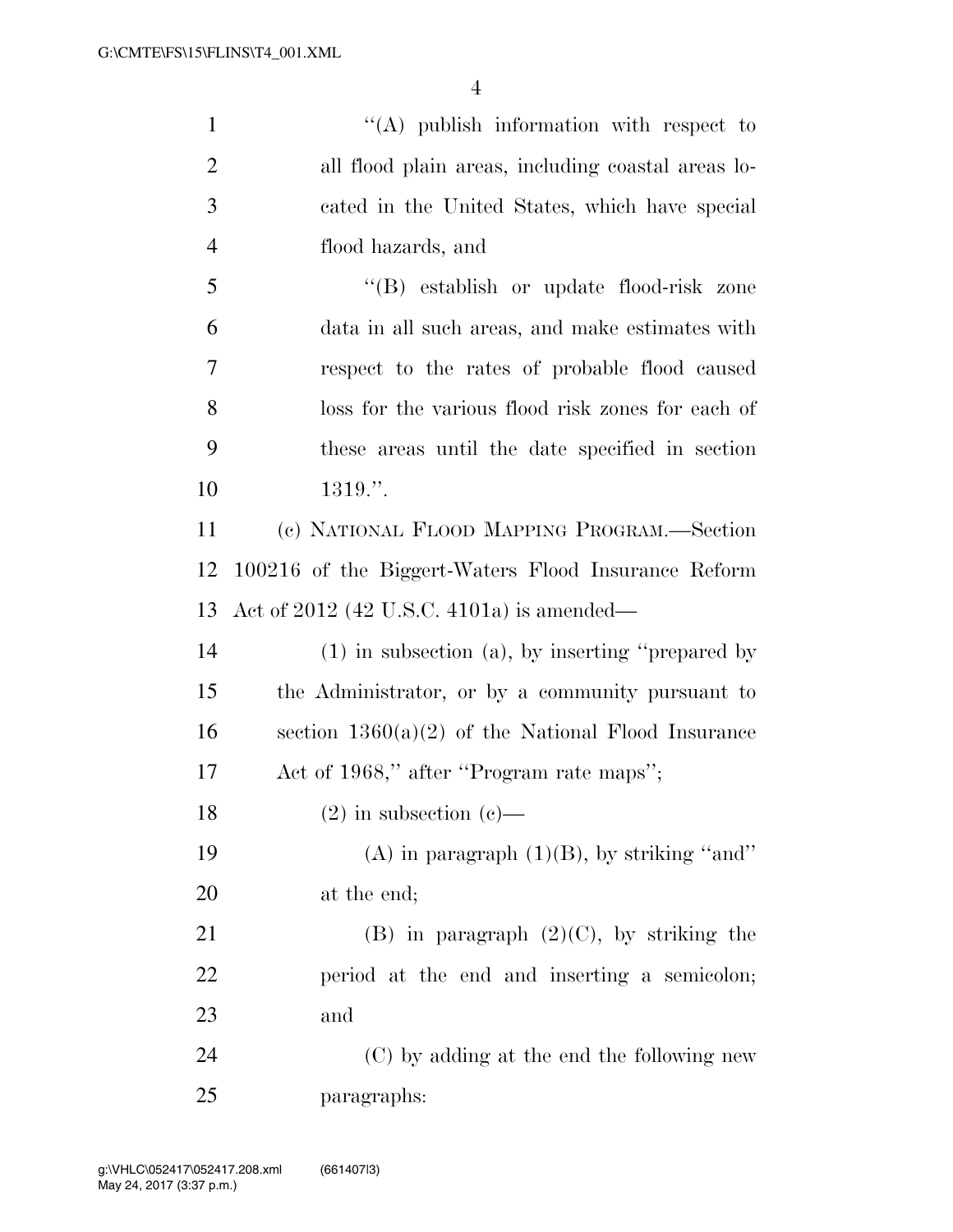| $\mathbf{1}$   | $\cdot$ (C) taking into consideration the recommenda-    |
|----------------|----------------------------------------------------------|
| $\overline{2}$ | tions of the Technical Mapping Advisory Council          |
| 3              | made pursuant to section $100215(m)$ of the Biggert-     |
| $\overline{4}$ | Waters Flood Insurance Reform Act of 2012 (42)           |
| 5              | U.S.C. $4101a(m)$ , establish and adopt standards        |
| 6              | and requirements for development by States and           |
| 7              | communities of alternative flood insurance rate maps     |
| 8              | to be submitted to the Administrator pursuant to         |
| 9              | section $1360(a)(2)$ of the National Flood Insurance     |
| 10             | Act of 1968; and                                         |
| 11             | $\lq\lq$ (D) in the case of proposed alternative maps    |
| 12             | received by the Administrator pursuant to such sec-      |
| 13             | tion $1360(a)(2)$ , not later than the expiration of the |
| 14             | 6-month period beginning upon receipt of such pro-       |
| 15             | posed alternative maps—                                  |
| 16             | $\lq\lq$ determine whether such maps were                |
| 17             | developed in accordance with the standards and           |
| 18             | requirements adopted pursuant to subpara-                |
| 19             | $graph (C)$ of this paragraph; and                       |
| 20             | "(B) approve or disapprove such proposed                 |
| 21             | maps for use under National Flood Insurance              |
| 22             | Program."; and                                           |
| 23             | (3) in subsection (d)(1), by inserting "max-             |
| 24             | imum" before "30-day period" each place such term        |
| 25             | appears in subparagraphs $(B)$ and $(C)$ .               |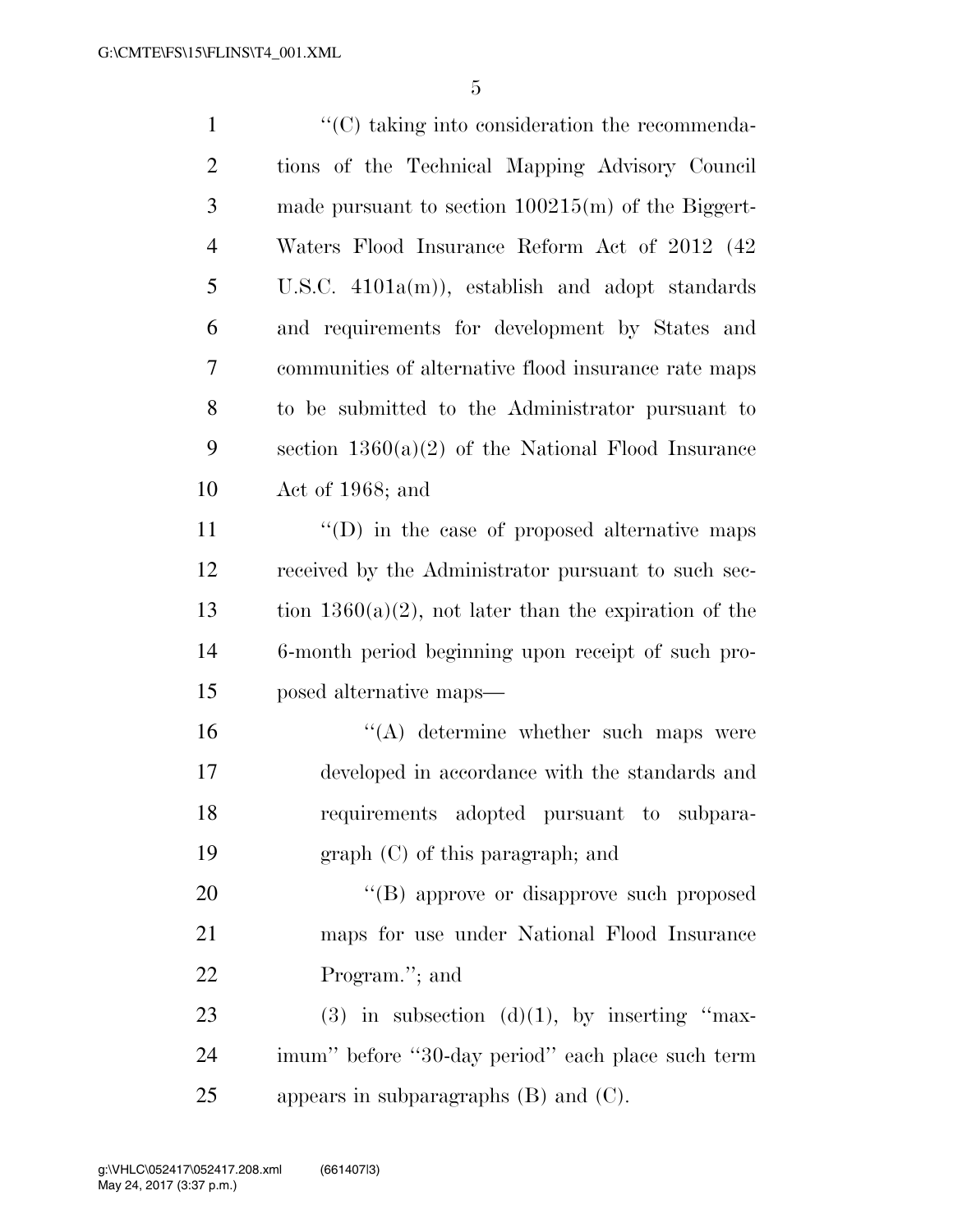# **SEC. 3. USE OF OTHER RISK ASSESSMENT TOOLS IN DE-TERMINING PREMIUM RATES.**

 (a) ESTIMATES OF PREMIUM RATES.—Clause (i) of section 1307(a)(1)(A) of the National Flood Insurance 5 Act of 1968 (42 U.S.C.  $4014(a)(1)(A)(i)$ ) is amended by inserting before the semicolon the following: '', and taking into account both the risk identified by the applicable flood insurance rate maps and by other risk assessment tools, including risk assessment scores from appropriate sources''.

 (b) ESTABLISHMENT OF CHARGEABLE PREMIUM RATES.—Paragraph (1) of section 1308(b) of the Na- tional Flood Insurance Act of 1968 (42 U.S.C.  $4015(b)(1)$  is amended by inserting before "; and" the following: '', taking into account both the risk identified by the applicable flood insurance rate maps and by other risk assessment tools, including risk assessment scores from appropriate sources''.

(c) EFFECTIVE DATE AND REGULATIONS.—

 (1) EFFECTIVE DATE.—The amendments made by subsections (a) and (b) shall be made, and shall take effect, upon the expiration of the 36-month pe- riod beginning on the date of the enactment of this Act.

 (2) REGULATIONS.—The Administrator of the Federal Emergency Management Agency shall issue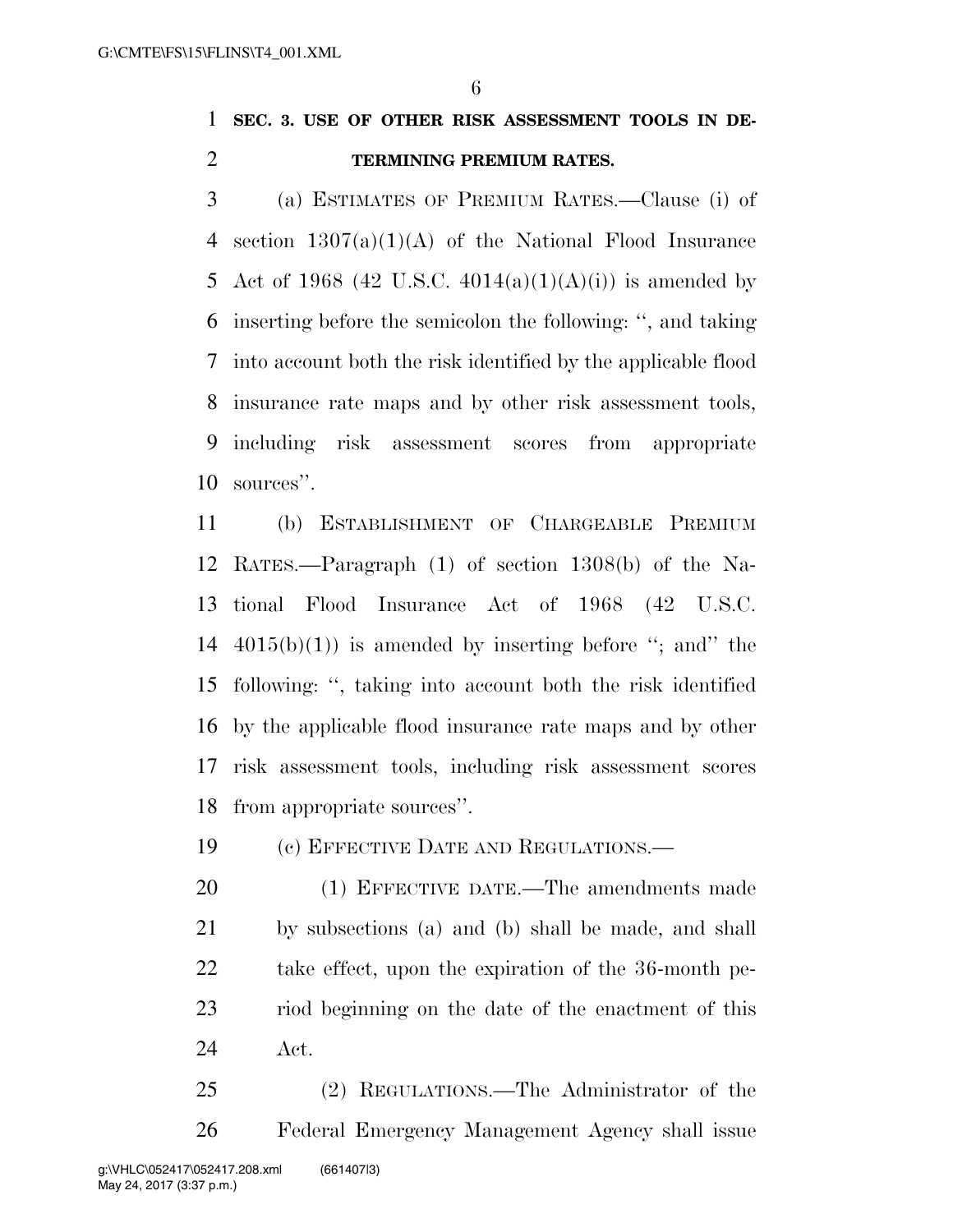regulations necessary to implement the amendments made by subsections (a) and (b), which shall identify risk assessment tools to be used in identifying flood risk and appropriate sources for risk assessment scores to be so used. Such regulations shall be issued not later than the expiration of the 36-month period beginning on the date of the enactment of this Act and shall take effect upon the expiration of such period.

#### **SEC. 4. STREAMLINING OF FLOOD MAP PROCESSES.**

 The Administrator of the Federal Emergency Man- agement Agency shall consult with the Technical Mapping Advisory Council established under section 100215 of the Biggert-Waters Flood Insurance Reform Act of 2012 (42 U.S.C. 4101a) regarding methods of or actions to—

- (1) make the flood map processes of the Coun-cil more efficient;
- (2) minimize any cost, data, and paperwork re-quirements of the Council; and

 (3) assist communities, and in particular small- er communities, in locating the resources required to successfully appeal flood elevations and flood hazard area designations.

 Not later than the expiration of the 1-year period begin-ning on the date of the enactment of this Act, the Admin-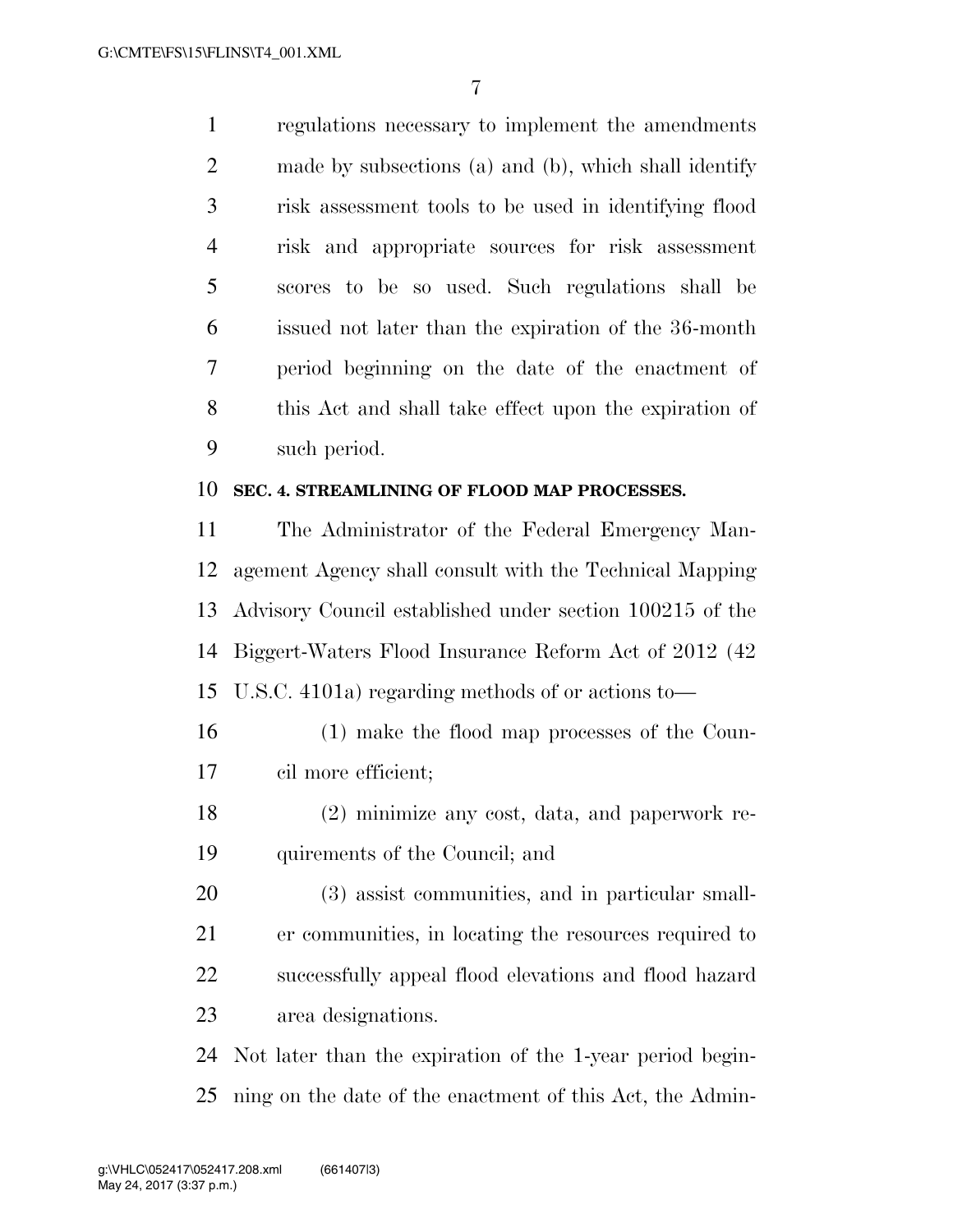istrator shall submit a report to the Committee on Finan- cial Services of the House of Representatives and the Committee on Banking, Housing, and Urban Affairs of the Senate setting forth any recommendations for methods or actions developed pursuant to the consultation required under this section.

#### **SEC. 5. APPEALS REGARDING EXISTING FLOOD MAPS.**

 (a) IN GENERAL.—Section 1360 of the National Flood Insurance Act of 1968 (42 U.S.C. 4101) is amended by adding at the end the following new subsection:

11 " (k) APPEALS OF EXISTING MAPS.—

- 12 "(1) RIGHT TO APPEAL.—Subject to paragraph (6), a State or local government, or the owner or les- see of real property, who has made a formal request to the Administrator to update a flood map that the Administrator has denied may at any time appeal such a denial as provided in this subsection.
- 18 "(2) BASIS FOR APPEAL.—The basis for appeal under this subsection shall be the possession of knowledge or information that—
- 21  $\langle (A)$  the base flood elevation level or des- ignation of any aspect of a flood map is sci-entifically or technically inaccurate; or

 ''(B) factors exist that mitigate the risk of flooding, including ditches, banks, walls, vegeta-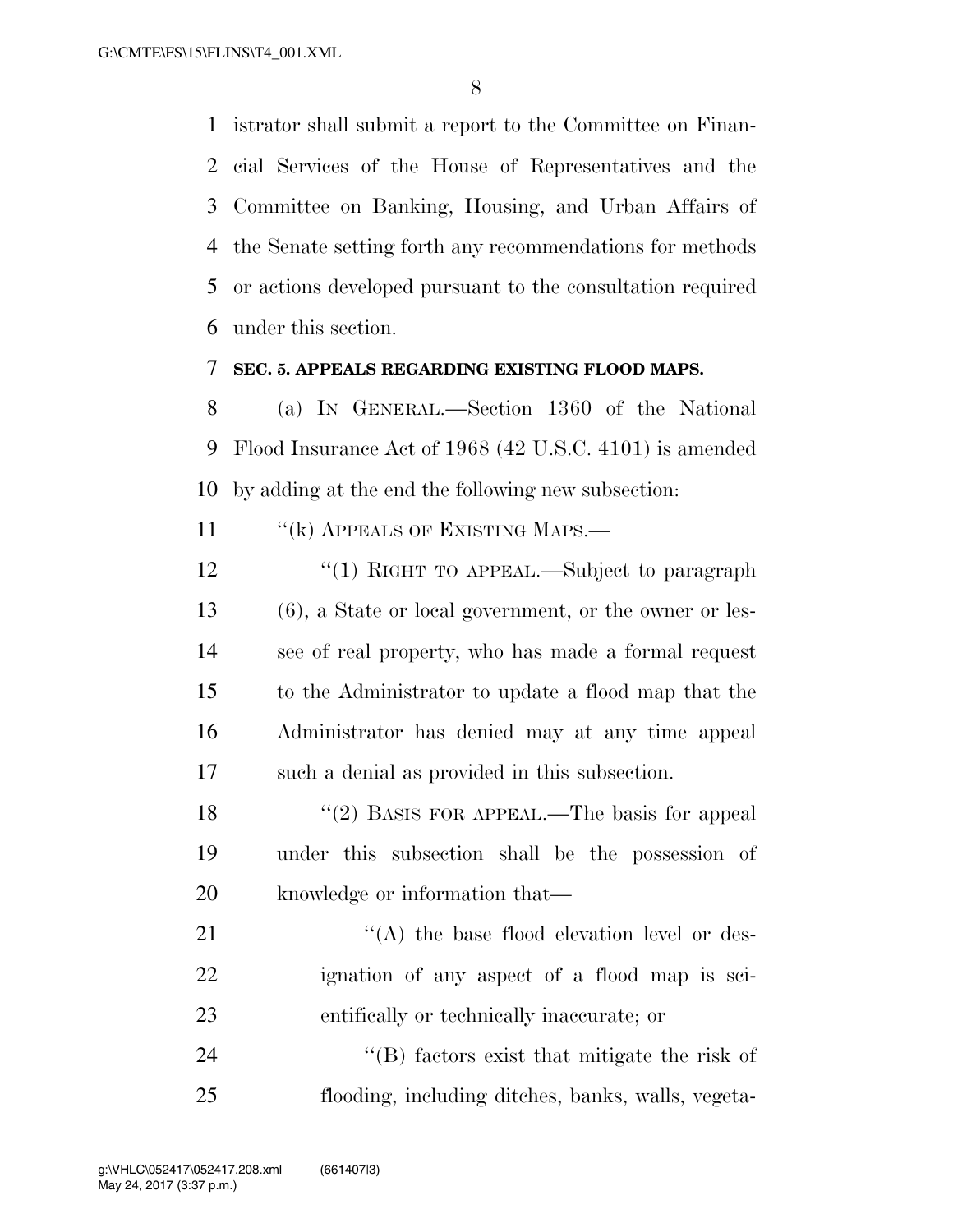| $\mathbf{1}$   | tion, levees, lakes, dams, reservoirs, basin, re- |
|----------------|---------------------------------------------------|
| $\overline{2}$ | tention ponds, and other natural or manmade       |
| 3              | topographical features.                           |
| $\overline{4}$ | $``(3)$ APPEALS PROCESS.—                         |
| 5              | "(A) ADMINISTRATIVE ADJUDICATION.-                |
| 6              | An appeal under this subsection shall be deter-   |
| 7              | mined by a final adjudication on the record,      |
| 8              | and after opportunity for an administrative       |
| 9              | hearing.                                          |
| 10             | "(B) RIGHTS UPON ADVERSE DECISION.—               |
| 11             | If an appeal pursuant to subparagraph (A) does    |
| 12             | not result in a decision in favor of the State,   |
| 13             | local government, owner, or lessee, such party    |
| 14             | may appeal the adverse decision to the Sci-       |
| 15             | entific Resolution Panel provided for in section  |
| 16             | 1363A, which shall recommend a non-binding        |
| 17             | decision to the Administrator.                    |
| 18             | $``(4)$ RELIEF.                                   |
| 19             | "(A) WHOLLY SUCCESSFUL APPEALS.—In                |
| 20             | the case of a successful appeal resulting in a    |
| 21             | policyholder's property being removed from a      |
| 22             | special flood hazard area, such policyholder may  |
| 23             | cancel the policy at any time within the current  |
| 24             | policy year, and the Administrator shall provide  |
| 25             | such policyholder a refund in the amount of any   |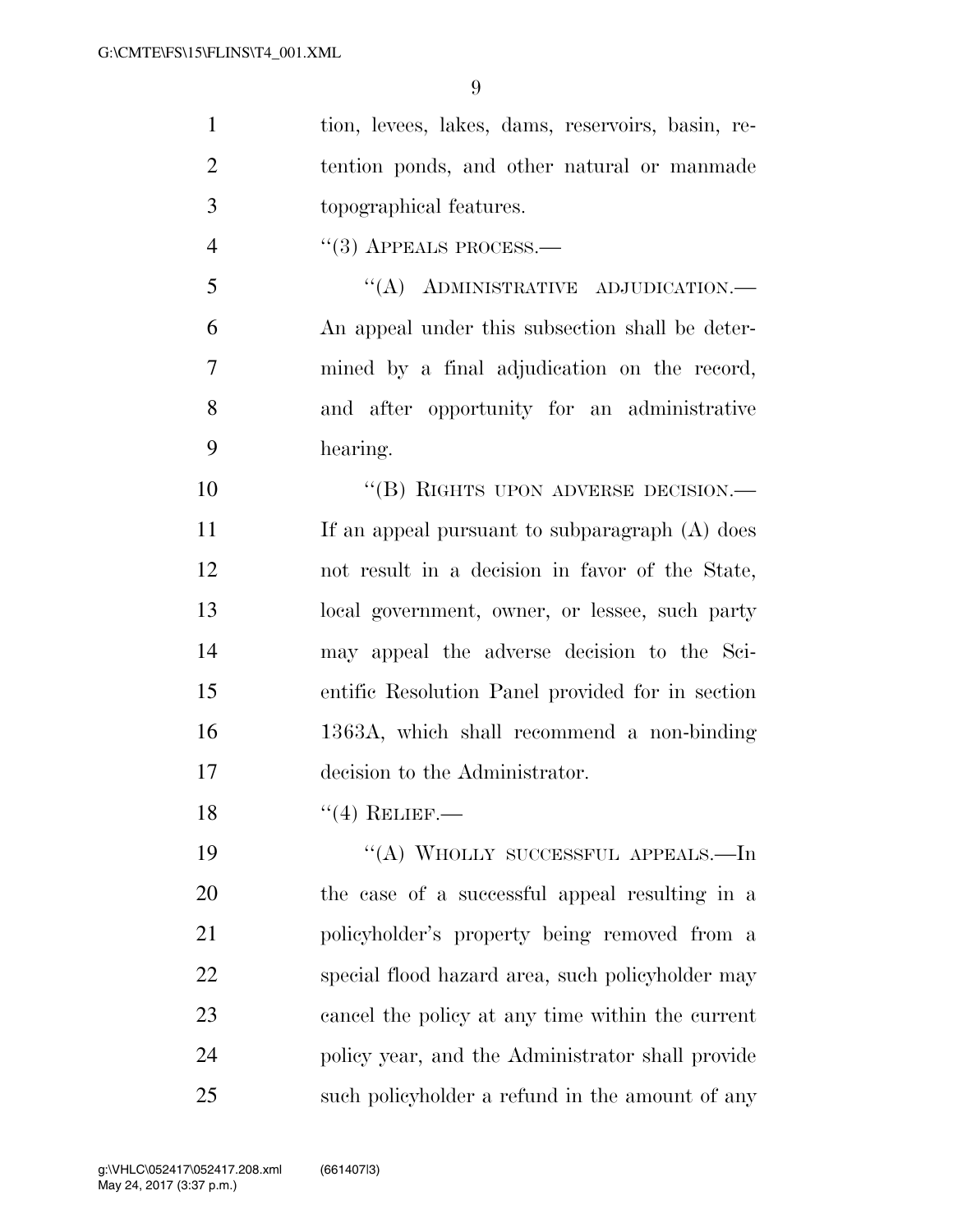premiums paid for such policy year, plus any premiums paid for flood insurance coverage that the policyholder was required to purchase or maintain during the 2-year period preceding such policy year.

6 "(B) PARTIALLY SUCCESSFUL APPEALS.— In the case of any appeal in which mitigating factors were determined to have reduced, but not eliminated, the risk of flooding, the Admin- istrator shall reduce the amount of flood insur- ance coverage required to be maintained for the property concerned by the ratio of the success- ful portion of the appeal as compared to the en- tire appeal. The Administrator shall refund to the policyholder any payments made in excess of the amount necessary for such new coverage amount, effective from the time when the miti- gating factor was created or the beginning of the second policy year preceding the determina-20 tion of the appeal, whichever occurred later.

21 "'(C) ADDITIONAL RELIEF.—The Adminis-22 trator may provide additional refunds in excess of the amounts specified in subparagraphs (A) and (B) if the Administrator determines that such additional amounts are warranted.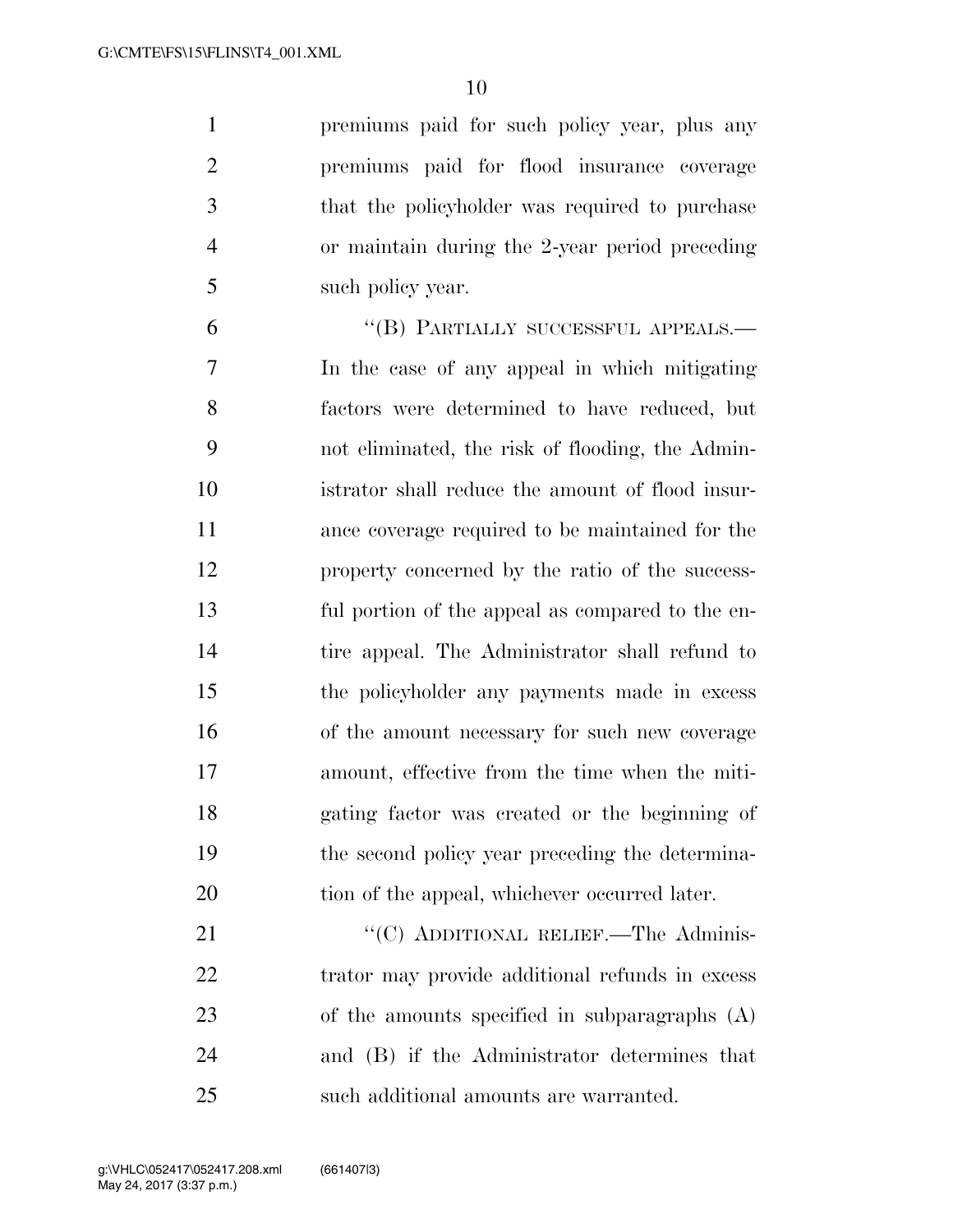1 ''(5) RECOVERY OF COSTS.— When, incident to any appeal which is successful in whole or part re- garding the designation of the base flood elevation or any aspect of the flood map, including elevation or designation of a special flood hazard area, the community, or the owner or lessee of real property, as the case may be, incurs expense in connection with the appeal, including services provided by sur- veyors, engineers, and scientific experts, the Admin- istrator shall reimburse such individual or commu- nity for reasonable expenses to an extent measured by the ratio of the successful portion of the appeal as compared to the entire appeal, but not including legal services, in the effecting of an appeal based on a scientific or technical error on the part of the Fed- eral Emergency Management Agency. No reimburse- ment shall be made by the Administrator in respect to any fee or expense payment, the payment of which was agreed to be contingent upon the result of the appeal.. The Administrator may use such amounts from the National Flood Insurance Fund established under section 1310 as may be necessary to carry out this paragraph.

24 "(6) INAPPLICABILITY TO PRIVATE AND COM-MUNITY FLOOD MAPS.—This subsection shall not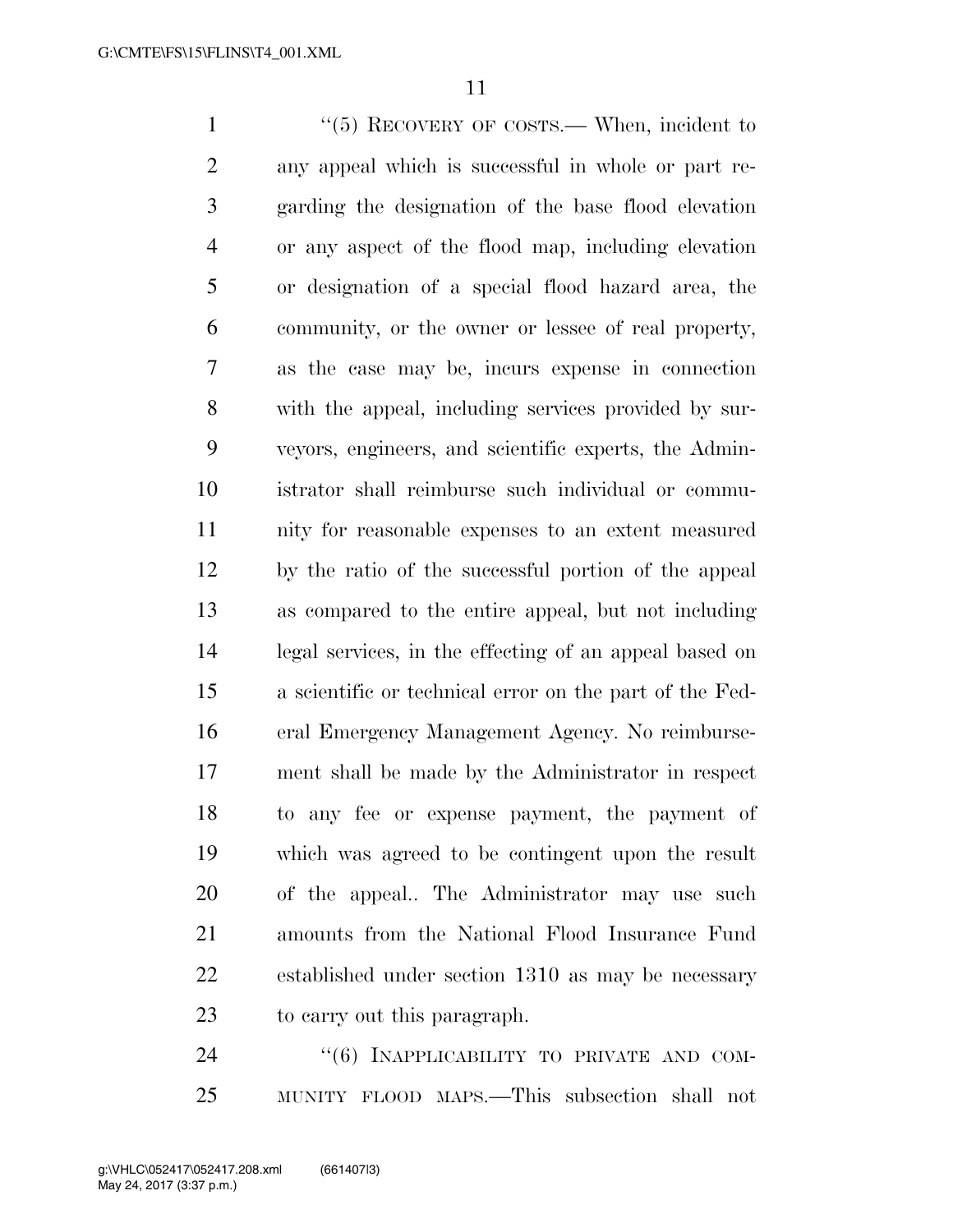apply with respect to any flood map that is in effect pursuant to certification under the standards, guide- lines, and procedures established pursuant to section 100215(m)(1)(B) of the Biggert-Waters Flood In- surance Reform Act of 2012 (42 U.S.C.  $4101a(m)(1)(B)$ .

7 ''(7) GUIDANCE.—The Administrator shall issue guidance to implement this subsection, which shall not be subject to the notice and comment re- quirements under section 553 of title 5, United States Code.''.

 (b) DEADLINE.—The Administrator of the Federal Emergency Management Agency shall issue the guidance referred to section 1360(k)(7) of the National Flood In-15 surance Act of 1968 (42 U.S.C.  $4101(k)(7)$ ), as added by the amendment made by subsection (a) of this section, not later than the expiration of the 6-month period beginning on the date of the enactment of this Act.

### **SEC. 6. APPEALS AND PUBLICATION OF PROJECTED SPE-**

#### **CIAL FLOOD HAZARD AREAS.**

 (a) APPEALS.—Section 1363 of the National Flood Insurance Act of 1968 (42 U.S.C. 4104) is amended— (1) in subsection (b), by striking the second sentence and inserting the following: ''Any owner or lessee of real property within the community who be-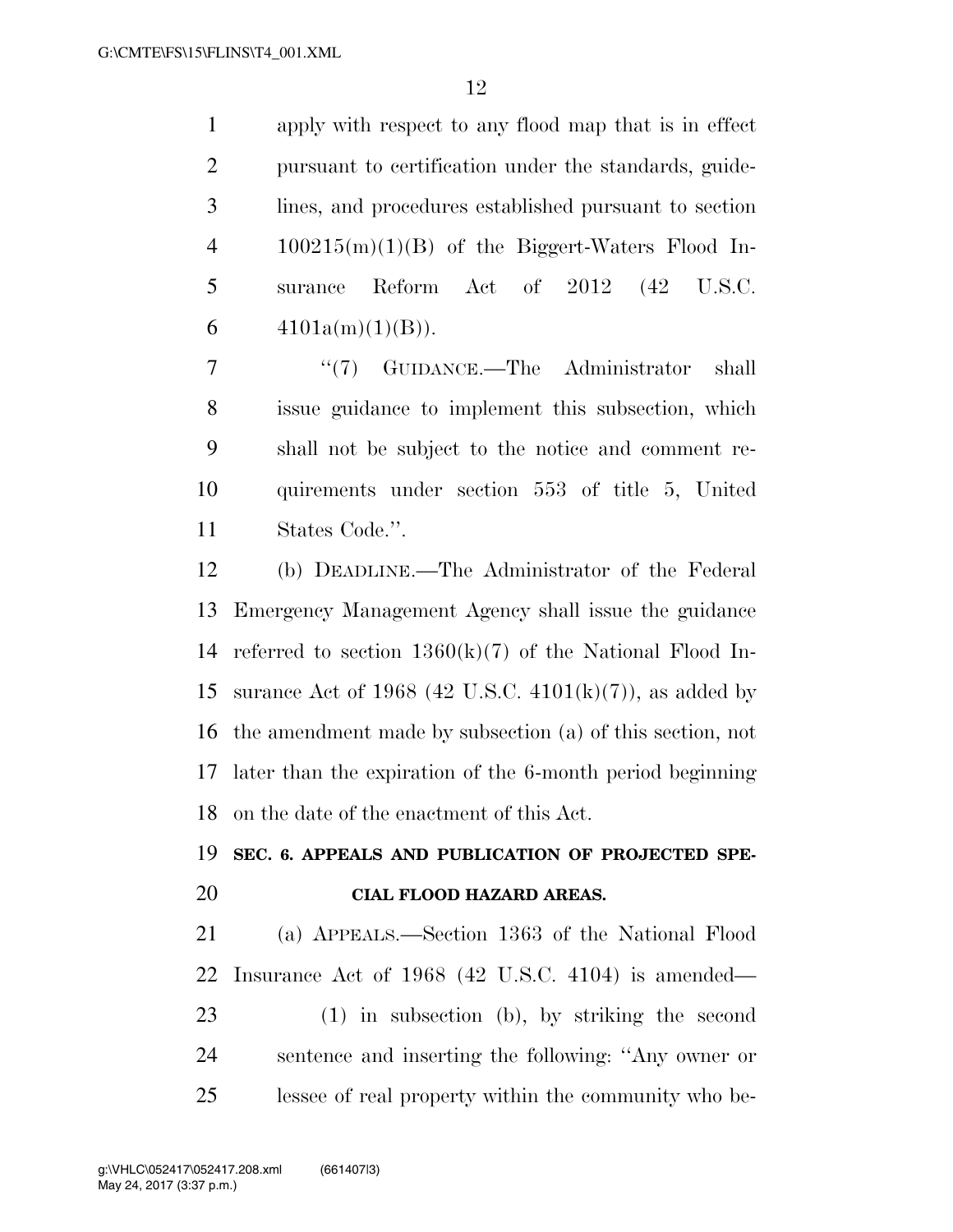| $\mathbf{1}$   | lieves the owner's or lessee's rights to be adversely              |
|----------------|--------------------------------------------------------------------|
| $\overline{2}$ | affected by the Administrator's proposed determina-                |
| 3              | tion may appeal such determination to the local gov-               |
| $\overline{4}$ | ernment no later than 90 days after the date of the                |
| 5              | second publication.;"                                              |
| 6              | $(2)$ in subsection $(d)$ , by striking "subsection                |
| $\tau$         | (e)" and inserting "subsection $(f)$ ";                            |
| 8              | $(3)$ by redesignating subsections $(e)$ , $(f)$ , and             |
| 9              | $(g)$ as subsections $(f)$ , $(g)$ , and $(h)$ , respectively; and |
| 10             | $(4)$ by inserting after subsection $(d)$ the fol-                 |
| 11             | lowing new subsection:                                             |
| 12             | "(e) DETERMINATION BY ADMINISTRATOR IN THE                         |
| 13             | ABSENCE OF APPEALS.—If the Administrator has not re-               |
| 14             | ceived any appeals, upon expiration of the 90-day appeal           |
| 15             | period established under subsection (b) of this section the        |
| 16             | Administrator's proposed determination shall become                |
| 17             | final. The community shall be given a reasonable time              |
| 18             | after the Administrator's final determination in which to          |
| 19             | adopt local land use and control measures consistent with          |
| 20             | the Administrator's determination.".                               |
| 21             | (b) PUBLICATION.—Subsection (a) of section $1363$ of               |
| 22             | the National Flood Insurance Act of 1968 (42 U.S.C.                |
| 23             | $4104(a)$ ) is amended by striking "in the Federal Reg-            |
| 24             | ister".                                                            |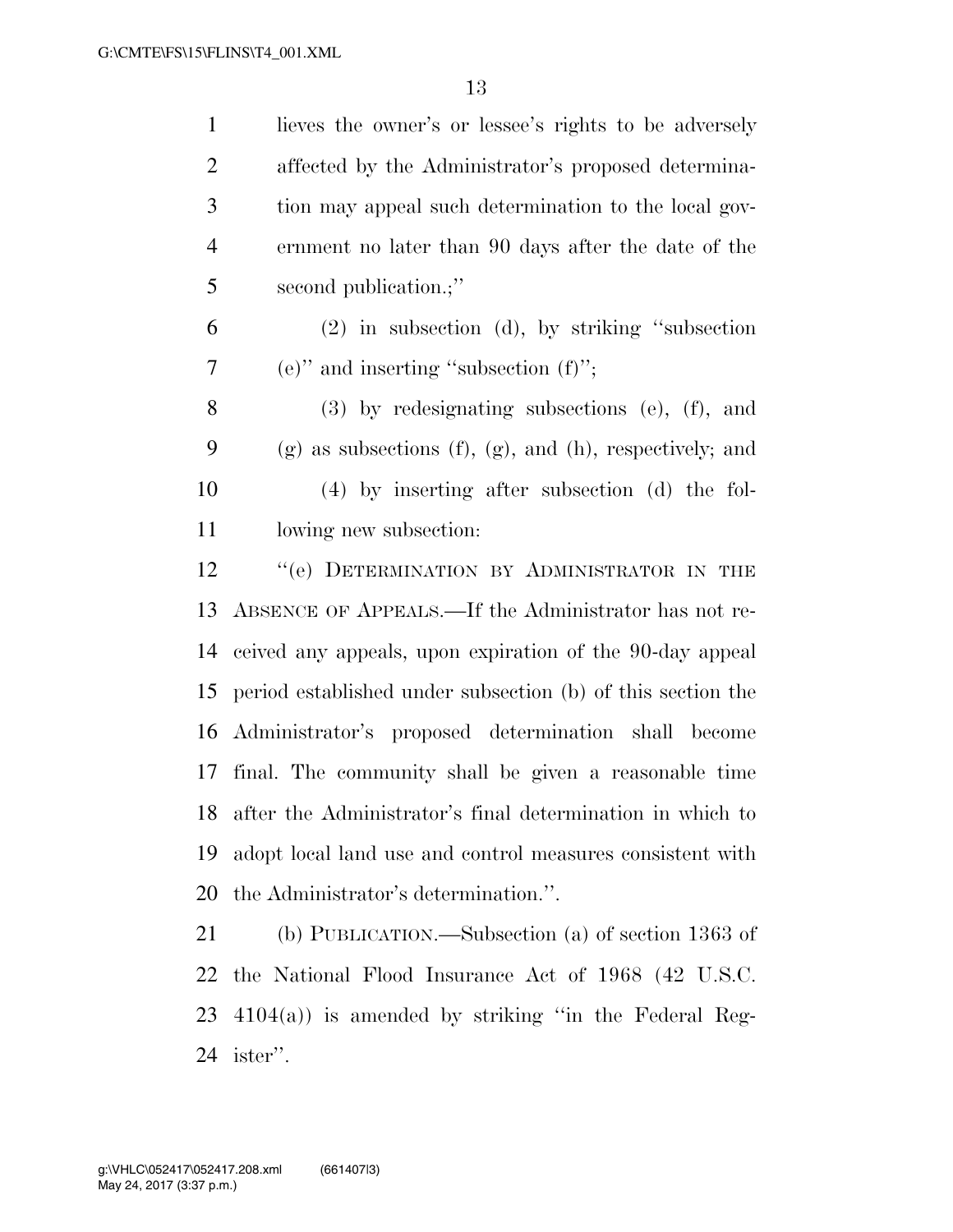(c) INAPPLICABILITY TO PRIVATE AND COMMUNITY FLOOD MAPS.—Section 1363 of the National Flood Insur- ance Act of 1968 (42 U.S.C. 4104) is amended by adding at the end the following new subsection:

 ''(h) INAPPLICABILITY TO PRIVATE AND COMMUNITY FLOOD MAPS.—This section shall not apply with respect to any flood map that is in effect pursuant to certification under the standards, guidelines, and procedures estab-9 lished pursuant to section  $100215(m)(1)(B)$  of the Biggert-Waters Flood Insurance Reform Act of 2012 (42 11 U.S.C.  $4101a(m)(1)(B)$ .".

### **SEC. 7. COMMUNICATION AND OUTREACH REGARDING MAP CHANGES.**

 Paragraph (1) of section 100216(d) of the Biggert- Waters Flood Insurance Reform Act of 2012 (42 U.S.C. 16  $4101b(d)(1)$  is amended—

 (1) in subparagraph (B), by inserting ''max-18 imum'' before "30-day period"; and

 (2) in subparagraph (C), by inserting ''max-imum'' before ''30-day period''.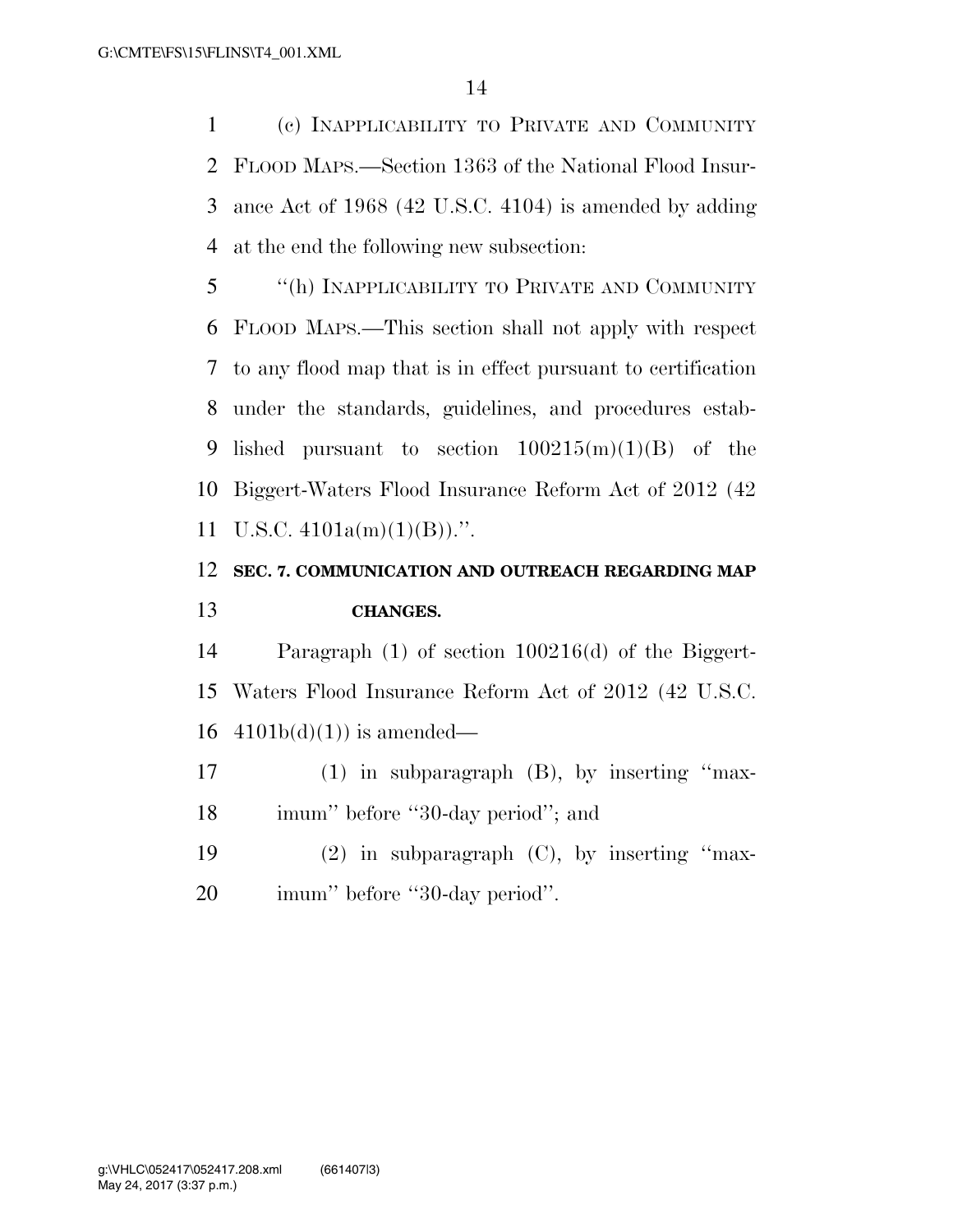.....................................................................

(Original Signature of Member)

115TH CONGRESS<br>1st Session



15TH CONGRESS<br>1st SESSION **H. R.** <u>Individuals by improved mitigation of flood risks</u>, and for other purposes.

### IN THE HOUSE OF REPRESENTATIVES

 $\texttt{M}\_\_\_\_\_\_\_\_\_\_\$  introduced the following bill; which was referred to the Committee on

# **A BILL**

To protect consumers and individuals by improved mitigation of flood risks, and for other purposes.

- 1 *Be it enacted by the Senate and House of Representa-*
- 2 *tives of the United States of America in Congress assembled,*

#### 3 **SECTION 1. SHORT TITLE.**

4 This Act may be cited as the ''Flood Risk Mitigation

5 Act of 2017''.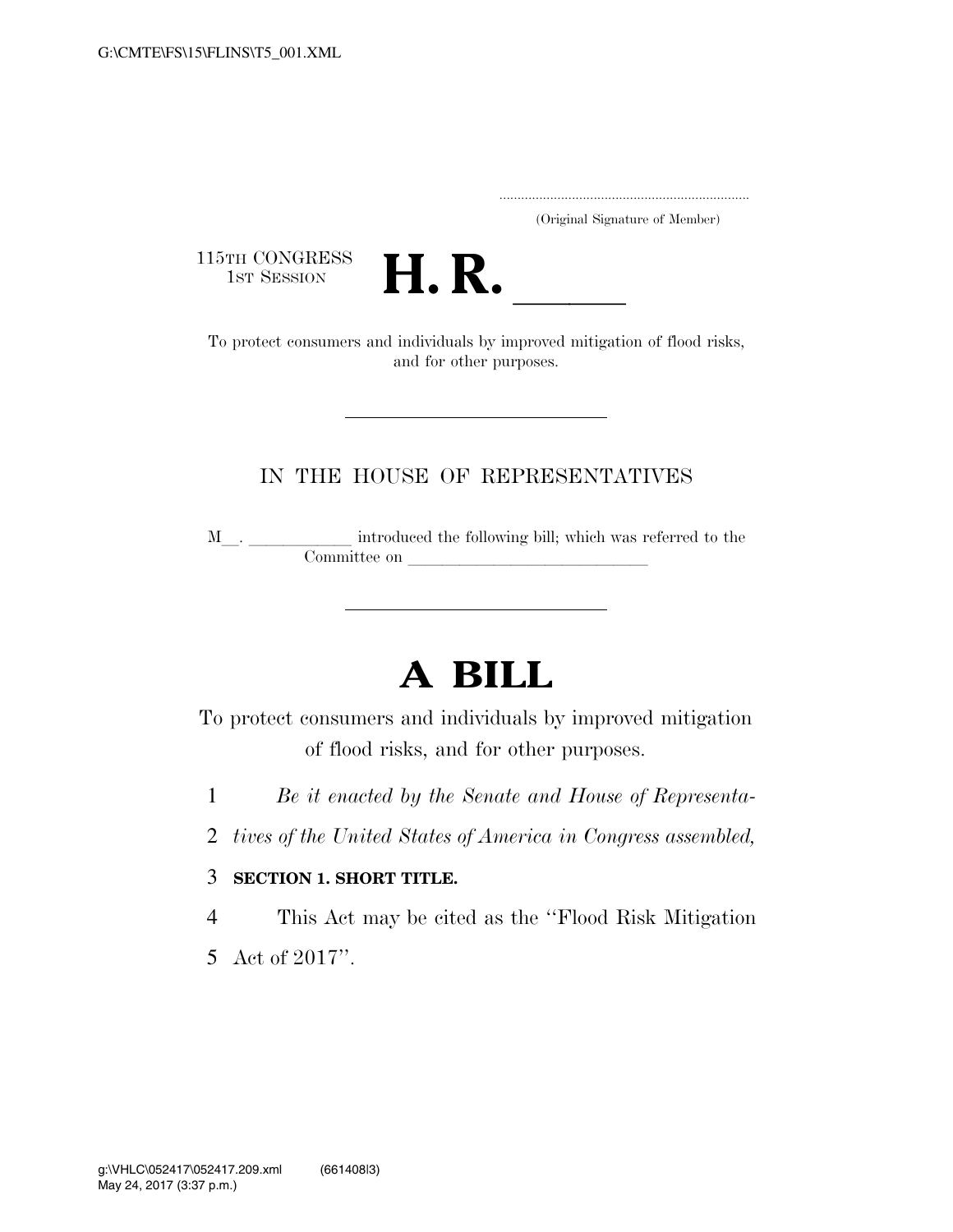$\overline{a}$ 

| 1              | $\overline{2}$<br>SEC. 2. COMMUNITY ACCOUNTABILITY FOR REPETITIVELY |
|----------------|---------------------------------------------------------------------|
| $\overline{2}$ | <b>FLOODED AREAS.</b>                                               |
| 3              | (a) IN GENERAL.—Section 1361 of the National                        |
| 4              | Flood Insurance Act of 1968 (42 U.S.C. 4102) is amended             |
| 5              | by adding at the end the following new subsection:                  |
| 6              | "(e) COMMUNITY ACCOUNTABILITY FOR REPET-                            |
| 7              | <b>ITIVELY DAMAGED AREAS.—</b>                                      |
| 8              | " $(1)$ IN GENERAL.—The Administrator shall,                        |
| 9              | by regulation, require any covered community (as                    |
| 10             | such term is defined in paragraph $(5)$ )—                          |
| 11             | $\lq\lq$ to identify the areas within the com-                      |
| 12             | munity where properties described in paragraph                      |
| 13             | $(5)(B)$ or flood-damaged facilities are located to                 |
| 14             | determine areas repeatedly damaged by floods                        |
| 15             | and to assess, with assistance from the Admin-                      |
| 16             | istrator, the continuing risks to such areas;                       |
| 17             | $\lq\lq (B)$ to develop a community-specific plan                   |
| 18             | for mitigating continuing flood risks to such re-                   |
| 19             | petitively flooded areas and to submit such plan                    |
| 20             | and plan updates to the Administrator at ap-                        |
| 21             | propriate intervals;                                                |
| 22             | $\lq\lq$ (C) to implement such plans;                               |
| 23             | "(D) to make such plan, plan updates, and                           |
| 24             | reports on progress in reducing flood risk avail-                   |
| 25             | able to the public, subject to section $552a$ of                    |

26 title 5, United States Code.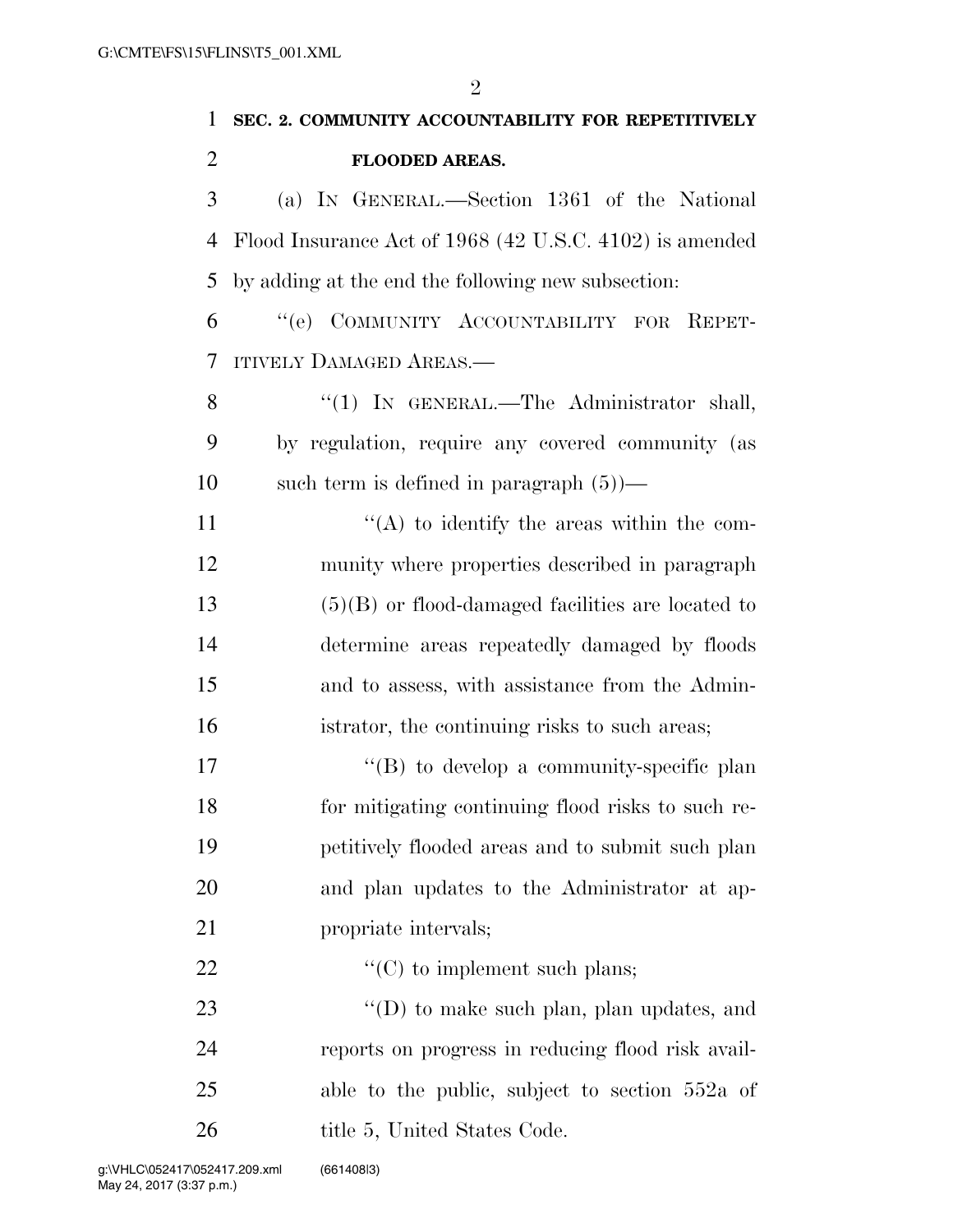| $\mathbf{1}$   | "(2) INCORPORATION INTO EXISTING PLANS.—             |
|----------------|------------------------------------------------------|
| $\overline{2}$ | Plans developed pursuant to paragraph (1) may be     |
| 3              | incorporated into mitigation plans developed under   |
| $\overline{4}$ | section 1366 of this Act (42 U.S.C. 4104c) and haz-  |
| 5              | ard mitigation plans developed under section 322 of  |
| 6              | the Robert T. Stafford Disaster Relief and Emer-     |
| 7              | gency Assistance Act (42 U.S.C. 5165).               |
| 8              | $\cdot$ (3) ASSISTANCE TO COMMUNITIES.—              |
| 9              | "(A) DATA.—To assist communities in                  |
| 10             | preparation of plans required under paragraph        |
| 11             | (1), the Administrator shall, upon request, pro-     |
| 12             | vide covered communities with appropriate data       |
| 13             | regarding the property addresses and dates of        |
| 14             | claims associated with insured properties within     |
| 15             | the community.                                       |
| 16             | "(B) MITIGATION GRANTS.—In making de-                |
| 17             | terminations regarding financial assistance          |
| 18             | under the authorities of this Act, the Adminis-      |
| 19             | trator may consider the extent to which a com-       |
| 20             | munity has complied with this subsection and is      |
| 21             | working to remedy problems with addressing re-       |
| 22             | peatedly flooded areas.                              |
| 23             | "(4) SANCTIONS.—The Administrator shall, by          |
| 24             | regulations issued in accordance with the procedures |
| 25             | established under section 553 of title 5, United     |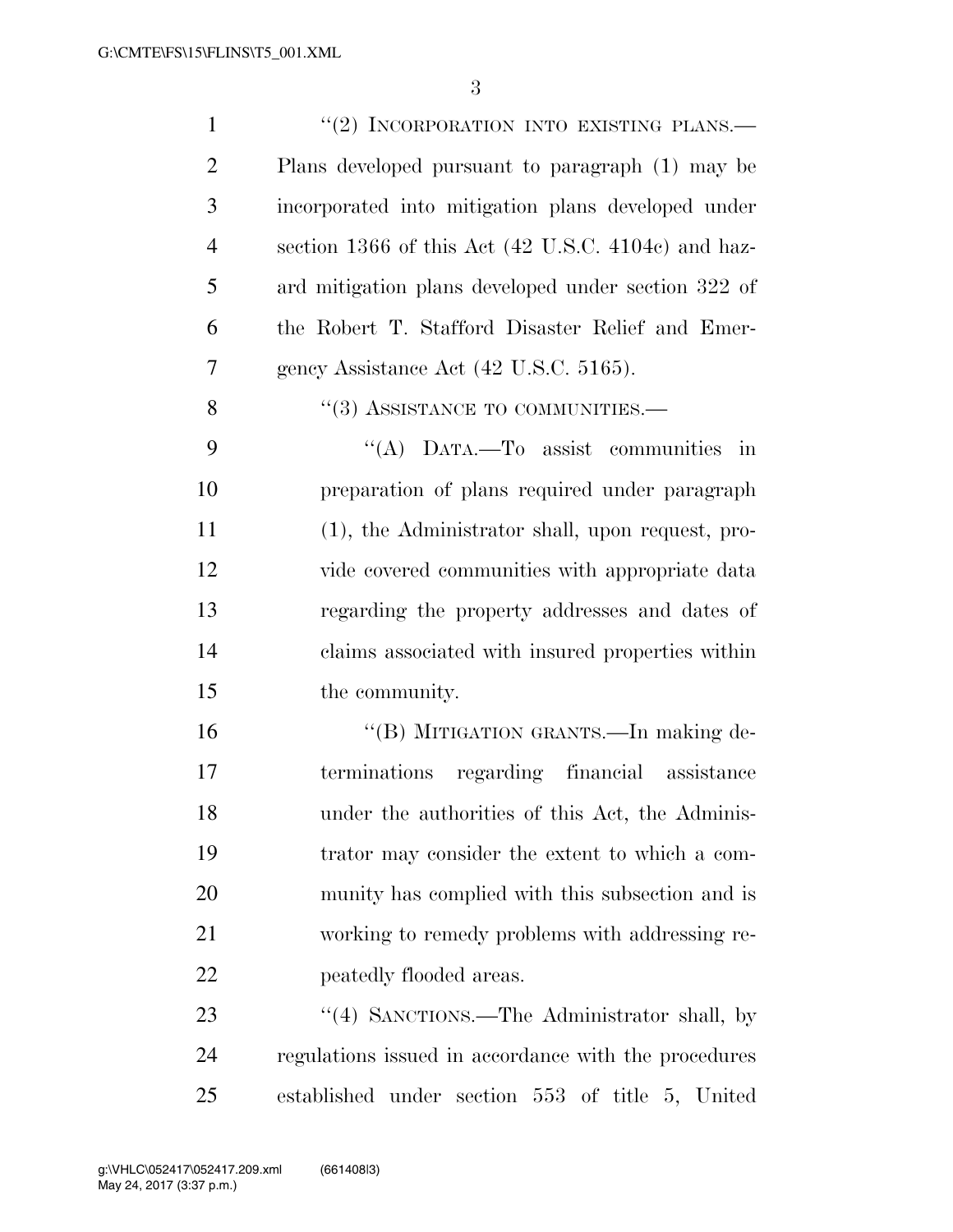| $\mathbf{1}$   | States Code, regarding substantive rules, provide ap- |
|----------------|-------------------------------------------------------|
| $\overline{2}$ | propriate sanctions for covered communities that fail |
| 3              | to comply with the requirements under this sub-       |
| 4              | section or to make sufficient progress in reducing    |
| 5              | the flood risks to areas in the community that are    |
| 6              | repeatedly damaged by floods. Such sanctions shall    |
| 7              | include suspension from the national flood insurance  |
| 8              | program and probation under such program, in the      |
| 9              | manner provided under section 59.24 of the Admin-     |
| 10             | istrator's regulations $(44 \text{ C.F.R. } 59.24)$ . |
| 11             | "(5) COVERED COMMUNITY.-For purposes of               |
| 12             | this subsection, the term 'covered community' means   |
| 13             | a community—                                          |
| 14             | $\lq\lq$ that is participating, pursuant to sec-      |
| 15             | tion 1315, in the national flood insurance pro-       |
| 16             | gram; and                                             |
| 17             | $\lq\lq$ (B) within which are located—                |
| 18             | $\lq(1)$ 50 or more repetitive-loss prop-             |
| 19             | erties;                                               |
| 20             | $\lq\lq$ (ii) 5 or more properties that are se-       |
| 21             | vere repetitive-loss properties or extreme            |
| 22             | repetitive-loss properties for which mitiga-          |
| 23             | tion activities meeting the standards for             |
| 24             | approval under section $1366(e)(2)(A)$ have           |
| 25             | not been conducted; or                                |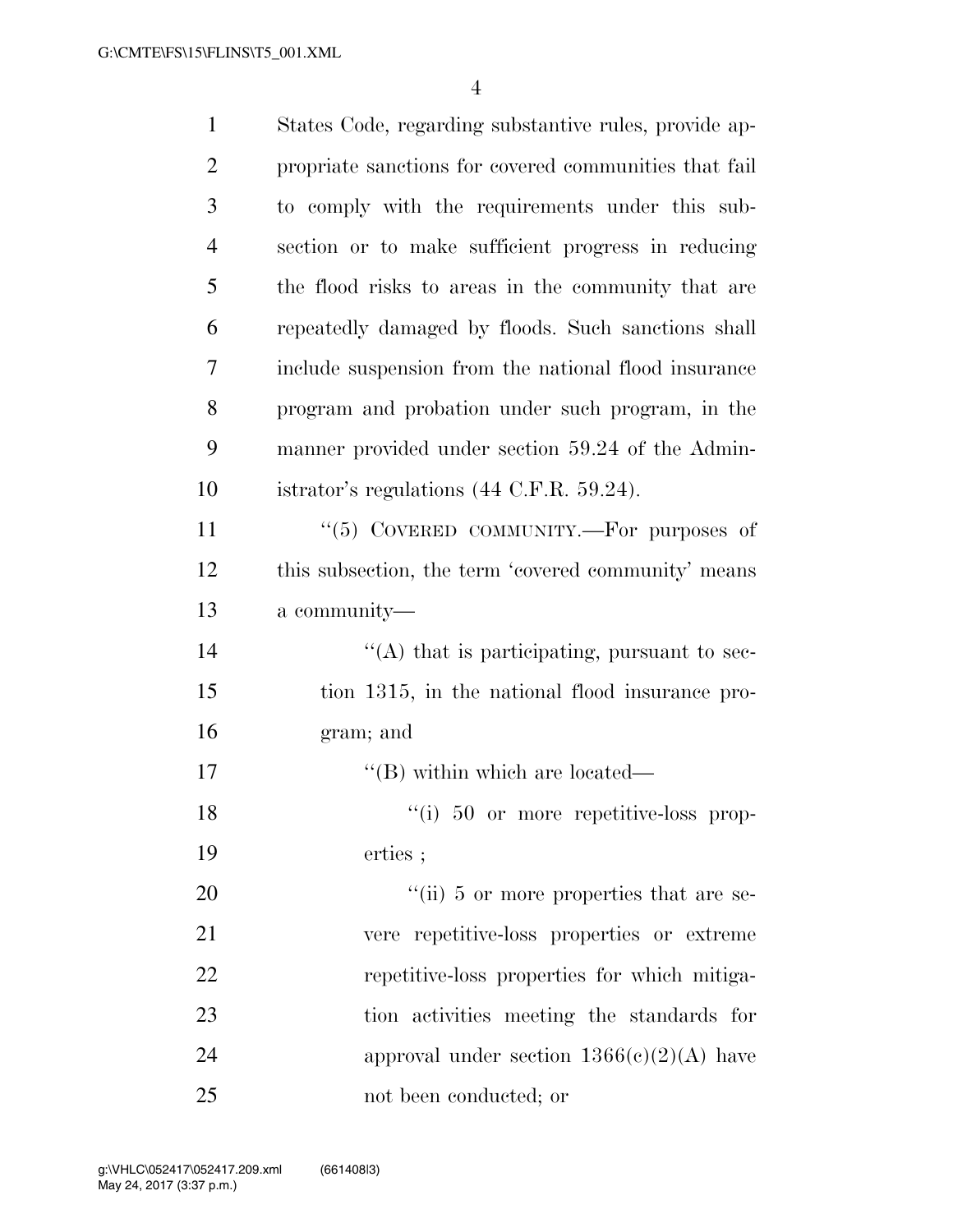| $\mathbf{1}$   | "(iii) a public facility or a private                 |
|----------------|-------------------------------------------------------|
| $\overline{2}$ | nonprofit facility (as such terms are as de-          |
| 3              | fined in section 102 of the Robert T. Staf-           |
| $\overline{4}$ | ford Disaster Relief and Emergency Assist-            |
| 5              | ance Act $(42 \text{ U.S.C. } 5122)$ ), that has re-  |
| 6              | ceived assistance for repair, restoration, re-        |
| 7              | construction, or replacement under section            |
| 8              | 406 of the Robert T. Stafford Disaster Re-            |
| 9              | lief and Emergency Assistance Act (42)                |
| 10             | U.S.C. $5172$ ) in connection with more than          |
| 11             | one flooding event in the most recent 10-             |
| 12             | year period.                                          |
| 13             | $``(6)$ REPORTS TO CONGRESS.—Not later than           |
| 14             | the expiration of the 6-year period beginning upon    |
| 15             | the date of the enactment of this subsection, and not |
| 16             | less than every 2 years thereafter, the Administrator |
| 17             | shall submit a report to the Committee on Financial   |
| 18             | Services of the House of Representatives and the      |
| 19             | Committee on Banking, Housing, and Urban Affairs      |
| 20             | of the Senate regarding the progress in imple-        |
| 21             | menting plans developed pursuant to paragraph         |
| 22             | $(1)(B)$ .".                                          |
| 23             | (b) REGULATIONS.—The Administrator of the Fed-        |
| 24             | eral Emergency Management Agency shall issue regula-  |

tions necessary to carry out subsection (e) of section 1361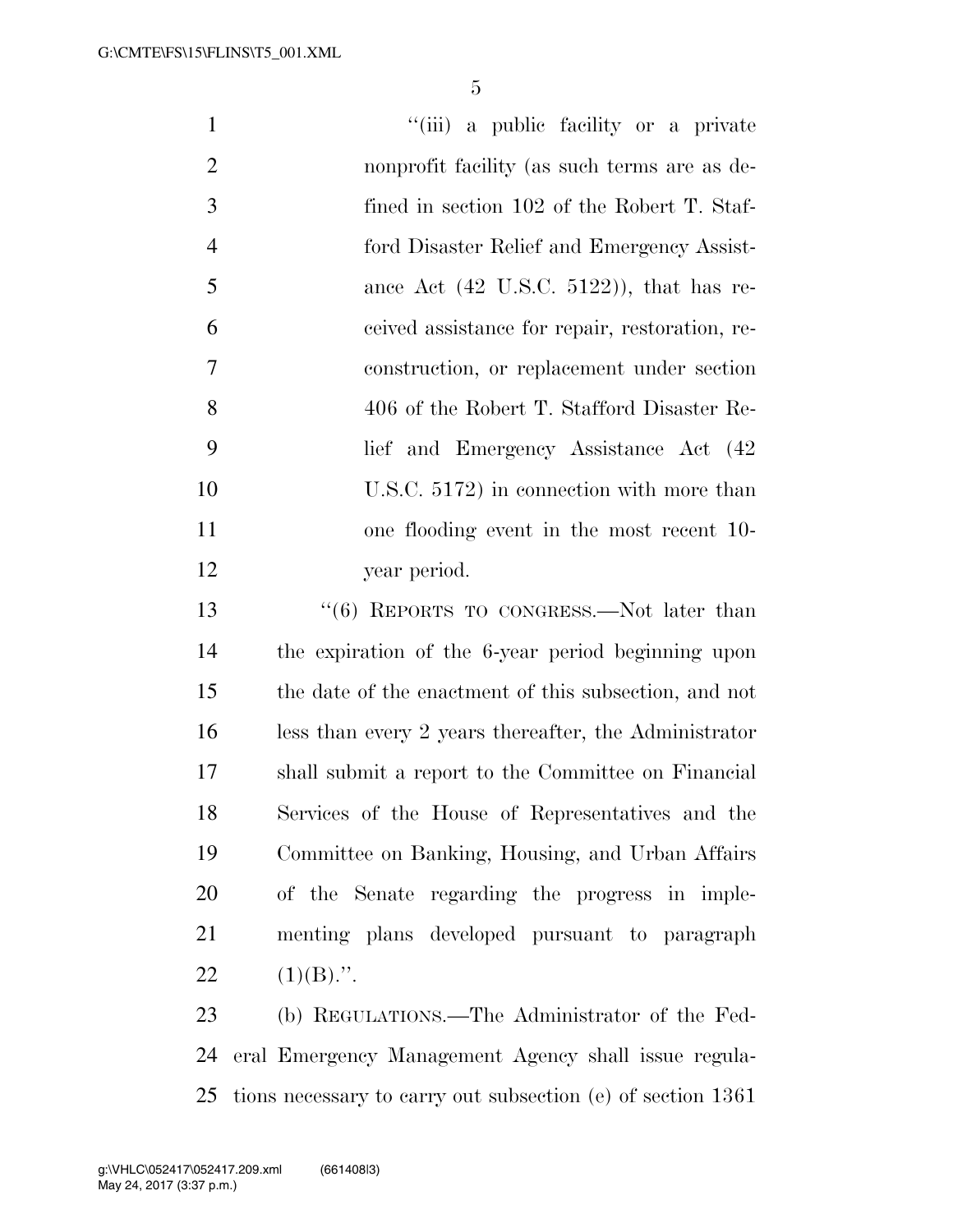of the National Flood Insurance Act of 1968, as added by the amendment made by subsection (a) of this section, not later than the expiration of the 12-month period that begins on the date of the enactment of this Act.

# **SECTION 3. PROVISION OF COMMUNITY RATING SYSTEM PREMIUM CREDITS TO MAXIMUM NUMBER OF COMMUNITIES PRACTICABLE.**

 Subsection (b) of section 1315 of the National Flood Insurance Act of 1968 (42 U.S.C. 4022(b)) is amended— 10 (1) in paragraph  $(2)$ , by striking "may" and in-

serting ''shall''; and

 (2) in paragraph (3), by inserting '', and the Administrator shall provide credits to the maximum number of communities practicable'' after ''under this program''.

# **SEC. 4. PILOT PROGRAM FOR SECURING PURCHASE OF FLOOD-PRONE PROPERTIES.**

 The National Flood Insurance Act of 1968 is amend- ed by inserting before section 1363 (42 U.S.C. 4104) the following new section:

## **''SEC. 1362. PILOT PROGRAM FOR SECURING PURCHASE OF FLOOD PRONE PROPERTIES.**

23 "(a) AUTHORITY.—The Administrator may establish a pilot program under this section to provide financial as-sistance to States and communities to purchase and ac-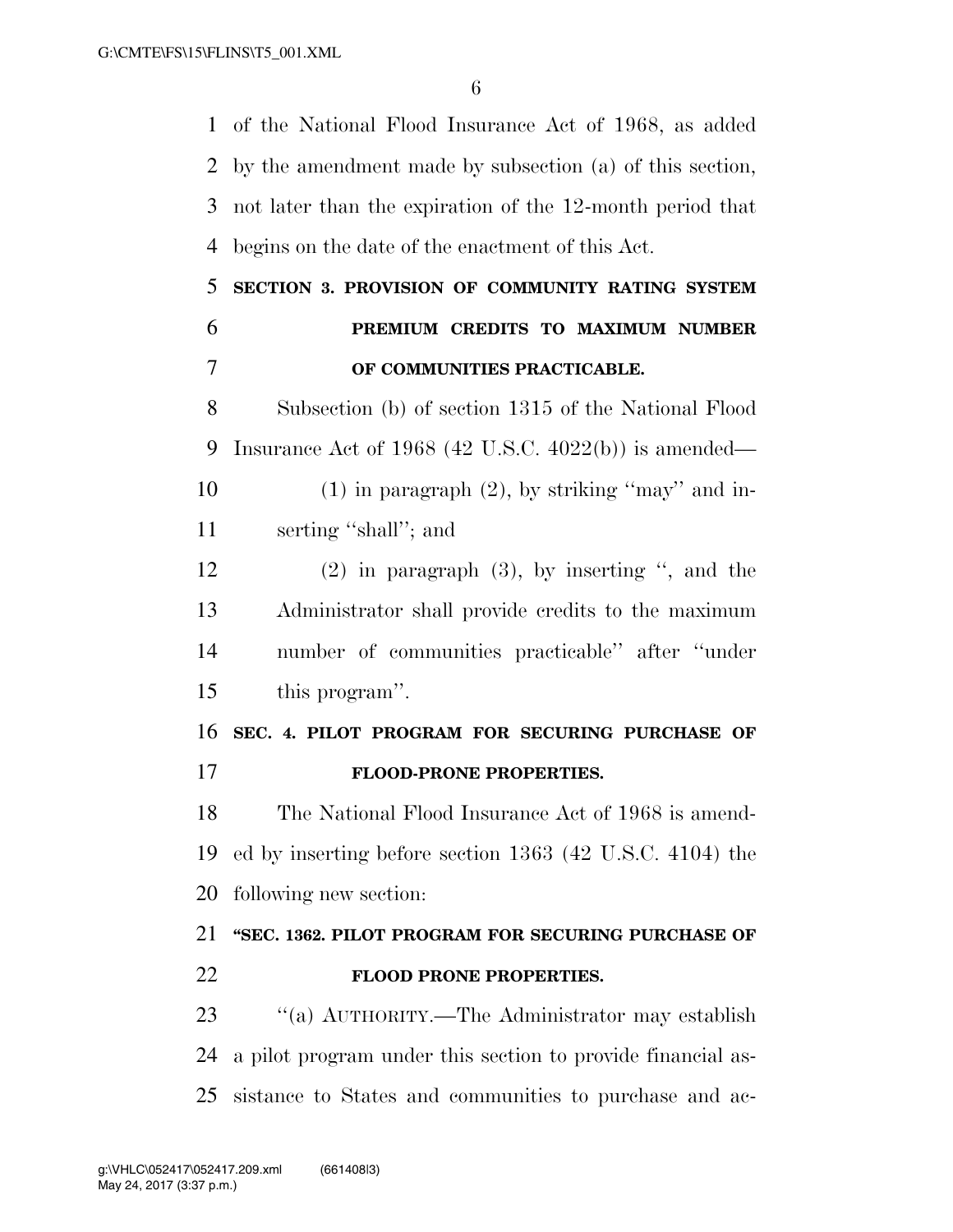quire properties that have incurred substantial damage from a flood event. Under the pilot program, the Adminis- trator may provide reduced flood insurance coverage pur- suant to subsection (h) as an incentive to property owners to agree, in advance of a triggering event, to accept an offer under the program to purchase their properties.

 ''(b) ELIGIBLE ACTIVITIES.—Amounts provided under this section to a participating State or community may be used only for—

 ''(1) the purchase of participating properties as described in subsections (g) and (i); or

12 ''(2) administrative expenses attendant to such purchases, subject to the limitation under subsection 14  $(n)(2)$ .

15 "(c) STATE AND COMMUNITY ELIGIBILITY TO PAR-TICIPATE.—

 ''(1) STATES.—To be eligible to participate in the pilot program, a State shall have—

19  $((A)(i)$  a relatively high number of mul-20 tiple-loss properties;

21 ''(ii) a significant number of properties constructed before the effectiveness of the first flood insurance rate maps developed by the Federal Emergency Management Agency;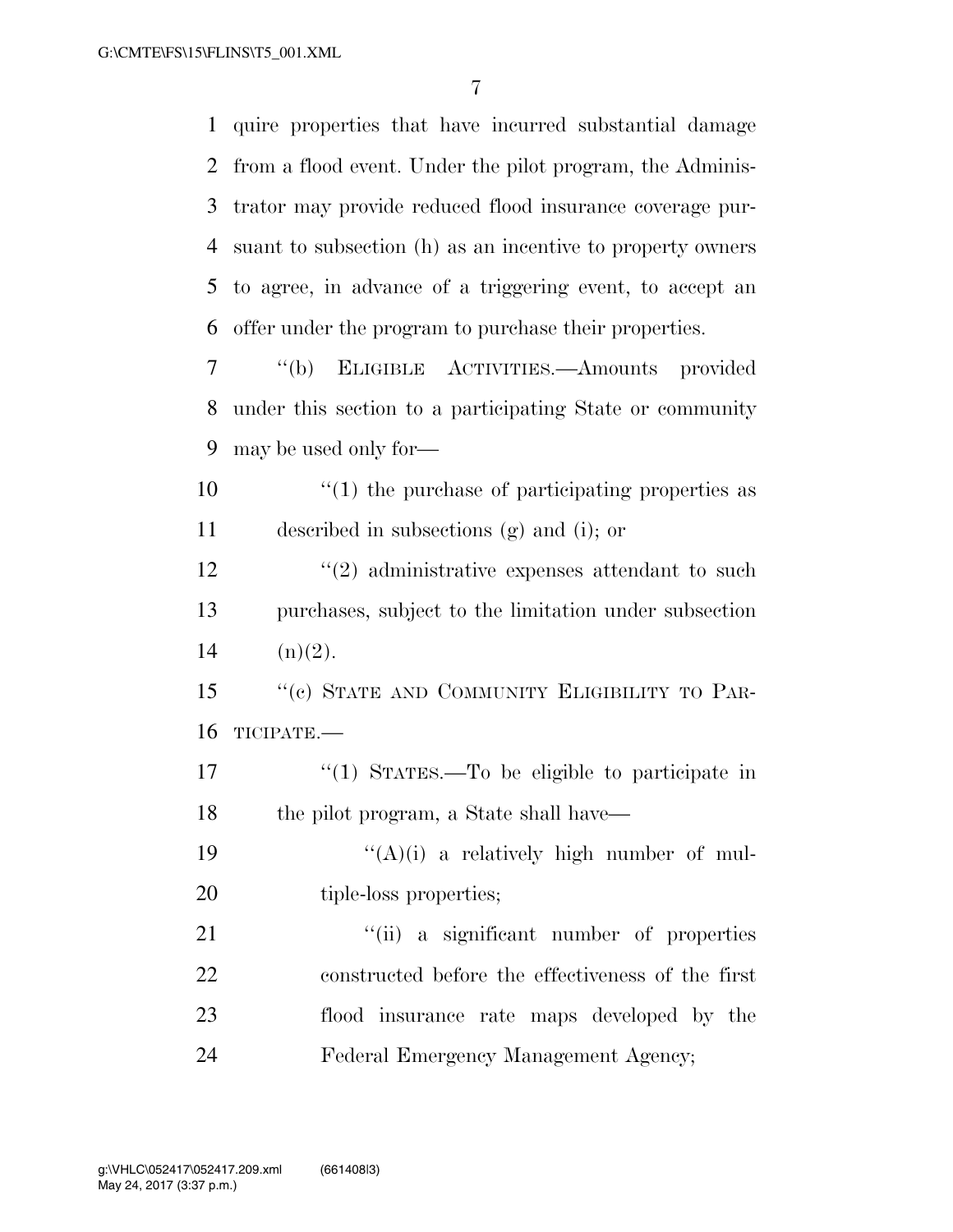| $\mathbf{1}$   | "(iii) identified locations where property                |
|----------------|-----------------------------------------------------------|
| $\overline{2}$ | buyouts should be a priority mitigation action;           |
| 3              | "(iv) a large number of communities and                   |
| $\overline{4}$ | property owners facing annual increases to their          |
| 5              | existing flood insurance premium rates until              |
| 6              | full actuarial such rates are reached; or                 |
| 7              | $\mathcal{C}(v)$ identified areas that are susceptible to |
| 8              | flooding due to changing future conditions that           |
| 9              | are not necessarily reflected on current flood in-        |
| 10             | surance rate maps;                                        |
| 11             | "(B) a current hazard mitigation plan ap-                 |
| 12             | proved by the Administrator pursuant to sec-              |
| 13             | tion 322 of the Robert T. Stafford Disaster Re-           |
| 14             | lief and Emergency Assistance Act (42 U.S.C.              |
| 15             | $5165$ ; and                                              |
| 16             | "(C) identified (i) a State agency with ca-               |
| 17             | pacity to implement the buyout process under              |
| 18             | the pilot program, take ownership of acquired             |
| 19             | properties, and enforce the deed restriction de-          |
| 20             | scribed in subsection $(g)(2)$ , or (ii) appropriate      |
| 21             | nonprofit or land management organizations to             |
| 22             | carry out such actions on behalf of the State.            |
| 23             | "(2) COMMUNITIES.—To be eligible to partici-              |
| 24             | pate in the pilot program, a community shall—             |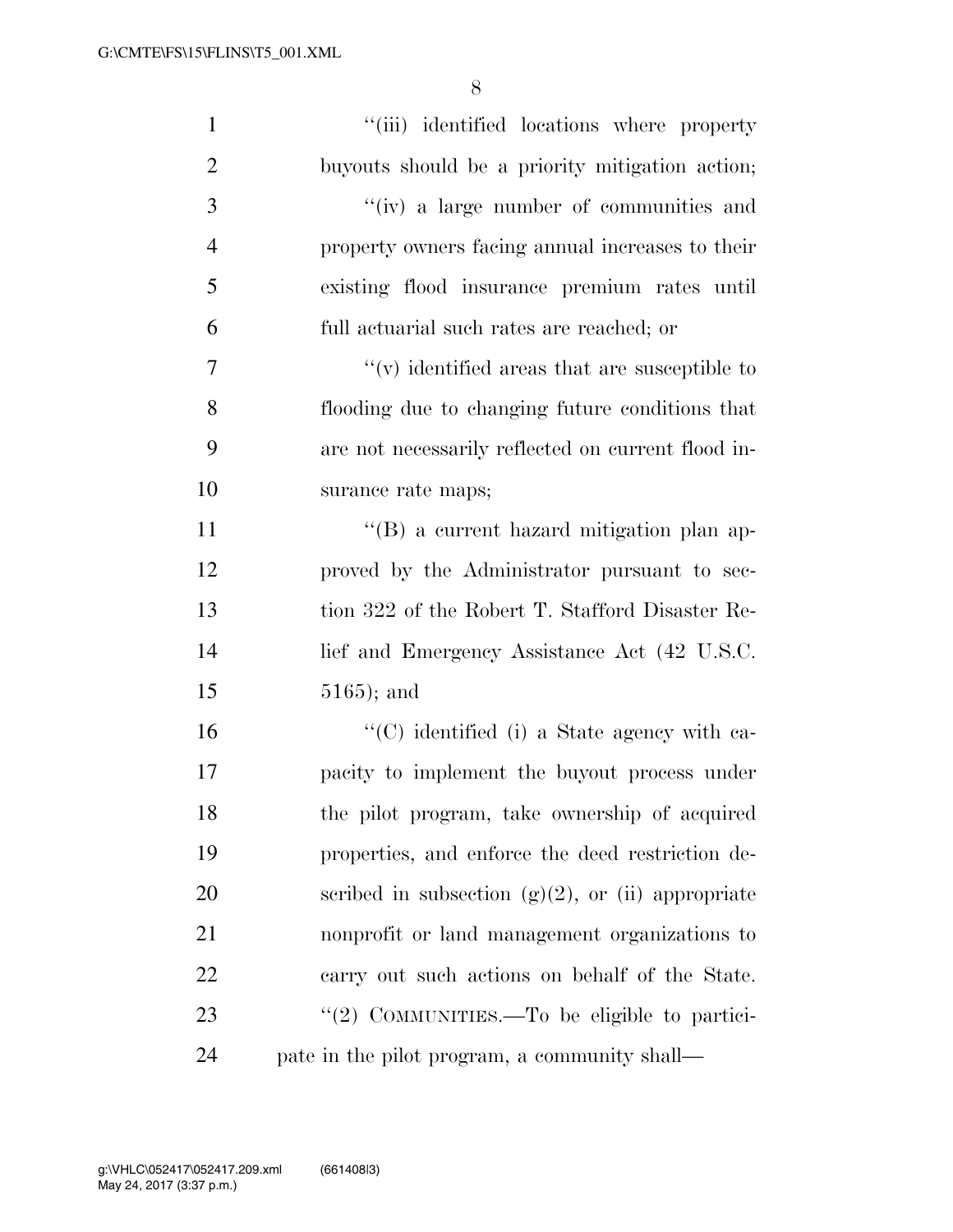$\langle (A)$  currently be a participating commu- nity in the National Flood Insurance Program and have a consistent record of flood insurance program compliance and a demonstrated capac- ity to enforce flood insurance program provi- sions;  $''(B)$  meet the requirements under sub- paragraphs (A) and (B) of paragraph (1); and ''(C) have identified (i) a local government agency with capacity to implement the buyout process under the pilot program, take owner- ship of acquired properties, and enforce the 13 deed restriction described in subsection  $(g)(2)$ , or (ii) appropriate nonprofit or land manage- ment organizations to carry out such actions on behalf of the local government. 17 "(d) NOTICE OF PILOT PROGRAM AND SELECTION OF PARTICIPATING STATES AND COMMUNITIES.— ''(1) IN GENERAL.—The Administrator shall identify States and communities to invite to apply for assistance under the pilot program under this section, shall notify such States and communities of the pilot program, including the criteria for priority for selection under paragraph (3), and shall solicit

applications.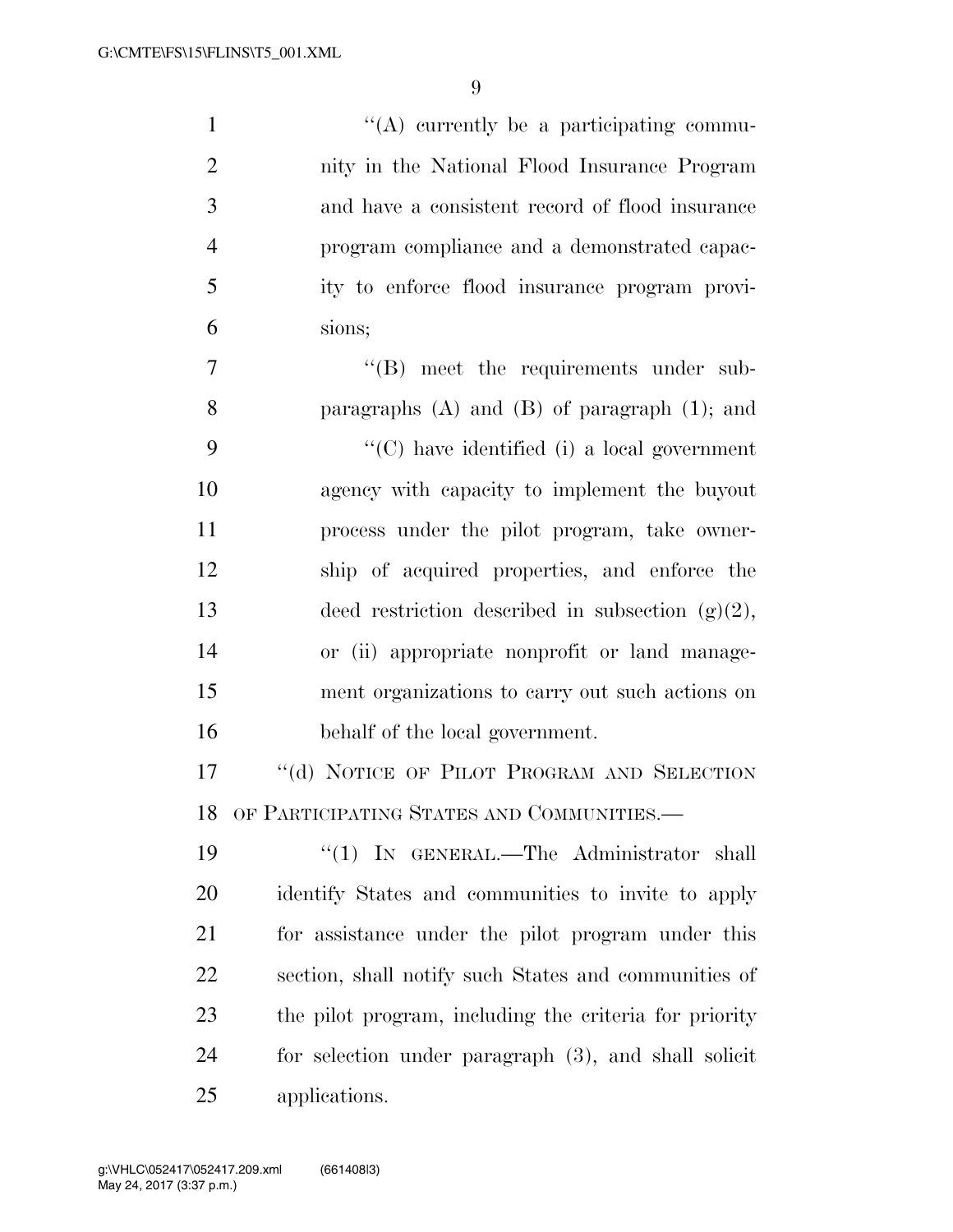| $\mathbf{1}$   | "(2) SELECTION.—The Administrator shall re-           |
|----------------|-------------------------------------------------------|
| $\overline{2}$ | view applications received from invited States and    |
| 3              | communities and shall select eligible States and com- |
| $\overline{4}$ | munities to participate in the pilot program from     |
| 5              | among such applicants.                                |
| 6              | "(3) PRIORITY FOR SELECTION.—In selecting             |
| 7              | States and communities to participate in the pilot    |
| 8              | program, the Administrator shall give priority to     |
| 9              | States and communities that—                          |
| 10             | $\lq\lq$ make commitments to dedicate addi-           |
| 11             | tional financial or non-financial resources to im-    |
| 12             | plement the buyout process under the program,         |
| 13             | including for conduct of cost-benefit-analyses,       |
| 14             | property demolition, and relocation assistance;       |
| 15             | $\lq\lq$ (B) will provide additional incentives for   |
| 16             | residents of properties purchased under the pro-      |
| 17             | gram to relocate within the same State or com-        |
| 18             | munity;                                               |
| 19             | "(C) make commitments to undertake eco-               |
| 20             | logical restoration, construction of green infra-     |
| 21             | structure, or preservation of land for rec-           |
| 22             | reational uses to further enhance flood protec-       |
| 23             | tion on properties acquired under the program;        |
| 24             | "(D) have adopted a cumulative substan-               |
| 25             | tial damage standard;                                 |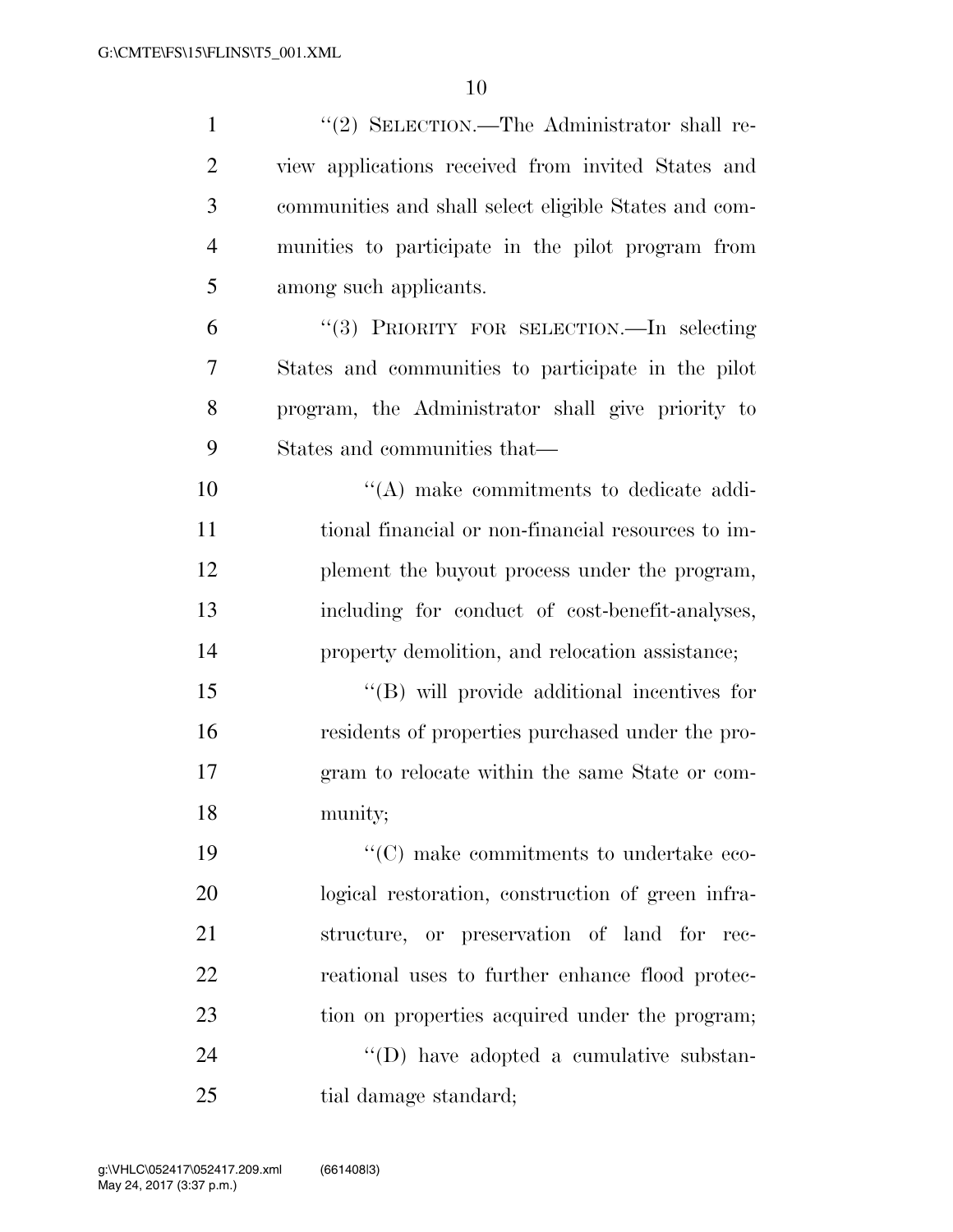| $\mathbf{1}$   | $\lq\lq(E)$ have a relatively high number of            |
|----------------|---------------------------------------------------------|
| $\overline{2}$ | properties covered by flood insurance that are          |
| 3              | located in special flood hazard areas;                  |
| $\overline{4}$ | $``(F)$ have identified multiple-loss areas             |
| 5              | that include the properties on the multiple loss        |
| 6              | list obtained from the Administrator and all            |
| 7              | nearby properties with the same or similar              |
| 8              | flooding conditions; or                                 |
| 9              | $\lq\lq(G)$ have evaluated and adopted plans            |
| 10             | that take into account expected future changes          |
| 11             | to flood risk so that any potential adverse im-         |
| 12             | pacts to vulnerable properties can be minimized.        |
| 13             | "(e) ELIGIBLE PROPERTIES.—A property may not be         |
| 14             | purchased using any amount of assistance provided under |
| 15             | this section unless—                                    |
| 16             | $\cdot$ (1) the property is covered at the time of such |
| 17             | purchase by flood insurance coverage made available     |
| 18             | under this title;                                       |
| 19             | $\lq(2)$ the owner of the property has an income        |
| 20             | less than or equal to 120 percent of the median fam-    |
| 21             | ily income for the area in which the property is lo-    |
| 22             | cated;                                                  |
| 23             | $\lq(3)$ the property is a residential property hav-    |
| 24             | ing 4 or fewer residences;                              |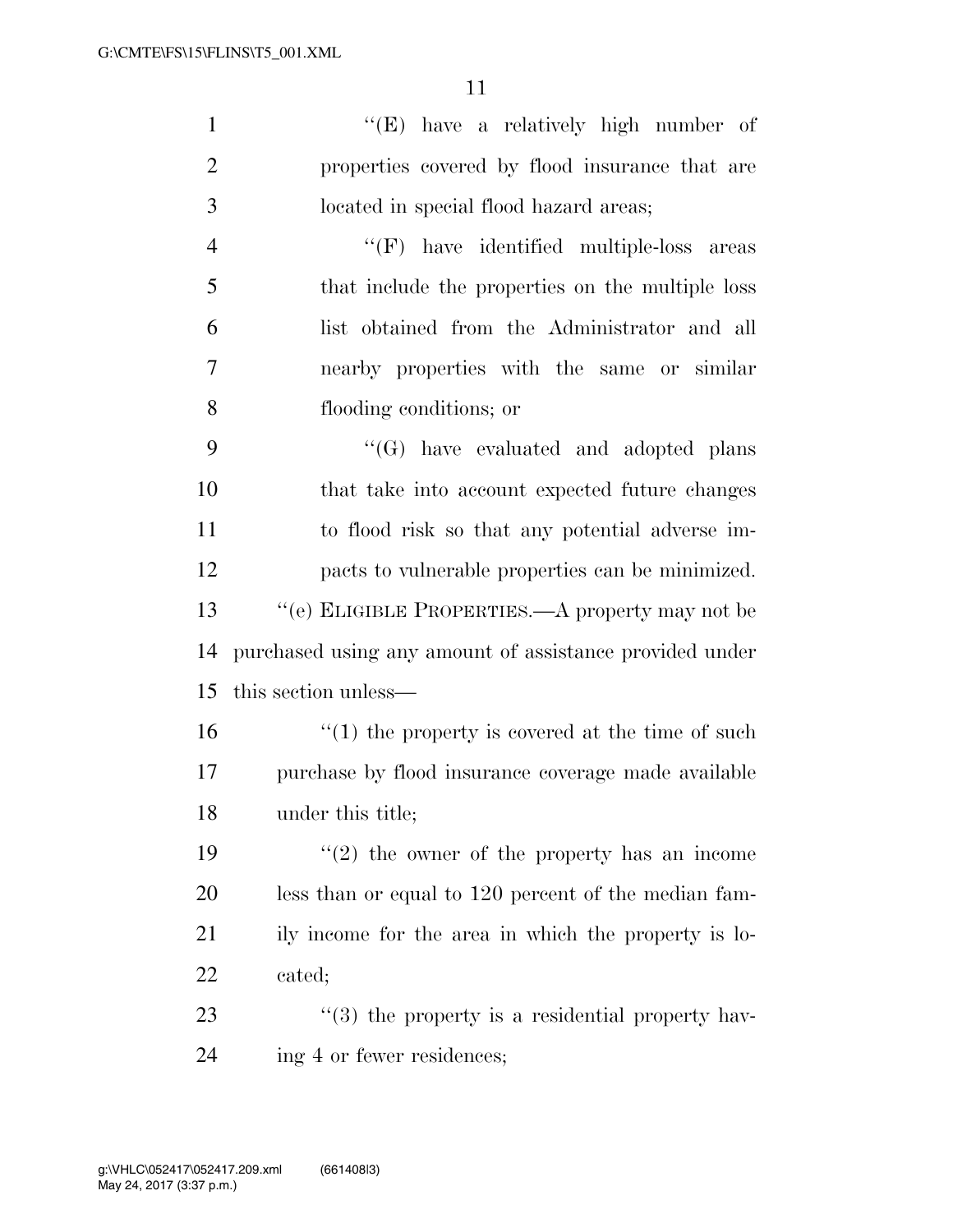| $\mathbf{1}$   | $\lq(4)$ the property is occupied by the owner as           |
|----------------|-------------------------------------------------------------|
| $\overline{2}$ | a primary residence;                                        |
| 3              | $\cdot\cdot$ (5) the property was constructed before the    |
| $\overline{4}$ | date of enactment of this section;                          |
| 5              | $\lq\lq(6)$ the market value of the property does not       |
| 6              | exceed the maximum insurable value under the Na-            |
| 7              | tional Flood Insurance Program;                             |
| 8              | $\lq(7)$ the property has a past history of flood           |
| 9              | damages or the potential for future flood damages;          |
| 10             | and                                                         |
| 11             | $\cdot\cdot$ (8) the Administrator determines that partici- |
| 12             | pation of the property in the pilot program under           |
| 13             | this section would be cost-effective and in the best        |
| 14             | interests of the National Flood Insurance Fund.             |
| 15             | "(f) SELECTION OF PROPERTIES.—                              |
| 16             | " $(1)$ NOTICE.—Upon selection for participation            |
| 17             | in the program, a participating State or community          |
| 18             | shall at its discretion notify some or all of its resi-     |
| 19             | dents who are covered by the National Flood Insur-          |
| 20             | ance Program of the pilot program, including the            |
| 21             | criteria for participation described in subsection (c),     |
| 22             | and solicit applications for participation in the pro-      |
| 23             | gram.                                                       |
| 24             | "(2) SELECTION.—The appropriate State<br><b>or</b>          |

local agency shall review the applications and select,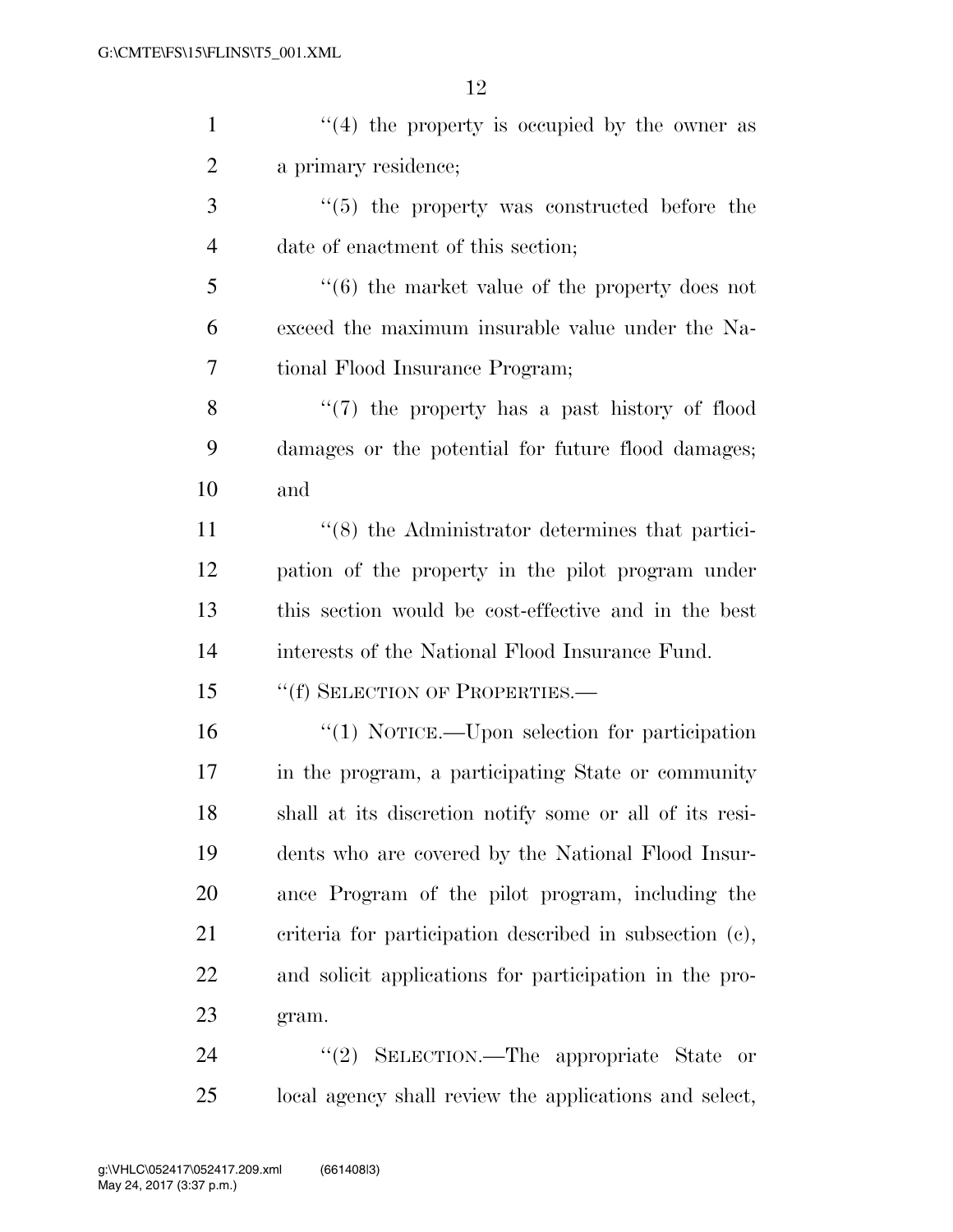| $\mathbf{1}$   | subject to review and approval by the Administrator,        |
|----------------|-------------------------------------------------------------|
| $\overline{2}$ | properties to participate in the pilot program.             |
| 3              | "(g) BINDING AGREEMENTS WITH PROPERTY OWN-                  |
| $\overline{4}$ | ERS.—An eligible property may not participate in the pilot  |
| 5              | program unless the owner of the property—                   |
| 6              | $"(1)$ enters into a binding buyout agreement               |
| 7              | with the Administrator and the appropriate State or         |
| 8              | local agency that provides that—                            |
| 9              | $\lq\lq$ the participating property shall be                |
| 10             | provided flood insurance coverage under this                |
| 11             | title at reduced premium rates in accordance                |
| 12             | with subsection (h);                                        |
| 13             | "(B) the Administrator, the appropriate                     |
| 14             | State or local agency, or an entity designated              |
| 15             | by the State or community, shall have right of              |
| 16             | first refusal to purchase the eligible property             |
| 17             | after a triggering event;                                   |
| 18             | $\lq\lq$ <sup>"</sup> (C) the owner shall accept a purchase |
| 19             | offer made pursuant to such right of first re-              |
| 20             | fusal and relocate after a triggering event;                |
| 21             | $\lq\lq$ if the owner sells the eligible property           |
| 22             | before a triggering event, the owner shall in-              |
| 23             | clude in the contract of sale a term sufficient             |
| 24             | to require the purchaser to comply with the                 |
| 25             | binding buyout agreement;                                   |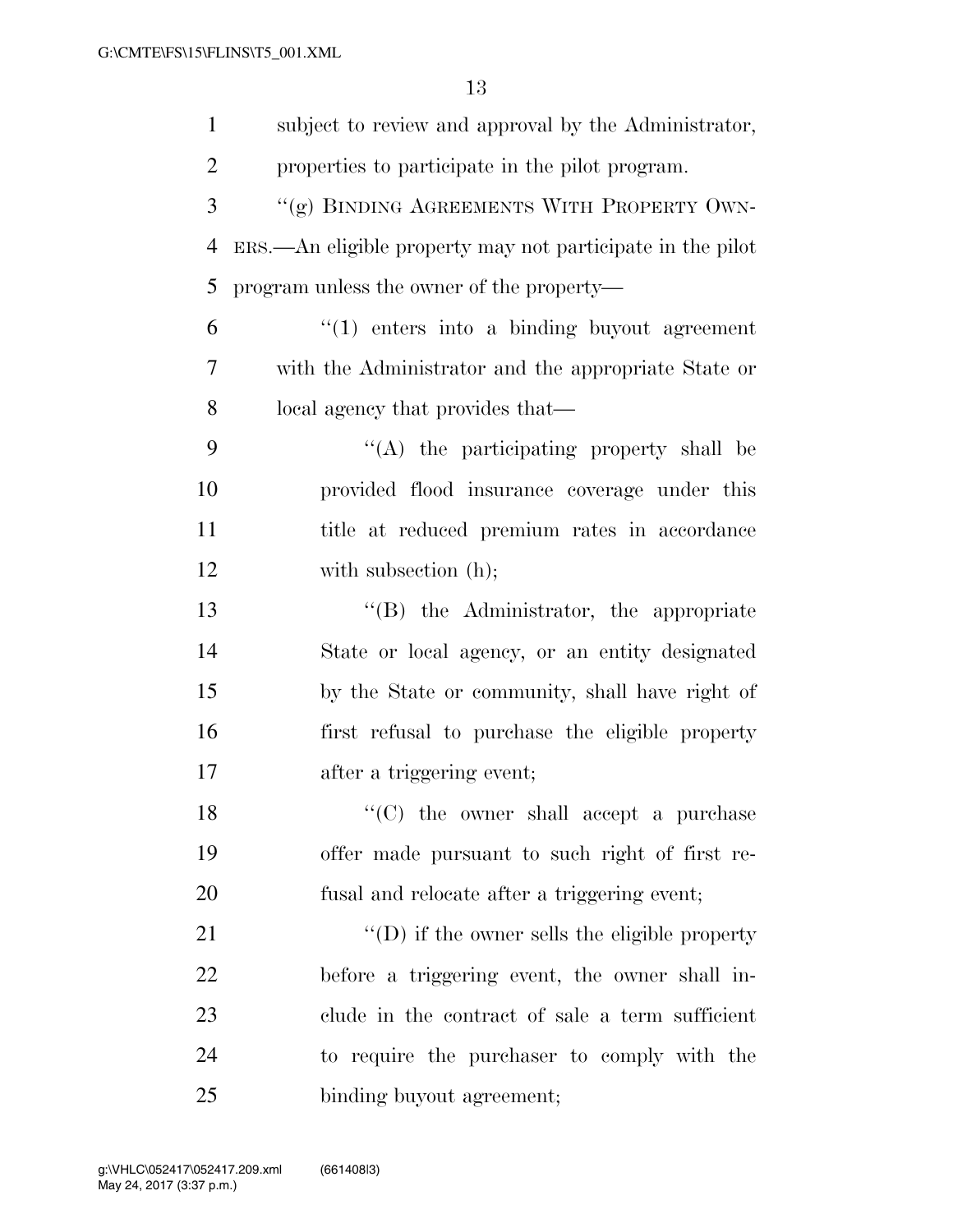| $\mathbf{1}$   | $\lq\lq(E)$ nothing in the buyout agreement                |
|----------------|------------------------------------------------------------|
| $\overline{2}$ | shall prevent the property owner from removing             |
| 3              | the structure on the property to a new location            |
| $\overline{4}$ | outside any special flood hazard area, if it is de-        |
| 5              | termined that relocation of the structure is               |
| 6              | cost-effective; and                                        |
| 7              | $\lq\lq(F)$ any purchase offer made in accord-             |
| 8              | ance with this section and the agreement under             |
| 9              | this paragraph shall be deemed to be just com-             |
| 10             | pensation for the property to be purchased; and            |
| 11             | $\lq(2)$ records a deed restriction in the appro-          |
| 12             | priate local register that—                                |
| 13             | "(A) prohibits further development of the                  |
| 14             | eligible property when occupied, whether by the            |
| 15             | current owner or a future owner, and otherwise             |
| 16             | limits the property's uses to conservation or              |
| 17             | recreation, or both; and                                   |
| 18             | $\lq\lq (B)$ incorporates by reference the terms           |
| 19             | of the binding buyout agreement entered into               |
| 20             | pursuant to paragraph $(1)$ .                              |
| 21             | "(h) REDUCED PREMIUM RATES FOR PARTICI-                    |
| 22             | PATING PROPERTY OWNERS. The Administrator shall            |
| 23             | determine the appropriate level of reduction in chargeable |
| 24             | flood insurance premium rates for participating prop-      |
| 25             | erties, subject to the following conditions:               |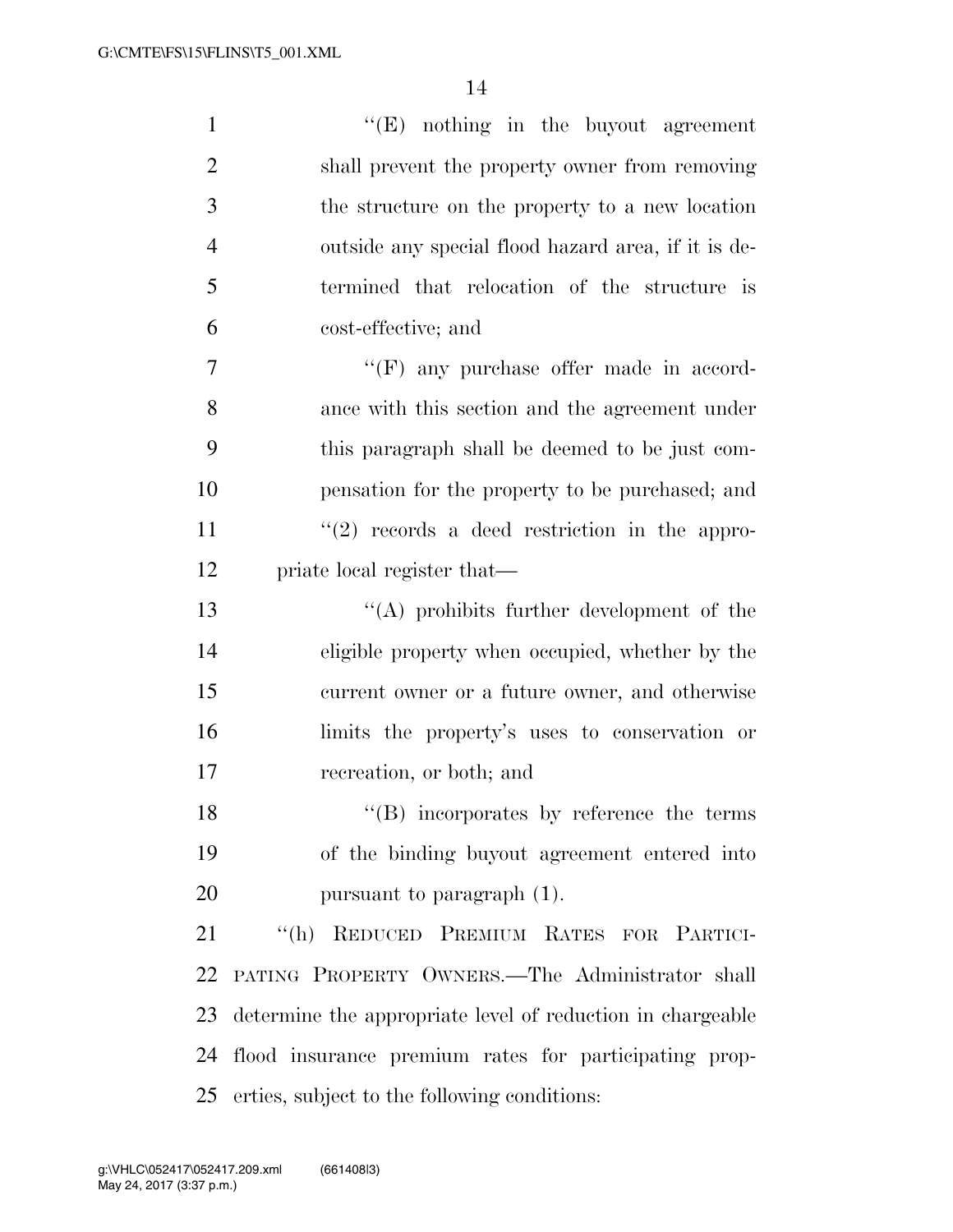| $\mathbf{1}$   | $\lq(1)$ The premium reduction shall be applied to     |
|----------------|--------------------------------------------------------|
| $\overline{2}$ | the full risk-based premium rate for the partici-      |
| 3              | pating property;                                       |
| $\overline{4}$ | $\lq(2)$ The premium reduction shall not alter any     |
| 5              | other discounts that the participating property is re- |
| 6              | ceiving or will receive through the Community Rat-     |
| 7              | ing System program.                                    |
| 8              | "(3) Not less frequently than annually, the Ad-        |
| 9              | ministrator shall provide information to owners of     |
| 10             | participating properties that includes—                |
| 11             | $\lq\lq$ . The estimated risk premium rate for         |
| 12             | the property under section $1307(a)(1)$ .              |
| 13             | $\lq\lq$ . If applicable, the estimated risk pre-      |
| 14             | mium rate for the property under section               |
| 15             | $1307(a)(2)$ .                                         |
| 16             | $\lq\lq$ (C) The chargeable risk premium rate for      |
| 17             | the property taking into consideration the pre-        |
| 18             | mium reduction pursuant to paragraph (1).              |
| 19             | "(D) The amount of the premium reduc-                  |
| 20             | tion pursuant to paragraph (1) for the prop-           |
| 21             | erty;                                                  |
| 22             | "(E) The total savings on flood insurance              |
| 23             | coverage for the property over the period begin-       |
| 24             | ning upon the owner entering into the buyout           |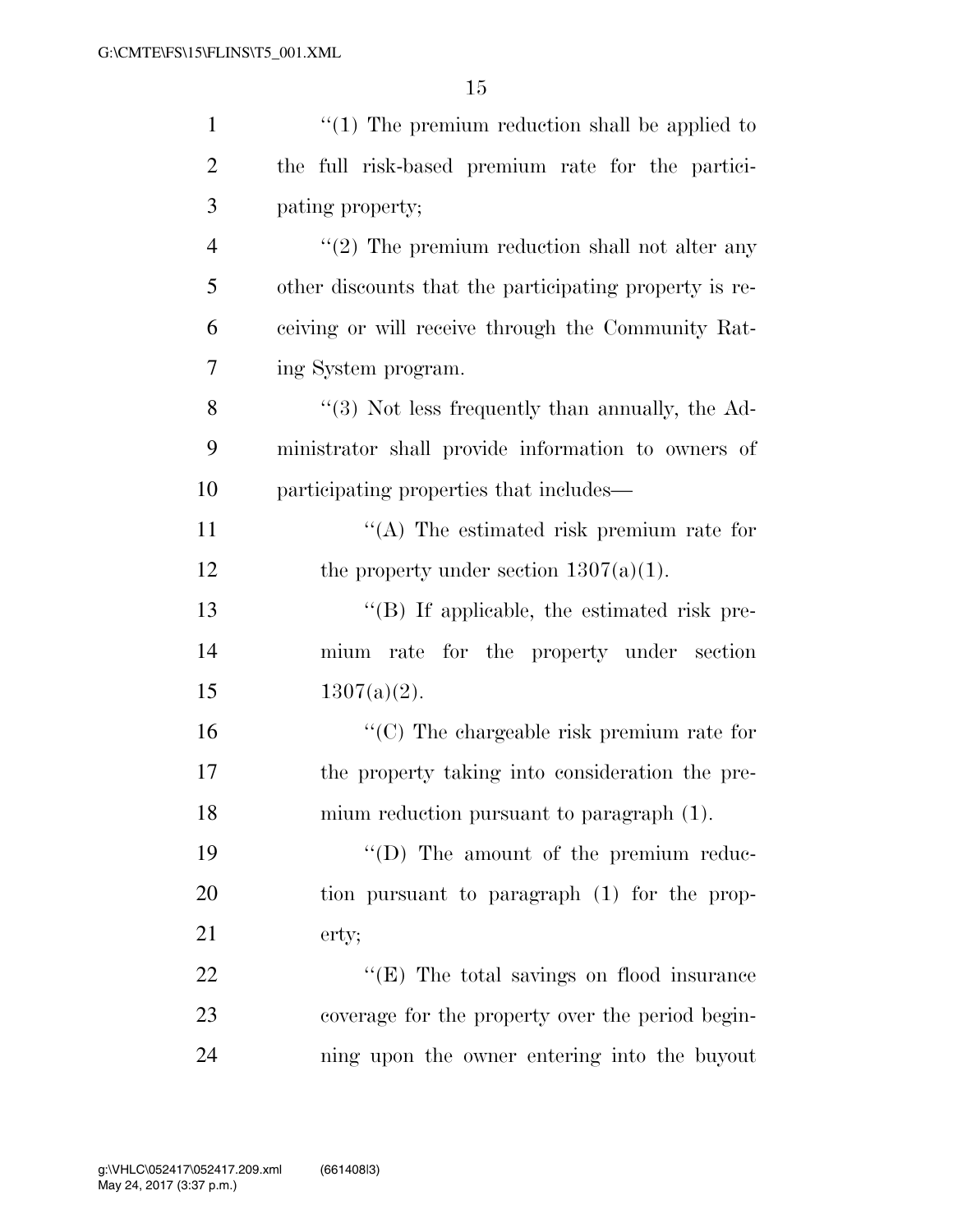| $\mathbf{1}$   | agreement for the property under subsection         |
|----------------|-----------------------------------------------------|
| $\overline{2}$ | (g)(1).                                             |
| 3              | $\lq\lq(F)$ The number and dollar value of          |
| $\overline{4}$ | claims filed for the property, over the life of the |
| 5              | property, under a flood insurance policy made       |
| 6              | available under the Program and the effect,         |
| 7              | under this Act, of filing any further claims        |
| 8              | under a flood insurance policy with respect to      |
| 9              | that property.                                      |
| 10             | $\lq\lq(G)$ The terms of the buyout agreement       |
| 11             | for the property under subsection $(g)(1)$ .        |

12 <sup>''</sup>(i) PURCHASE OF PARTICIPATING PROPERTIES.—

13 "(1) REQUIREMENTS.—A State or community participating in the pilot program may make and execute offers to purchase participating properties using assistance provided under the program only if the following requirements are met:

18 "(A) USE OF PROPERTY.—The State or community enters into an agreement with the Administrator that provides assurances that use of the purchased property will be consistent 22 with the requirements of  $404(b)(2)(B)$  of the Robert T. Stafford Disaster Relief and Emer-24 gency Assistance Act (42 U.S.C.  $5170e(b)(2)(B)$  applicable to properties ac-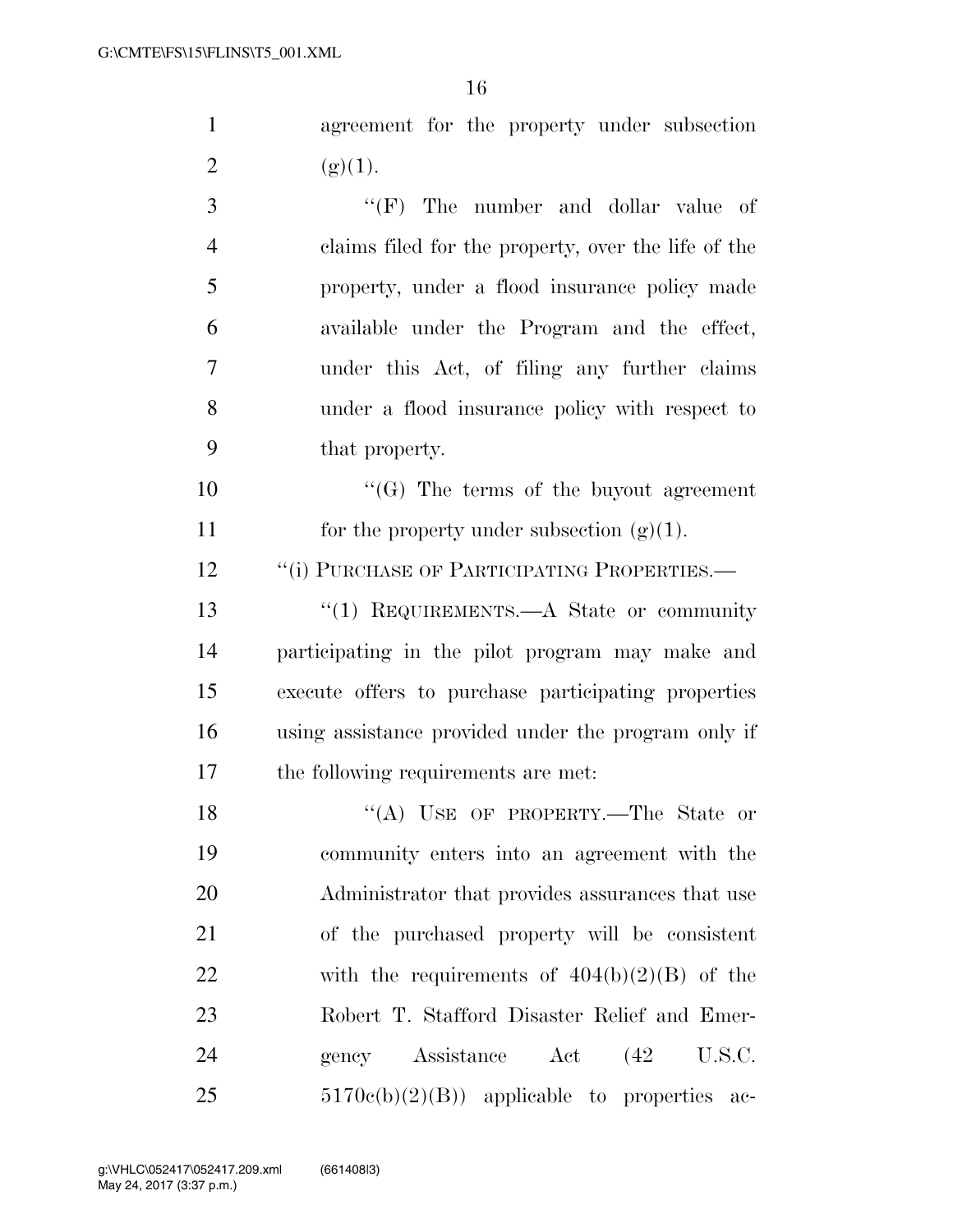| $\mathbf{1}$   | quired, accepted, or from which a structure will    |
|----------------|-----------------------------------------------------|
| $\overline{2}$ | be removed pursuant to acquisition and reloca-      |
| 3              | tion assistance provided under such section         |
| $\overline{4}$ | $404(b)$ .                                          |
| 5              | "(B) TRIGGERING EVENT.—After execu-                 |
| 6              | tion of the buyout agreement for the property       |
| 7              | pursuant to subsection $(g)(1)$ and recondition of  |
| 8              | the participating property's deed with the ap-      |
| 9              | propriate restriction required by subsection        |
| 10             | $(g)(2)$ , a triggering event occurs.               |
| 11             | "(C) PROPERTY VALUATION.—The amount                 |
| 12             | of the purchase offer is not less than the great-   |
| 13             | $er of$ —                                           |
| 14             | "(i) the market value of the property               |
| 15             | at the time the buyout agreement under              |
| 16             | subsection $(g)(1)$ for the property goes into      |
| 17             | effect; or                                          |
| 18             | "(ii) the market value of the property              |
| 19             | immediately before the triggering event.            |
| 20             | $``(2)$ COMPARABLE HOUSING PAYMENT.—The             |
| 21             | Administrator may make available to the home-       |
| 22             | owner-occupant of a participating property that is  |
| 23             | purchased pursuant to this subsection an additional |
| 24             | relocation payment to apply to the difference be-   |
| 25             | tween the purchase price and replacement-dwelling   |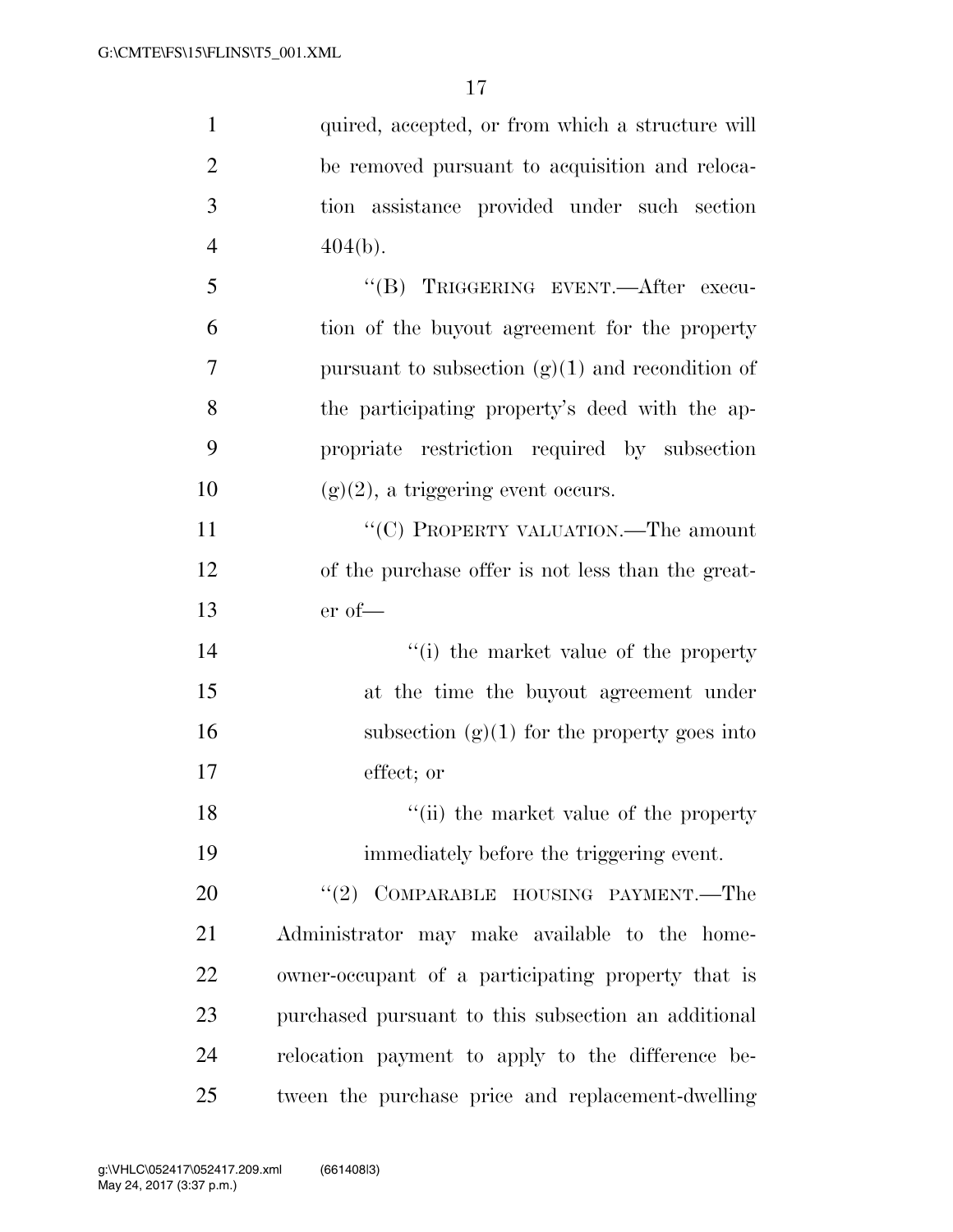cost if the amount of a purchase offer made under 2 paragraph  $(1)(C)$  is less than the cost to the home- owner-occupant of purchasing a comparable replace- ment dwelling outside the special flood hazard area in which the participating property is located.

 ''(3) EXPEDITIOUS PURCHASING.—The Admin- istrator shall provide assistance under the pilot pro- gram in a manner that permits States and commu- nities to complete purchases of participating prop- erties and of associated land as soon as possible after a triggering event.

 ''(j) REFUSAL TO SELL AFTER TRIGGERING EVENT.—If the owner of a participating property refuses a purchase offer for such property from the Administrator or the appropriate State or local authority after a trig- gering event, the Administrator shall require the property owner to, and notify the property owner that the owner must—

19 ''(1) pay the full, risk-based premium rate for continued flood insurance coverage made available under this title; and

22  $\frac{1}{2}$   $\frac{1}{2}$  repay to the Administrator all savings at- tributable to prior reductions, pursuant to sub-section (f), in flood insurance premiums accrued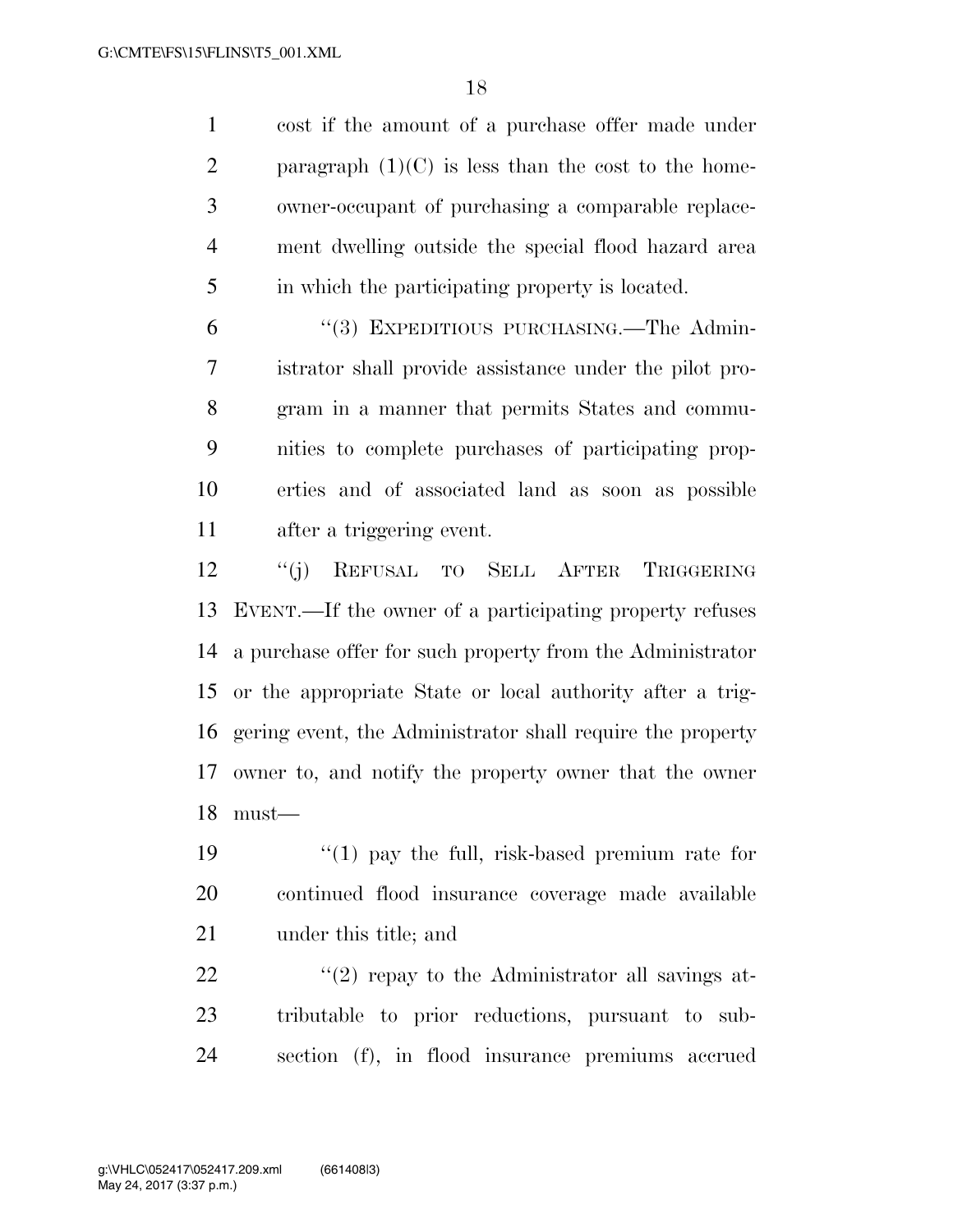| during participation in the pilot program, as cal- |
|----------------------------------------------------|
| culated by the Administrator.                      |

''(k) RULES.—

4 "(1) AUTHORITY.—The Administrator may, by notice and comment rulemaking or by issuance of policy guidance, develop procedures necessary to carry out the eligible activities under this section.

8 "(2) CONSULTATION.—Not later than 90 days after the date of the enactment of this Act, the Ad- ministrator shall consult with State and local offi- cials in carrying out paragraph (1) and provide an opportunity for an oral presentation of data and ar- guments from such officials for inclusion in the ap-propriate rulemaking docket or dockets.

''(l) REPORT TO CONGRESS.—

16 "(1) COLLECTION OF INFORMATION.—The Ad- ministrator shall collect, via survey or other means, information regarding the pilot program until all amounts made available pursuant to subsection (n) are expended. Such information shall include data from the period of operation of the pilot program and from the preceding 15 years, as follows:

23 "(A) PARTICIPATING COMMUNITY INFOR-MATION.—For each participating community—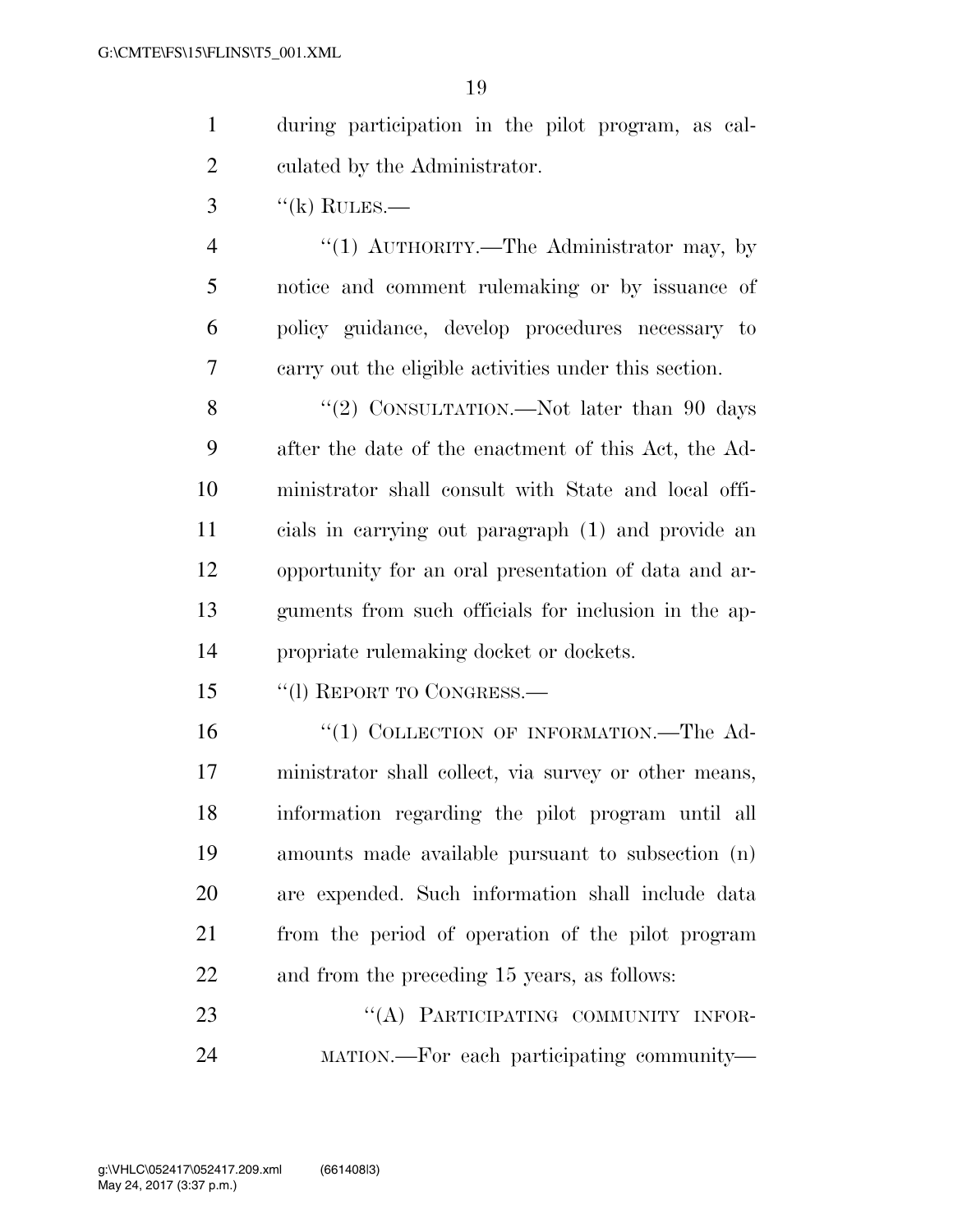| $\mathbf{1}$   | "(i) the community's score under the         |
|----------------|----------------------------------------------|
| $\overline{2}$ | Community Rating System of the National      |
| 3              | Flood Insurance Program;                     |
| $\overline{4}$ | "(ii) demographic characteristics of         |
| 5              | residents of the community;                  |
| 6              | "(iii) the average and median income         |
| $\tau$         | levels of residents of the community;        |
| 8              | $``(iv)$ instances of inclusion of the       |
| 9              | community in declared disaster areas;        |
| 10             | "(v) flood risk mitigation projects un-      |
| 11             | dertaken in the community, including         |
| 12             | projects assisted under the flood mitigation |
| 13             | assistance program under section 1366 of     |
| 14             | this Act;                                    |
| 15             | "(vi) for properties located in the          |
| 16             | community, policies in effect under, and     |
| 17             | claims submitted to, the National Flood      |
| 18             | Insurance Program; and                       |
| 19             | "(vii) the number of instances of sub-       |
| 20             | stantial damage from flooding, or substan-   |
| 21             | tial improvement, to properties in the com-  |
| 22             | munity.                                      |
| 23             | "(B) PARTICIPATING OWNERS INFORMA-           |
| 24             | TION.—For owners of participating prop-      |
| 25             | erties—                                      |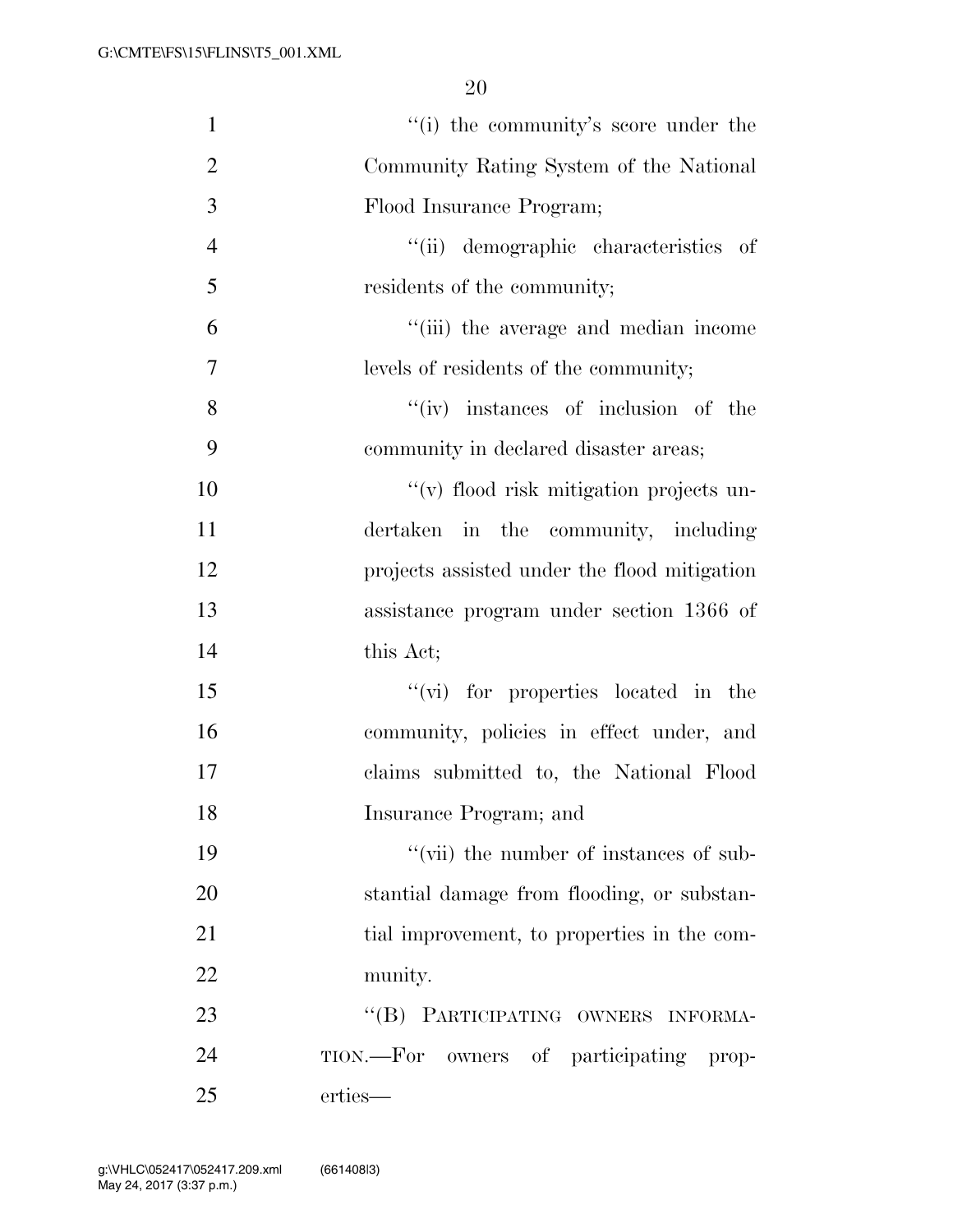| $\mathbf{1}$   | "(i) the demographic characteristics of      |
|----------------|----------------------------------------------|
| $\overline{2}$ | such owners;                                 |
| 3              | "(ii) the income levels of such owners;      |
| $\overline{4}$ | "(iii) the statuses of the mortgages on      |
| 5              | such properties;                             |
| 6              | "(iv) the locations to which such own-       |
| 7              | ers relocate after sales of participating    |
| 8              | properties;                                  |
| 9              | $f'(v)$ the reasons for choosing such        |
| 10             | destinations;                                |
| 11             | $\lq\lq$ (vi) the history of past flood dam- |
| 12             | ages and insurance claims;                   |
| 13             | "(vii) any previous mitigation efforts       |
| 14             | on such properties;                          |
| 15             | "(viii) any stated problems or frustra-      |
| 16             | tions with the pilot program;                |
| 17             | $f(x)$ the amounts of the full risk-         |
| 18             | based premiums for such properties and of    |
| 19             | the reduced premiums under the pilot pro-    |
| 20             | gram; and                                    |
| 21             | "(x) the values of such properties at        |
| 22             | the times the agreements under subsection    |
| 23             | $(g)(1)$ went into effect and the values at  |
| 24             | the times when the properties were ulti-     |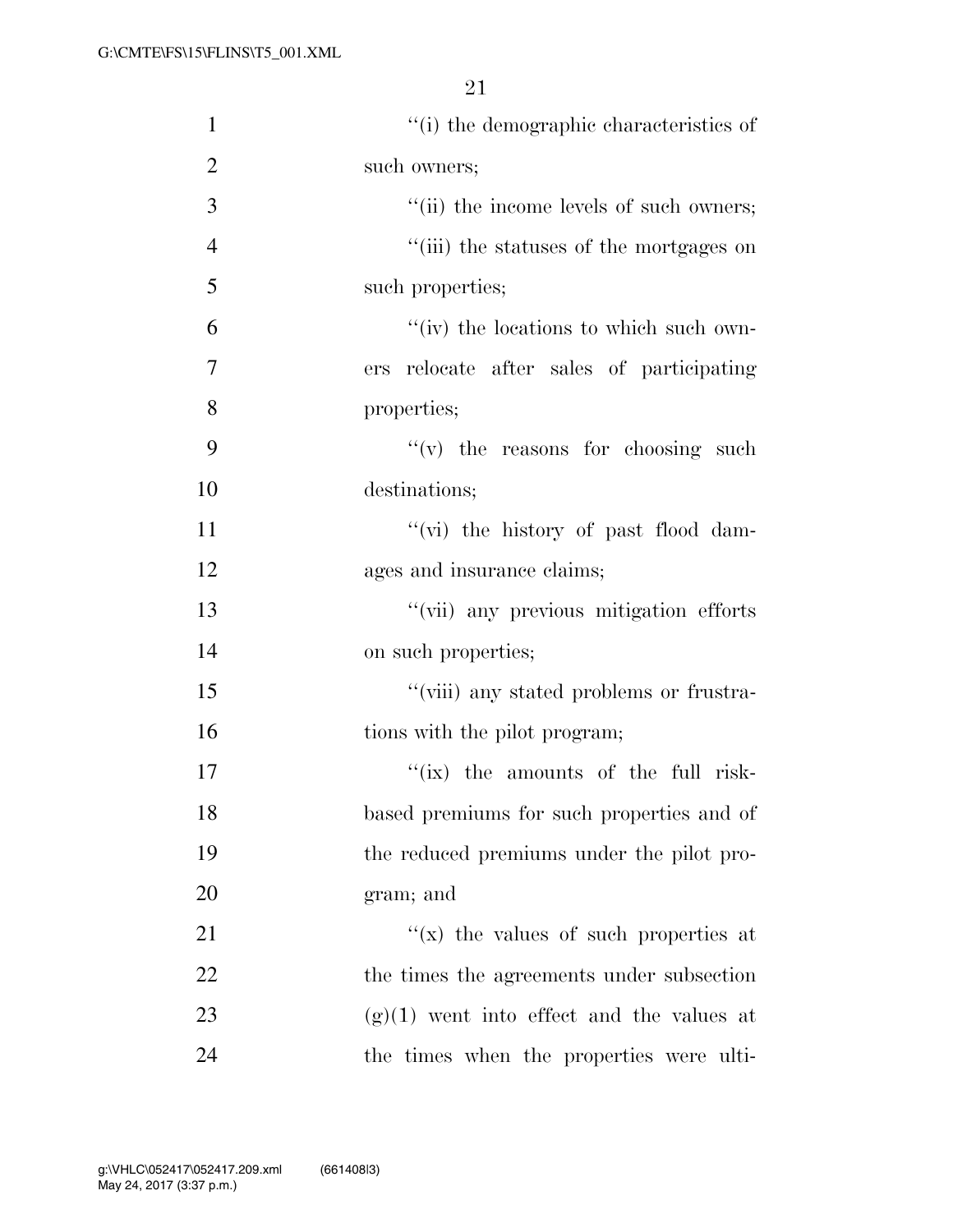| $\mathbf{1}$   | mately purchased pursuant to such agree-             |
|----------------|------------------------------------------------------|
| $\overline{2}$ | ments.                                               |
| 3              | Information under this subparagraph shall be         |
| $\overline{4}$ | reported in a manner that does not disclose any      |
| 5              | personally identifiable information.                 |
| 6              | "(2) REPORT.—Not later than December 31,             |
| 7              | 2021, the Administrator shall submit a report to the |
| 8              | Committee on Financial Services of the House of      |
| 9              | Representatives and the Committee on Banking,        |
| 10             | Housing, and Urban Affairs of the Senate summa-      |
| 11             | rizing the information collected pursuant to para-   |
| 12             | $graph(1)$ to that date. The report shall also—      |
| 13             | $\lq\lq$ set forth the number of participating       |
| 14             | properties in the pilot program and rates of         |
| 15             | such participation by communities and individ-       |
| 16             | uals;                                                |
| 17             | $\lq\lq (B)$ identify any barriers to participation  |
| 18             | by communities and individuals;                      |
| 19             | $\lq\lq$ include an estimate of the costs to         |
| 20             | the National Flood Insurance Fund that could         |
| 21             | potentially be avoided through participation         |
| 22             | $by-$                                                |
| 23             | "(i) non-participating communities                   |
| 24             | that are similarly situated to participating         |
| 25             | communities; and                                     |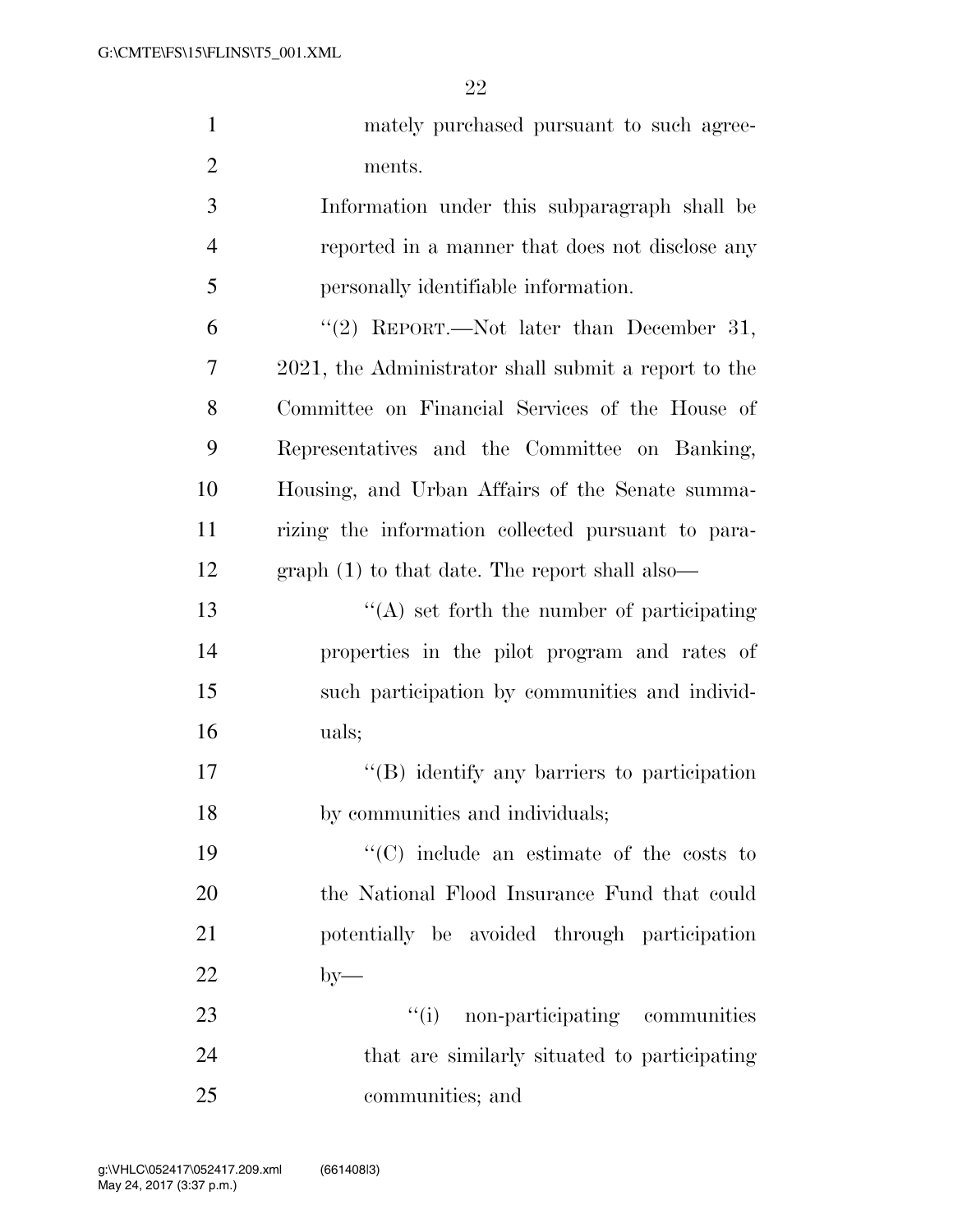| $\mathbf{1}$   | "(ii) non-participating property own-              |
|----------------|----------------------------------------------------|
| $\overline{2}$ | ers who are similarly situated to partici-         |
| 3              | pating owners in the same participating            |
| $\overline{4}$ | community; and                                     |
| 5              | $\lq\lq$ (D) include an estimate of the annual net |
| 6              | savings to the National Flood Insurance Pro-       |
| 7              | gram if all potentially eligible communities and   |
| 8              | individuals participated in an expanded version    |
| 9              | of the pilot program.                              |
| 10             | "(m) DEFINITIONS.—For purposes of this section,    |
| 11             | the following definitions shall apply:             |
| 12             | $"(1)$ The term 'participating property' means a   |
| 13             | property that—                                     |
| 14             | $\lq\lq$ is an eligible property that meets the    |
| 15             | requirements of subsection (e);                    |
| 16             | $\lq\lq (B)$ is subject to a binding buyout agree- |
| 17             | ment, a for which a deed restriction has been      |
| 18             | recorded, in accordance with subsection (g).       |
| 19             | (2)<br>The term 'substantial damage' means         |
| 20             | damage, sustained by a structure, that—            |
| 21             | $\lq\lq$ is caused by flooding; and                |
| 22             | $\lq\lq$ (B) is of such an extent such that the    |
| 23             | cost of restoring the structure to its pre-dam-    |
| 24             | aged condition would equal or exceed 50 per-       |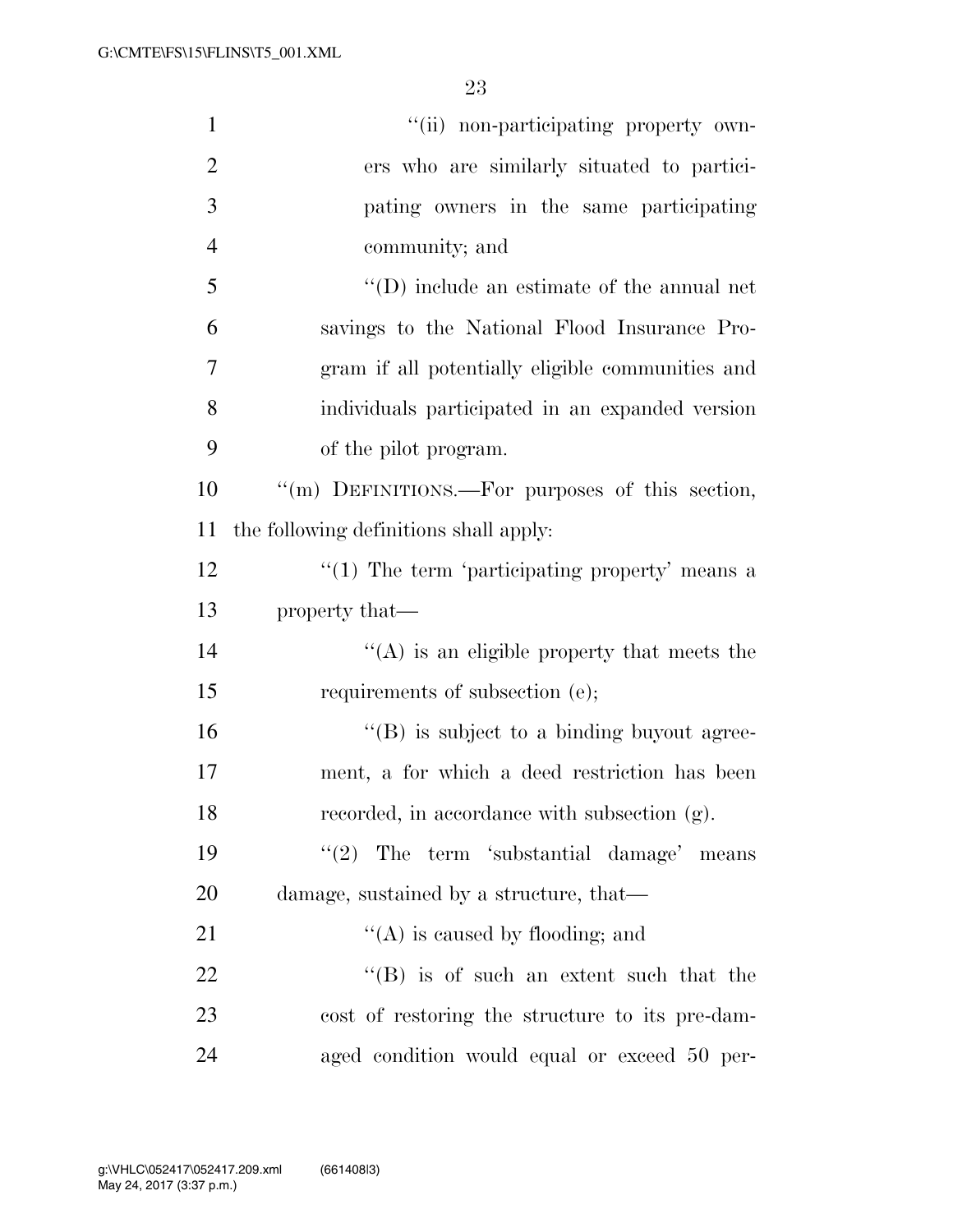| $\mathbf{1}$   | cent of the market value of the structure as of       |
|----------------|-------------------------------------------------------|
| $\overline{2}$ | immediately before the damage occurred.               |
| 3              | Notwithstanding the preceding sentence, if a State    |
| 4              | or community has adopted a different standard for     |
| 5              | substantial damage, including calculating substantial |
| 6              | damage on a cumulative basis, that standard shall     |
| 7              | apply for purposes of the State's or community's      |
| 8              | participation in the pilot program.                   |
| 9              | "(3) The term 'triggering event' means, with          |
| 10             | respect to a participating property, an event that—   |
| 11             | $\lq\lq$ consists of —                                |
| 12             | ``(i)<br>the occurrence of substantial                |
| 13             | damage to the participating property; or              |
| 14             | "(ii) the provision by the owner of the               |
| 15             | property of written notice to the appro-              |
| 16             | priate State or local authority that such             |
| 17             | owner would accept a purchase offer from              |
| 18             | such authority pursuant to the terms pre-             |
| 19             | scribed in this section; and                          |
| 20             | $\lq\lq (B)$ occurs after the execution of the        |
| 21             | buyout agreement under subsection $(g)(1)$ for        |
| 22             | the participating property and the recording of       |
| 23             | the appropriate restriction in the deed for such      |
| 24             | property under subsection $(g)(2)$ .                  |
| 25             | $\lq($ n) FUNDING.—                                   |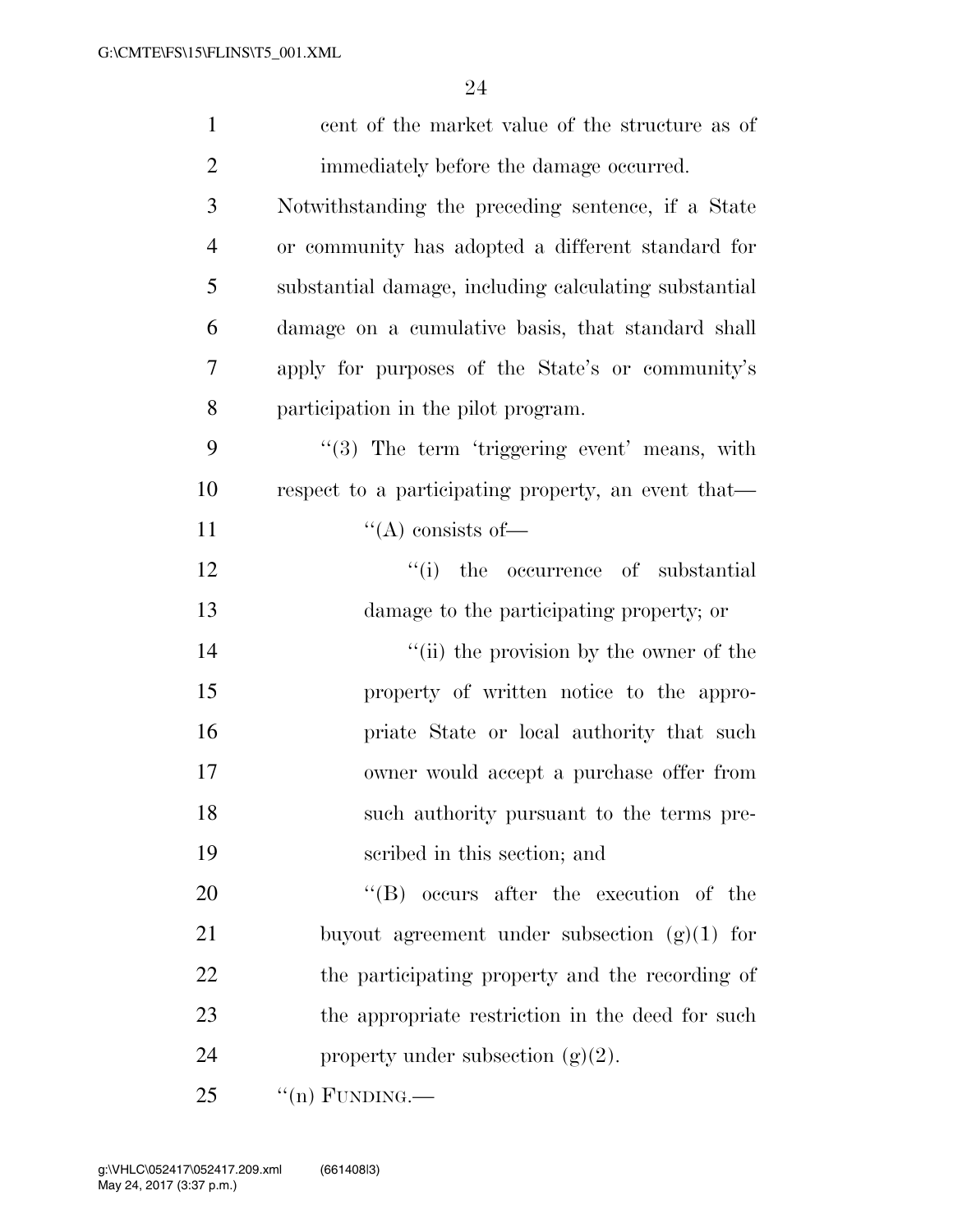1 "(1) IN GENERAL.—Pursuant to section 1310, the Administrator may use amounts from the Na- tional Flood Insurance Fund to provide assistance to States and communities to acquire properties under the pilot program under this section, subject to sub-section (o) of this section.

7 "(2) ADMINISTRATIVE EXPENSES.—Of the amounts made available under this subsection, the Administrator may use up to five percent for ex- penses associated with the administration of the pilot program under this section.

 ''(o) SUNSET.—The Administrator may not provide any financial assistance under the pilot program to States and communities after December 31, 2022.

 ''(p) FINAL REPORT.—Not later than March 31, 2023, the Administrator shall submit a final report re- garding the pilot program under this section to the Com- mittee on Financial Services of the House of Representa- tives and the Committee on Banking, Housing, and Urban Affairs of the Senate. The report shall summarize the data collected pursuant to subsection (l)(1) during the period of the operation of the pilot program, shall include the 23 information described in subsection  $(l)(2)$ , and shall in- clude any findings and recommendations of the Adminis-trator regarding the pilot program.''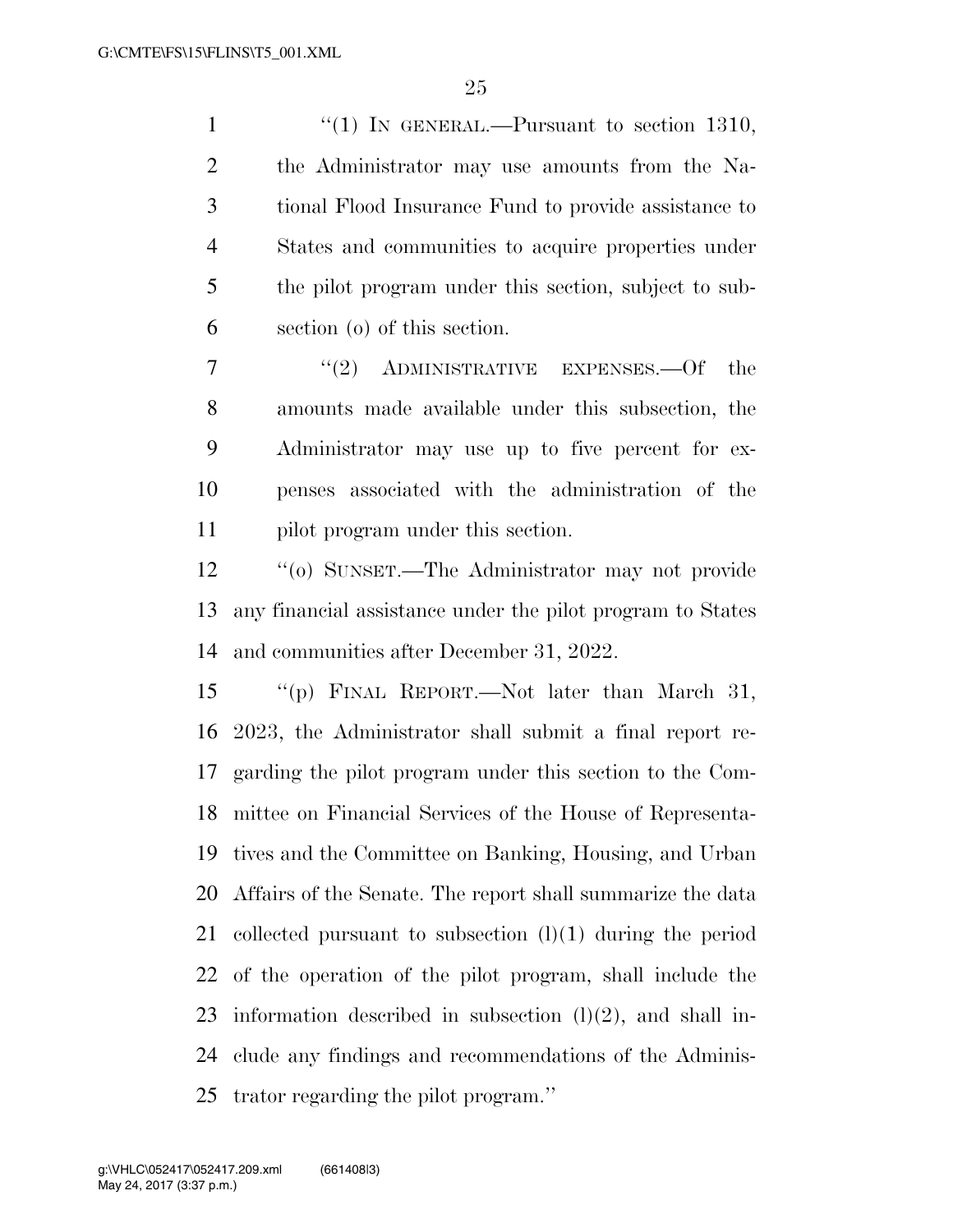#### **SEC. 5. INCREASED COST OF COMPLIANCE COVERAGE.**

 (a) COVERAGE OF PROPERTIES AT HIGH RISK OF FUTURE FLOOD DAMAGE.—Subsection (b) of section 1304 of the National Flood Insurance Act of 1968 (42 U.S.C. 4011(b)) is amended—

 (1) in paragraph (4), by redesignating subpara- graphs (A) through (D) as clauses (i) through (iv), respectively, and realigning such clauses, as so re- designated, so as to be indented 6 ems from the left margin;

 (2) by redesignating paragraphs (1) through (4) as subparagraphs (A) through (D), respectively, and realigning such subparagraphs, as so redesig- nated, so as to be indented 4 ems from the left mar-gin;

 (3) by striking the subsection designation and all that follows through ''The national'' and insert-ing the following:

 ''(b) ADDITIONAL COVERAGE FOR COMPLIANCE WITH LAND USE AND CONTROL MEASURES.—

21 "(1) AUTHORITY; ELIGIBLE PROPERTIES.—The national'';

 (4) in subparagraph (C) (as so redesignated by paragraph (2) of this subsection), by striking ''Fund'' and all that follows and inserting ''Fund to 26 require the implementation of such measures;";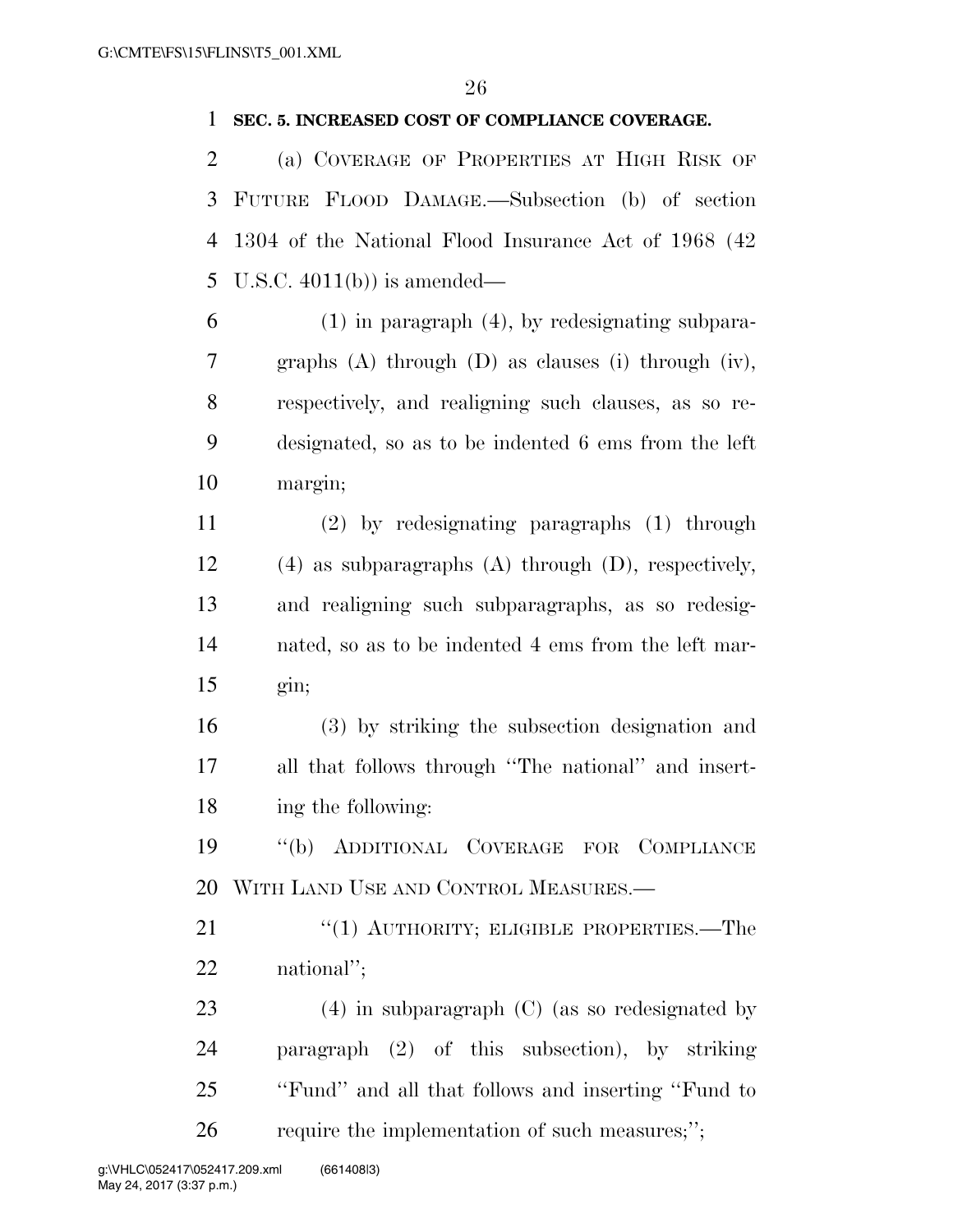| $\mathbf{1}$   | $(5)$ in subparagraph $(D)(iv)$ (as so redesignated     |
|----------------|---------------------------------------------------------|
| $\overline{2}$ | by paragraphs $(1)$ and $(2)$ of this subsection), by   |
| 3              | striking the period at the end and inserting a semi-    |
| $\overline{4}$ | colon; and                                              |
| 5              | $(6)$ by adding at the end the following new sub-       |
| 6              | paragraphs:                                             |
| $\tau$         | "(E) properties that have been identified               |
| 8              | by the Administrator, or by a community in ac-          |
| 9              | cordance with such requirements as the Admin-           |
| 10             | istrator shall establish, as at a high risk of fu-      |
| 11             | ture flood damage; and                                  |
| 12             | $\lq\lq(F)$ properties that are located within an       |
| 13             | identified<br>section<br>pursuant<br>to<br>area         |
| 14             | $1361(e)(1)(A)$ (42 U.S.C. 4102(e)(1)(A)) by a          |
| 15             | covered community (as such term is defined in           |
| 16             | paragraph $(3)$ of such section $1361(e)$ .".           |
| 17             | COVERAGE AMOUNT.—Section $1304(b)$ of the<br>(b)        |
| 18             | National Flood Insurance Act of 1968 (42 U.S.C.         |
| 19             | $4011(b)$ is amended—                                   |
| 20             | $(1)$ in paragraph $(1)$ (as so designated by sub-      |
| 21             | section $(a)(3)$ of this section), by striking the last |
| 22             | sentence (relating to a surcharge); and                 |
| 23             | $(2)$ by adding at the end the following new            |
| 24             | paragraph:                                              |
| 25             | "(2) COVERAGE AMOUNT.—                                  |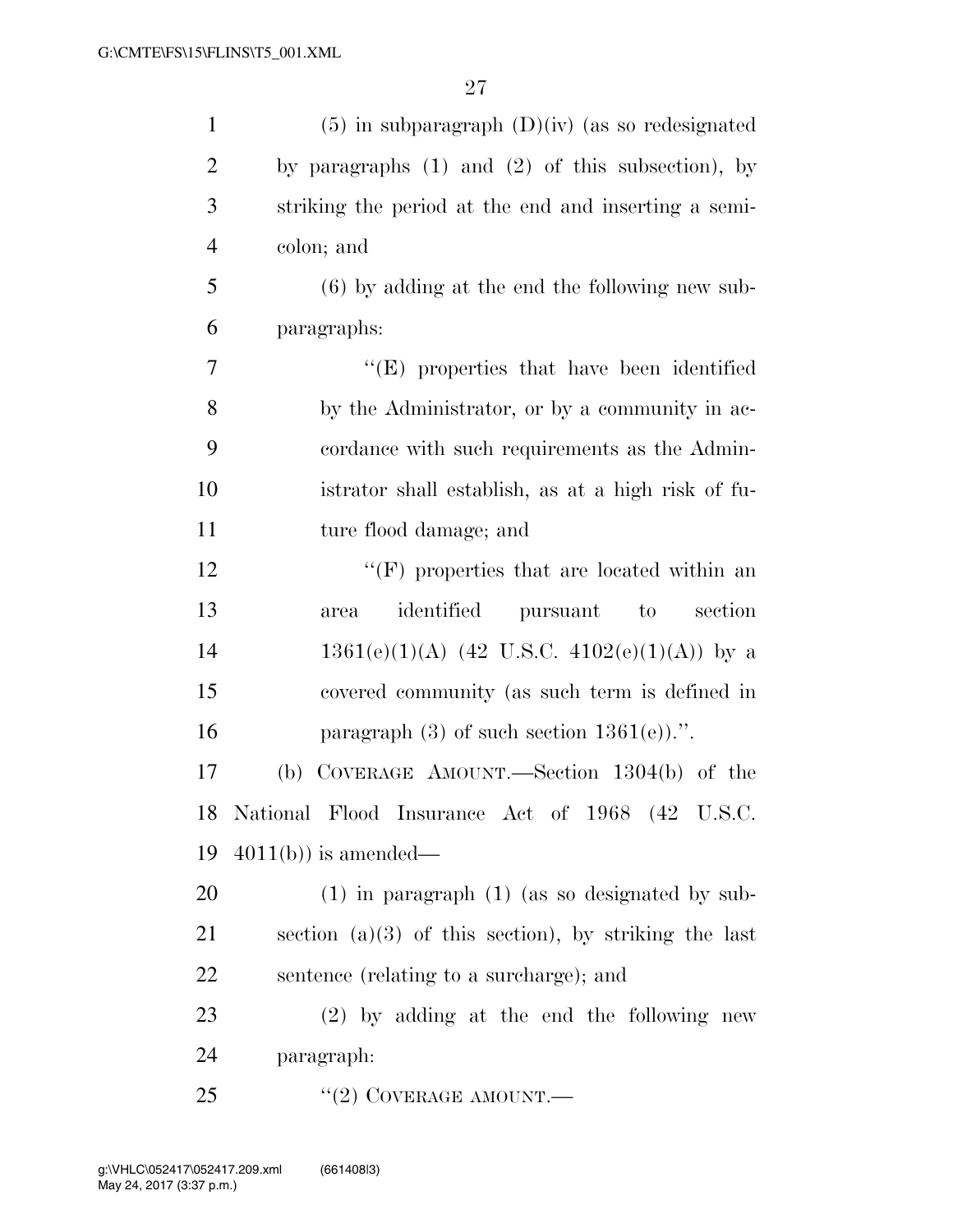| $\mathbf{1}$   | "(A) PRIMARY COVERAGE.-Each policy                                  |
|----------------|---------------------------------------------------------------------|
| $\overline{2}$ | for flood insurance coverage made available                         |
| 3              | under this title shall provide coverage under                       |
| $\overline{4}$ | this subsection having an aggregate liability for                   |
| 5              | any single property of \$30,000.                                    |
| 6              | "(B) ENHANCED COVERAGE.—The Admin-                                  |
| 7              | istrator shall make additional coverage available                   |
| 8              | under this subsection, in excess of the limit                       |
| 9              | specified in subparagraph $(A)$ , having an aggre-                  |
| 10             | gate liability for any single property of up to                     |
| 11             | $$60,000."$ .                                                       |
| 12             | (c) AMOUNT OF SURCHARGE.—Subsection (b) of sec-                     |
| 13             | tion 1304 of the National Flood Insurance Act of 1968               |
| 14             | $(42 \text{ U.S.C. } 4011(b))$ , as amended by the preceding provi- |
| 15             | sions of this section, is further amended by adding at the          |
| 16             | end the following new paragraph:                                    |
| 17             | $``(3)$ SURCHARGE FOR COVERAGE.—                                    |
| 18             | "(A) PRIMARY COVERAGE.—The Adminis-                                 |
| 19             | trator shall impose a surcharge on each insured                     |
| 20             | of such amount per policy as the Administrator                      |
| 21             | determines is appropriate to provide cost of                        |
| 22             | compliance coverage in accordance with para-                        |
| 23             | graph $(2)(A)$ .                                                    |
| 24             | "(B) ENHANCED COVERAGE.—For each                                    |
| 25             | flood policy for flood insurance coverage under                     |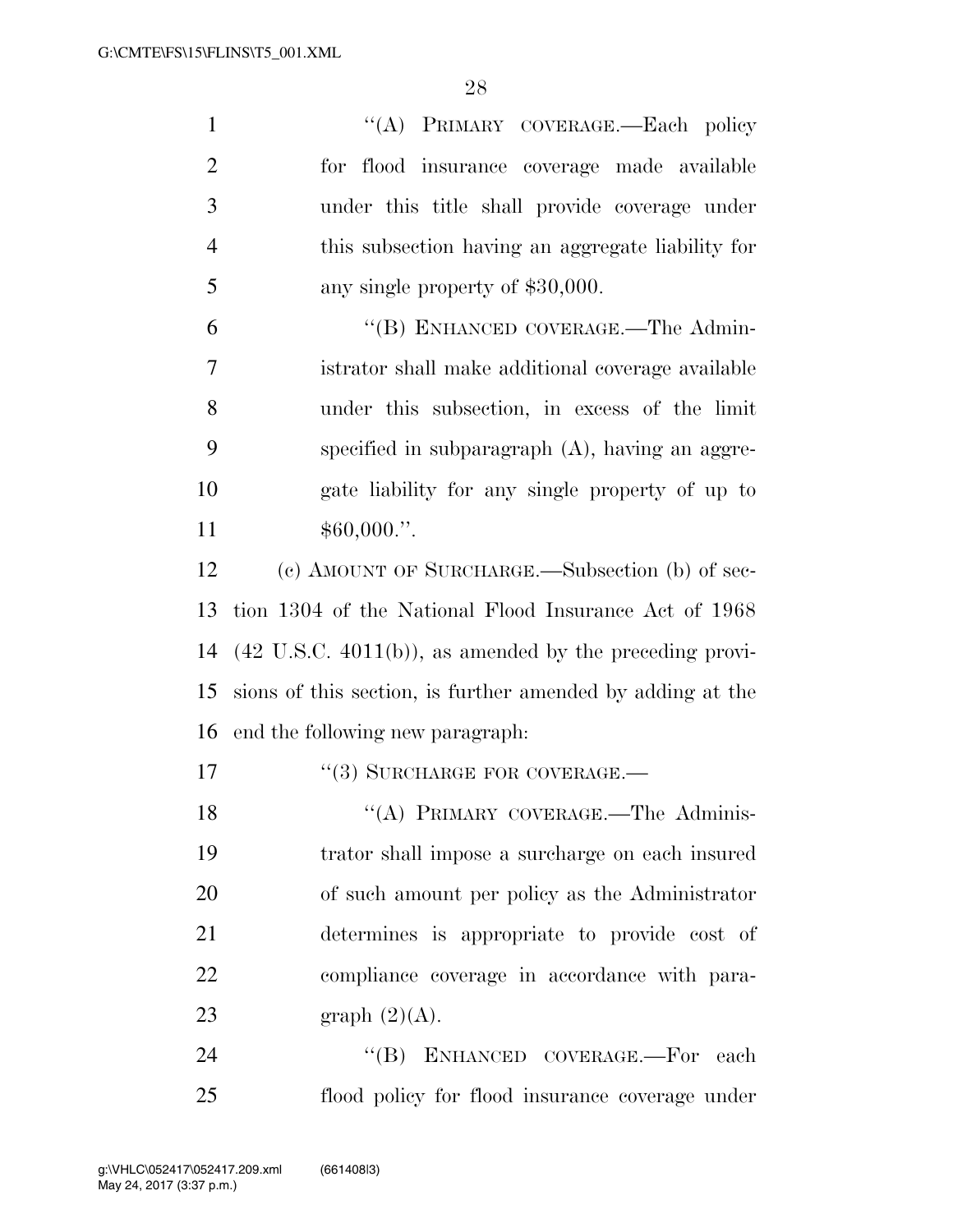this title under which additional cost of compli- ance coverage is provided pursuant to para- graph (2)(B), the Administrator shall impose a surcharge, in addition to the surcharge under subparagraph (A) of this paragraph, in such amount as the Administrator determines is ap- propriate for the amount of such coverage pro-vided.''.

 (d) USE OF CERTAIN MATERIALS.—Subsection (b) of section 1304 of the National Flood Insurance Act of 1968 (42 U.S.C. 4011(b)), as amended by the preceding provi- sions of this section, is further amended by adding at the end the following new paragraph:

14 "(4) USE OF CERTAIN MATERIALS.—The Ad- ministrator shall require that any measures imple- mented using amounts made available from coverage provided pursuant to this subsection be carried out using materials, identified by the Administrator, that minimize the impact of flooding on the usability of the covered property and reduce the duration that flooding renders the property unusable or uninhabit-able.''.

 (e) CONTINUED FLOOD INSURANCE REQUIRE- MENT.—Subsection (b) of section 1304 of the National Flood Insurance Act of 1968 (42 U.S.C. 4011(b)), as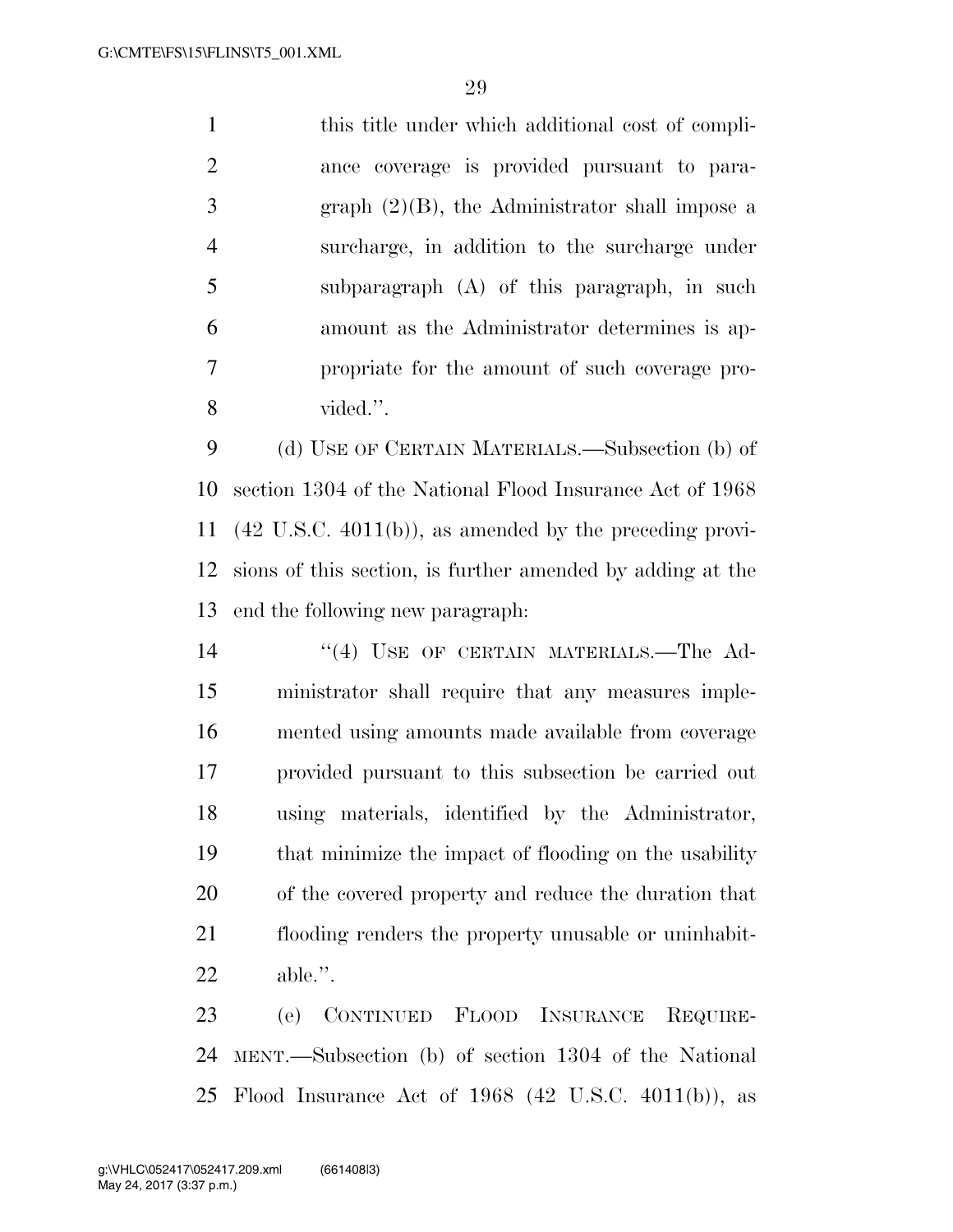amended by the preceding provisions of this section, is fur- ther amended by adding at the end the following new para-graph:

4 "(5) CONTINUED FLOOD INSURANCE REQUIRE- MENT.—The Administrator may require, as a condi- tion of providing cost of compliance coverage under this subsection for a property, that the owner of the property enter into such binding agreements as the Administrator considers necessary to ensure that the owner of the property (and any subsequent owners) will maintain flood insurance coverage under this title for the property in such amount, and at all times during a period having such duration, as the Administrator considers appropriate to carry out the purposes of this subsection.''.

**SEC. 6. PILOT PROGRAM FOR PROPERTIES WITH PRE-**

**EXISTING CONDITIONS.** 

 Section 1311 of the National Flood Insurance Act of 1968 (42 U.S.C. 4018) is amended by adding at the end the following new subsection:

21 "(c) PILOT PROGRAM FOR INVESTIGATION OF PRE-EXISTING STRUCTURAL CONDITIONS.—

23 "(1) VOLUNTARY PROGRAM.—The Adminis- trator shall carry out a pilot program under this subsection to provide for companies participating in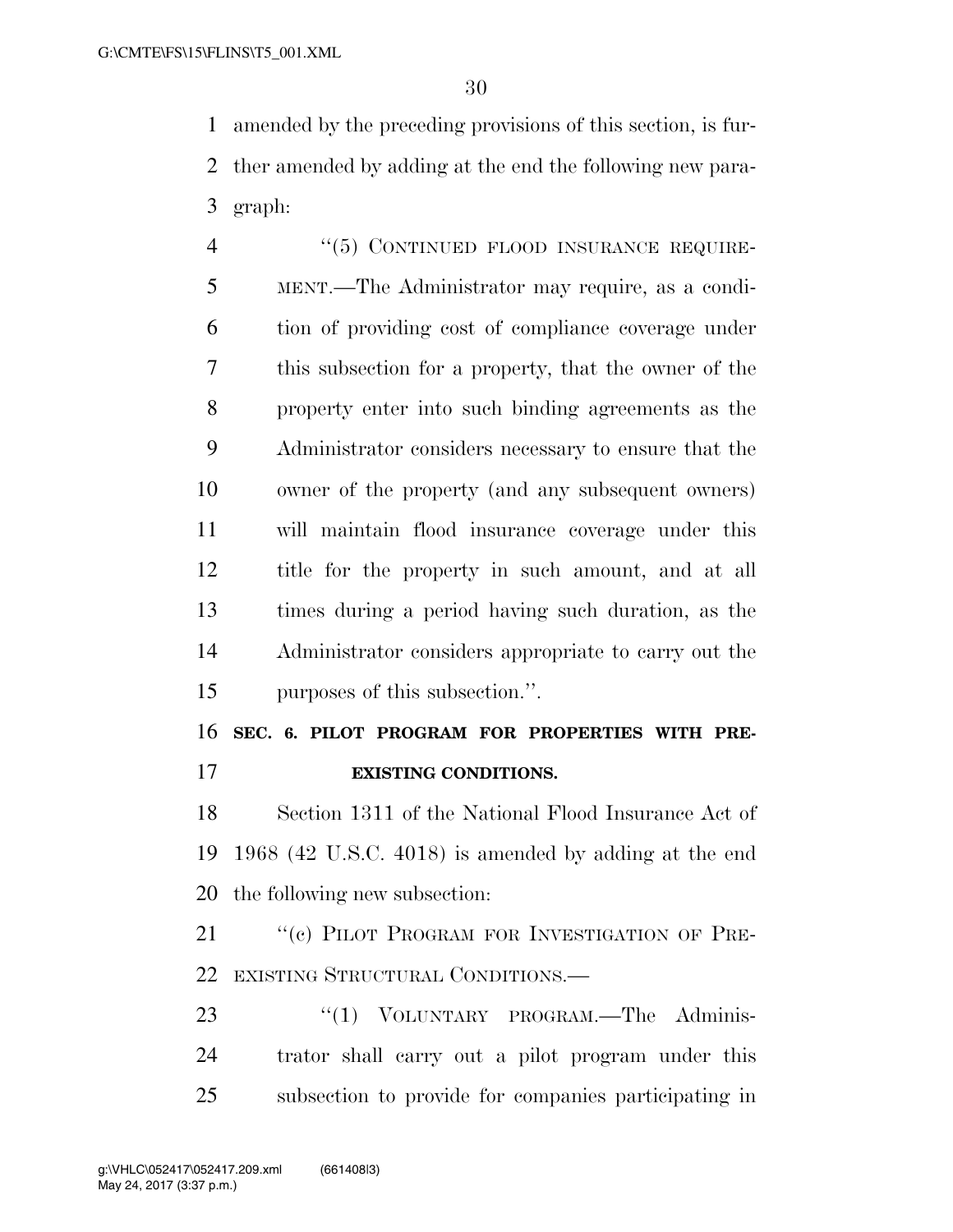| $\mathbf{1}$   | the Write Your Own program (as such term is de-                |
|----------------|----------------------------------------------------------------|
| $\overline{2}$ | fined in section 1370(a) $(42 \text{ U.S.C. } 4121(a))$ to in- |
| 3              | vestigate preexisting structural conditions of insured         |
| $\overline{4}$ | properties and potentially insured properties that             |
| 5              | could result in the denial of a claim under a policy           |
| 6              | for flood insurance coverage under this title in the           |
| 7              | event of a flood loss to such property. Participation          |
| 8              | in the pilot program shall be voluntary on the part            |
| 9              | of Write Your Own companies.                                   |
| 10             | "(2) INVESTIGATION OF PROPERTIES.—Under                        |
| 11             | the pilot program under this subsection, a Write               |
| 12             | Your Own company participating in the program                  |
| 13             | shall—                                                         |
| 14             | $\lq\lq$ provide in policies for flood insurance               |
| 15             | coverage under this title covered by the pro-                  |
| 16             | gram that, upon the request of the policyholder,               |
| 17             | the company shall provide for—                                 |
| 18             | "(i) an investigation of the property                          |
| 19             | covered by such policy, using common                           |
| 20             | methods, to determine whether preexisting                      |
| 21             | structural conditions are present that could                   |
| 22             | result in the denial of a claim under such                     |
| 23             | policy for flood losses; and                                   |
| 24             | "(ii) if such investigation is not deter-                      |
| 25             | minative, an on-site inspection of the prop-                   |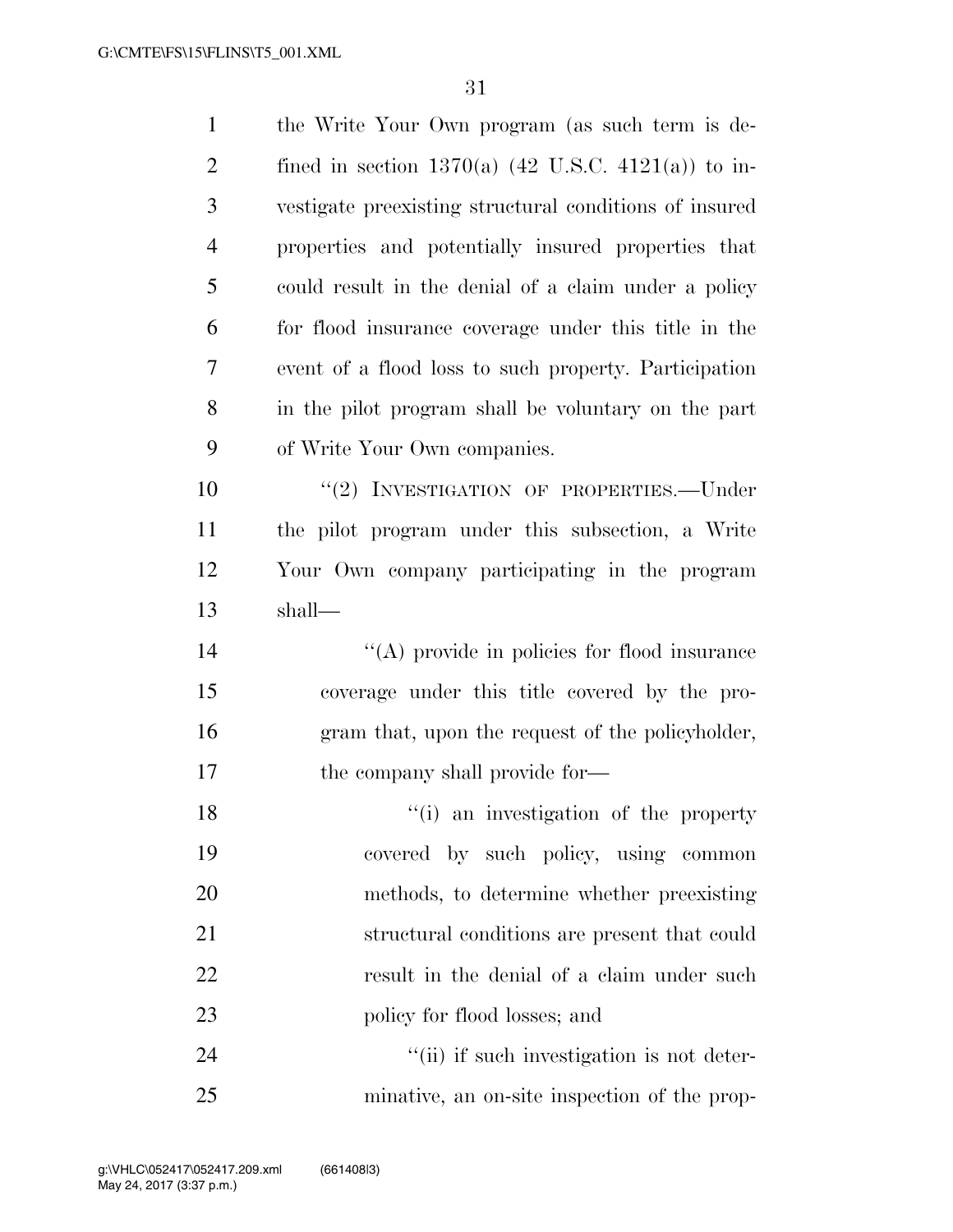| $\mathbf{1}$   | erty to determine whether such preexisting            |
|----------------|-------------------------------------------------------|
| $\mathfrak{2}$ | structural conditions are present;                    |
| 3              | $\lq\lq (B)$ upon completion of an investigation      |
| $\overline{4}$ | or inspection pursuant to subparagraph (A)            |
| 5              | that determines that such a preexisting struc-        |
| 6              | tural condition is present or absent, submit a        |
| $\overline{7}$ | report to the policyholder and Administrator de-      |
| 8              | scribing the condition; and                           |
| 9              | "(C) impose a surcharge on each policy de-            |
| 10             | scribed in subparagraph (A) in such amount            |
| 11             | that the Administrator determines is appro-           |
| 12             | priate to cover the costs of investigations and       |
| 13             | inspections performed pursuant to such policies       |
| 14             | and reimburse Write Your Own companies par-           |
| 15             | ticipating in the program under this subsection       |
| 16             | for such costs.                                       |
| 17             | $\lq(3)$ INTERIM REPORT.—Not later than Decem-        |
| 18             | ber 31, 2021, the Administrator shall submit a re-    |
| 19             | port to the Committee on Financial Services of the    |
| 20             | House of Representatives and the Committee<br>on      |
| 21             | Banking, Housing, and Urban Affairs of the Senate     |
| 22             | describing the operation of the pilot program to that |
| 23             | date.                                                 |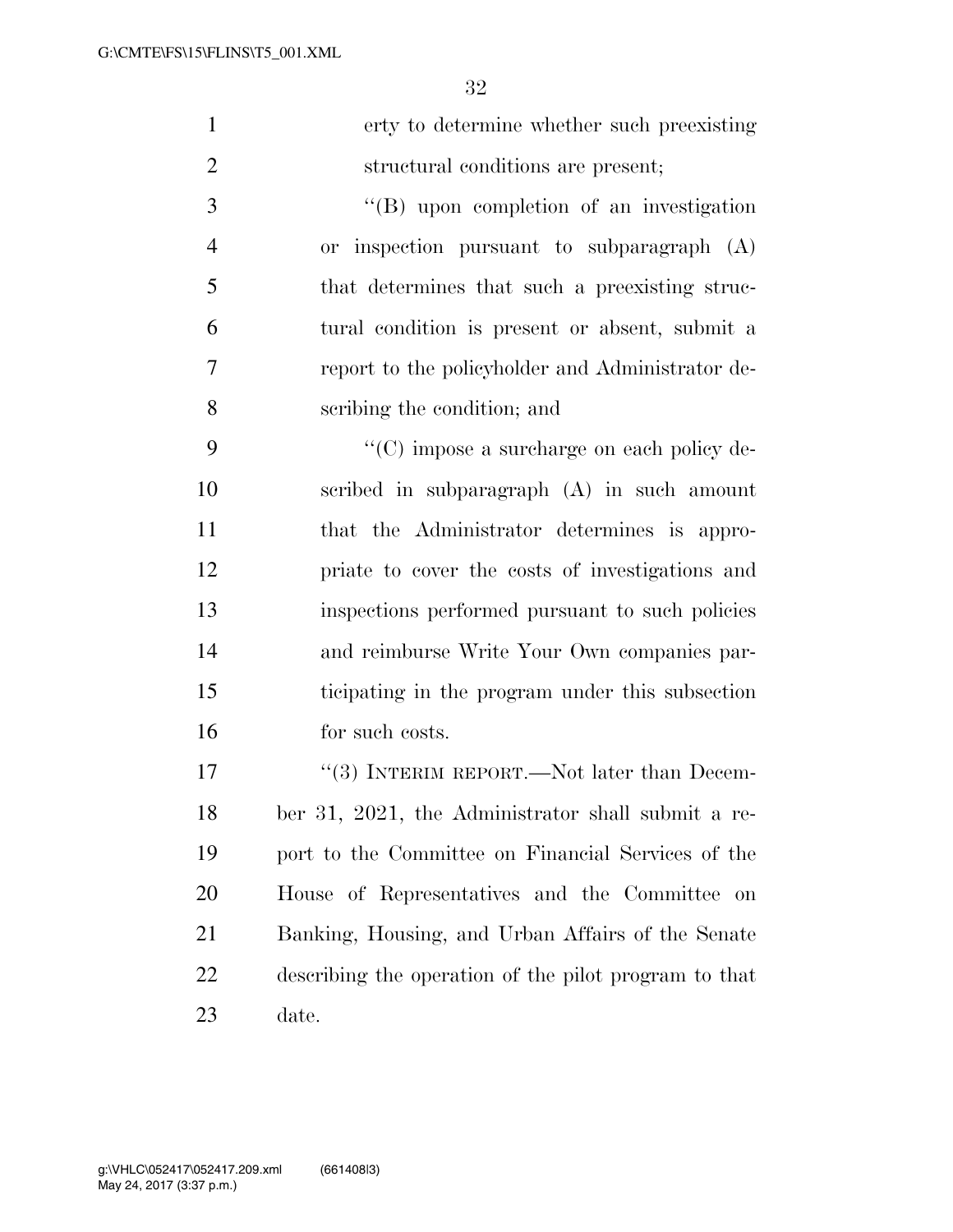''(4) SUNSET.—The Administrator may not provide any policy for flood insurance described in paragraph (2)(A) after December 31, 2022. 4 "(5) FINAL REPORT.—Not later than March 31, 2023, the Administrator shall submit a final re- port regarding the pilot program under this section to the Committee on Financial Services of the House of Representatives and the Committee on Banking, Housing, and Urban Affairs of the Senate. The re-

of the Administrator regarding the pilot program.''.

port shall include any findings and recommendations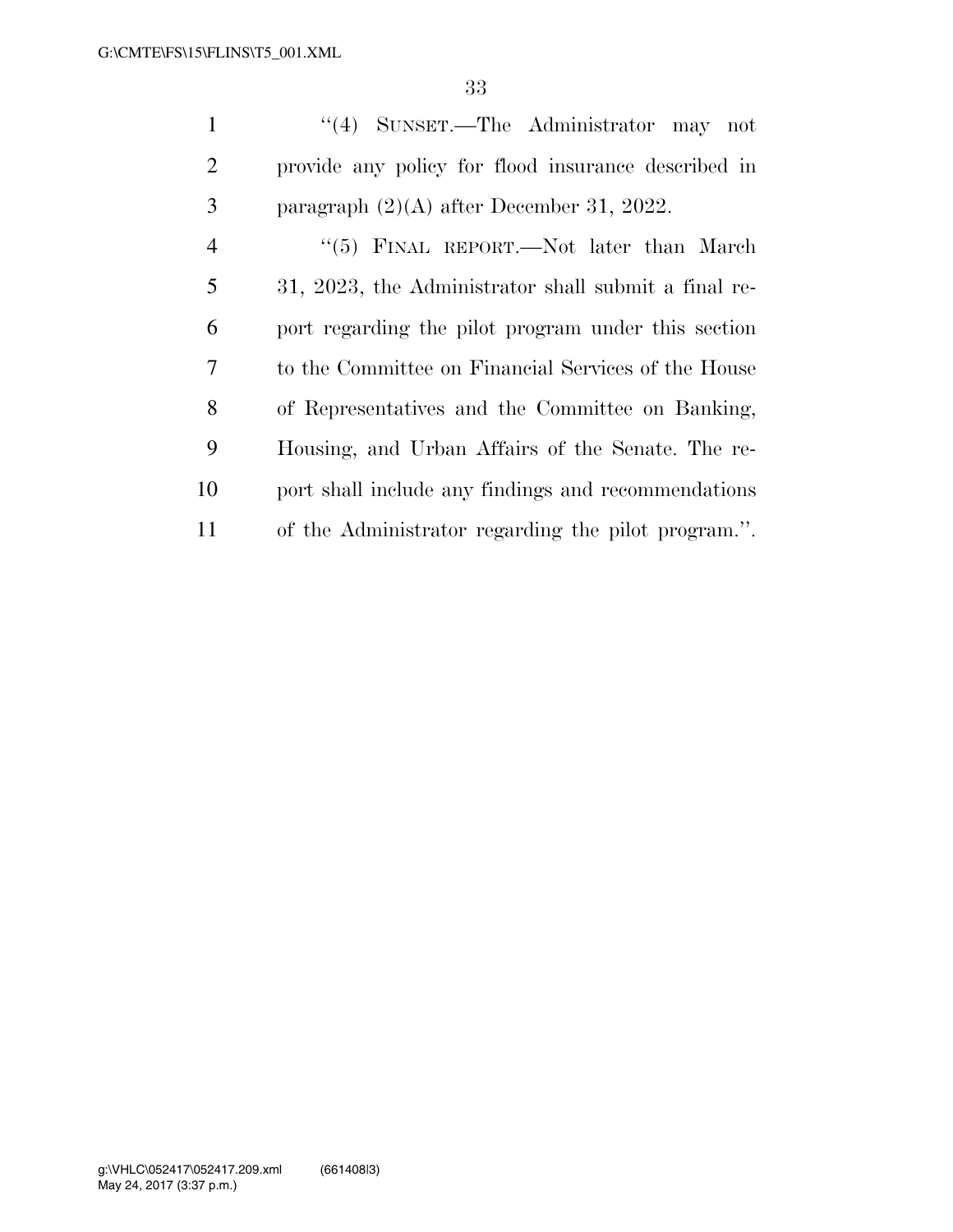..................................................................... (Original Signature of Member)

115TH CONGRESS<br>1st Session



TH CONGRESS<br>
1st SESSION<br>
To improve the integrity of the National Flood Insurance Program, and for other purposes.

## IN THE HOUSE OF REPRESENTATIVES

M\_\_. \_\_\_\_\_\_\_\_\_\_\_\_ introduced the following bill; which was referred to the  $\begin{tabular}{c} 1 & 0 & 0 \\ 0 & 0 & 0 \\ 0 & 0 & 0 \\ 0 & 0 & 0 \\ 0 & 0 & 0 \\ 0 & 0 & 0 \\ 0 & 0 & 0 \\ 0 & 0 & 0 \\ 0 & 0 & 0 \\ 0 & 0 & 0 & 0 \\ 0 & 0 & 0 & 0 \\ 0 & 0 & 0 & 0 \\ 0 & 0 & 0 & 0 & 0 \\ 0 & 0 & 0 & 0 & 0 \\ 0 & 0 & 0 & 0 & 0 \\ 0 & 0 & 0 & 0 & 0 & 0 \\ 0 & 0 & 0 & 0 & 0 & 0 \\ 0 & 0 & 0 & 0 & 0$ 

# **A BILL**

To improve the integrity of the National Flood Insurance Program, and for other purposes.

- 1 *Be it enacted by the Senate and House of Representa-*
- 2 *tives of the United States of America in Congress assembled,*

### 3 **SECTION 1. SHORT TITLE.**

4 This Act may be cited as the ''National Flood Insur-

5 ance Program Integrity Improvement Act of 2017''.

## 6 **SEC. 2. INDEPENDENT ACTUARIAL REVIEW.**

- 7 Section 1309 of the National Flood Insurance Act of
- 8 1968 (42 U.S.C. 4016) is amended by adding at the end
- 9 the following new subsection: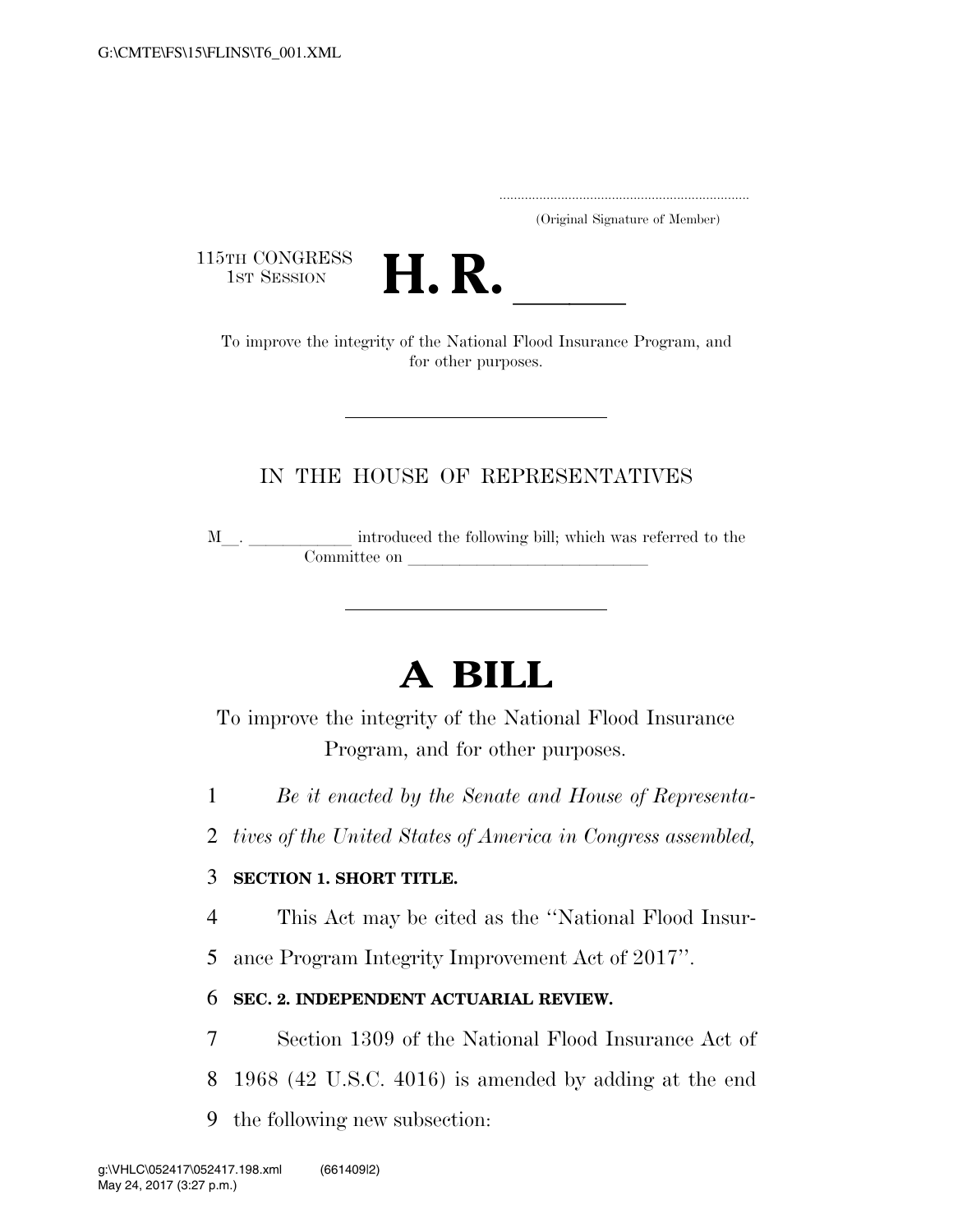''(e) INDEPENDENT ACTUARIAL REVIEW.—

2 "(1) FIDUCIARY RESPONSIBILITY.—The Admin- istrator has a responsibility to ensure that the Na- tional Flood Insurance Program remains financially sound. Pursuant to this responsibility, the Adminis- trator shall from time to time review and eliminate nonessential costs and positions within the Program, unless otherwise authorized or required by law, as the Administrator determines to be necessary.

 $(2)$  ANNUAL INDEPENDENT ACTUARIAL STUDY.—The Administrator shall provide for an independent actuarial study of the National Flood Insurance Program to be conducted annually, which shall analyze the financial position of the program based on the long-term estimated losses of the pro- gram. The Administrator shall submit a report (to- gether with the independent actuarial study) annu- ally to the Committee on Financial Services of the House of Representatives and the Committee on Banking, Housing, and Urban Affairs of the Senate describing the results of such study, including a de- termination of whether the Program has collected revenue sufficient to cover expected claims payments during the reporting period and an overall assess-ment of the financial status of the Program.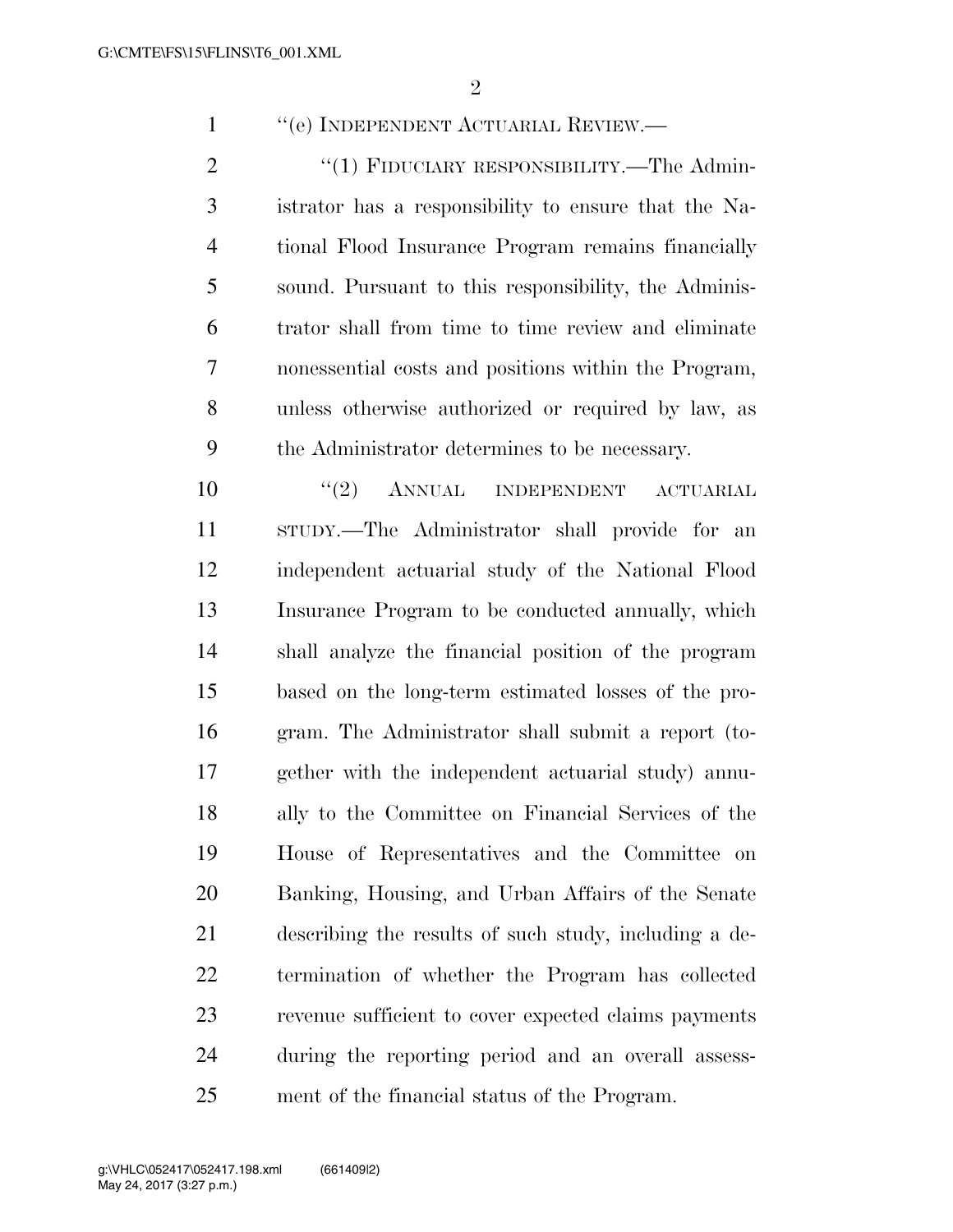1 ''(3) DETERMINATION OF ACTUARIAL BUDGET DEFICIT.—

 ''(A) REQUIREMENT.—Within the report submitted under paragraph (2), the Adminis- trator shall issue a determination of whether there exists an actuarial budget deficit for the Program for the year covered in the report. The report shall recommend any changes to the Pro- gram, if necessary, to ensure that the program remains financially sound.

11 ""(B) BASIS OF DETERMINATION.—The de- termination required by subparagraph (A) shall be based solely upon whether the portion of pre- miums available to pay claims collected by the Program during the reporting period is suffi- cient to covered expected claims for the report-ing period.

 ''(4) QUARTERLY REPORTS.—During each fiscal year, the Secretary shall submit a report for each calendar quarter to the Committee on Financial Services of the House of Representatives and the Committee on Banking, Housing, and Urban Affairs of the Senate, which shall specify—

24  $\langle A \rangle$  the cumulative volume of policies that have been underwritten under the National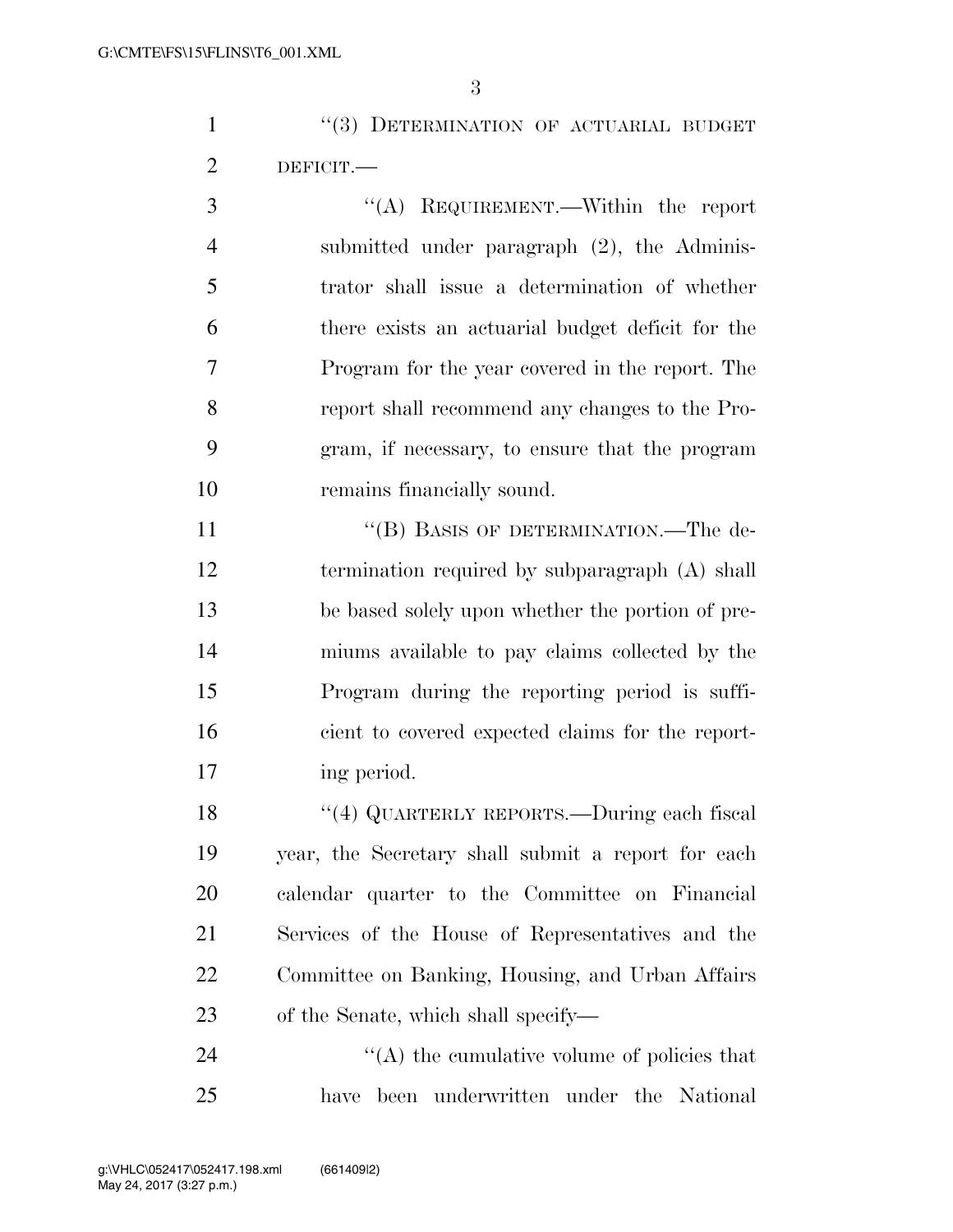| $\mathbf{1}$   | Flood Insurance Program during such fiscal         |
|----------------|----------------------------------------------------|
| $\overline{2}$ | year through the end of the quarter for which      |
| 3              | the report is submitted;                           |
| $\overline{4}$ | "(B) the types of policies insured, cat-           |
| 5              | egorized by risk;                                  |
| 6              | "(C) any significant changes between ac-           |
| 7              | tual and projected claim activity;                 |
| 8              | $\lq\lq$ (D) projected versus actual loss rates;   |
| 9              | $\lq\lq(E)$ the cumulative number of currently     |
| 10             | insured repetitive-loss properties, severe repet-  |
| 11             | itive-loss properties, and extreme repetitive-loss |
| 12             | properties that have been identified during such   |
| 13             | fiscal year through the end of the quarter for     |
| 14             | which the report is submitted;                     |
| 15             | $\lq\lq(F)$ the cumulative number of properties    |
| 16             | that have undergone mitigation assistance,         |
| 17             | through the National Flood Insurance Program,      |
| 18             | during such fiscal year through the end of the     |
| 19             | quarter for which the report is submitted; and     |
| 20             | $\lq\lq(G)$ the number and location, by State or   |
| 21             | territory, of each policyholder that has been      |
| 22             | identified for such fiscal year as an eligible     |
| 23             | household for purposes of the flood insurance      |
| 24             | affordability program under section 1326.          |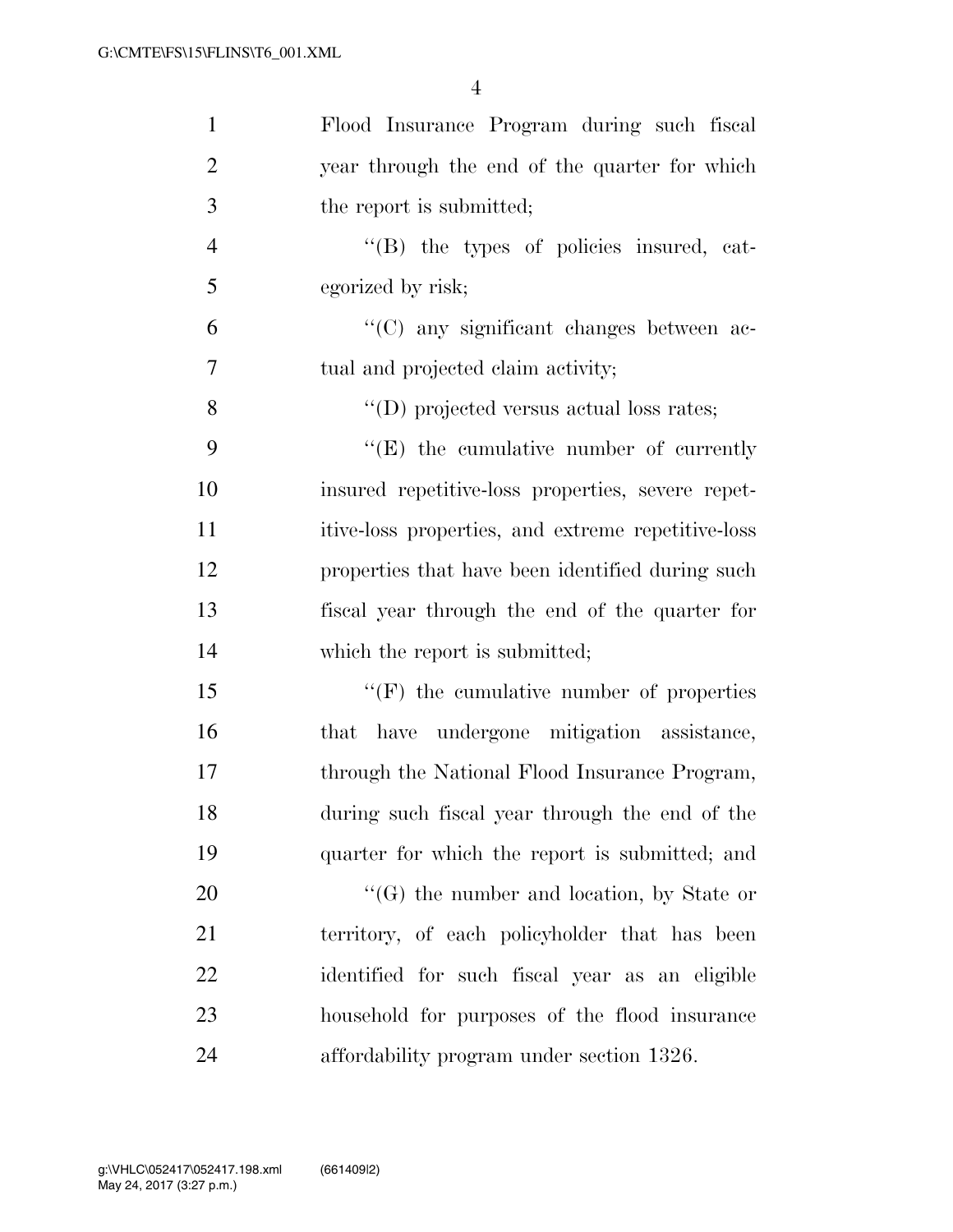| $\mathbf{1}$   | The first quarterly report under this paragraph shall    |
|----------------|----------------------------------------------------------|
| $\overline{2}$ | be submitted on the last day of the first quarter of     |
| 3              | fiscal year 2018, or on the last day of the first full   |
| $\overline{4}$ | calendar quarter following the enactment of the Na-      |
| 5              | tional Flood Insurance Program Integrity Improve-        |
| 6              | ment Act of 2017, whichever occurs later.".              |
| 7              | SEC. 3. RISK TRANSFER REQUIREMENT.                       |
| 8              | Subsection (e) of section 1345 of the National Flood     |
| 9              | Insurance Act of 1968 (42 U.S.C. $4081(e)$ ) is amended— |
| 10             | $(1)$ by striking "(e) RISK TRANSFER,—The Ad-            |
| 11             | ministrator" and inserting the following:                |
| 12             | "(e) RISK TRANSFER.—                                     |
| 13             | "(1) $\text{AUTHORITY}$ .—The Administrator"; and        |
| 14             | (2) by adding at the end the following new               |
| 15             | paragraph:                                               |
| 16             | $``(2)$ REQUIRED RISK TRANSFER COVERAGE.—                |
| 17             | "(A) REQUIREMENT.—Not later than the                     |
| 18             | expiration of the 18-month period beginning              |
| 19             | upon the date of the enactment of this para-             |
| 20             | graph and at all times thereafter, the Adminis-          |
| 21             | trator shall annually cede a portion of the risk         |
| 22             | of the flood insurance program under this title          |
| 23             | to the private reinsurance or capital markets, or        |
| 24             | any combination thereof, and at rates and                |
| 25             | terms that the Administrator determines to be            |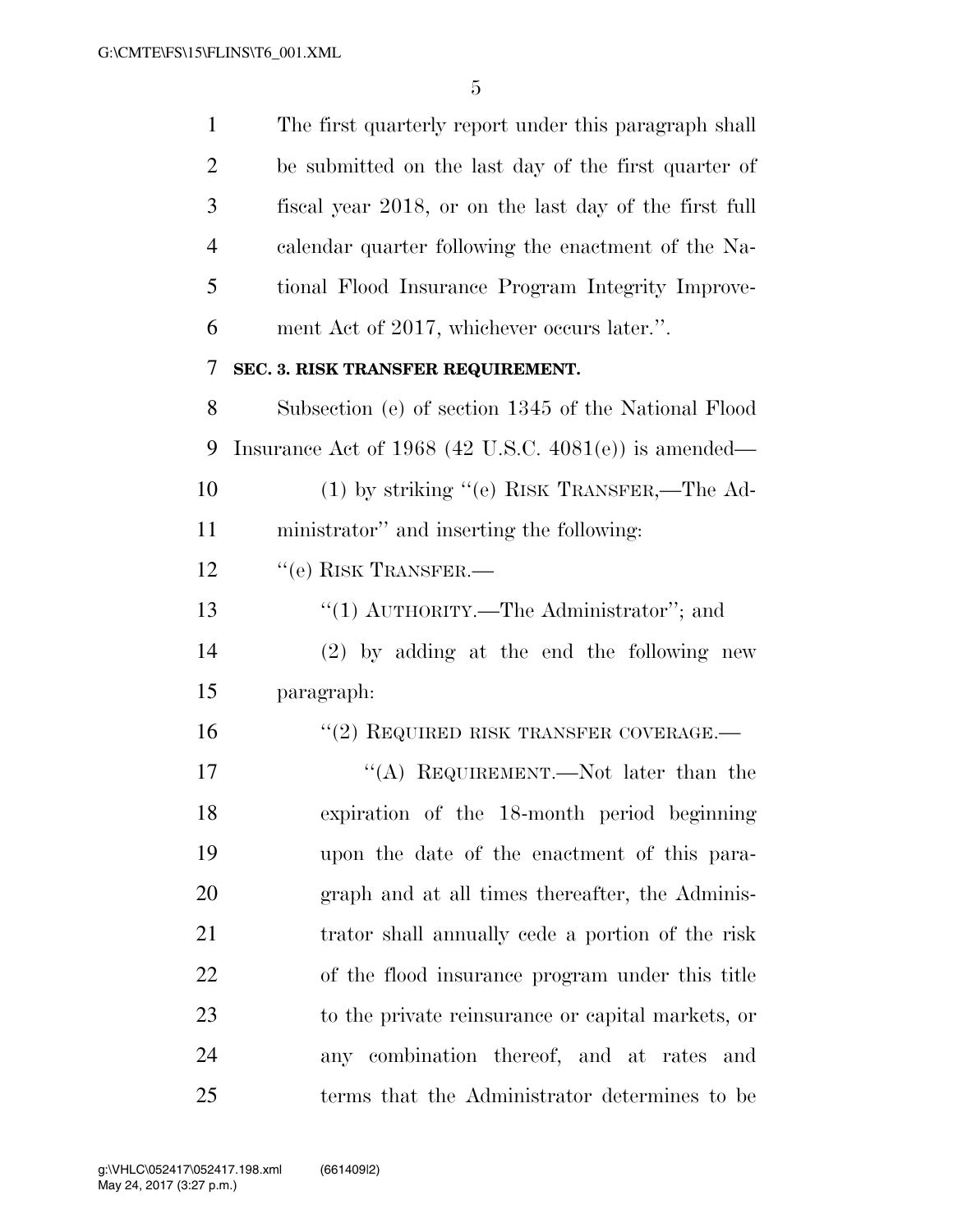reasonable and appropriate, in an amount 2 that— 3  $\frac{1}{1}$  is sufficient to maintain the abil-

 ity of the program to pay claims; and ''(ii) manages and limits the annual exposure of the flood insurance program to flood losses in accordance with the prob- able maximum loss target established for such year under subparagraph (B).

10 "(B) PROBABLE MAXIMUM LOSS TAR- GET.—The Administrator shall for each fiscal year, establish a probable maximum loss target for the national flood insurance program that shall be the maximum probable loss under the National Flood Insurance Program that is ex-pected to occur in such fiscal year.

17 ''(C) CONSIDERATIONS.—In establishing the probable maximum loss target under sub- paragraph (B) for each fiscal year and carrying out subparagraph (A), the Administrator shall consider—

22  $\frac{1}{2}$   $\frac{1}{2}$  the probable maximum loss tar- gets for other United States public natural catastrophe insurance programs, including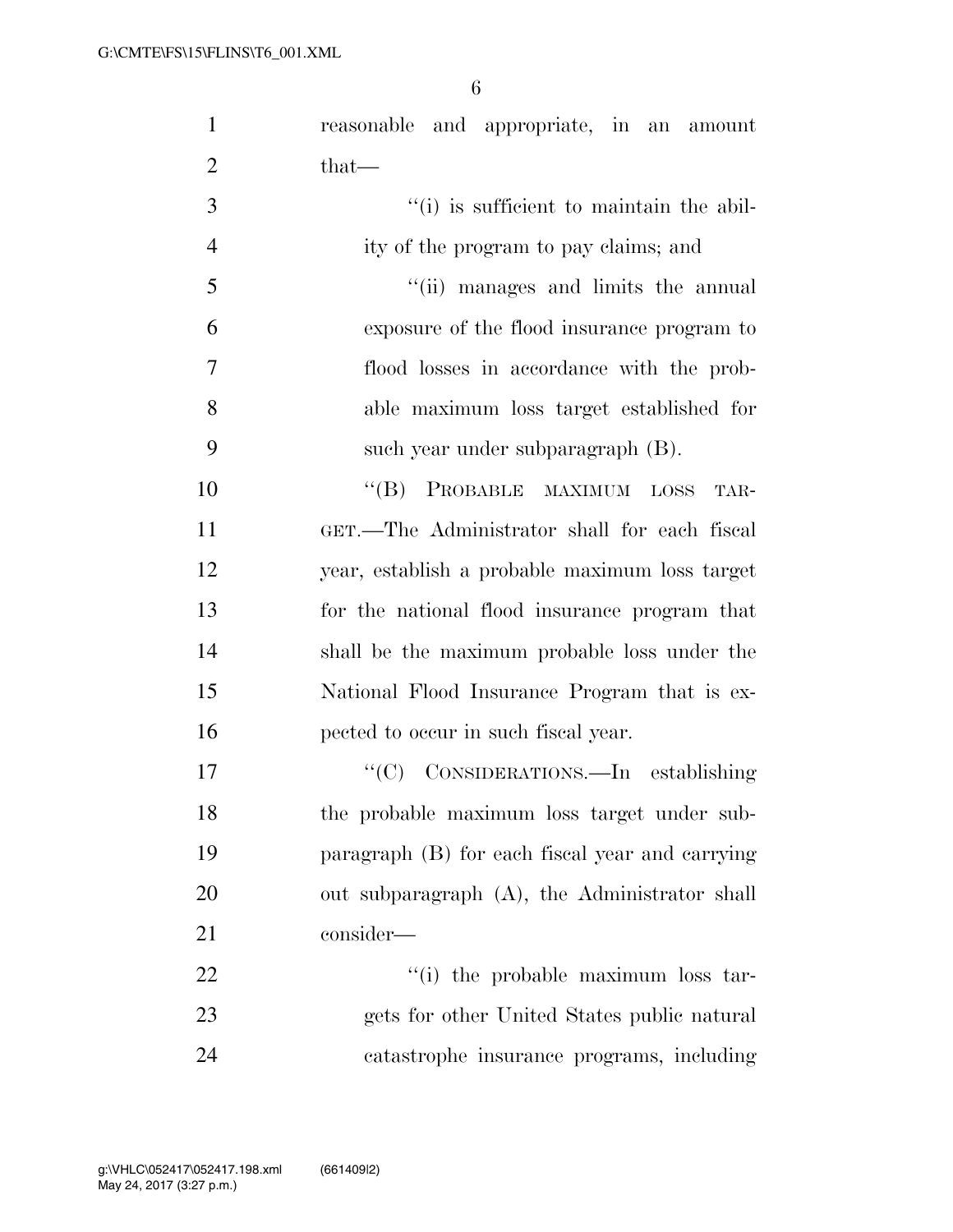| $\mathbf{1}$   | as State wind pools and earthquake pro-     |
|----------------|---------------------------------------------|
| $\overline{2}$ | grams;                                      |
| 3              | "(ii) the probable maximum loss tar-        |
| $\overline{4}$ | gets of other risk management organiza-     |
| 5              | tions, including the Federal National Mort- |
| 6              | gage Association and the Federal Home       |
| $\tau$         | Loan Mortgage Corporation;                  |
| 8              | "(iii) catastrophic, actuarial, and         |
| 9              | other appropriate data modeling results of  |
| 10             | the National Flood Insurance Program        |
| 11             | portfolio;                                  |
| 12             | "(iv) the availability of funds in the      |
| 13             | National Flood Insurance Fund established   |
| 14             | under section 1310 (42 U.S.C. 4017);        |
| 15             | $f'(v)$ the availability of funds in the    |
| 16             | National Flood Insurance Reserve Fund       |
| 17             | established under section 1310A (42)        |
| 18             | U.S.C. 4017a);                              |
| 19             | "(vi) the availability of borrowing au-     |
| 20             | thority under section 1309 (42 U.S.C.       |
| 21             | 4016);                                      |
| 22             | "(vii) the ability of the Administrator     |
| 23             | to repay outstanding debt;                  |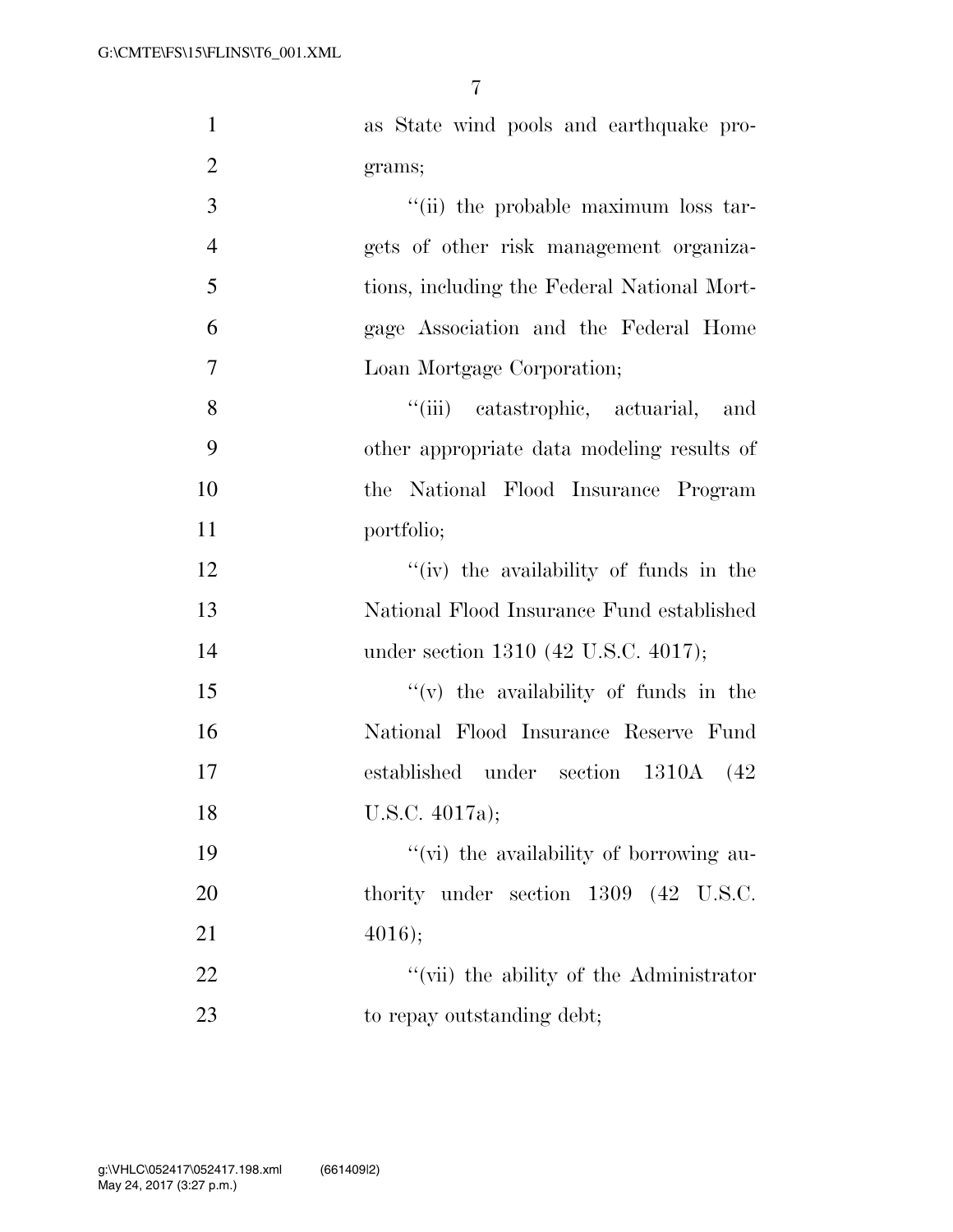| $\mathbf{1}$   | "(viii) amounts appropriated to the                     |
|----------------|---------------------------------------------------------|
| $\overline{2}$ | Administrator to carry out the national                 |
| 3              | flood insurance program;                                |
| $\overline{4}$ | "(ix) reinsurance, capital markets, ca-                 |
| 5              | tastrophe bonds, collateralized reinsurance,            |
| 6              | resilience bonds, and other insurance-                  |
| 7              | linked securities, and other risk transfer              |
| 8              | opportunities; and                                      |
| 9              | $f(x)$ any other factor the Adminis-                    |
| 10             | trator determines appropriate.                          |
| 11             | "(D) MULTI-YEAR CONTRACTS.—Nothing                      |
| 12             | in this paragraph may be construed to prevent           |
| 13             | or prohibit the Administrator from complying            |
| 14             | with the requirement under subparagraph (A)             |
| 15             | regarding ceding risk through contracts having          |
| 16             | a duration longer than one year.".                      |
| 17             | SEC. 4. ADJUSTMENTS TO HOMEOWNER FLOOD INSUR-           |
| 18             | ANCE AFFORDABILITY SURCHARGE.                           |
| 19             | (a) IN GENERAL.—Section 1308A of the National           |
| <b>20</b>      | Flood Insurance Act of 1968 (42 U.S.C. 4015a) is amend- |
| 21             | $ed$ —                                                  |
| 22             | $(1)$ in subsection $(a)$ , by striking the first sen-  |
| 23             | tence and inserting the following: "The Adminis-        |
| 24             | trator shall impose and collect a non-refundable an-    |
| 25             | nual surcharge, in the amount provided in sub-          |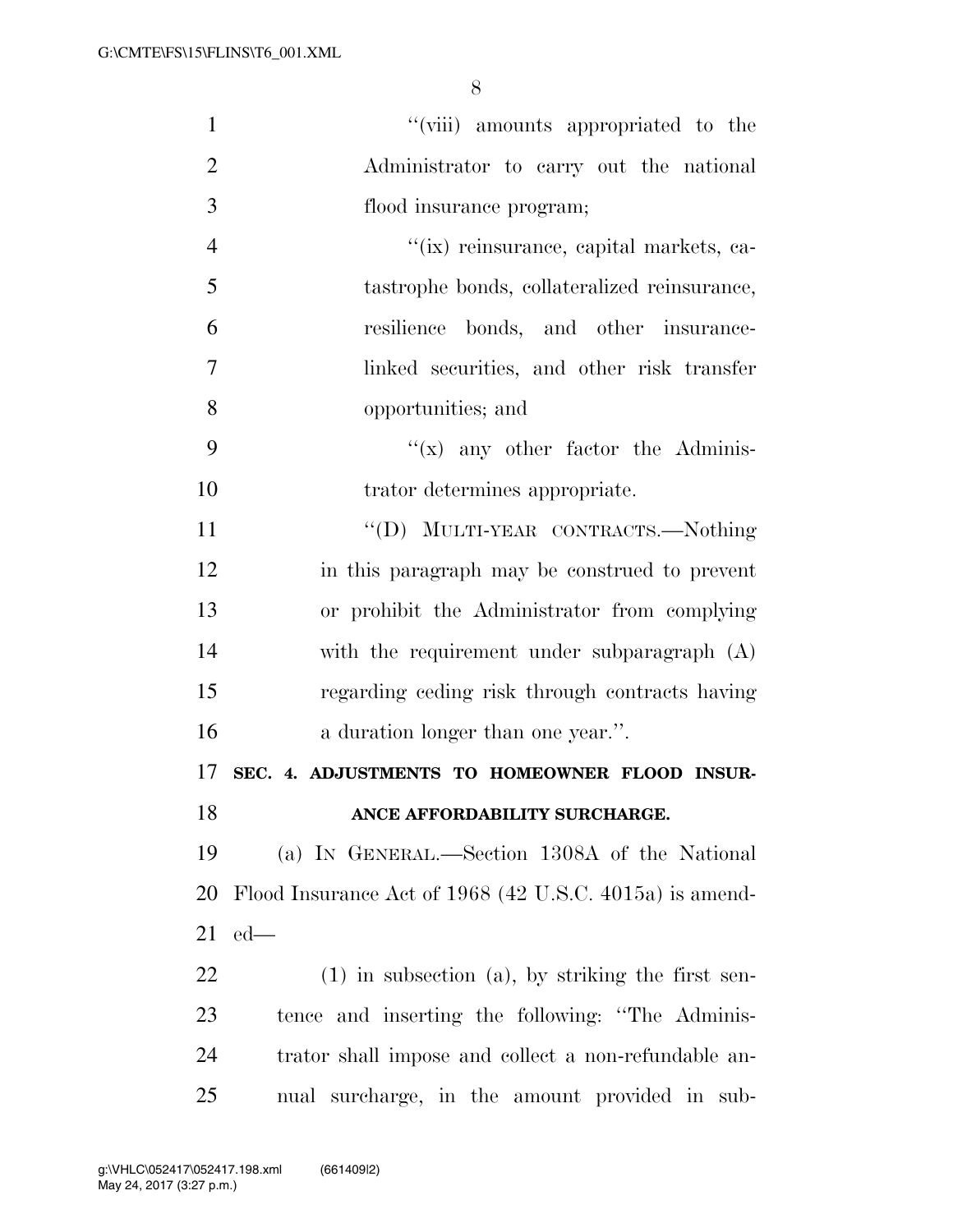| $\mathbf{1}$   | section (b), on all policies for flood insurance cov-  |
|----------------|--------------------------------------------------------|
| $\overline{2}$ | erage under the National Flood Insurance Program       |
| 3              | that are newly issued or renewed after the date of     |
| $\overline{4}$ | the enactment of this section"; and                    |
| 5              | $(2)$ by striking subsection (b) and inserting the     |
| 6              | following new subsection:                              |
| 7              | "(b) AMOUNT.—The amount of the surcharge under         |
| 8              | subsection (a) shall be $$40$ , except as follows:     |
| 9              | "(1) NON-PRIMARY RESIDENCES ELIGIBLE FOR               |
| 10             | PRP.—The amount of the surcharge under sub-            |
| 11             | section (a) shall be $$125$ in the case of in the case |
| 12             | of a policy for any property that is—                  |
| 13             | $\lq\lq$ a residential property that is not the        |
| 14             | primary residence of an individual, and                |
| 15             | $\lq\lq$ eligible for preferred risk rate method       |
| 16             | premiums.                                              |
| 17             | "(2) NON-RESIDENTIAL PROPERTIES AND NON-               |
| 18             | PRIMARY RESIDENCES NOT ELIGIBLE FOR PRP.-              |
| 19             | The amount of the surcharge under subsection (a)       |
| 20             | shall be $$275$ in case of in the case of a policy for |
| 21             | any property that is—                                  |
| 22             | $\lq\lq$ a non-residential property; or                |
| 23             | $\lq\lq$ a residential property that is —              |
| 24             | "(i) not the primary residence of an                   |
| 25             | individual; and                                        |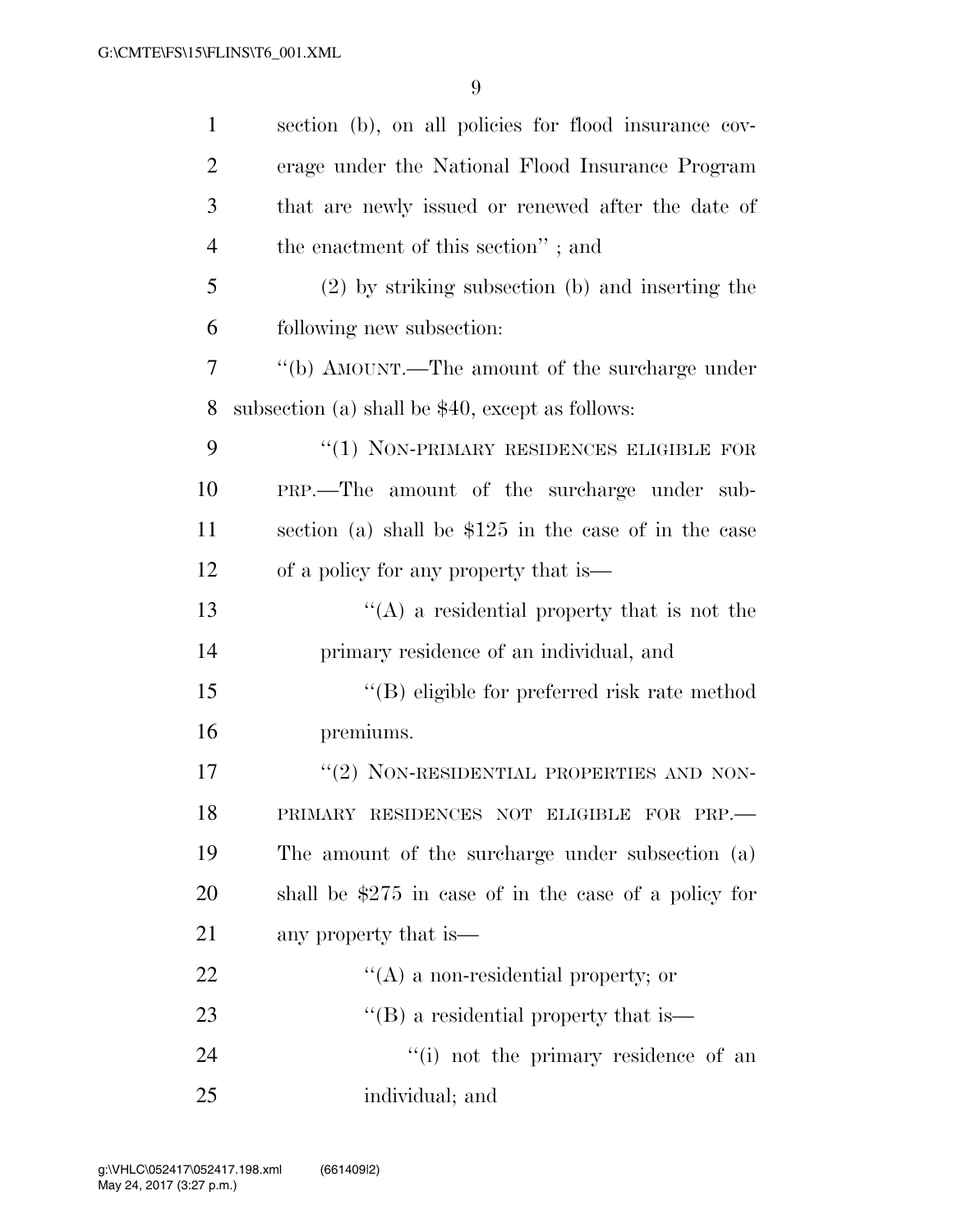''(ii) not eligible for preferred risk 2 rate method premiums.".

 (b) APPLICABILITY.—The amendment made by sub- section (a) shall apply with respect to policies for flood insurance coverage under the National Flood Insurance Act of 1968 that are newly issued or renewed after the expiration of the 12-month period beginning on the date of the enactment of this Act.

 **SEC. 5. NATIONAL FLOOD INSURANCE RESERVE FUND COMPLIANCE.** 

 Section 1310A of the National Flood Insurance Act of 1968 (42 U.S.C. 4017A) is amended—

13 (1) in subsection  $(c)(2)(D)$ , by inserting before the period at the end the following: '', including any provisions relating to chargeable premium rates or annual increases of such rates'';

17 (2) in subsection (c)(3), by striking subpara- graph (A) and inserting the following new subpara-graph:

20 "(A) PARITY.—In exercising the authority granted under paragraph (1) to increase pre- miums, the Administrator shall institute a sin- gle annual, uniform rate of assessment for all individual policyholders.''; and

(3) in subsection (d)—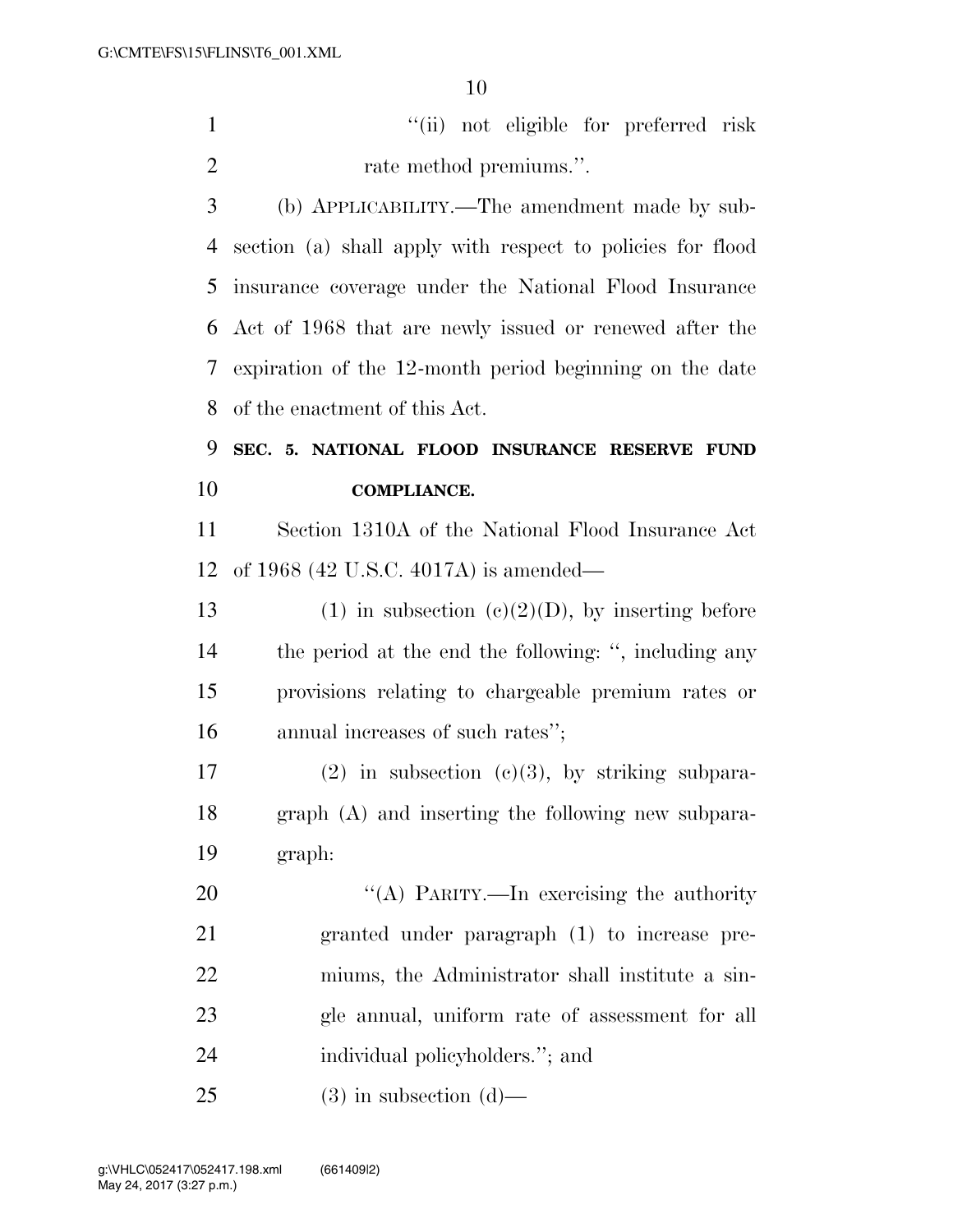| $\mathbf{1}$   | $(A)$ by striking paragraph $(1)$ and insert-        |
|----------------|------------------------------------------------------|
| $\overline{2}$ | ing the following new paragraph:                     |
| 3              | "(1) IN GENERAL.—Beginning in fiscal year            |
| $\overline{4}$ | 2018 and not ending until the fiscal year in which   |
| 5              | the ratio required under subsection (b) is achieved— |
| 6              | $\lq\lq$ in each fiscal year the Administrator       |
| 7              | shall place in the Reserve Fund an amount            |
| 8              | equal to not less than 7.5 percent of the reserve    |
| 9              | ratio required under subsection (b); and             |
| 10             | $\lq\lq$ if in any given fiscal year the Admin-      |
| 11             | istrator fails to comply with subparagraph $(A)$ ,   |
| 12             | for the following fiscal year the Administrator      |
| 13             | shall increase the rate of the annual assessment     |
| 14             | pursuant to subsection $(c)(3)(A)$ by at least one   |
| 15             | percentage point over the rate of the annual as-     |
| 16             | sessment pursuant to subsection $(c)(3)(A)$ in ef-   |
| 17             | fect on the first day of such given fiscal year.";   |
| 18             | $(B)$ in paragraph $(2)$ , by inserting before       |
| 19             | the period at the end the following: "nor to in-     |
| 20             | assessments pursuant to paragraph<br>crease          |
| 21             | $(1)(B)$ "; and                                      |
| 22             | $(C)$ in paragraph $(3)$ , by inserting before       |
| 23             | the period at the end the following: "and para-      |
| 24             | graph $(1)(B)$ shall apply until the fiscal year in  |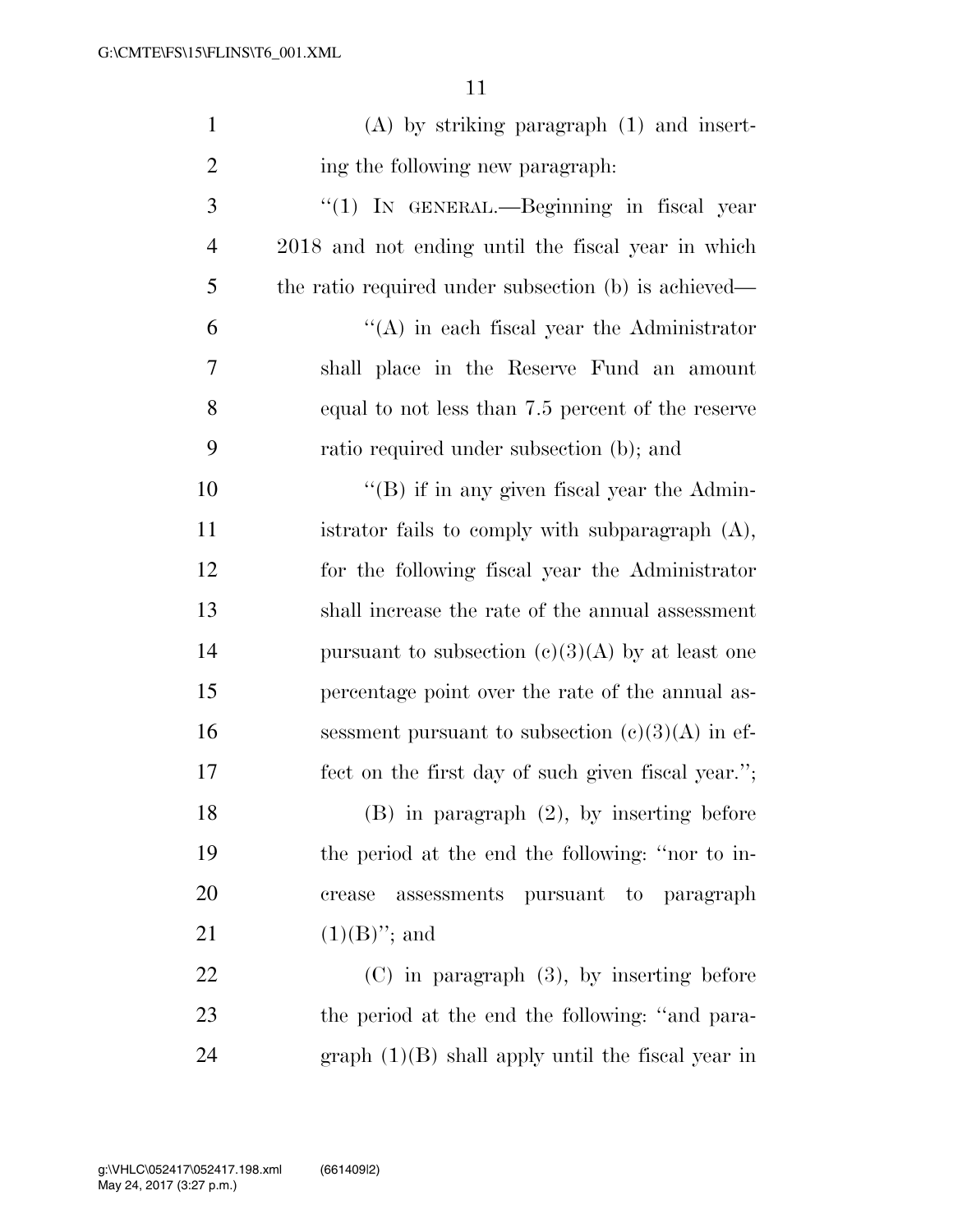| $\mathbf{1}$   | which the ratio required under subsection (b) is       |
|----------------|--------------------------------------------------------|
| $\overline{2}$ | achieved".                                             |
| 3              | SEC. 6. DESIGNATION AND TREATMENT OF MULTIPLE LOSS     |
| $\overline{4}$ | PROPERTIES.                                            |
| 5              | (a) DEFINITION.—Section 1370 of the National           |
| 6              | Flood Insurance Act of 1968 (42 U.S.C. 4121) is amend- |
| 7              | $ed$ —                                                 |
| 8              | $(1)$ in subsection $(a)$ —                            |
| 9              | $(A)$ by striking paragraph $(7)$ ; and                |
| 10             | (B) by redesignating paragraphs<br>(8)                 |
| 11             | through $(15)$ as paragraphs $(7)$ through $(14)$ ,    |
| 12             | respectively; and                                      |
| 13             | $(2)$ by adding at the end the following new sub-      |
| 14             | section:                                               |
| 15             | "(d) MULTIPLE-LOSS PROPERTIES.-                        |
| 16             | $"(1)$ DEFINITIONS.—As used in this title:             |
| 17             | ``(A)<br>MULTIPLE-LOSS PROPERTY.—The                   |
| 18             | term 'multiple-loss property' means any prop-          |
| 19             | erty that is a repetitive-loss property, a severe      |
| 20             | repetitive-loss property, or an extreme repet-         |
| 21             | itive-loss property.                                   |
| 22             | REPETITIVE-LOSS PROPERTY.-The<br>$\lq\lq (B)$          |
| 23             | term 'repetitive-loss property' means a struc-         |
| 24             | ture that has incurred flood damage for which          |
| $25\,$         | two or more separate claims payments of any            |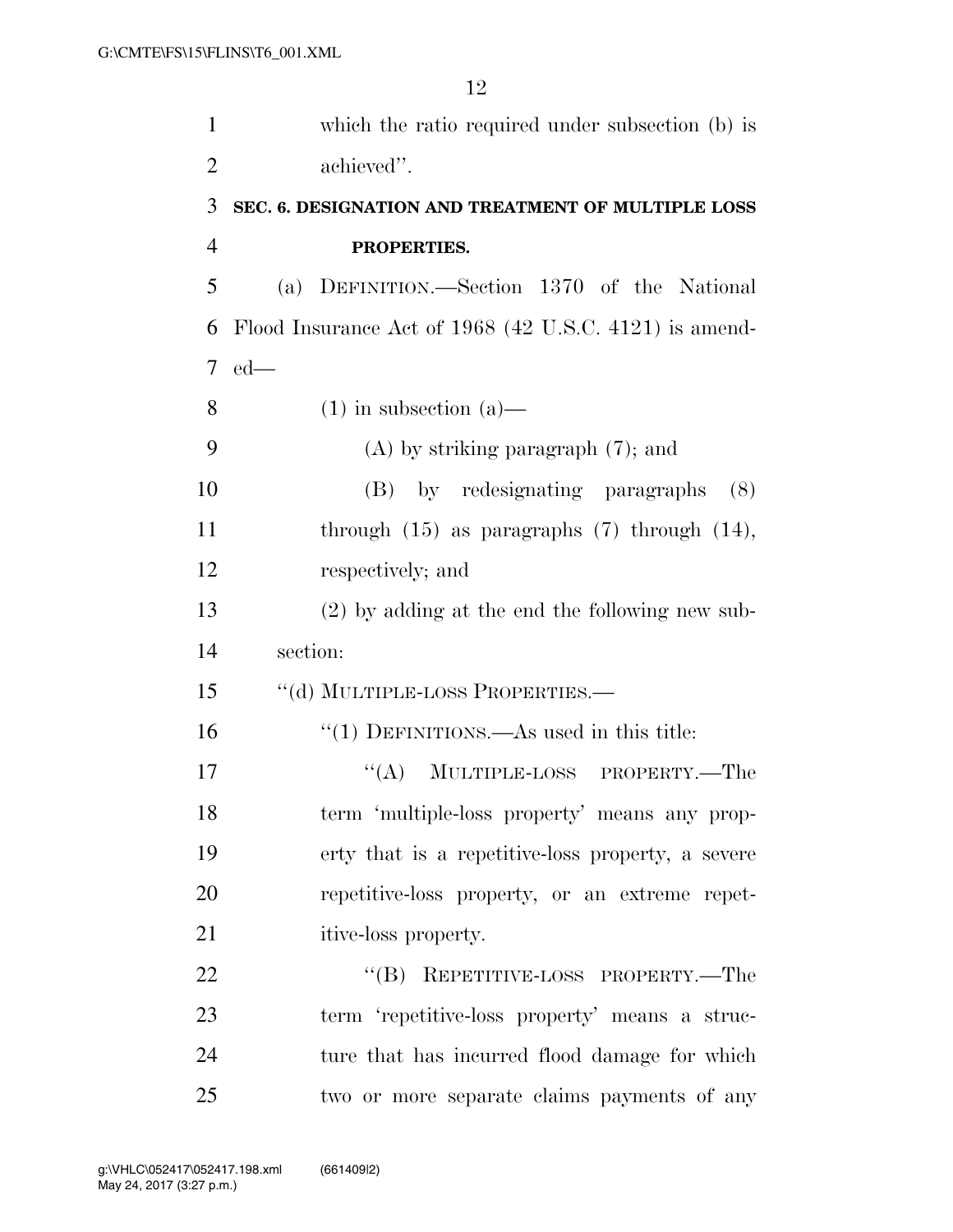| $\mathbf{1}$   | amount have been made under flood insurance     |
|----------------|-------------------------------------------------|
| $\overline{2}$ | coverage under this title;                      |
| 3              | "(C) SEVERE REPETITIVE-LOSS PROP-               |
| $\overline{4}$ | ERTY.—The term 'severe repetitive-loss prop-    |
| 5              | erty' means a structure that has incurred flood |
| 6              | damage for which—                               |
| 7              | "(i) 4 or more separate claims pay-             |
| 8              | ments have been made under flood insur-         |
| 9              | ance coverage under this title, with the        |
| 10             | amount of each such claim exceeding             |
| 11             | $$5,000$ , and with the cumulative amount of    |
| 12             | such claims payments exceeding $$20,000;$       |
| 13             | <b>or</b>                                       |
| 14             | "(ii) at least 2 separate claims pay-           |
| 15             | ments have been made under flood insur-         |
| 16             | ance coverage under this title, with the cu-    |
| 17             | mulative amount of such claims payments         |
| 18             | exceeding the value of the structure.           |
| 19             | "(D) EXTREME REPETITIVE-LOSS PROP-              |
| 20             | ERTY.—The term 'extreme repetitive-loss prop-   |
| 21             | erty' means a structure that has incurred flood |
| 22             | damage for which at least 2 separate claims     |
| 23             | have been made under flood insurance coverage   |
| 24             | under this title, with the cumulative amount of |
| 25             | such claims payments exceeding 150 percent of   |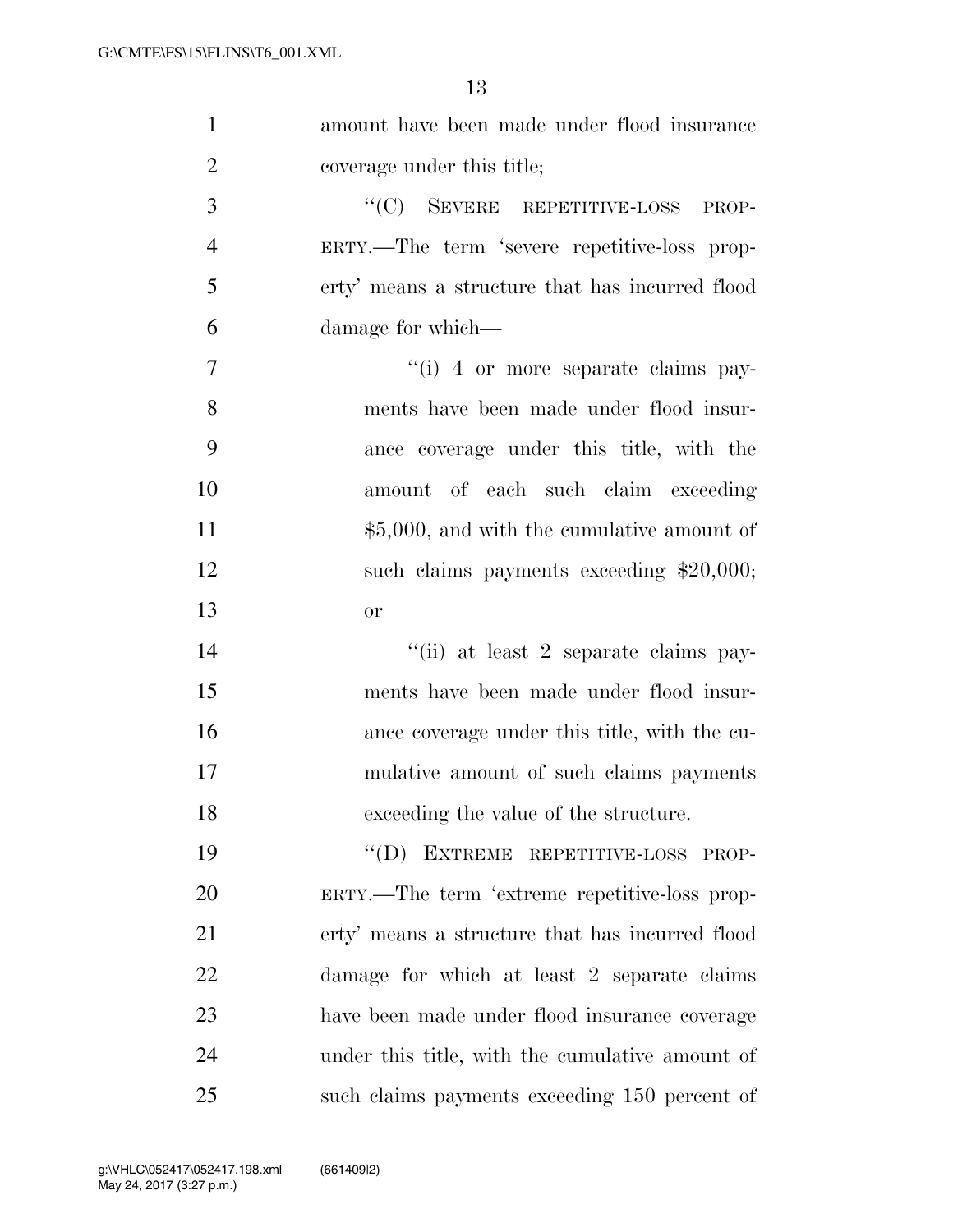| the maximum coverage amount available for the |
|-----------------------------------------------|
| structure.                                    |
| $''(2)$ TREATMENT OF CLAIMS BEFORE COMPLI-    |

 ANCE WITH STATE AND LOCAL REQUIREMENTS.— The Administrator shall not consider claims that oc- curred before a structure was made compliant with State and local floodplain management requirements for purposes of determining a structure's status as a multiple-loss property.''.

 (b) PREMIUM ADJUSTMENT TO REFLECT CURRENT FLOOD RISK.—

 (1) IN GENERAL.—Section 1308 of the Na- tional Flood Insurance Act of 1968 (42 U.S.C. 4015) is amended by adding at the end the following new subsection:

16 "(n) PREMIUM ADJUSTMENT TO REFLECT CURRENT FLOOD RISK.—

18 "(1) IN GENERAL.—Except as provided in para- graph (2), the Administrator shall rate a multiple- loss property that is charged a risk premium rate es- timated under section 1307(a)(1) (42 U.S.C.  $22 \qquad \qquad 4014(a)(1)$  based on the current risk of flood re- flected in the flood insurance rate map in effect at the time of rating.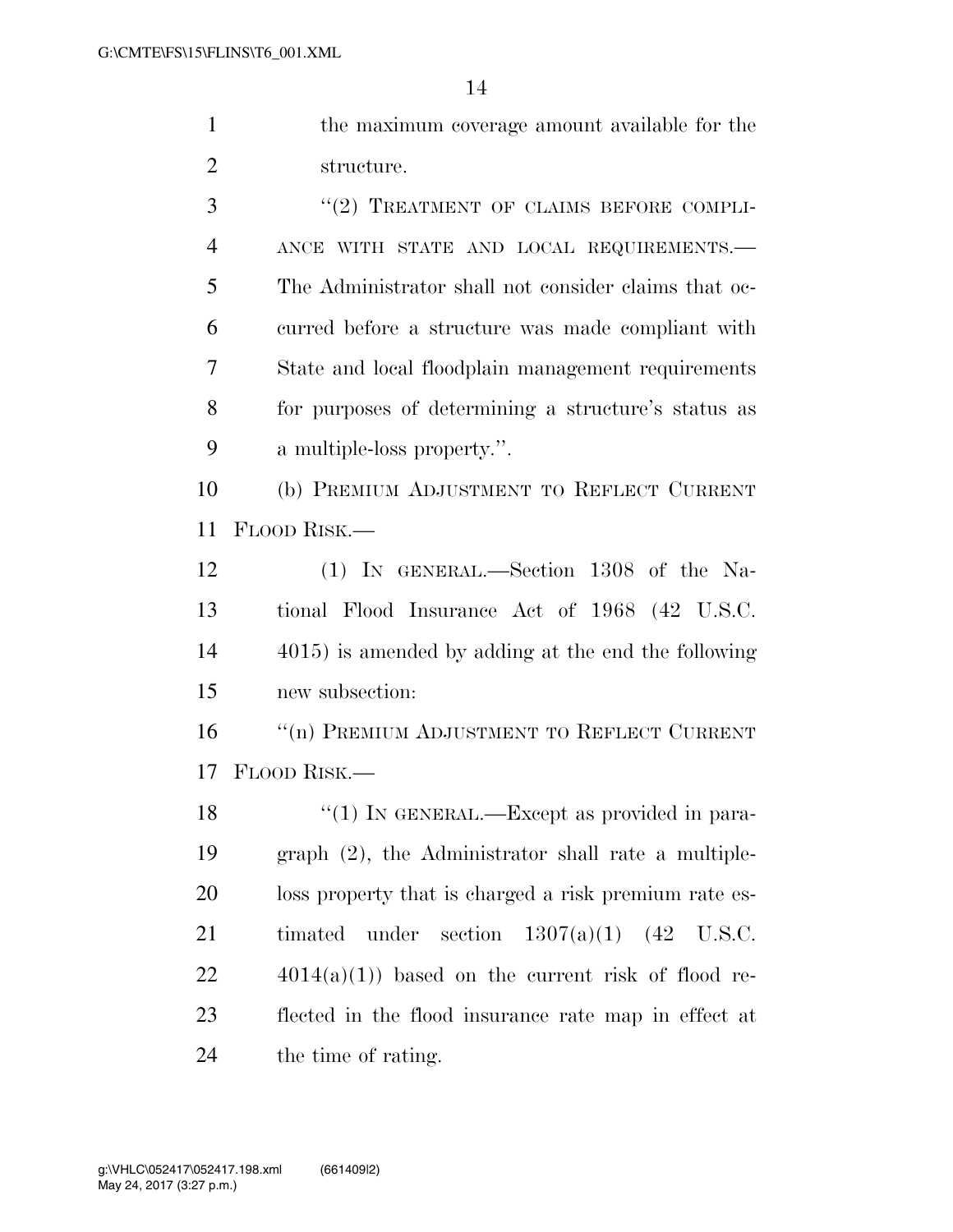| $\mathbf{1}$   | "(2) ADJUSTMENT FOR EXISTING POLICIES.-               |
|----------------|-------------------------------------------------------|
| $\overline{2}$ | For policies for flood insurance under this title in  |
| 3              | force on the date of the enactment of this Act for    |
| $\overline{4}$ | properties described in paragraph $(1)$ —             |
| 5              | $\lq\lq$ notwithstanding subsection (e) of this       |
| 6              | section, the Administrator shall increase risk        |
| 7              | premium rates by not less than 15 percent each        |
| 8              | year until such rates comply with paragraph (1)       |
| 9              | of this subsection.; and                              |
| 10             | $\lq\lq$ (B) any rate increases required by para-     |
| 11             | graph (1) shall commence following a claim            |
| 12             | payment for flood loss under coverage made            |
| 13             | available this title that occurred after the date     |
| 14             | of enactment of this Act.".                           |
| 15             | (2)<br>CONFORMING AMENDMENT.—Section                  |
| 16             | $1307(g)(2)$ of the National Flood Insurance Act of   |
| 17             | 1968 (42 U.S.C. $4014(g)(2)$ ) is amended by striking |
| 18             | subparagraph (B) and inserting the following new      |
| 19             | subparagraph:                                         |
| 20             | $\lq\lq (B)$ in connection with a multiple-loss       |
| 21             | property.".                                           |
| 22             | (c) PRE-FIRM MULTIPLE LOSS PROPERTY.—                 |
| 23             | (1) TERMINATION OF SUBSIDY.—Section 1307              |
| 24             | of the National Flood Insurance Act of 1968 (42)      |
| 25             | U.S.C. $4014$ ) is amended—                           |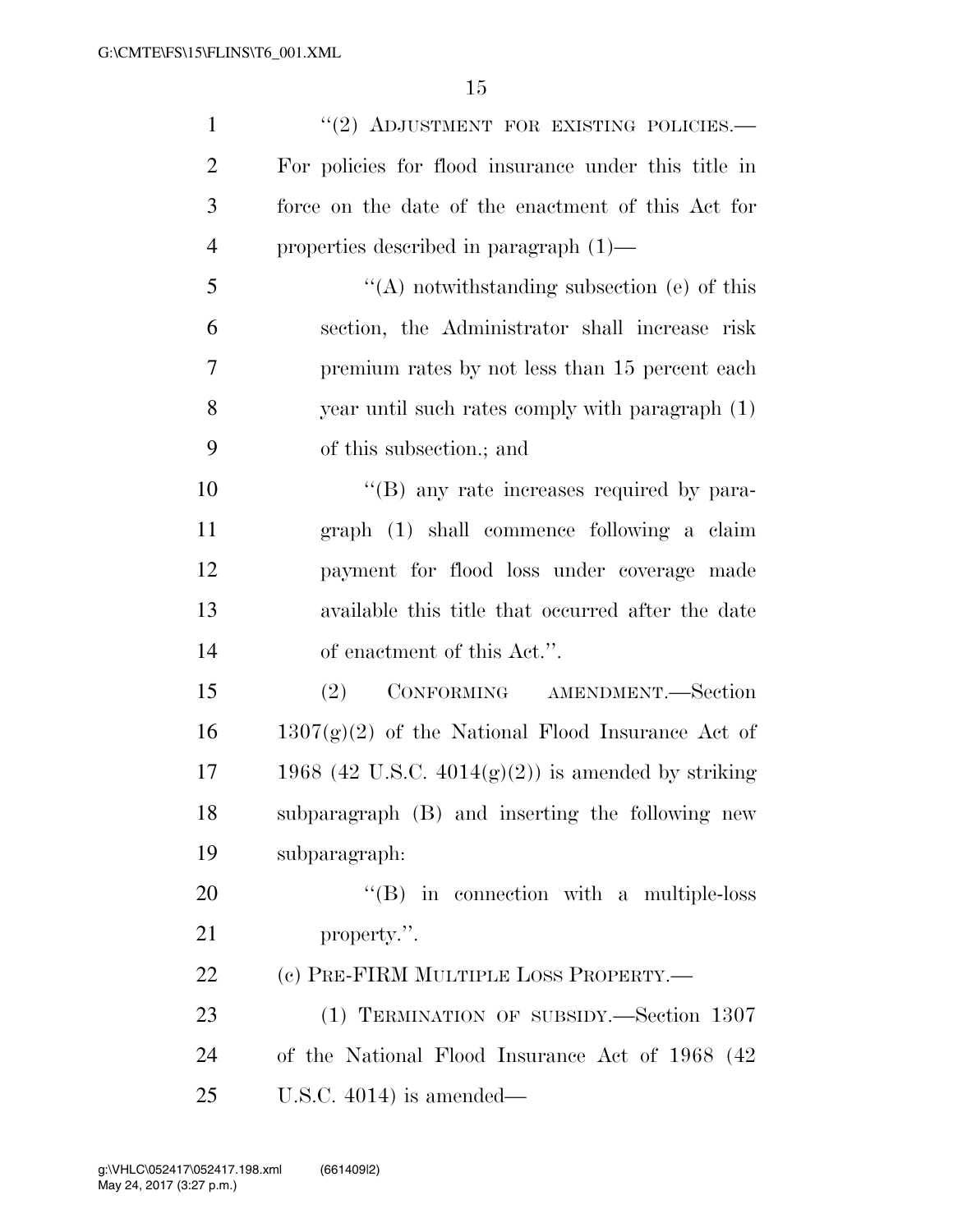| $\mathbf{1}$   | (A) in subsection (a) $(2)$ —                    |
|----------------|--------------------------------------------------|
| $\overline{2}$ | (i) by striking subparagraph $(C)$ and           |
| 3              | inserting the following new subparagraph:        |
| $\overline{4}$ | "(C) any extreme repetitive-loss prop-           |
| 5              | $\text{erty};$ ";                                |
| 6              | (ii) in subparagraph $(D)$ , by striking         |
| 7              | $``or$ ";                                        |
| 8              | (iii) in subparagraph $(E)$ —                    |
| 9              | $(I)$ in clause (i), by striking                 |
| 10             | "fair"; and                                      |
| 11             | $(II)$ in clause $(ii)$ —                        |
| 12             | (aa) by striking "fair"; and                     |
| 13             | (bb) by striking "and" and                       |
| 14             | inserting "or"; and                              |
| 15             | (iv) by adding at the end the following          |
| 16             | new subparagraph:                                |
| 17             | " $(F)$ any repetitive-loss property that has    |
| 18             | received a claim payment for flood loss under    |
| 19             | coverage made available this title that occurred |
| 20             | after the date of enactment of this Act; and";   |
| 21             | and                                              |
| 22             | (B) by striking subsection (h).                  |
| 23             | (2)<br>ANNUAL LIMITATION ON<br>PREMIUM<br>$IN-$  |
| 24             | CREASES.—Subsection (e) of section 1308 of the   |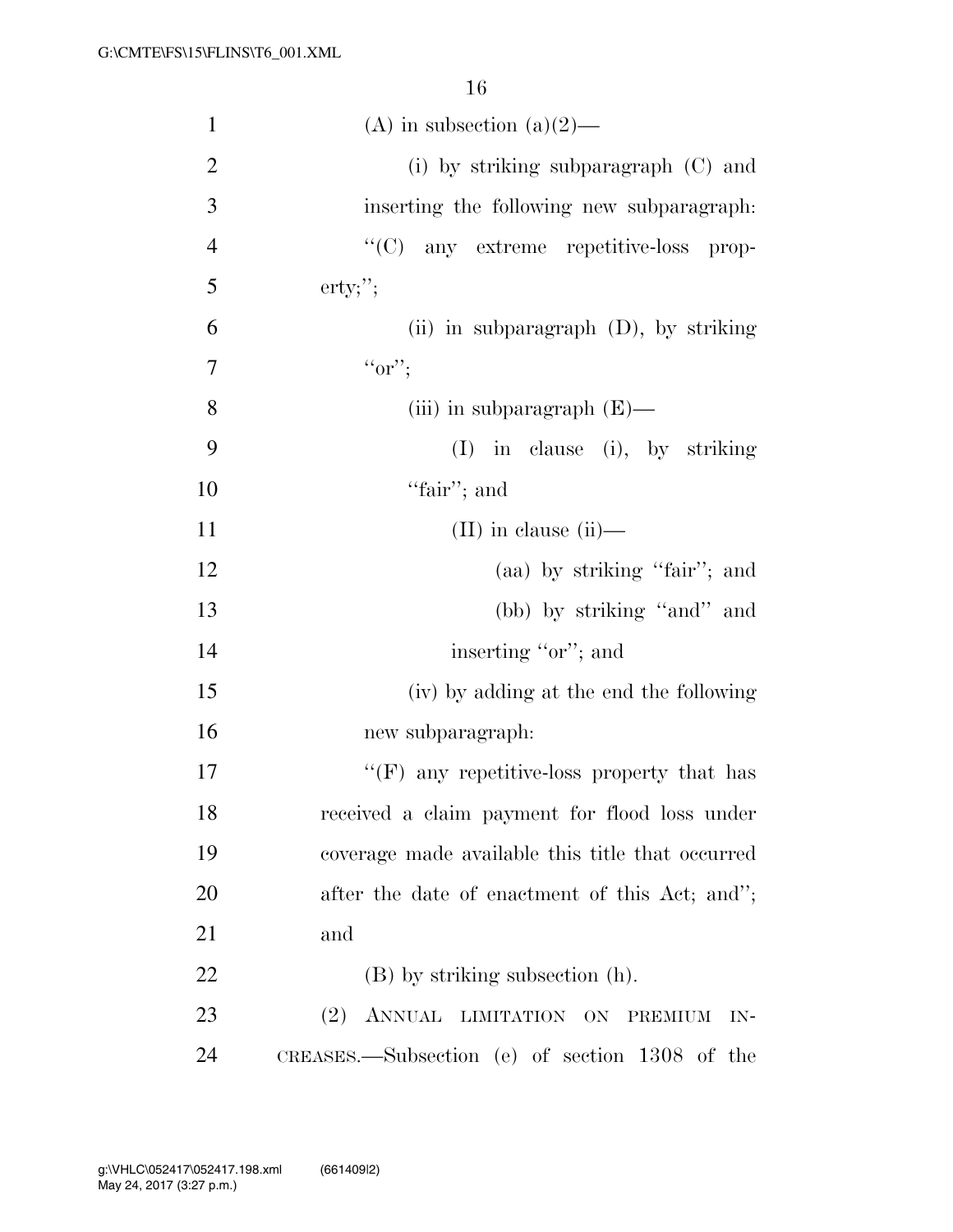| $\mathbf{1}$   | National Flood Insurance Act of 1968 (42 U.S.C.         |
|----------------|---------------------------------------------------------|
| $\overline{2}$ | $4015(e)$ is amended—                                   |
| 3              | $(A)$ in paragraph $(3)$ , by striking "and" at         |
| $\overline{4}$ | the end;                                                |
| 5              | $(B)$ in paragraph $(4)$ , by striking "de-             |
| 6              | scribed under paragraph (3)." and inserting             |
| 7              | "estimated under section $1307(a)(1)$ ; and"; and       |
| 8              | (C) by adding at the end the following new              |
| 9              | paragraph:                                              |
| 10             | $\lq(5)$ the chargeable risk premium rates for          |
| 11             | flood insurance under this title for any properties     |
| 12             | described in subparagraph $(F)$ of section $1307(a)(2)$ |
| 13             | shall be increased by not less than 15 percent each     |
| 14             | year, until the average risk premium rate for such      |
| 15             | properties is equal to the average of the risk pre-     |
| 16             | mium rates for properties estimated under section       |
| 17             | $1307(a)(1)$ .".                                        |
| 18             | (d) MINIMUM DEDUCTIBLES FOR MULTIPLE-LOSS               |
| 19             | PROPERTIES.                                             |
| 20             | (1) CLERICAL AMENDMENT.—The National                    |
| 21             | Flood Insurance Act of 1968 is amended—                 |
| 22             | $(A)$ by transferring subsection (b) of sec-            |
| 23             | tion 1312 (42 U.S.C. 4019(b)) to 1306 (42               |
| 24             | U.S.C. 4013), inserting such subsection at the          |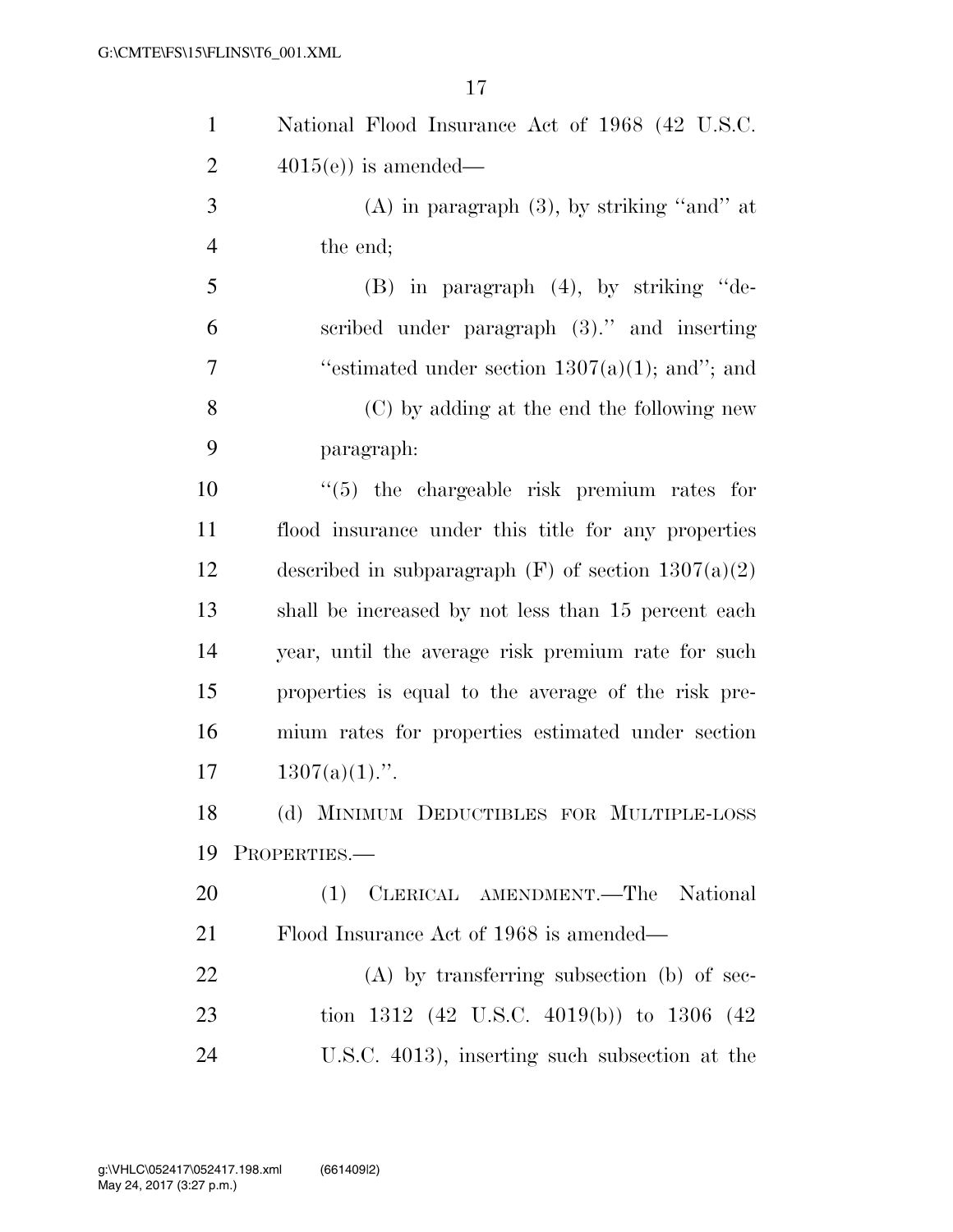| $\mathbf{1}$   | end of such section, and redesignating such                 |
|----------------|-------------------------------------------------------------|
| $\overline{2}$ | subsection as subsection $(e)$ ;                            |
| 3              | (B) in section 1312 (42 U.S.C. 4019), by                    |
| $\overline{4}$ | redesignating subsection (c) as subsection (b).             |
| 5              | (2) MULTIPLE-LOSS PROPERTIES.—Subsection                    |
| 6              | (e) of section 1306 of the National Flood Insurance         |
| 7              | Act of $1968$ (42 U.S.C. 4013(e)), as so added and          |
| 8              | redesignated by paragraph (1) of this subsection, is        |
| 9              | amended adding at the end the following new para-           |
| 10             | graph:                                                      |
| 11             | MULTIPLE-LOSS PROPERTIES.-Notwith-<br>(3)                   |
| 12             | standing paragraph $(1)$ or $(2)$ , the minimum annual      |
| 13             | deductible for damage to any multiple-loss property         |
| 14             | shall be not less than $$5,000."$ .                         |
| 15             | (e) CLAIM HISTORY VALIDATION.—Beginning not                 |
| 16             | later than the expiration of the 180-day period beginning   |
| 17             | on the date of the enactment of this Act, the Adminis-      |
|                | 18 trator of the Federal Emergency Management Agency        |
| 19             | shall undertake efforts to validate the reasonable accuracy |
| 20             | of claim history data maintained pursuant to the National   |
| 21             | Flood Insurance Act of 1968 (42 U.S.C. 4001 et seq.).       |
| 22             | (f) INCREASED COST OF COMPLIANCE COVERAGE.—                 |
| 23             | Paragraph (1) of section 1304(b) of the National Flood      |
| 24             | Insurance Act of 1968 (42 U.S.C. $4011(b)(1)$ ) is amended  |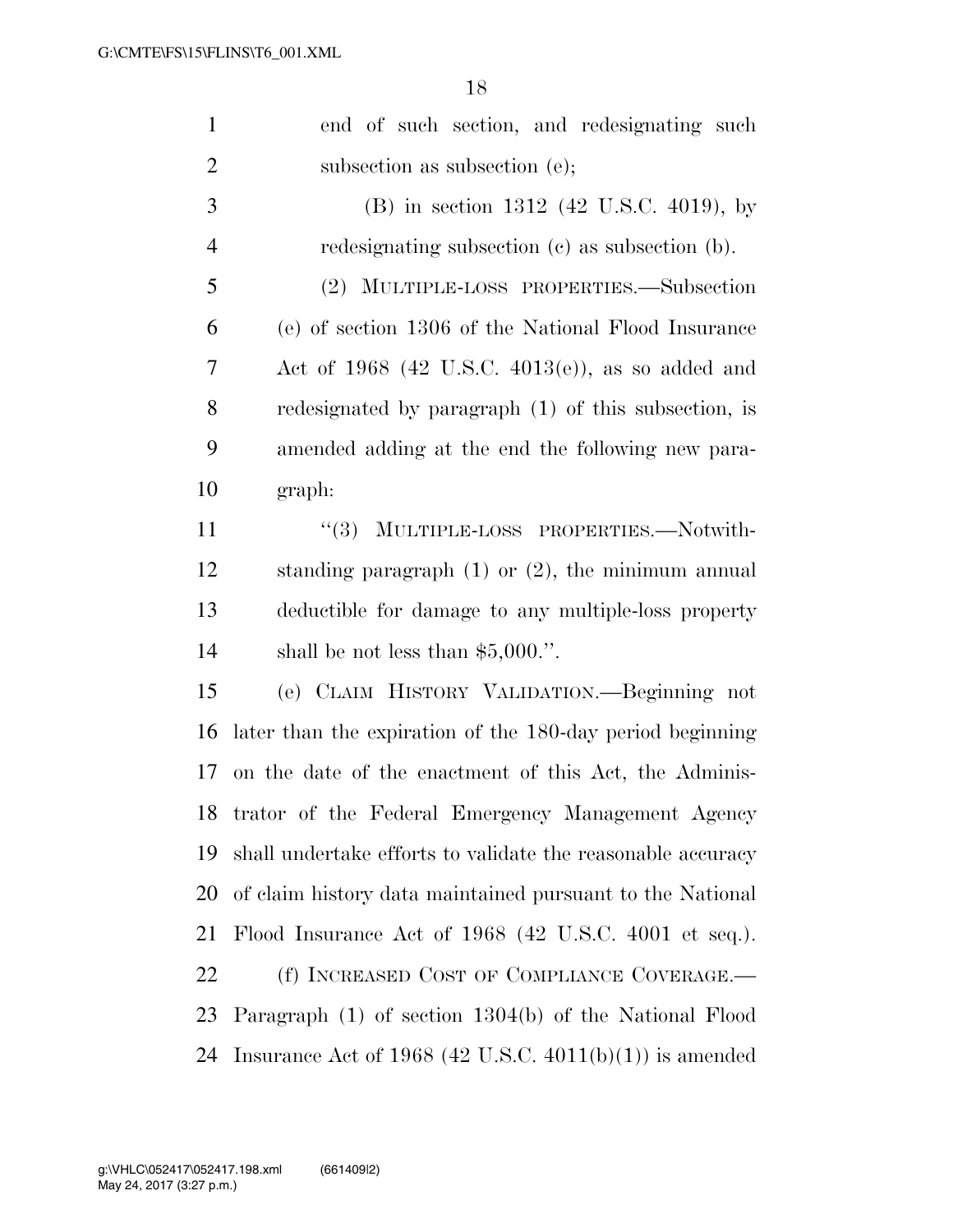by striking ''repetitive loss structures'' and inserting ''multiple-loss properties''.

 (g) AVAILABILITY OF INSURANCE FOR MULTIPLE-LOSS PROPERTIES.—

 (1) IN GENERAL.—The National Flood Insur- ance Act of 1968 is amended by inserting after sec- tion 1304 (42 U.S.C. 4011) the following new sec-tion:

## **''SEC. 1304A. AVAILABILITY OF INSURANCE FOR MULTIPLE-LOSS PROPERTIES.**

11 "(a) DATE AND INFORMATION IDENTIFYING CUR- RENT FLOOD RISK.—The Administrator may provide flood insurance coverage under this title for a multiple- loss property only if the owner of the property submits to the Administrator such data and information necessary to determine such property's current risk of flood, as de- termined by the Administrator, at the time of application for or renewal of such coverage .

 ''(b) REFUSAL TO MITIGATE.—The Administrator may not make flood insurance coverage available under this title for any extreme repetitive-loss property for which a claim payment for flood loss was made under coverage made available under this title that occurred after the date of enactment of the National Flood Insurance Program Integrity Improvement Act of 2017 if the property owner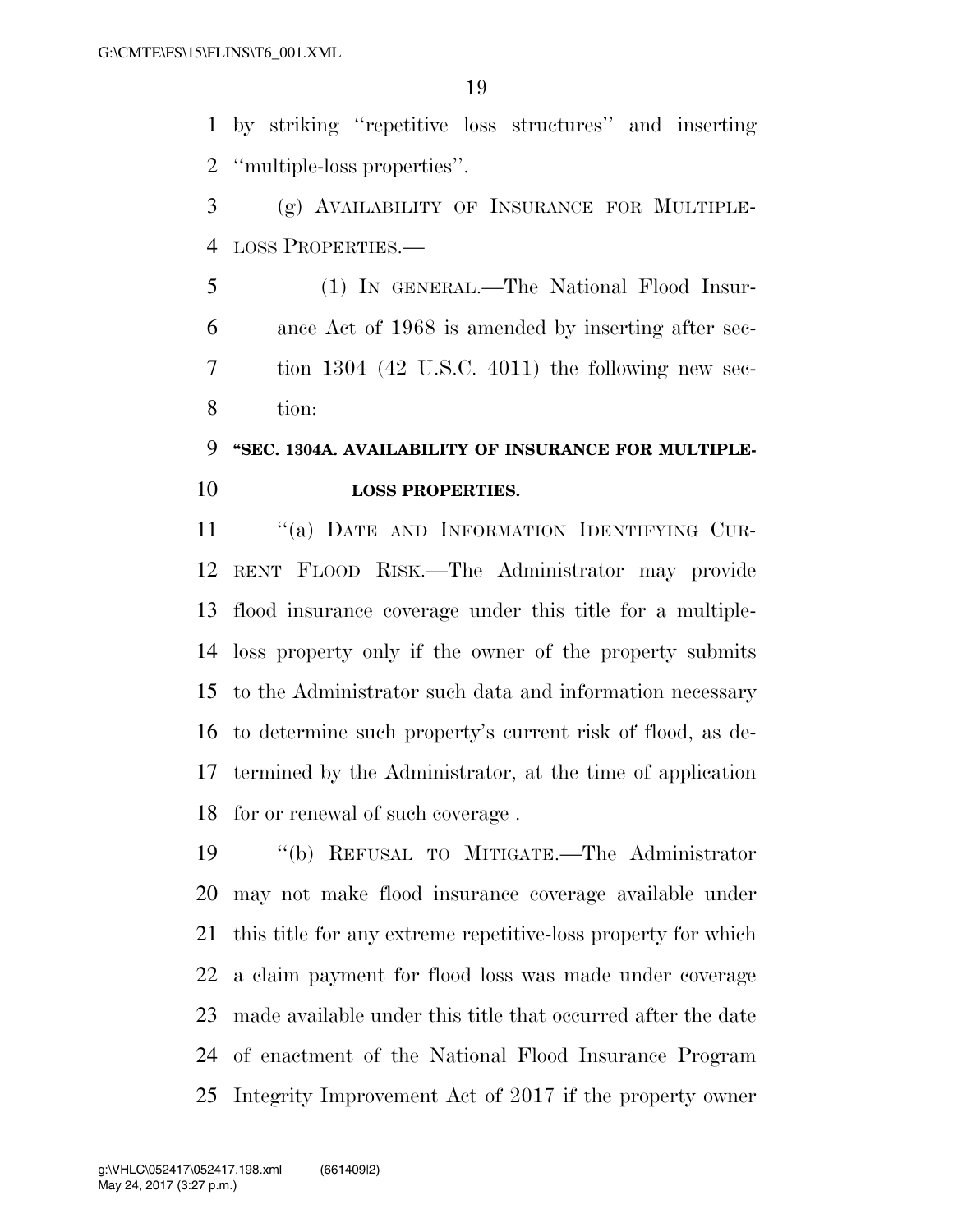refuses an offer of mitigation for the property under sec-2 tion  $1366(a)(2)$  (42 U.S.C.  $4104c(a)(2)$ ).".

 (2) EFFECTIVE DATE.—Section 1304A of the National Flood Insurance Act of 1968, as added by paragraph (1) of this subsection, shall apply begin- ning upon the expiration of the 12-month period be- ginning on the date of the enactment of this Act. (h) RATES FOR PROPERTIES NEWLY MAPPED INTO AREAS WITH SPECIAL FLOOD HAZARDS.—Subsection (i) of section 1308 of the National Flood Insurance Act of 1968 (42 U.S.C. 4015(i)) is amended— (1) by striking the subsection designation and all that follows through ''Notwithstanding'' and in- serting the following: ''(i) RATES FOR PROPERTIES NEWLY MAPPED INTO AREAS WITH SPECIAL FLOOD HAZARDS.—  $\frac{17}{2}$  (1) In GENERAL.—Except as provided in para-graph (2) and notwithstanding'';

 (2) by redesignating paragraphs (1) and (2) as subparagraphs (A) and (B), respectively, and mov-21 ing the left margins of such subparagraphs, as so re- designated, and the matter following subparagraph (B), 2 ems to the right;

 (3) by adding at the end the following new paragraph: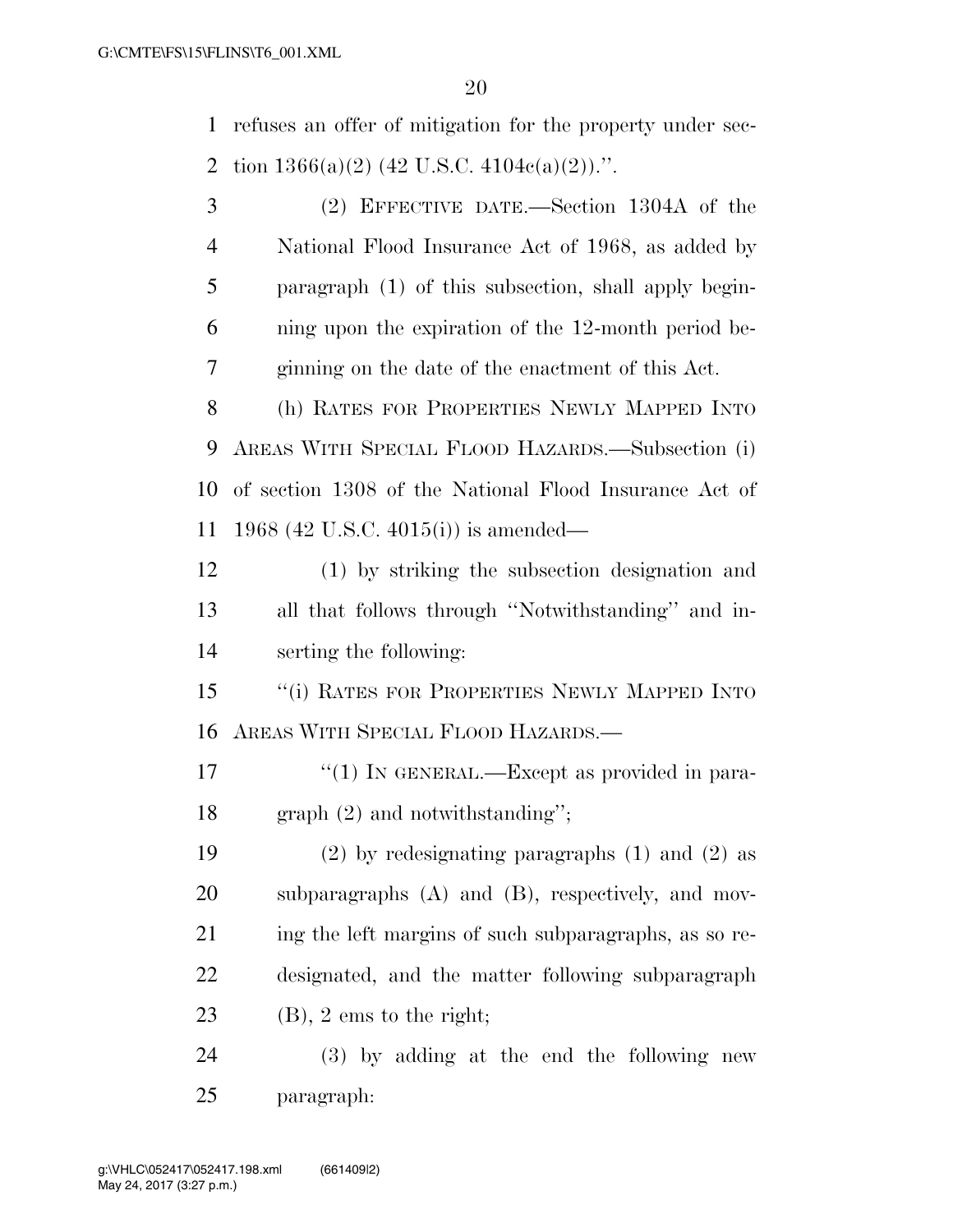| $\mathbf{1}$   | "(2) INAPPLICABILITY TO MULTIPLE-LOSS               |
|----------------|-----------------------------------------------------|
| $\overline{2}$ | PROPERTIES.—Paragraph (1) shall not apply to        |
| 3              | multiple-loss properties.".                         |
| $\overline{4}$ | (i) CLEAR COMMUNICATION OF MULTIPLE-LOSS            |
| 5              | PROPERTY STATUS.-                                   |
| 6              | (1) IN GENERAL.—Subsection (1) of section           |
| $\overline{7}$ | 1308 of the National Flood Insurance Act of 1968    |
| 8              | $(42 \text{ U.S.C. } 4015(l))$ is amended—          |
| 9              | (A) by striking the subsection designation          |
| 10             | and all that follows through "The Adminis-          |
| 11             | trator" and inserting the following:                |
| 12             | "(1) CLEAR COMMUNICATIONS.—                         |
| 13             | "(1) INDIVIDUAL PROPERTY OWNERS.—The                |
| 14             | Administrator"; and                                 |
| 15             | (B) by adding at the end the following new          |
| 16             | paragraph:                                          |
| 17             | $"(2)$ MULTIPLE-LOSS PROPERTIES.—Pursuant           |
| 18             | to paragraph (1), the Administrator shall clearly   |
| 19             | communicate to all policyholders for multiple-loss  |
| 20             | properties the effect on the premium rates charged  |
| 21             | for such a property of filing any further claims    |
| 22             | under a flood insurance policy with respect to that |
| 23             | property".                                          |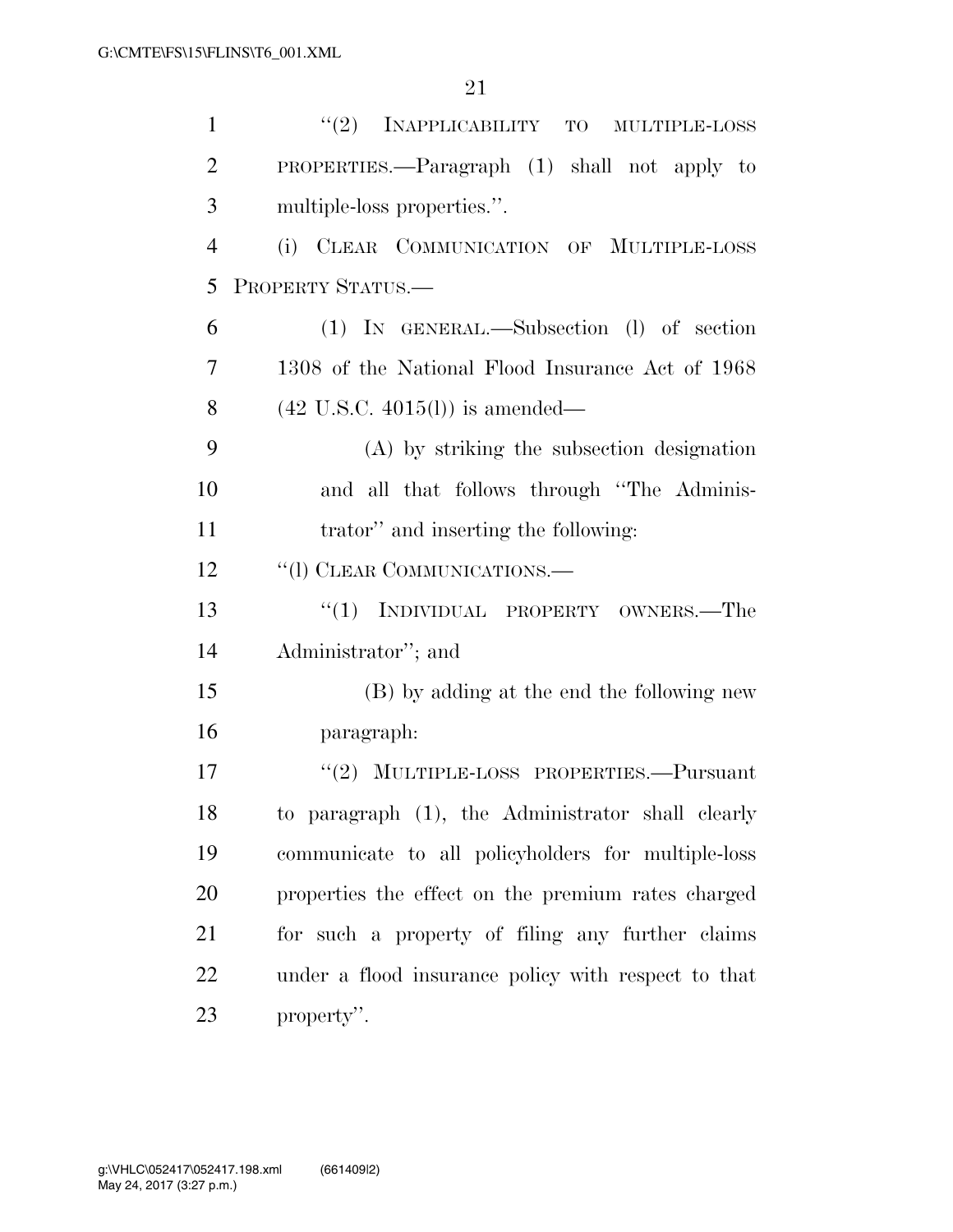| $\mathbf{1}$   | MITIGATION ASSISTANCE PROGRAM.-Section<br>(j)               |
|----------------|-------------------------------------------------------------|
| 2              | 1366 of the National Flood Insurance Act of 1968 (42)       |
| 3              | U.S.C. $4104c$ is amended—                                  |
| $\overline{4}$ | $(1)$ in subsection $(a)$ —                                 |
| 5              | $(A)$ in the matter preceding paragraph $(1)$ ,             |
| 6              | by inserting after the period at the end of the             |
| 7              | first sentence the following: "Priority under the           |
| 8              | program shall be given to providing assistance              |
| 9              | with respect to multiple-loss properties.";                 |
| 10             | $(B)$ in paragraph $(1)$ , by inserting "and"               |
| 11             | after the semicolon at the end; and                         |
| 12             | $(C)$ by striking paragraphs $(2)$ and $(3)$ and            |
| 13             | inserting the following:                                    |
| 14             | $\lq(2)$ to property owners, in coordination with           |
| 15             | the State and community, in the form of direct              |
| 16             | grants under this section for carrying out mitigation       |
| 17             | activities that reduce flood damage to extreme repet-       |
| 18             | itive-loss properties.                                      |
| 19             | The Administrator shall take such actions as may be nec-    |
| 20             | essary to ensure that grants under this subsection are pro- |
| 21             | vided in a manner that is consistent with the delivery of   |
| 22             | coverage for increased cost of compliance provided under    |
| 23             | section $1304(b)$ .";                                       |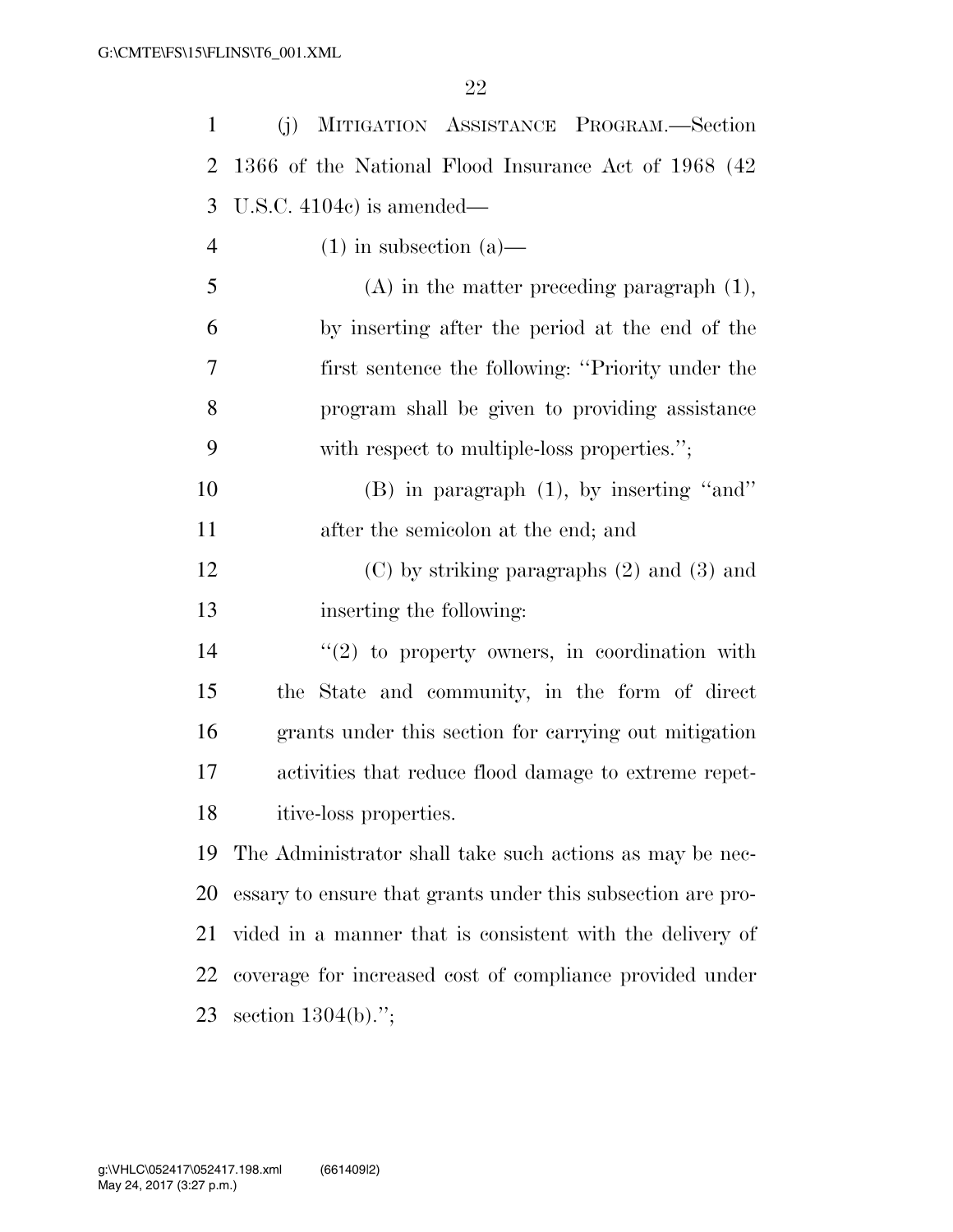| $\mathbf{1}$   | (2) in subsection (c)(2)(A)(ii), by striking "se-    |
|----------------|------------------------------------------------------|
| $\overline{2}$ | vere repetitive loss structures" and inserting "mul- |
| 3              | tiple-loss properties";                              |
| $\overline{4}$ | $(3)$ in subsection $(d)$ —                          |
| 5              | $(A)$ in paragraph $(1)$ —                           |
| 6              | (i) by striking "SEVERE REPETITIVE                   |
| 7              | LOSS STRUCTURES" and inserting "EX-                  |
| 8              | REPETITIVE-LOSS PROPERTIES";<br><b>TREME</b>         |
| 9              | and                                                  |
| 10             | (ii) by striking "severe repetitive loss"            |
| 11             | structures" and inserting "extreme repet-            |
| 12             | itive-loss properties;";                             |
| 13             | $(B)$ in paragraph $(2)$ —                           |
| 14             | (i) by striking "REPETITIVE LOSS                     |
| 15             | STRUCTURES" and inserting "SEVERE RE-                |
| 16             | PETITIVE-LOSS PROPERTIES";                           |
| 17             | (ii) by striking "repetitive loss struc-             |
| 18             | tures" and inserting "severe repetitive-loss         |
| 19             | properties"; and                                     |
| 20             | (iii) by striking "90 percent" and in-               |
| 21             | serting "100 percent";                               |
| 22             | $(C)$ by redesignating paragraph $(3)$ as            |
| 23             | paragraph $(4)$ ; and                                |
| 24             | (D) by inserting after paragraph $(2)$ the           |
| 25             | following new paragraph:                             |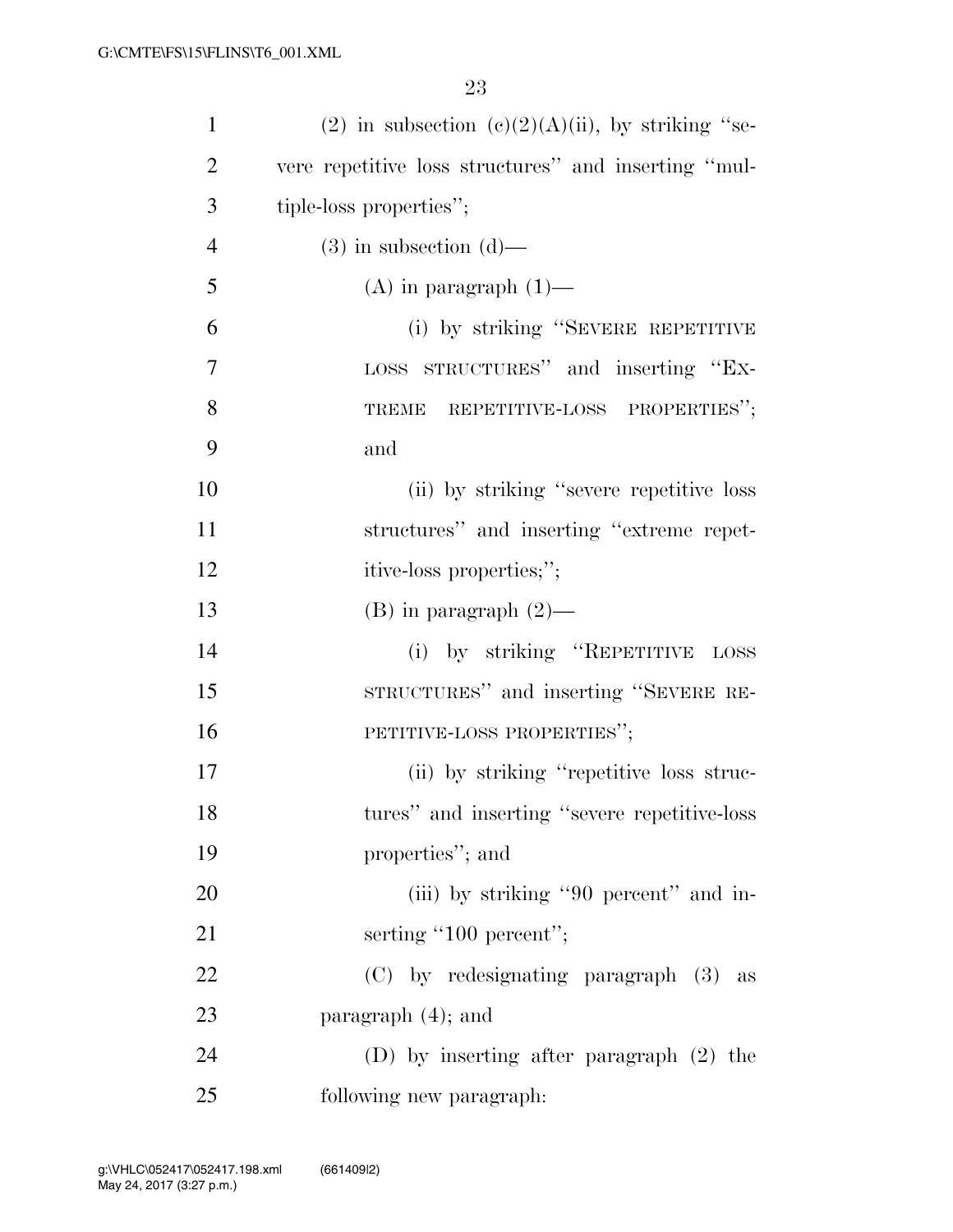| $\mathbf{1}$   | "(3) REPETITIVE-LOSS PROPERTY.—In the case              |
|----------------|---------------------------------------------------------|
| $\overline{2}$ | of mitigation activities to repetitive-loss properties, |
| 3              | in an amount up to 100 percent of all eligible          |
| $\overline{4}$ | costs."                                                 |
| 5              | $(4)$ in subsection $(h)$ —                             |
| 6              | $(A)$ by striking paragraphs $(2)$ and $(3)$ ;          |
| 7              | (B) by striking the subsection designation              |
| 8              | and all that follows through "shall apply:"; and        |
| 9              | $(C)$ in paragraph $(1)$ —                              |
| 10             | (i) by striking "COMMUNITY" and in-                     |
| 11             | serting "DEFINITION OF COMMUNITY";                      |
| 12             | (ii) by striking "The" and inserting                    |
| 13             | "For purposes of this section, the";                    |
| 14             | (iii) by redesignating such paragraph                   |
| 15             | as subsection (i);                                      |
| 16             | (iv) in subparagraph (B), by striking                   |
| 17             | "subparagraph (A)" and inserting "para-                 |
| 18             | graph $(1)$ ";                                          |
| 19             | (v) by redesignating subparagraphs                      |
| 20             | $(A)$ and $(B)$ as paragraphs $(1)$ and $(2)$ , re-     |
| 21             | spectively; and                                         |
| 22             | (vi) by moving the left margins of                      |
| 23             | subsection (h) and paragraphs $(1)$ and $(2)$ ,         |
| 24             | all as so redesignated, two ems to the left;            |
| 25             | and                                                     |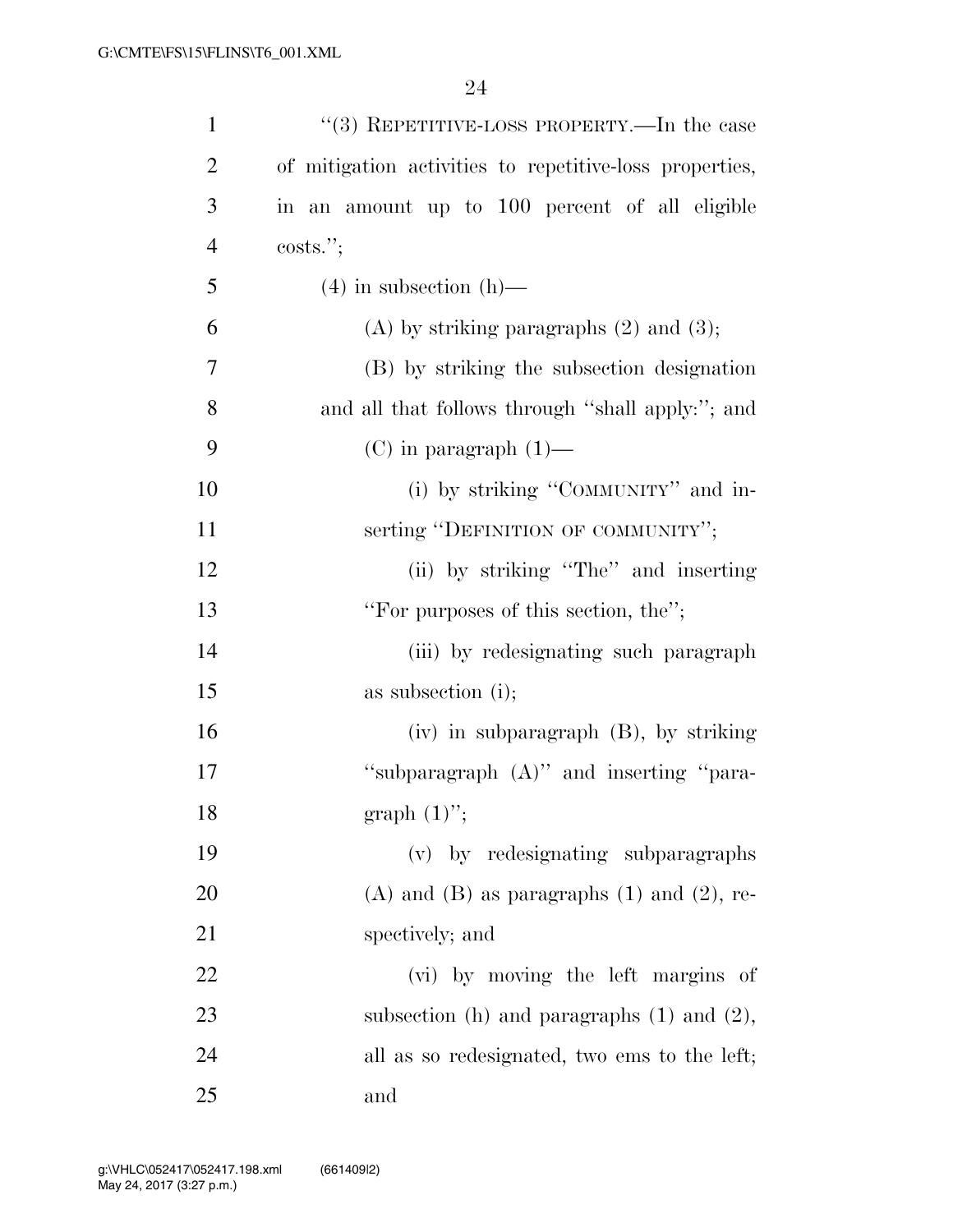(5) by inserting after subsection (g) the fol-lowing new subsection:

 ''(h) FUNDING.—Notwithstanding any provision of law, any funds appropriated for assistance under this title may be transferred to the National Flood Insurance Fund established under section 1310 (42 U.S.C. 4017) for the payment of claims to enable the Administrator to deliver grants under subsection (a)(2) of this section to align with the delivery of coverage for increased cost of compliance for extreme repetitive-loss properties.''.

## **SEC. 7. ELIMINATION OF COVERAGE FOR PROPERTIES WITH EXCESSIVE LIFETIME CLAIMS.**

 Section 1305 of the National Flood Insurance Act of 1968 (42 U.S.C. 4012) is amended by adding at the end the following new subsection:

16 "(e) PROHIBITION OF COVERAGE FOR PROPERTIES WITH EXCESSIVE LIFETIME CLAIMS.—After the expira- tion of the 18-month period beginning on the date of the enactment of this subsection, the Administrator may not make available any new or renewed coverage for flood in- surance under this title for any multiple-loss property for which the aggregate amount in claims payments that have been made after the expiration of such period under flood insurance coverage under this title exceeds twice the amount of the replacement value of the structure.''.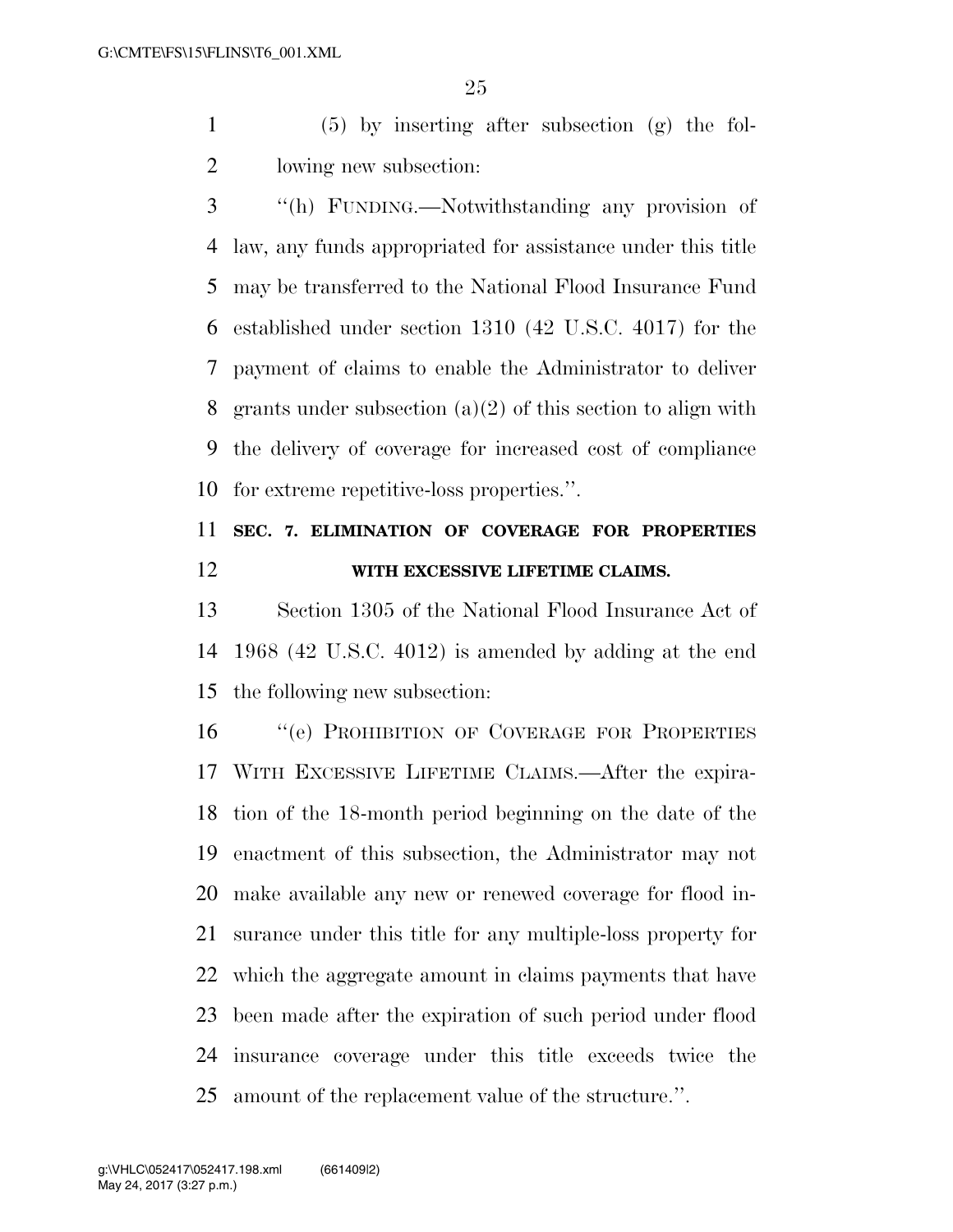| $\mathbf{1}$   | SEC. 8. ADDRESSING TOMORROW'S HIGH-RISK STRUC-        |
|----------------|-------------------------------------------------------|
| $\overline{2}$ | TURES TODAY.                                          |
| 3              | The National Flood Insurance Act of 1968 is amend-    |
| $\overline{4}$ | $ed$ —                                                |
| 5              | $(1)$ in section 1305 (42 U.S.C. 4012), by add-       |
| 6              | ing at the end the following new subsections:         |
| 7              | "(e) REDUCING FUTURE RISKS OF THE NATIONAL            |
| 8              | FLOOD INSURANCE FUND.—                                |
| 9              | "(1) PROHIBITION OF NEW COVERAGE FOR                  |
| 10             | HIGH-RISK PROPERTIES.—Except as provided in           |
| 11             | subsection (f) and notwithstanding any other provi-   |
| 12             | sion of this title, in carrying out the fiduciary re- |
| 13             | sponsibility to the National Flood Insurance Pro-     |
| 14             | gram under section $1309(e)$ (42 U.S.C. $4016(e)$ )   |
| 15             | and to reduce future risks to the National Flood In-  |
| 16             | surance Fund, on or after January 1, 2021, the Ad-    |
| 17             | ministrator may not make available flood insurance    |
| 18             | coverage under this title as follows:                 |
| 19             | "(A) NEW STRUCTURES ADDED TO FLOOD                    |
| 20             | HAZARD ZONES.—Any new coverage for any                |
| 21             | property for which new construction is com-           |
| 22             | menced on or after such date and that, upon           |
| 23             | completion of such construction, is located in an     |
| 24             | area having special flood hazards.                    |

25 "(B) STRUCTURES WITH HIGH-VALUE RE-PLACEMENT COSTS.—Any new or renewed cov-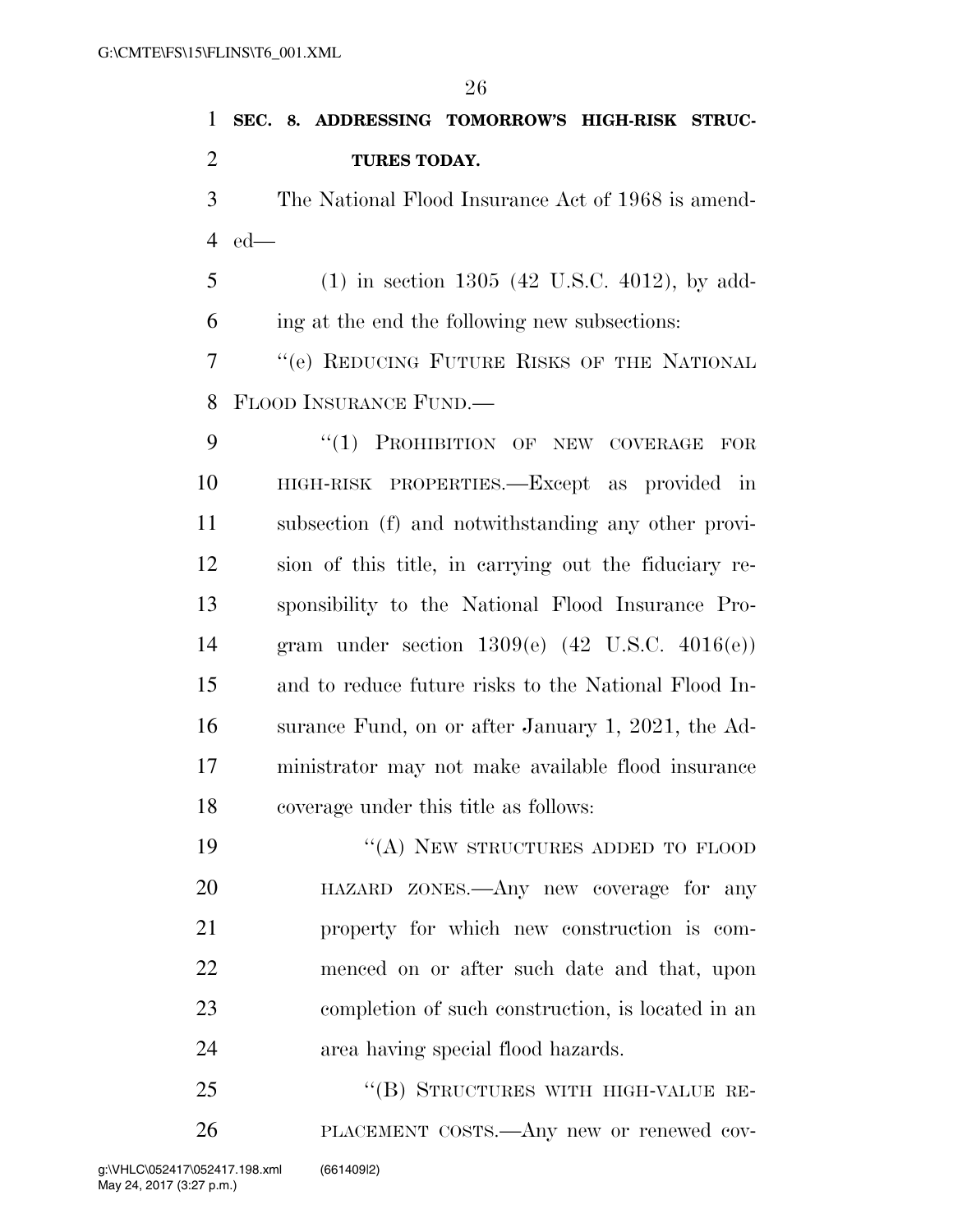| $\mathbf{1}$   | erage for any residential property having 4 or    |
|----------------|---------------------------------------------------|
| $\overline{2}$ | fewer residences and a replacement value of the   |
| 3              | structure, at the time, exclusive of the value of |
| $\overline{4}$ | the real estate on which the structure is lo-     |
| 5              | cated, of $$1,000,000$ or more (as such amount    |
| 6              | is adjusted pursuant to clause (i), subject to    |
| $\overline{7}$ | the following provisions:                         |
| 8              | "(i) ADJUSTMENT OF AMOUNTS.-                      |
| 9              | The dollar amount in the matter of this           |
| 10             | subparagraph that precedes this clause (as        |
| 11             | it may have been previously adjusted) shall       |
| 12             | be adjusted for inflation by the Adminis-         |
| 13             | trator upon the expiration of the 5-year pe-      |
| 14             | riod beginning upon the enactment of this         |
| 15             | subsection and upon the expiration of each        |
| 16             | successive 5-year period thereafter, in ac-       |
| 17             | cordance with an inflationary index se-           |
| 18             | lected by the Administrator.                      |
| 19             | "(ii) VALUATION.—The Administrator                |
| 20             | shall determine the replacement value of a        |
| 21             | property for purposes of this subparagraph        |
| 22             | using such valuation methods or indicia as        |
| 23             | the Administrator determines are reason-          |
| 24             | ably accurate, consistent, reliable,<br>and       |
| 25             | available for such purposes.                      |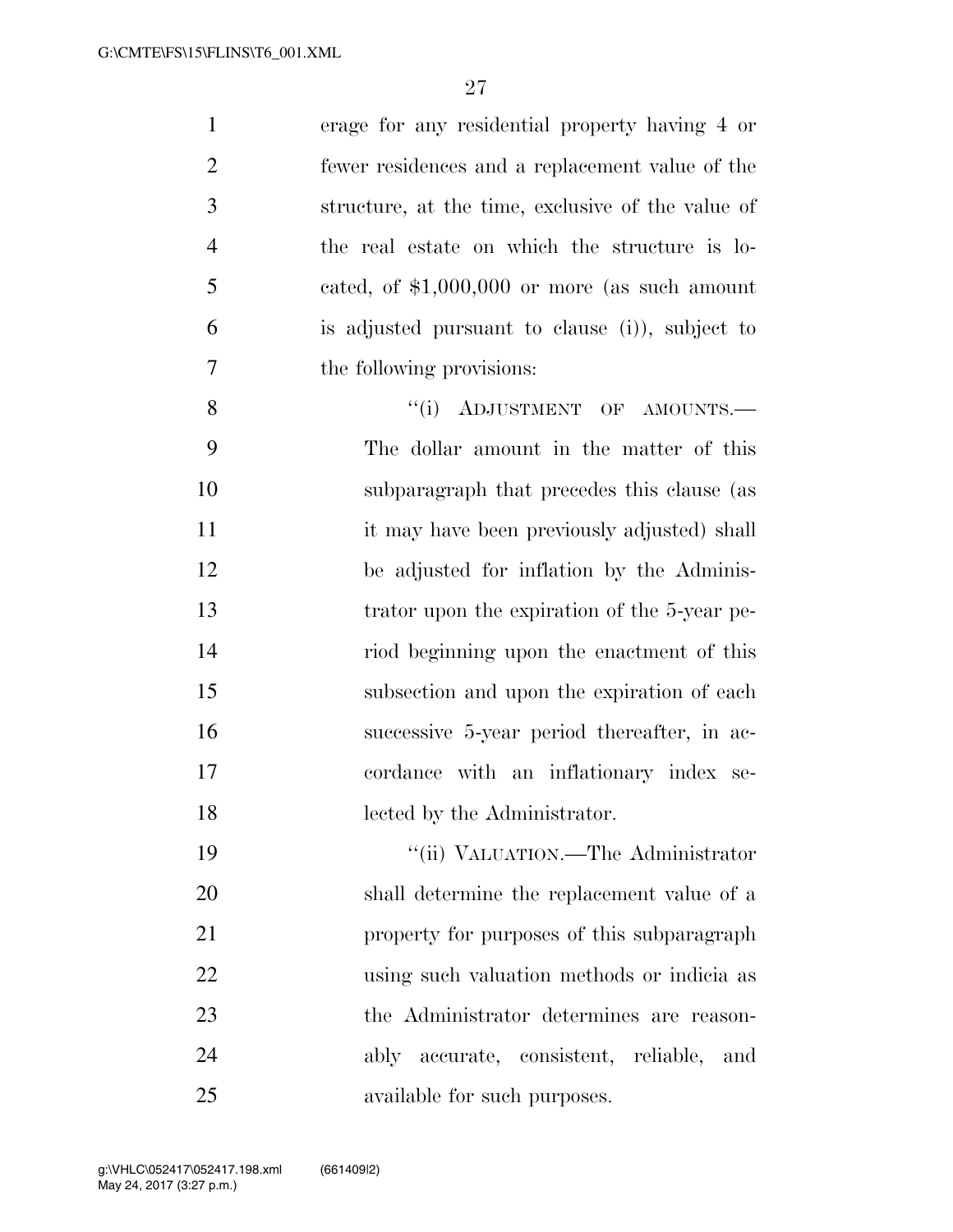1 "'(C) ACTUARIAL STRUCTURES WITH HID- DEN RISKS.—Any renewal of coverage, for any property for which the chargeable risk premium rate under the policy being renewed is not less than the applicable estimated risk premium rate 6 under section  $1307(a)(1)$ , having a chargeable risk premium rate that is less than the applica- ble estimated risk premium rate under section  $1307(a)(1)$ . ''(2) IMPLEMENTATION.—The Administrator may implement this subsection without rulemaking,

 except that any such implementation shall include advance publication of notice in the Federal Register or advance notice by another comparable method, such as posting on an official website of the Admin-istrator.

 ''(f) AVAILABILITY OF OTHERWISE PROHIBITED FLOOD INSURANCE DURING COUNTER-CYCLICAL MARKET ADJUSTMENT.—

20 "(1) AUTHORITY.—Upon the effectiveness of a determination under paragraph (2) with respect to a geographical area, the Administrator may tempo- rarily make available, for properties that are de- scribed in subparagraph (A) or (B), or both, of sub-section (e)(1), and are located in such area, direct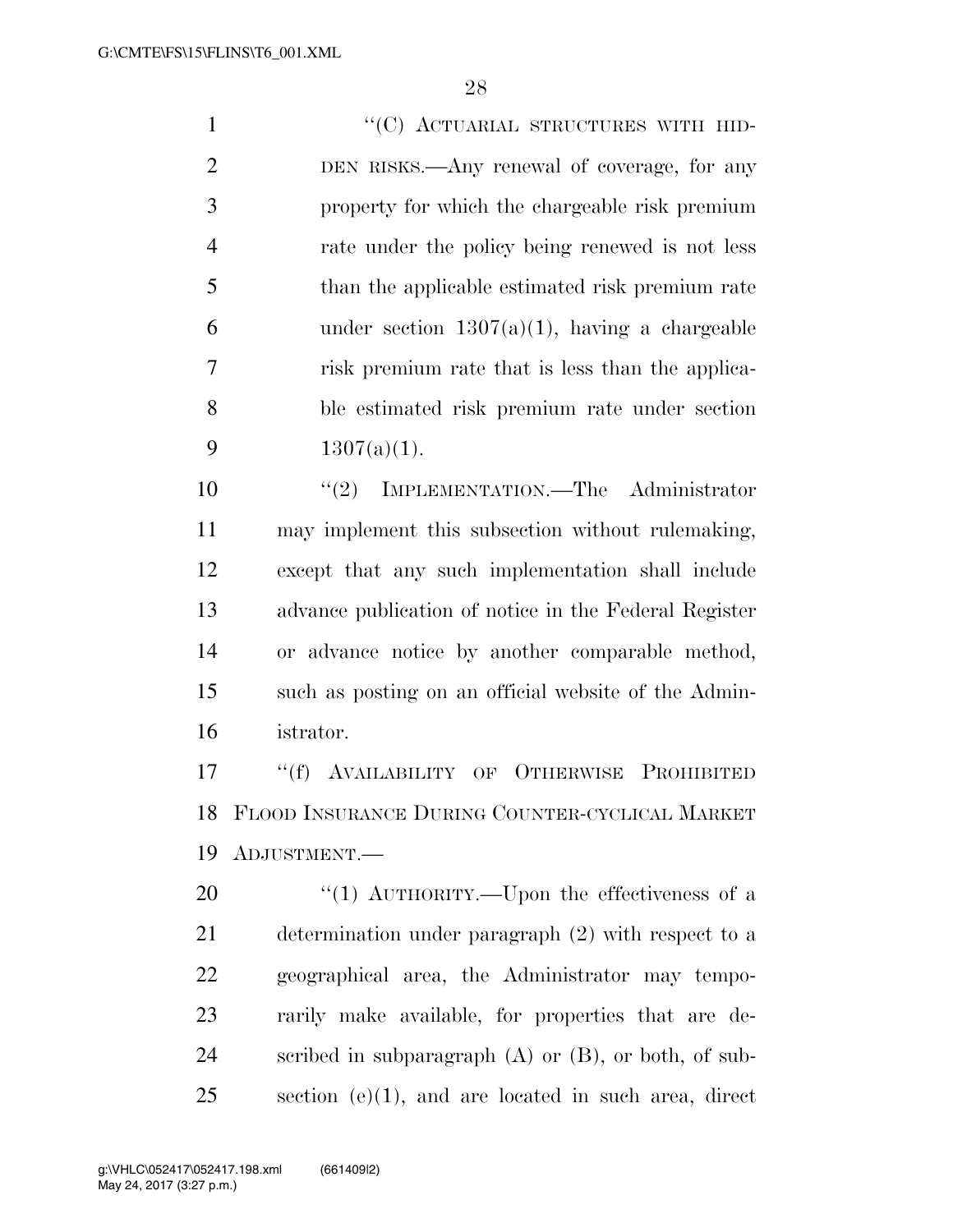coverage for flood insurance under such Act, not- withstanding subsection (e), during the period that begins upon such determination and ends upon the termination date with respect to such period deter-mined under paragraph (7) of this subsection.

6 "(2) DETERMINATION OF MARKET CONTRAC- TION.—A determination under this paragraph for a geographical area is a determination, made by the State insurance regulator for the affected geo- graphical area, that the availability or affordability of private flood insurance coverage in the United States for properties that are described in subpara-13 graph  $(A)$  or  $(B)$ , or both, of subsection  $(e)(1)$  and are located in such area has contracted significantly, made in accordance with the following requirements:

16 ''(A) The State insurance coordinator has determined that there is no evidence that the State regulatory or legislative structure has un- duly hindered the ability of private insurance carriers to compete in the State.

21 ''(B) The State insurance coordinator has determined that there is evidence of a low mar- ket penetration of private flood insurance in the State, or a geographic area of the State, where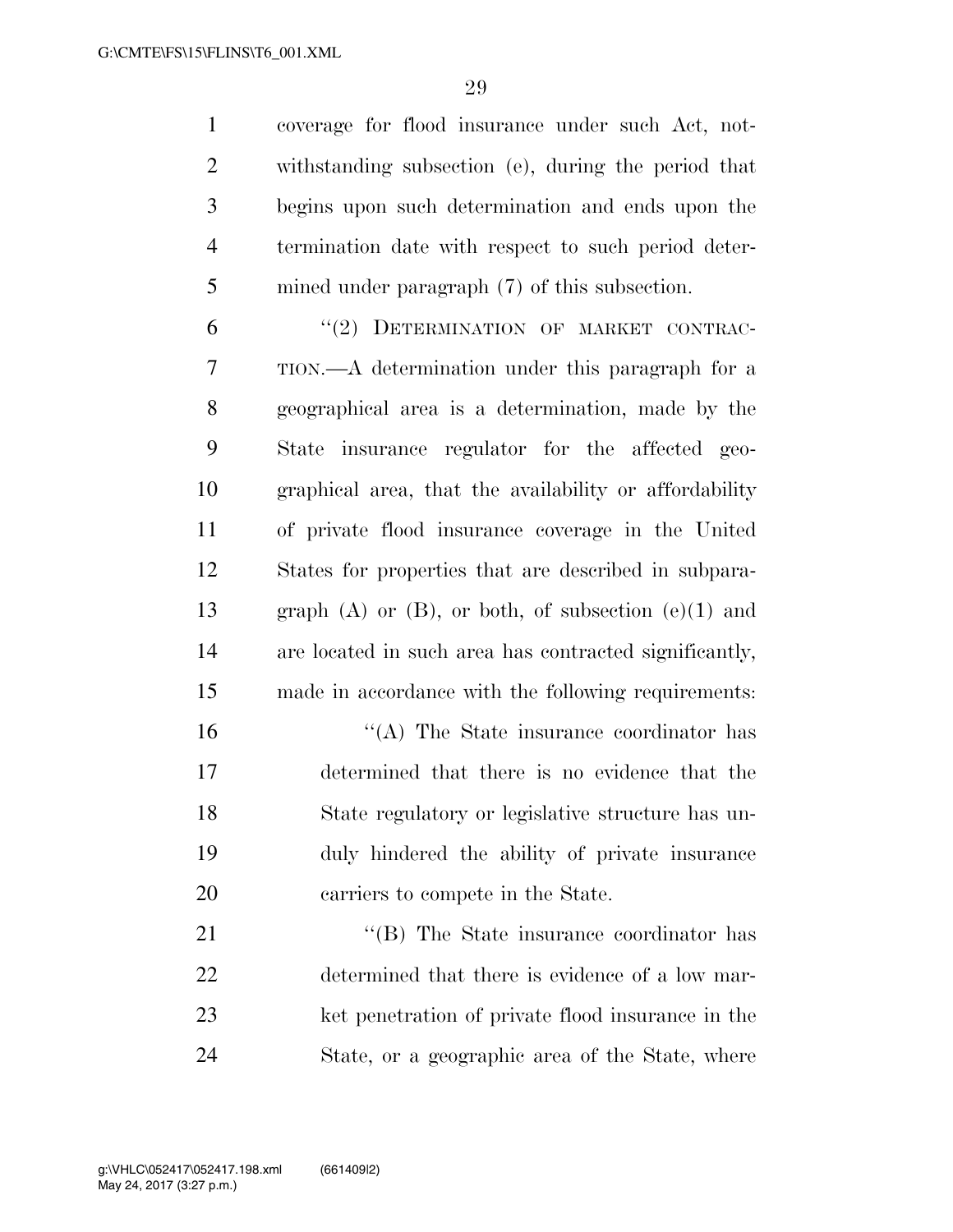private insurance carriers have been allowed to participate in the market in a fair process.

 $\cdot$  (C) The State insurance coordinator has determined that private insurers have been given an opportunity to offer flood insurance but have failed to penetrate the markets by more than 10 percent of the market share for flood insurance.

 $\langle \text{`}(D) \rangle$  The determination under this para- graph was made after the State insurance com- missioner provided private insurance carriers and consumers an opportunity to provide infor- mation regarding the determination under this paragraph, which included holding a public hearing regarding such determination at which to provide such information that was held not less than 45 days after public notice of the time and place of such hearing was first made avail-able.

20 "'(E) The Secretary of the Treasury has confirmed the determination under this para- graph based on the conditions of the insurance market for such determination, including the geographic area subject to the determination.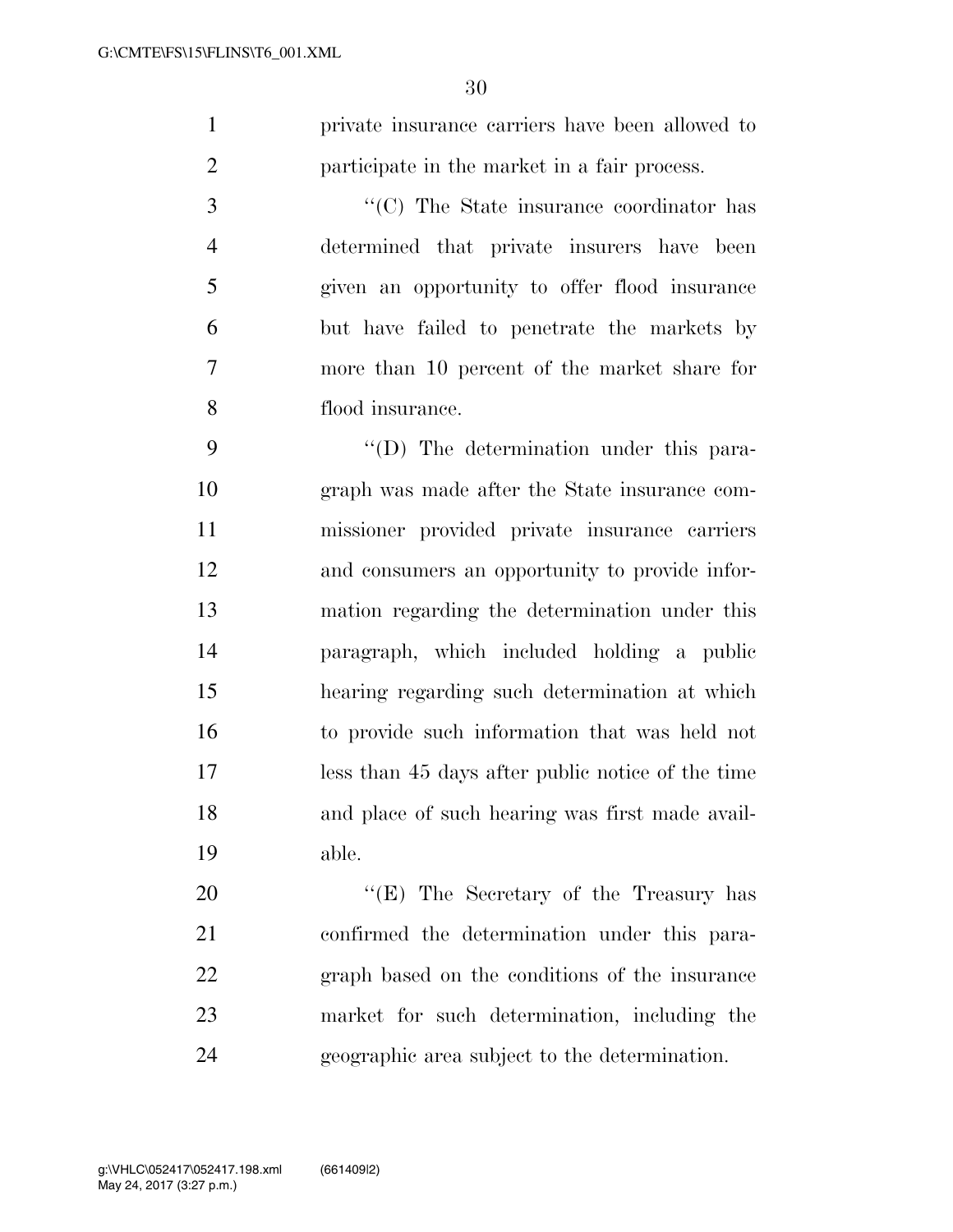''(3) EFFECTIVE DATE.—A determination under paragraph (2) shall take effect for purposes of paragraph (1) upon receipt by the Administrator of written notice of such determination, in accordance with such requirements as the Administrator shall establish.

7 "(4) SURCHARGE.—Any flood insurance cov- erage made available for a property pursuant to this subsection shall be made available at chargeable pre- mium rates otherwise determined under this title for such property, notwithstanding subsection (e), ex- cept that the Administrator shall impose and collect a surcharge for such coverage in an amount equal to 10 percent of such chargeable premium rate.

15 "(5) CONDITIONS FOR TERMINATION.—Upon making a determination under paragraph (2), the Administrator shall also identify measurable criteria for determining when the conditions determined under paragraph (2) have ceased to exist for the af-fected geographical area.

21 "(6) NOTICE TO CONGRESS.—Upon making a determination under paragraph (2), the Adminis- trator shall provide, to the Committee on Financial Services of the House of Representatives and the Committee on Banking, Housing, and Urban Affairs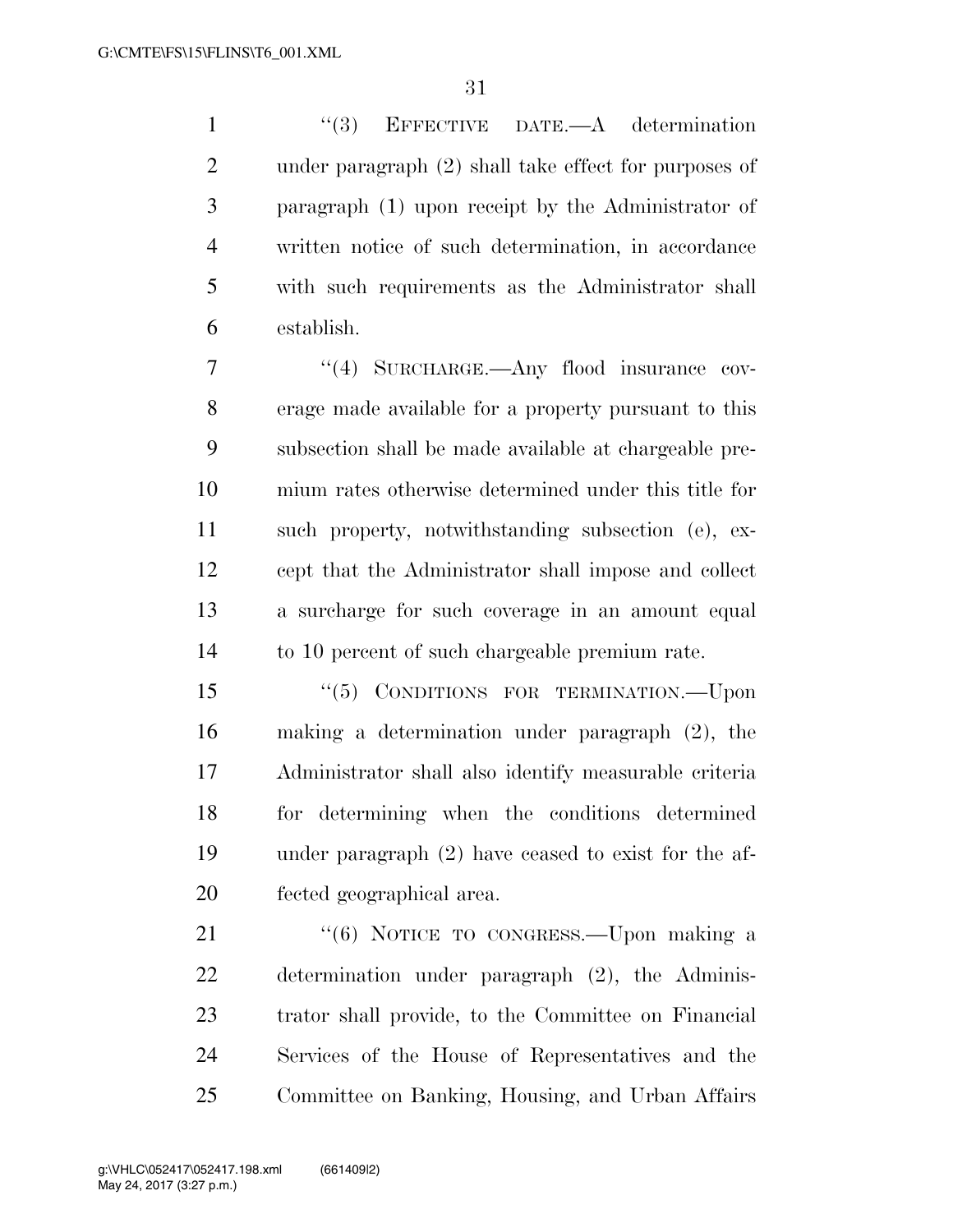| $\mathbf{1}$   | of the Senate, written notice of such determination,  |
|----------------|-------------------------------------------------------|
| $\overline{2}$ | the geographical area to which such determination     |
| 3              | applies, and the specific measurable criteria identi- |
| $\overline{4}$ | fied pursuant to paragraph $(5)$ .                    |
| 5              | "(7) TERMINATION.—The authority to make di-           |
| 6              | rect flood insurance coverage available pursuant to   |
| 7              | this subsection shall terminate upon the earlier of—  |
| 8              | "(A) the expiration of the 12-month period            |
| 9              | beginning upon the date that notice under para-       |
| 10             | graph (6) is provided to the specified Commit-        |
| 11             | tees; or                                              |
| 12             | $\lq\lq$ (B) the occurrence of the conditions iden-   |
| 13             | tified pursuant to paragraph (5).                     |
| 14             | "(8) RULES OF CONSTRUCTION.-                          |
| 15             | "(A) MULTIPLE DETERMINATIONS.—Noth-                   |
| 16             | ing in this subsection may be construed to pre-       |
| 17             | vent multiple or consecutive periods during           |
| 18             | which direct flood insurance coverage may be          |
| 19             | made available pursuant to this subsection for        |
| 20             | properties referred to in subsection $(e)(1)$ .       |
| 21             | "(B) EFFECTIVENESS OF POLICIES.—The                   |
| 22             | termination pursuant to paragraph $(7)$ of au-        |
| 23             | thority to make direct flood insurance coverage       |
| 24             | available pursuant to this subsection may not         |
| 25             | be construed to affect the effectiveness or term      |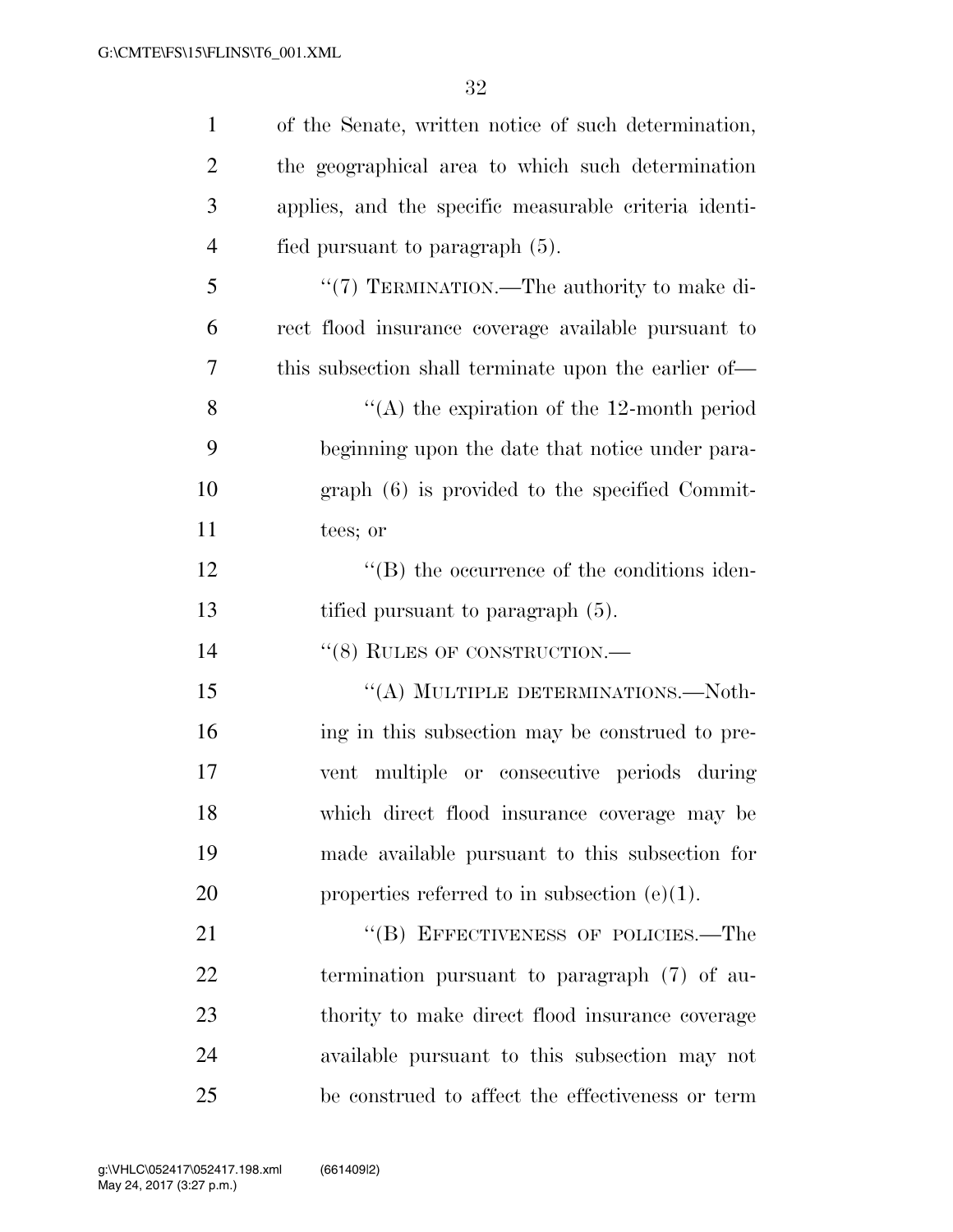|   | of coverage of any policy for such coverage pur-        |
|---|---------------------------------------------------------|
| 2 | chased pursuant to such authority."; and                |
| 3 | in section $1306(a)(1)$ $(42 \text{ U.S.C.})$<br>(2)    |
| 4 | $4013(a)(1)$ , by inserting ", subject to subsections   |
| 5 | (e) and (f) of section $1305$ " before the semicolon at |
| 6 | the end.                                                |
|   |                                                         |

#### **SEC. 9. ALLOWANCE FOR WRITE YOUR OWN COMPANIES.**

 Section 1345 of the National Flood Insurance Act of 1968 (42 U.S.C. 4081) is amended by adding at the end the following new subsection:

11 ""(f) ALLOWANCE FOR WRITE YOUR OWN COMPA- NIES.—The allowance paid to companies participating in the Write Your Own Program (as such term is defined in section 1370 (42 U.S.C. 4121) with respect to a policy for flood insurance coverage made available under this title shall not be greater than 25 percent of the chargeable premium for such coverage.''.

# **SEC. 10. ENFORCEMENT OF MANDATORY PURCHASE RE-**

#### **QUIREMENTS.**

(a) PENALTIES.—Paragraph (5) of section 102(f) of

 the Flood Disaster Protection Act of 1973 (42 U.S.C. 22  $4012a(f)(5)$  is amended by striking "\$2,000" and insert-ing ''\$5,000''.

 (b) INSURED DEPOSITORY INSTITUTIONS.—Subpara-25 graph (A) of section  $10(i)(2)$  of the Federal Deposit Insur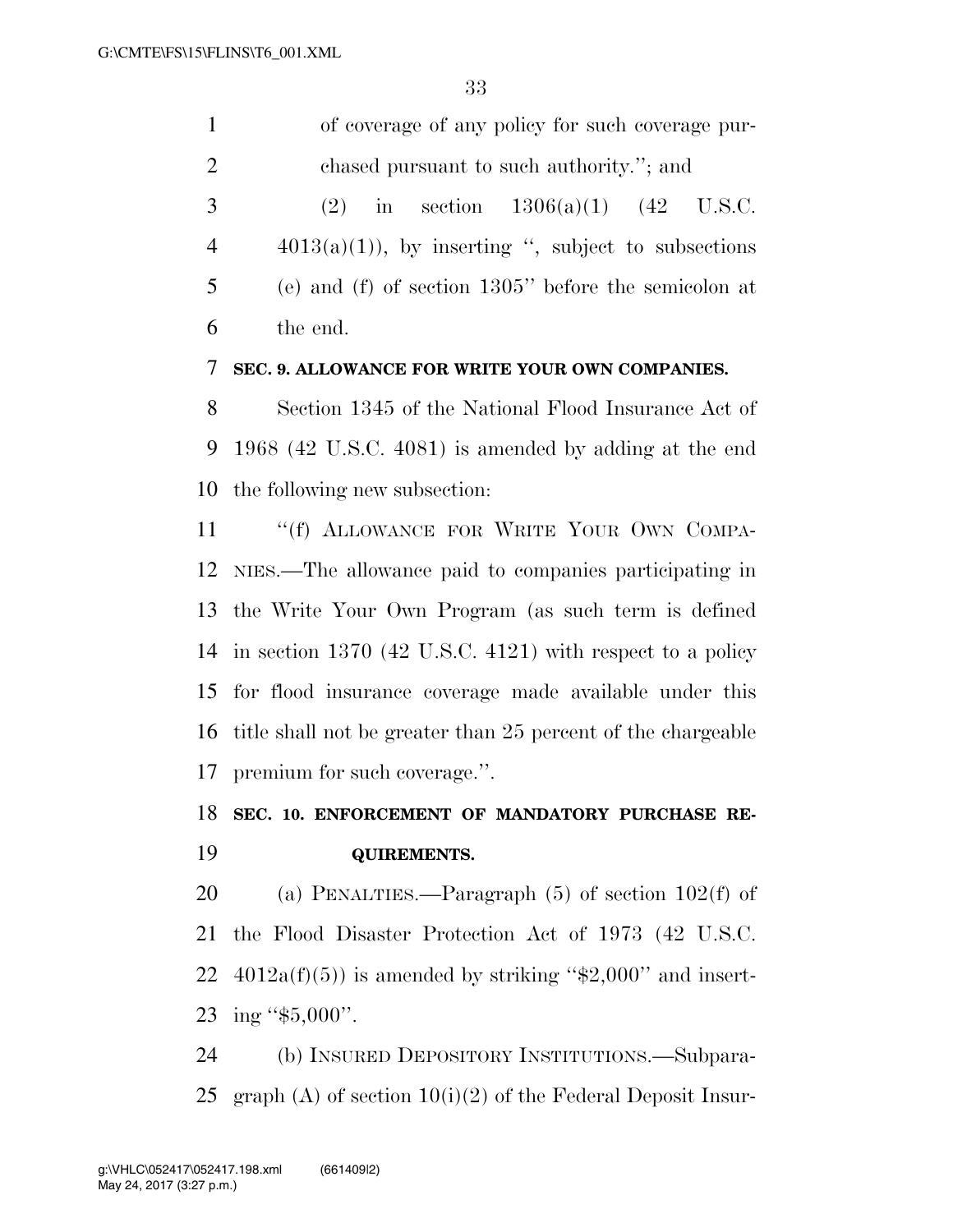1 ance Act (12 U.S.C. 1820( $i0(2)(A)$ ) is amended by strik- ing ''date of enactment of the Riegle Community Develop- ment and Regulatory Improvement Act of 1994 and bien- nially thereafter for the next 4 years'' and inserting ''date of enactment of the National Flood Insurance Program Integrity Improvement Act of 2017 and biennially there-after''.

 (c) CREDIT UNIONS.—Subparagraph (A) of section 204(e)(2) of the Federal Credit Union Act (12 U.S.C.  $1784(e)(2)(A)$  is amended by striking "date of enactment" of the Riegle Community Development and Regulatory Improvement Act of 1994 and biennially thereafter for the next 4 years'' and inserting ''date of enactment of the Na- tional Flood Insurance Program Integrity Improvement Act of 2017 and annually thereafter''.

 (d) GOVERNMENT-SPONSORED ENTERPRISES.— Paragraph (4) of section 1319B(a) of the Federal Hous- ing Enterprises Financial Safety and Soundness Act of 19 1992 (12 U.S.C.  $4521(a)(4)$ ) is amended, in the matter after and below subparagraph (B), by striking ''first, third, and fifth annual reports under this subsection re- quired to be submitted after the expiration of the 1-year period beginning on the date of enactment of the Riegle Community Development and Regulatory Improvement Act of 1994'' and inserting ''first annual report under this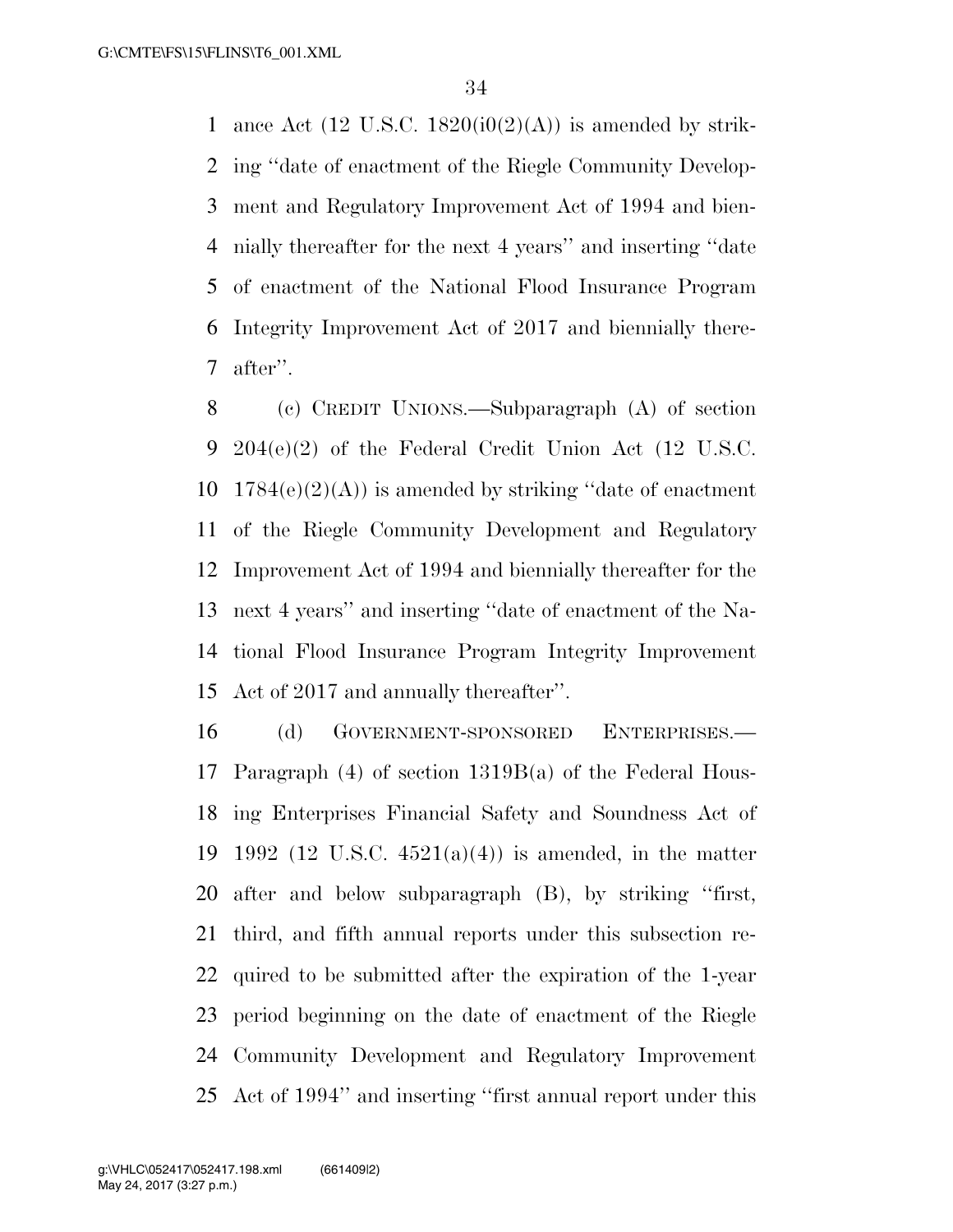subsection required to be submitted after the expiration of the 1-year period beginning on the date of enactment of the National Flood Insurance Program Integrity Im- provement Act of 2017 and every such second annual re-port thereafter''.

 (e) MANDATORY PURCHASE GUIDELINES.—Not later than the expiration of the 12-month period beginning on the date of the enactment of this Act, the Administrator of the Federal Emergency Management Agency shall up- date and reissue the rescinded document of the Adminis- trator entitled ''Mandatory Purchase of Flood Insurance Guidelines'' (last updated on October 29, 2014).

**SEC. 11. SATISFACTION OF MANDATORY PURCHASE RE-**

# **QUIREMENT IN STATES REQUIRING FLOOD COVERAGE IN ALL-PERILS POLICIES.**

 Section 102 of the Flood Disaster Protection Act of 1973 (42 U.S.C. 4012a) is amended—

 (1) in subsection (a), by striking ''After'' and inserting ''Subject to subsection (i) of this section, after'';

21 (2) in subsection (b)—

 (A) in paragraph (1), by striking ''Each'' and inserting ''Subject to subsection (i) of this section, each'';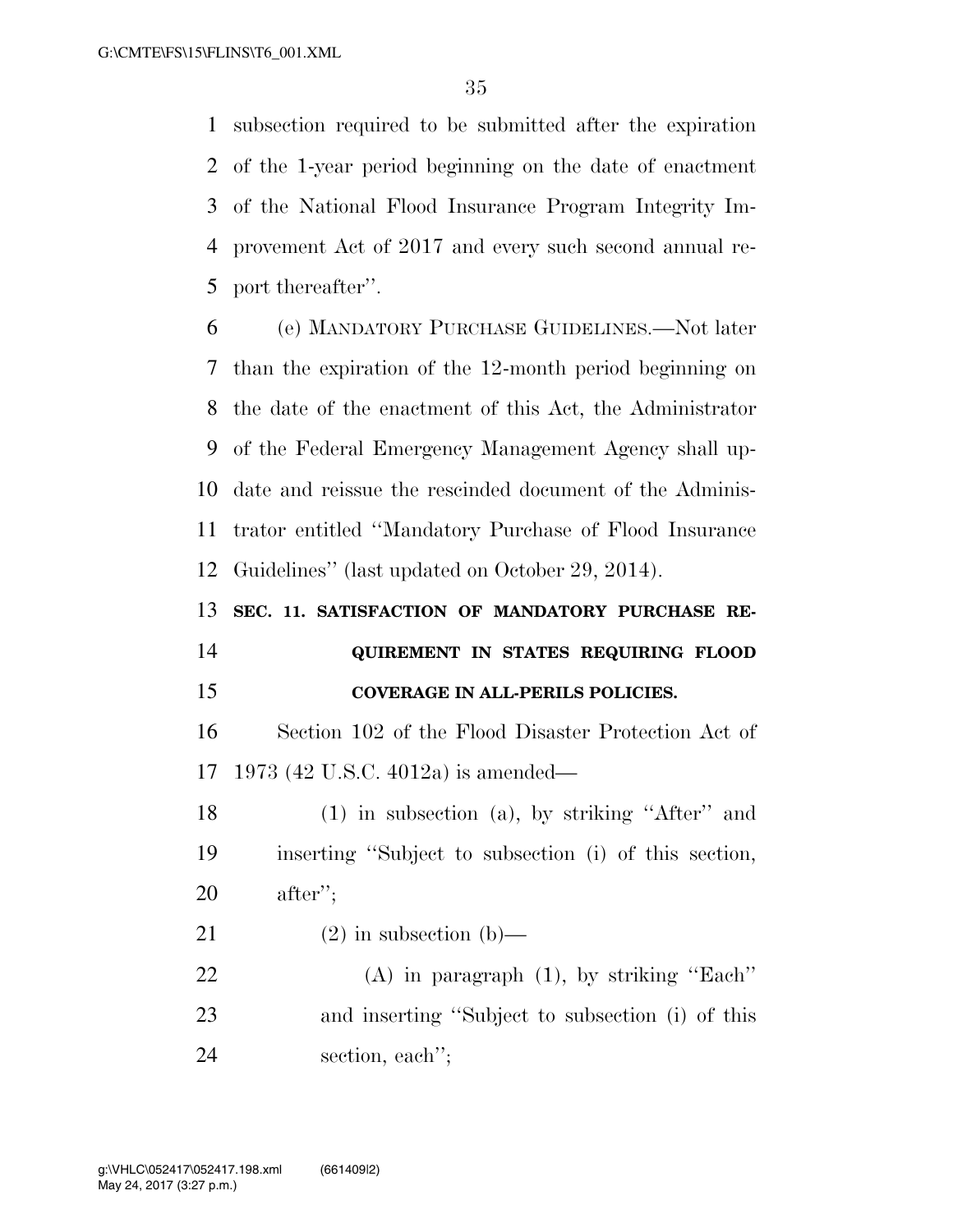| $\mathbf{1}$   | $(B)$ in paragraph $(2)$ , by striking "Each"          |
|----------------|--------------------------------------------------------|
| $\overline{2}$ | and inserting "Subject to subsection (i) of this       |
| 3              | section, $A$ "; and                                    |
| $\overline{4}$ | $(C)$ in paragraph $(3)$ , by striking "The"           |
| 5              | and inserting "Subject to subsection (i) of this       |
| 6              | section, the";                                         |
| 7              | $(3)$ in subsection $(e)(1)$ , by striking "If" and    |
| 8              | inserting "Subject to subsection (i) of this section,  |
| 9              | if"; and                                               |
| 10             | (4) by adding at the end the following new sub-        |
| 11             | section:                                               |
| 12             | "(i) SATISFACTION OF MANDATORY PURCHASE RE-            |
| 13             | QUIREMENT IN STATES REQUIRING FLOOD COVERAGE IN        |
| 14             | ALL-PERILS POLICIES.-                                  |
| 15             | "(1) WAIVERS.—Subsections (a), (b), and (e) of         |
| 16             | section 102 shall not apply with respect to residen-   |
| 17             | tial properties in any State for which the Adminis-    |
| 18             | trator determines that State law, including any reg-   |
| 19             | ulation or executive order, requires that with respect |
| 20             | residential properties any property insurance cov-     |
| 21             | erage that covers all perils except specifically ex-   |
| 22             | cluded perils shall include coverage for flood perils  |
| 23             | in an amount at least equal to the outstanding prin-   |
| 24             | cipal balance of the loan or the maximum limit of      |
| 25             | flood insurance coverage made available under this     |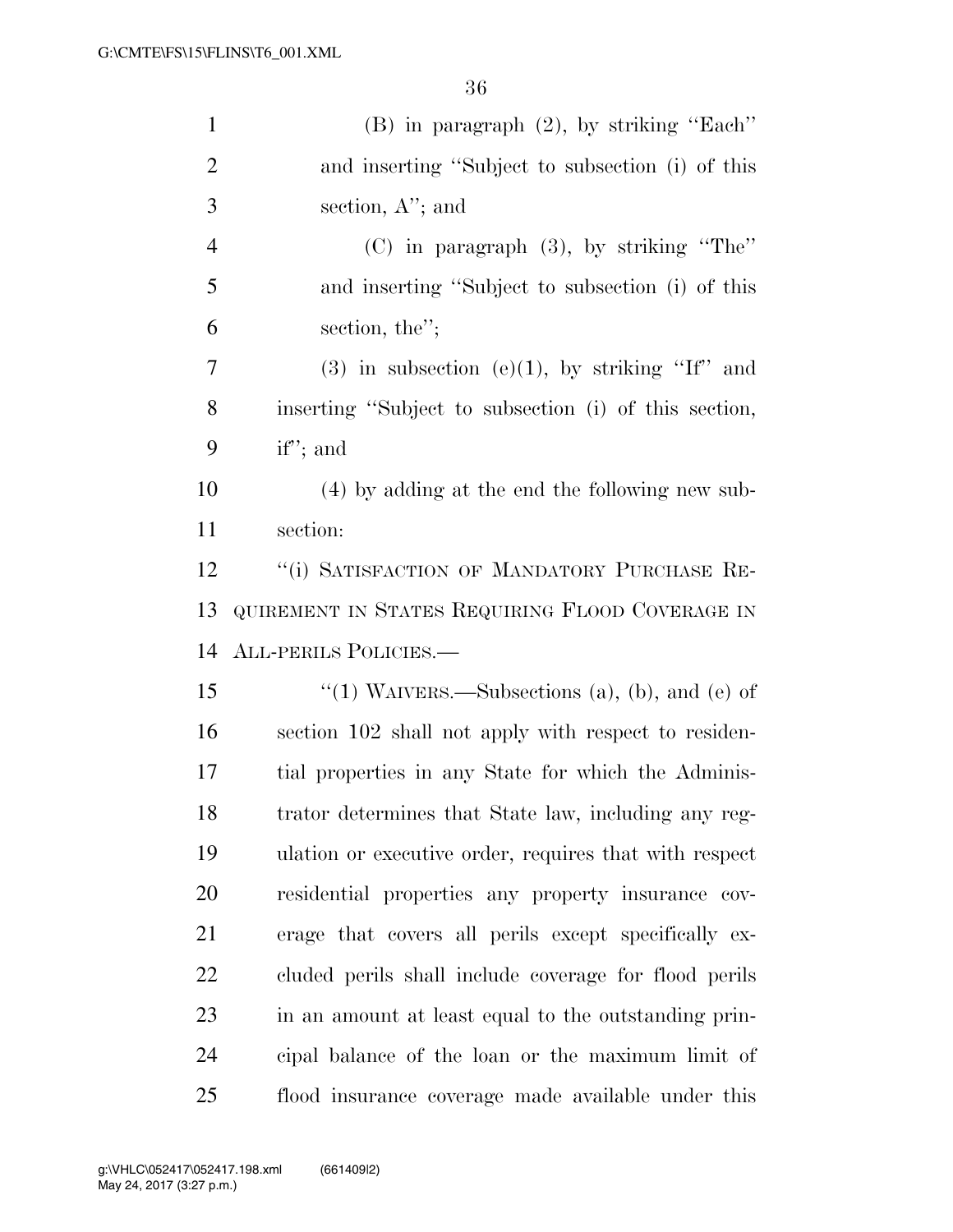title with respect to such type of residential prop-erty, whichever is less.

3 "(2) DEFINITIONS, PROCEDURES, STAND- ARDS.—The Administrator may establish such defi- nitions, procedures, and standards as the Adminis- trator considers necessary for making determina-tions under paragraph (1).''.

#### **SEC. 12. FLOOD INSURANCE PURCHASE REQUIREMENTS.**

 Section 102 of the Flood Disaster Protection Act of 1973 (42 U.S.C. 4012a), as amended by section 11 of this Act, is further amended —

12 (1) in subsection  $(c)(2)(A)$ , by striking "\$5,000 or less'' and inserting the following: ''\$25,000 or less, except that such amount (as it may have been previously adjusted) shall be adjusted for inflation by the Administrator upon the expiration of the 5- year period beginning upon the enactment of the National Flood Insurance Program Integrity Im- provement Act of 2017 and upon the expiration of each successive 5-year period thereafter, in accord- ance with an inflationary index selected by the Ad-ministrator''; and

 (2) by adding at the end the following new sub-section: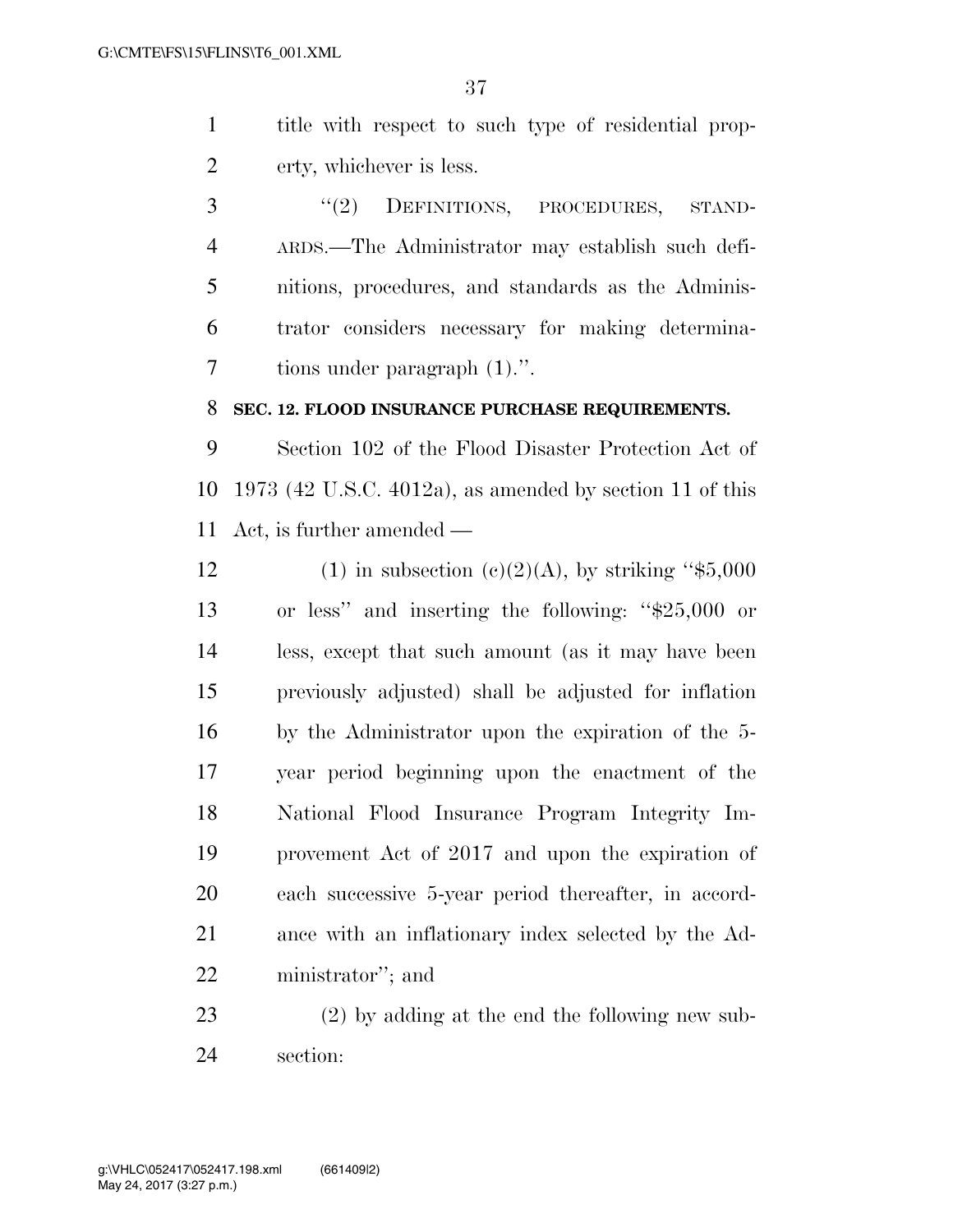''(j) FLOOD INSURANCE PURCHASE REQUIRE- MENTS.—Notwithstanding any other provision of law, a State or local government or private lender may require the purchase of flood insurance coverage for a structure that is located outside of an area having special flood haz-ards.''.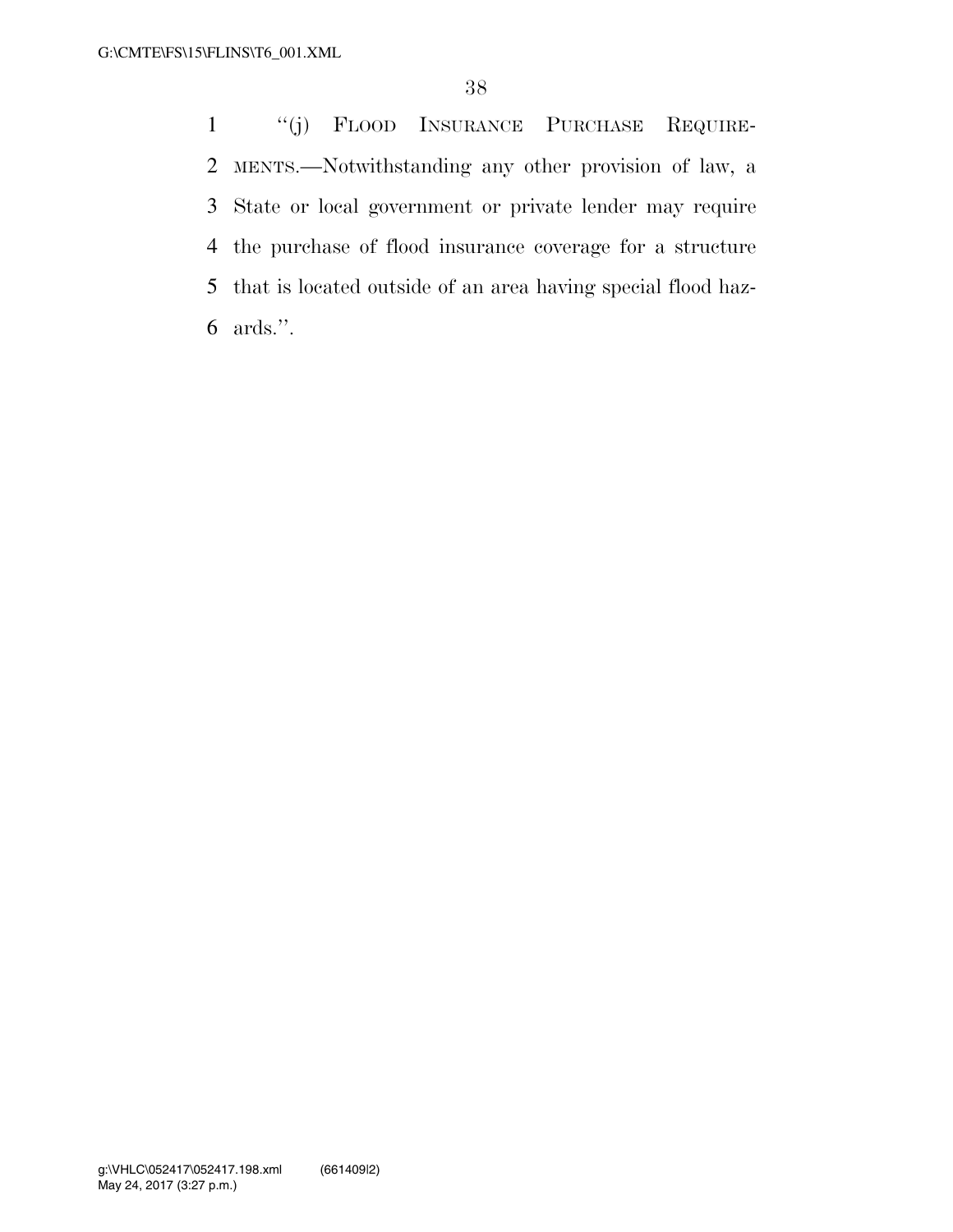..................................................................... (Original Signature of Member)

115TH CONGRESS<br>1st Session



TH CONGRESS<br>1st SESSION **H. R.** <u>Internative reforms</u> to the National Flood Insurance Program, and for other purposes.

#### IN THE HOUSE OF REPRESENTATIVES

<sup>M</sup>l. llllll introduced the following bill; which was referred to the Committee on l

# **A BILL**

To provide for administrative reforms to the National Flood Insurance Program, and for other purposes.

- 1 *Be it enacted by the Senate and House of Representa-*
- 2 *tives of the United States of America in Congress assembled,*

#### 3 **SECTION 1. SHORT TITLE.**

- 4 This Act may be cited as the ''National Flood Insur-
- 5 ance Program Administrative Reform Act of 2017''.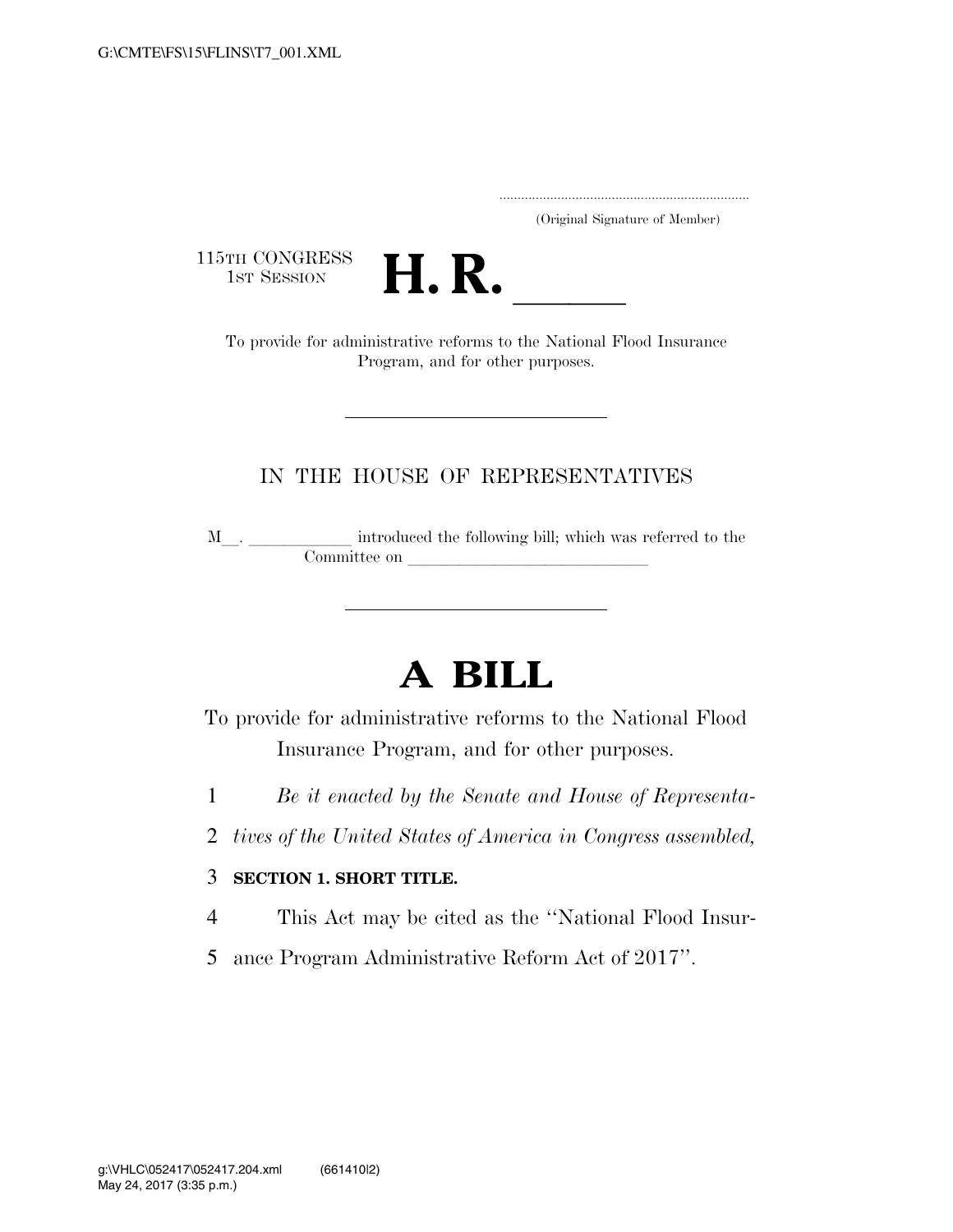# **SEC. 2. PENALTIES FOR FRAUD AND FALSE STATEMENTS IN THE NATIONAL FLOOD INSURANCE PRO-GRAM.**

 Part C of chapter 2 of the National Flood Insurance Act of 1968 (42 U.S.C. 4081 et seq.) is amended by add-ing at the end the following new section:

 **''SEC. 1349. PENALTIES FOR FRAUD AND FALSE STATE- MENTS IN THE NATIONAL FLOOD INSURANCE PROGRAM.** 

 ''(a) OFFENSE.—The Administrator shall prohibit, in the preparation, production, or submission of any report in connection with the proving or adjusting of a claim for flood insurance coverage made available under this title, including any engineering report or claims adjustment re- port, any person to knowingly engage in the practice of engineering without a license, to knowingly forge any such report, or to knowingly make any materially false, ficti- tious, or fraudulent statement or representation in such a report.

 ''(b) PENALTIES.—Whoever violates subsection (a) shall be subject to such penalties as the Administrator and the Secretary of Homeland Security shall, by regulation, establish, which may include suspension and debarment from participation in the National Flood Insurance Pro-gram.''.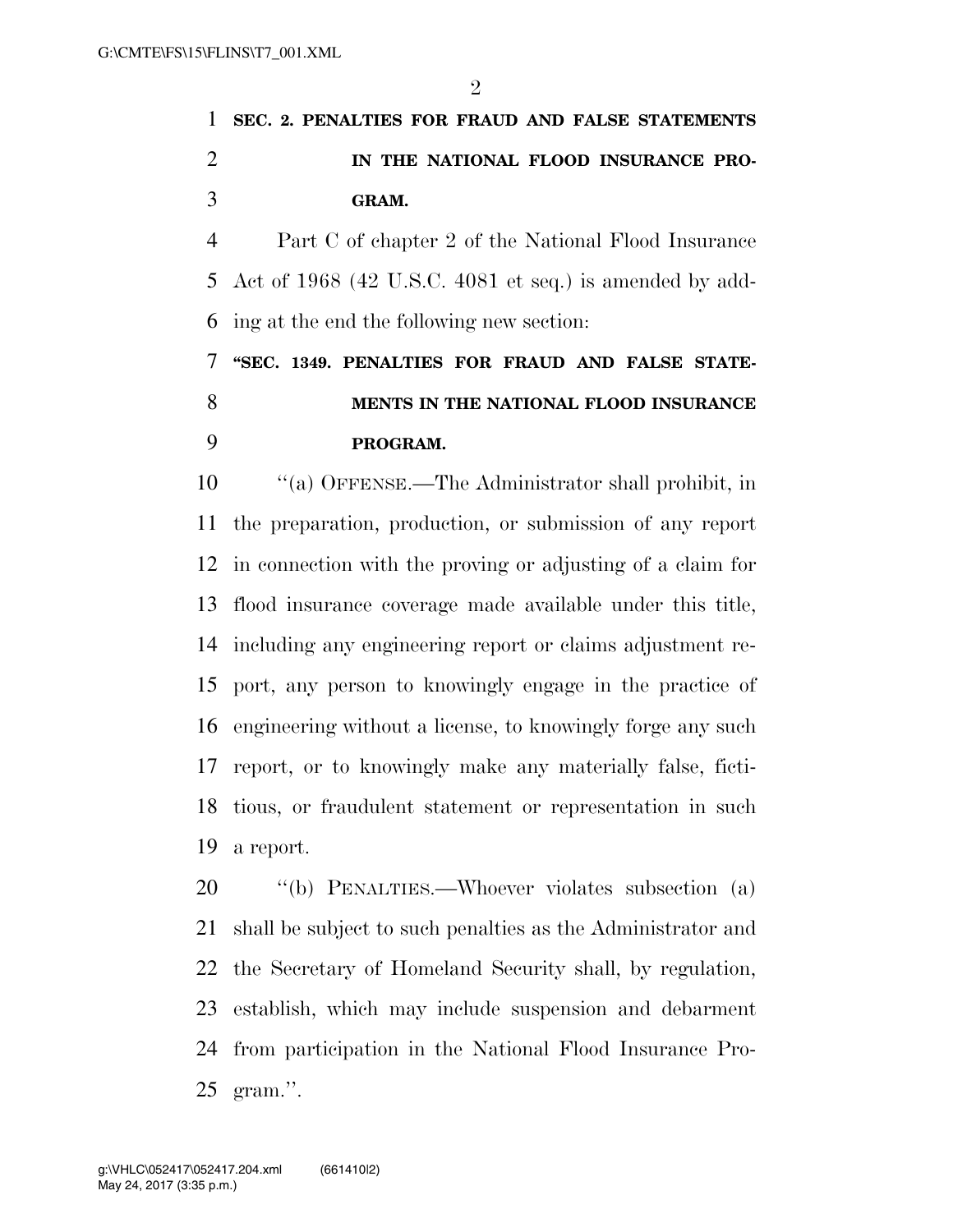# **SEC. 3. ENHANCED POLICYHOLDER APPEALS PROCESS RIGHTS.**

 Part C of chapter II of the National Flood Insurance Act of 1968 (42 U.S.C. 4081 et seq.), as amended by the preceding provisions of this Act, is further amended by adding at the end the following new section:

# **''SEC. 1350. APPROVAL OF DECISIONS RELATING TO FLOOD INSURANCE COVERAGE.**

 ''(a) IN GENERAL.—The Administrator shall estab- lish an appeals process to enable holders of a flood insur- ance policy provided under this title to appeal the decisions of their insurer, with respect to the disallowance, in whole or in part, of any claims for proved and approved losses covered by flood insurance. Such appeals shall be limited to the claim or portion of the claim disallowed by the in-surer.

 ''(b) APPEAL DECISION.—Upon a decision in an ap- peal under subsection (a), the Administrator shall provide the policyholder with a written appeal decision. The appeal decision shall explain the Administrator's determination to uphold or overturn the decision of the flood insurer. The Administrator may direct the flood insurer to take action necessary to resolve the appeal, to include re-inspection, re-adjustment, or payment, as appropriate.

 ''(c) RULES OF CONSTRUCTION.—This section shall not be construed as—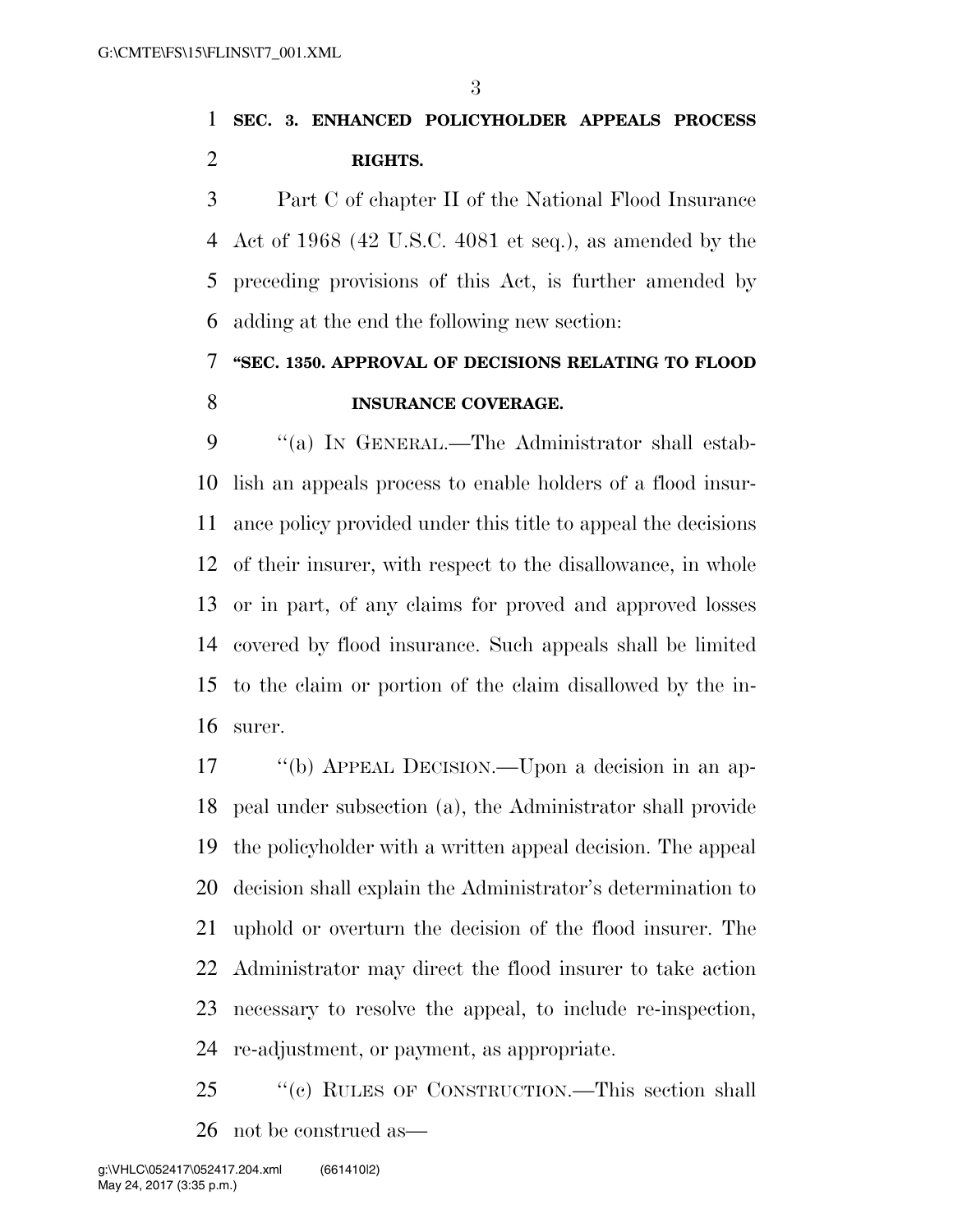| $\mathbf{1}$   | $\lq(1)$ making the Federal Emergency Manage-          |
|----------------|--------------------------------------------------------|
| $\overline{2}$ | ment Agency or the Administrator a party to the        |
| 3              | flood insurance contract; or                           |
| $\overline{4}$ | $"(2)$ creating any action or remedy not other-        |
| 5              | wise provided by this title.'"                         |
| 6              | SEC. 4. DEADLINE FOR APPROVAL OF CLAIMS.               |
| 7              | (a) IN GENERAL.—Section 1312 of the National           |
| 8              | Flood Insurance Act of 1968 (42 U.S.C. 4019) is amend- |
| 9              | $ed$ —                                                 |
| 10             | $(1)$ in subsection $(a)$ , by striking "The Adminis-  |
| 11             | trator" and inserting "Subject to other provisions of  |
| 12             | this section, the Administrator"; and                  |
| 13             | $(2)$ by adding at the end the following new sub-      |
| 14             | section:                                               |
| 15             | "(d) DEADLINE FOR APPROVAL OF CLAIMS.—                 |
| 16             | "(1) IN GENERAL.—The Administrator shall               |
| 17             | provide that, in the case of any claim for damage to   |
| 18             | or loss of property under flood insurance coverage     |
| 19             | made available under this title, a final determination |
| 20             | regarding approval of a claim for payment or dis-      |
| 21             | approval of the claim be made, and notification of     |
| 22             | such determination be provided to the insured mak-     |
| 23             | ing such claim, not later than the expiration of the   |
| 24             | 90-day period (as such period may be extended pur-     |
| 25             | suant to paragraph $(2)$ ) beginning upon the day on   |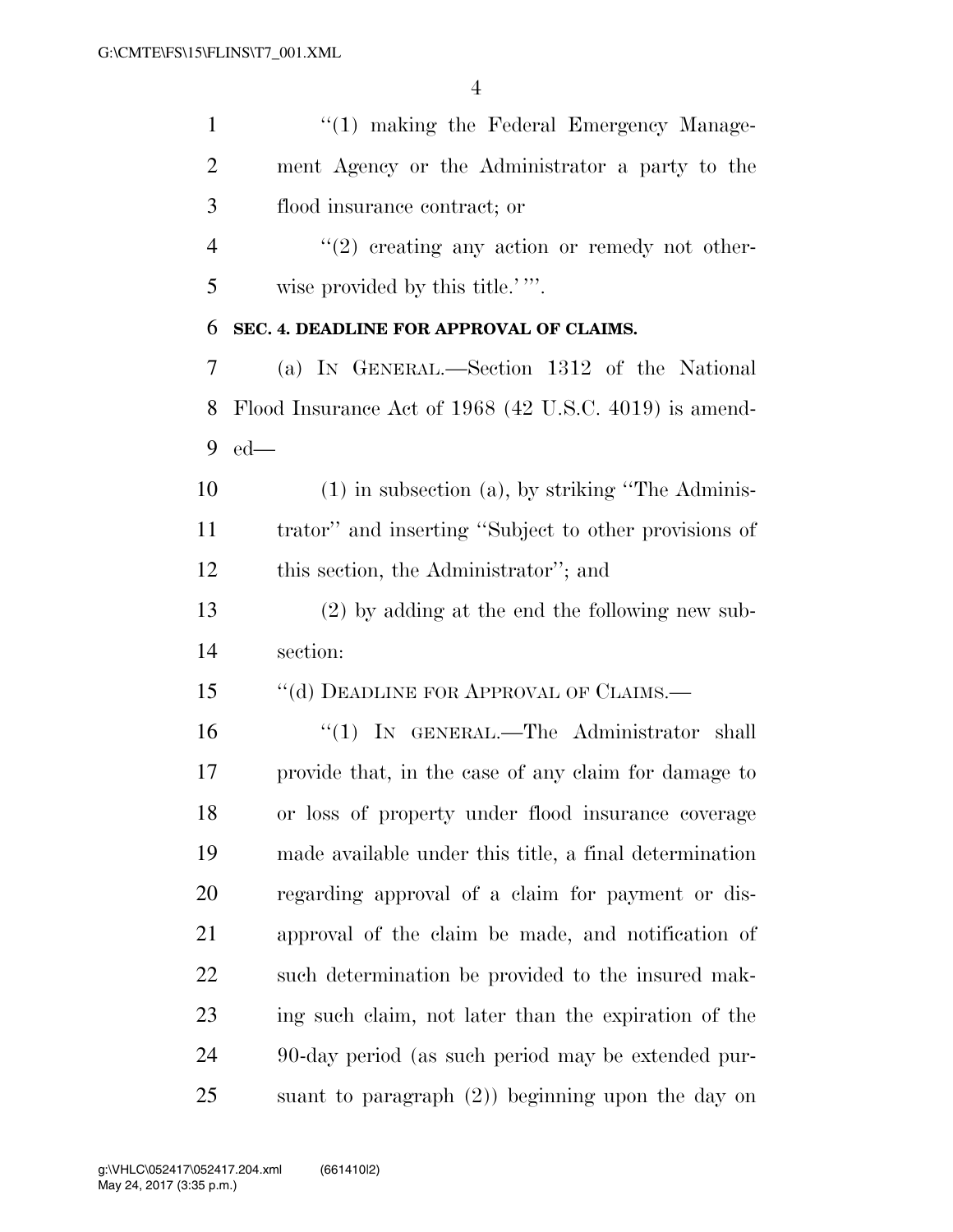which such claim was made. Payment of approved claims shall be made as soon as possible after such approval.

4 "(2) EXTENSION OF DEADLINE.—The Adminis- trator shall provide that the period referred to in paragraph (1) may be extended by a single addi- tional period of 15 days in cases where extraordinary circumstances are demonstrated. The Administrator shall, by regulation, establish criteria for dem- onstrating such extraordinary circumstances and for determining to which claims such extraordinary cir-cumstances apply.''.

 (b) APPLICABILITY.—The amendments made by sub- section (a) shall apply to any claim under flood insurance coverage made available under the National Flood Insur- ance Act of 1968 (42 U.S.C. 4001 et seq.) pending on the date of the enactment of this Act and any claims made after such date of enactment.

#### **SEC. 5. LITIGATION PROCESS OVERSIGHT AND REFORM.**

 (a) IN GENERAL.—Part C of chapter II of the Na- tional Flood Insurance Act of 1968 (42 U.S.C. 4081 et seq.), as amended by the preceding provisions of this Act, is further amended by adding at the end the following new section: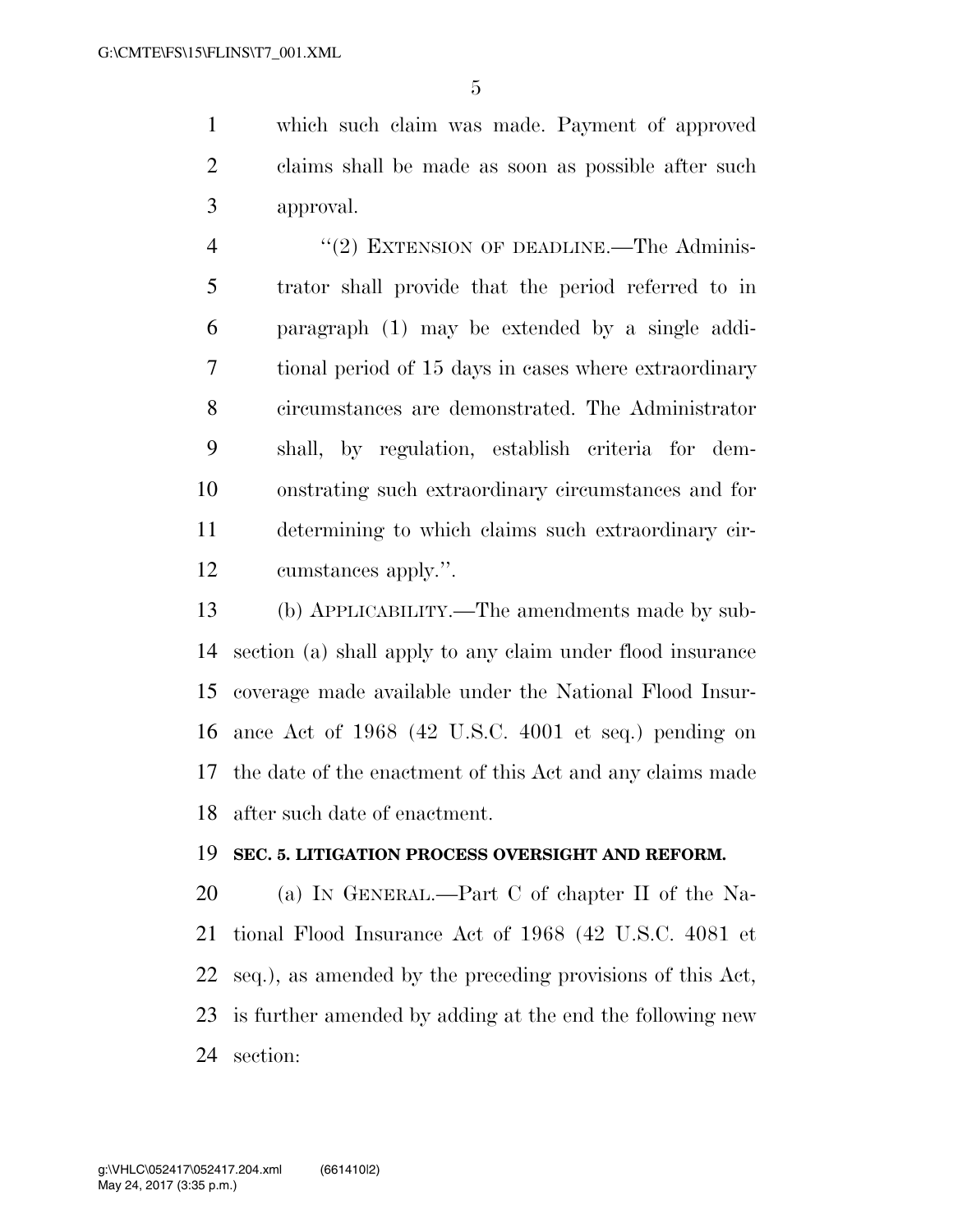### **''SEC. 1351. OVERSIGHT OF LITIGATION.**

 ''(a) OVERSIGHT.—The Administrator shall monitor and oversee litigation conducted by Write Your Own com- panies arising under contracts for flood insurance sold pursuant to this title, to ensure that—

 ''(1) litigation expenses are reasonable, appro-priate, and cost-effective; and

8 "(2) Write Your Own companies comply with guidance and procedures established by the Adminis-trator regarding the conduct of litigation.

 ''(b) DENIAL OF REIMBURSEMENT FOR EX- PENSES.—The Administrator may deny reimbursement for litigation expenses that are determined to be unreason- able, excessive, contrary to guidance issued by the Admin- istrator, or outside the scope of any arrangement entered into with a Write Your Own company.

 ''(c) LITIGATION STRATEGY.—The Administrator may direct litigation strategy for claims arising under a contract for flood insurance sold by a Write Your Own company.

21 "(d) SUBSTITUTION.—If at any time, the Adminis- trator determines there is a conflict of interest between the Write Your Own company and the National Flood In- surance Program, or it is in the best interest of the United States, the Administrator may promptly take any nec-essary action to be substituted for the WYO company in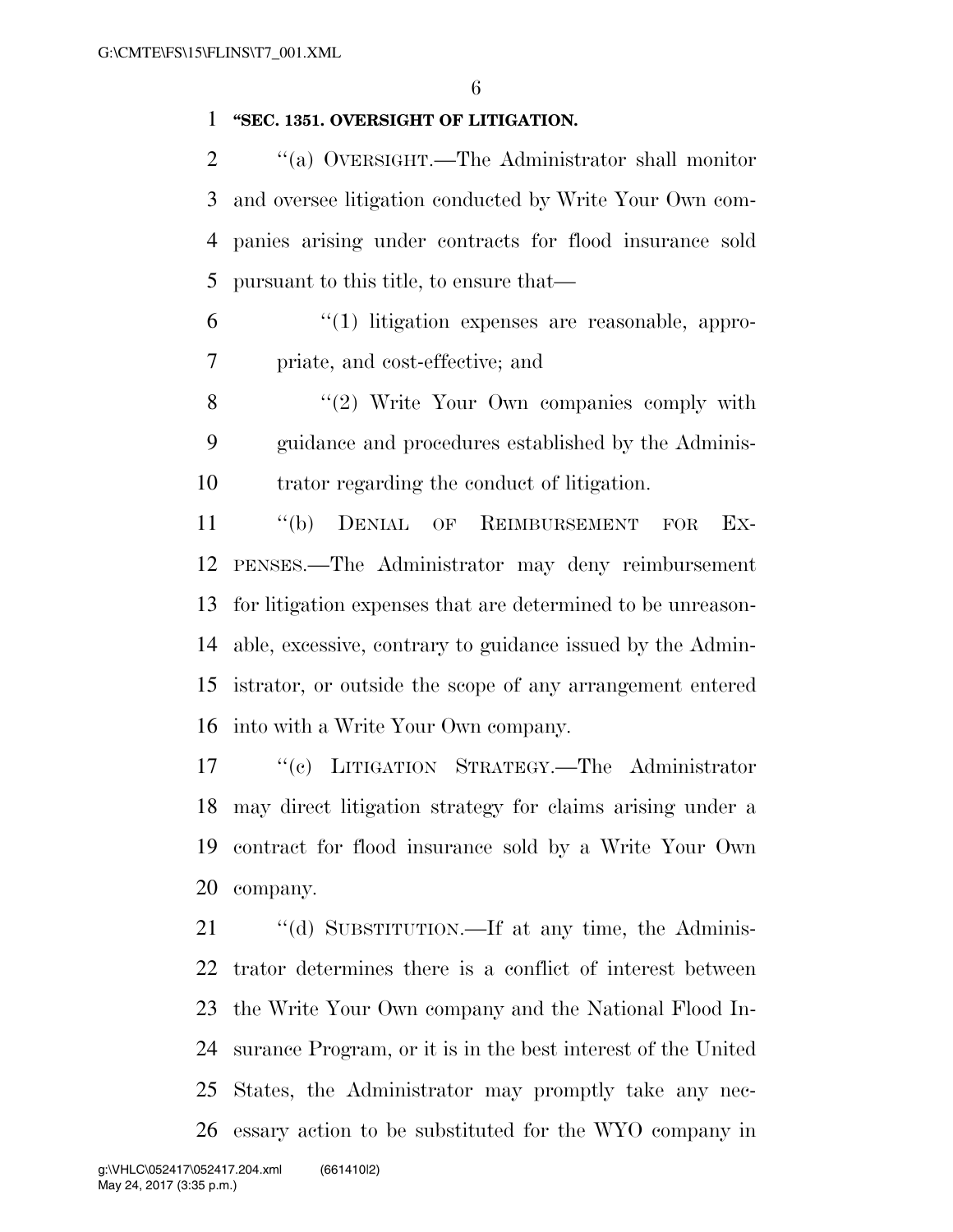any action arising out of any claim arising under a con- tract for flood insurance sold by a Write Your Own com-pany.''.

 (b) IMPLEMENTATION.—The Administrator of the Federal Emergency Management Agency shall initiate compliance with Section 1352(d) of the National Flood In- surance Act of 1968, as added by the amendment made by subsection (a) of this section, not later than the expira- tion of the 12-month period beginning on the date of the enactment of this Act.

#### **SEC. 6. PROHIBITION ON HIRING DISBARRED ATTORNEYS.**

 Part C of chapter II of the National Flood Insurance Act of 1968 (42 U.S.C. 4081 et seq.), as amended by the preceding provisions of this Act, is further amended by adding at the end the following new section:

### **''SEC. 1352. PROHIBITION ON HIRING DISBARRED ATTOR-**

**NEYS.** 

 ''The Administrator may not at any time newly em- ploy in connection with the flood insurance program under this title any attorney who has been suspended or dis- barred by any court, bar, or Federal or State agency to which the individual was previously admitted to practice.''.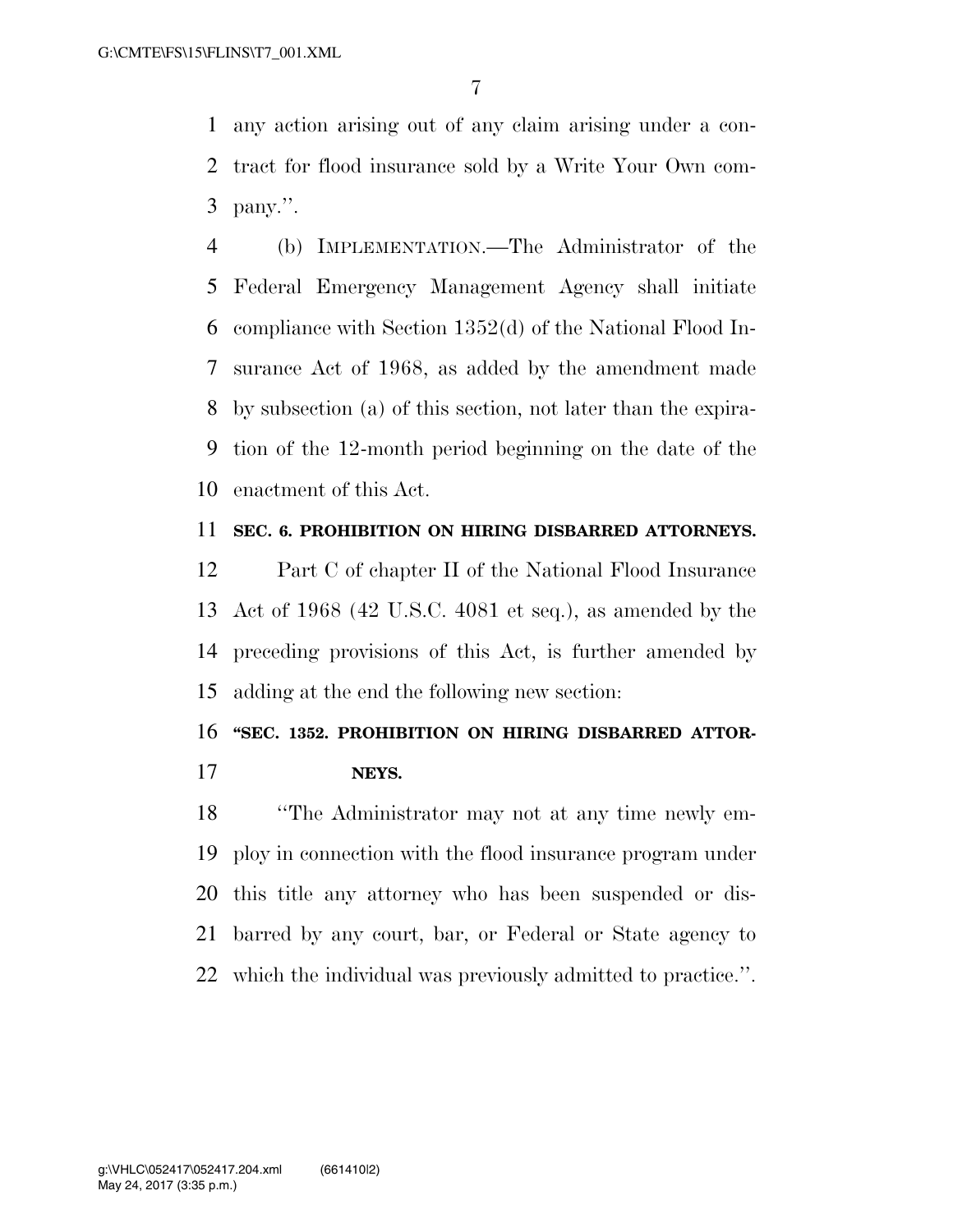# **SEC. 7. UNDERPAYMENT OF CLAIMS BY WRITE YOUR OWN COMPANIES.**

 Section 1345 of the National Flood Insurance Act of 1968 (42 U.S.C. 4081) is amended by adding at the end the following new subsection:

 ''(f) UNDERPAYMENT OF CLAIMS BY WYO COMPA- NIES.—The Administrator shall establish penalties for companies participating in the Write Your Own program knowingly underpaying claims for losses covered by flood insurance made available under this title, which penalties shall be commensurate, with respect to the amount of the penalty, to the penalties applicable to overpayment of such claims by a similar amount by such companies.''.

#### **SEC. 8. TECHNICAL ASSISTANCE REPORTS.**

 (a) USE.—Section 1312 of the National Flood Insur- ance Act of 1968 (42 U.S.C. 4019), as amended by the preceding provisions of this Act, is further amended by adding at the end the following new subsection:

19 "'(e) USE OF TECHNICAL ASSISTANCE REPORTS.— When adjusting claims for any damage to or loss of prop- erty which is covered by flood insurance made available under this title, the Administrator may rely upon technical assistance reports, as such term is defined in section 1312A, only if such reports are final and are prepared in compliance with applicable State and Federal laws re-garding professional licensure and conduct.''.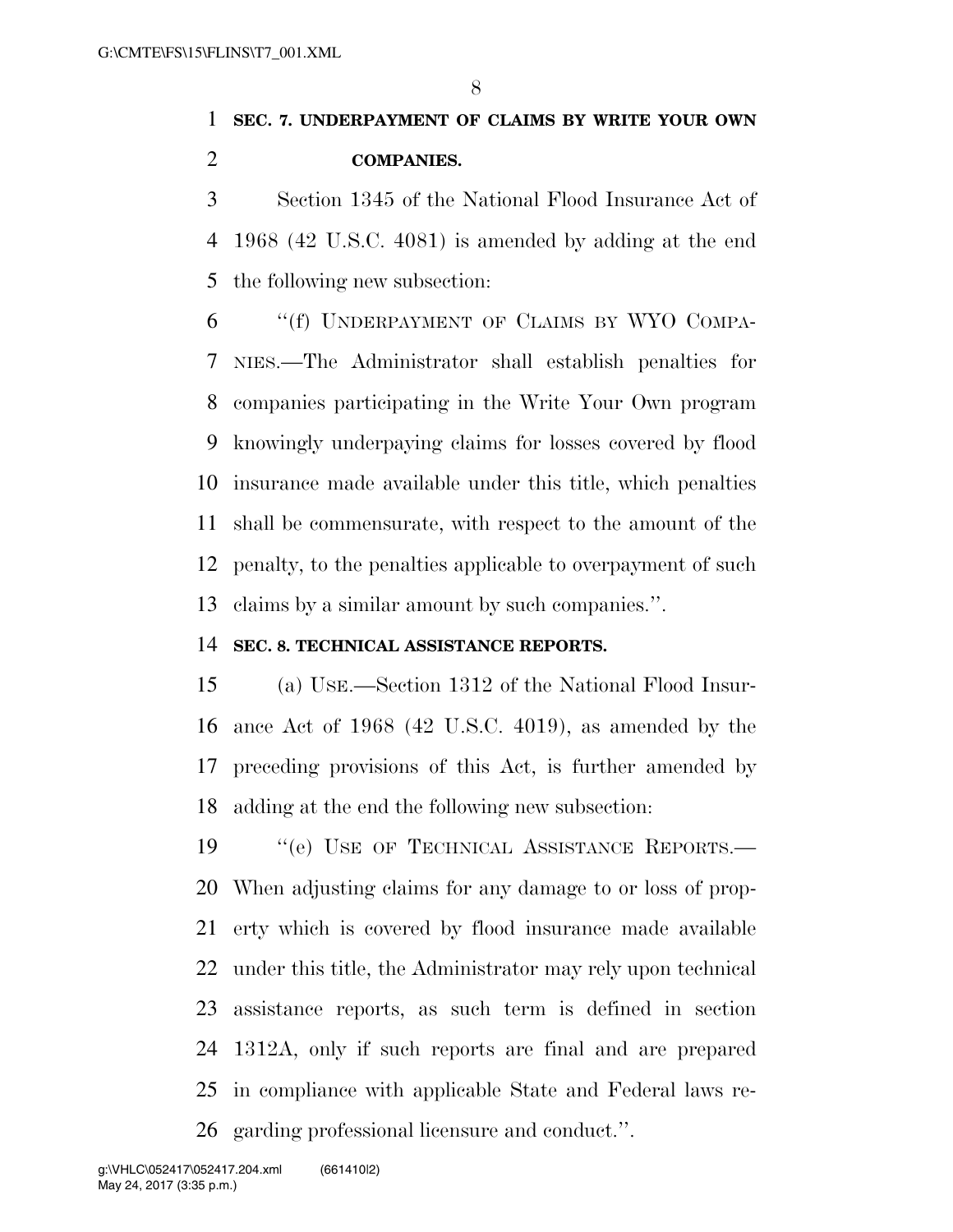(b) DISCLOSURE.—The National Flood Insurance Act of 1968 is amended by inserting after section 1312 (42 U.S.C. 4019) the following new section:

## **''SEC. 1312A. DISCLOSURE OF TECHNICAL ASSISTANCE RE-PORTS.**

 ''(a) IN GENERAL.—Notwithstanding section 552a of title 5, United States Code, upon request by a policy- holder, the Administrator shall provide a true, complete, and unredacted copy of any technical assistance report that the Administrator relied upon in adjusting and pay- ing for any damage to or loss of property insured by the policyholder and covered by flood insurance made available under this title. Such disclosures shall be in addition to any other right of disclosure otherwise made available pur-suant such section 552a or any other provision of law.

 ''(b) DIRECT DISCLOSURE BY WRITE YOUR OWN COMPANIES AND DIRECT SERVICING AGENTS.—A Write Your Own company or direct servicing agent in possession of a technical assistance report subject to disclosure under subsection (a) may disclose such technical assistance re- port without further review or approval by the Adminis-trator.

23 "(c) DEFINITIONS.—For purposes of this section, the following definitions shall apply: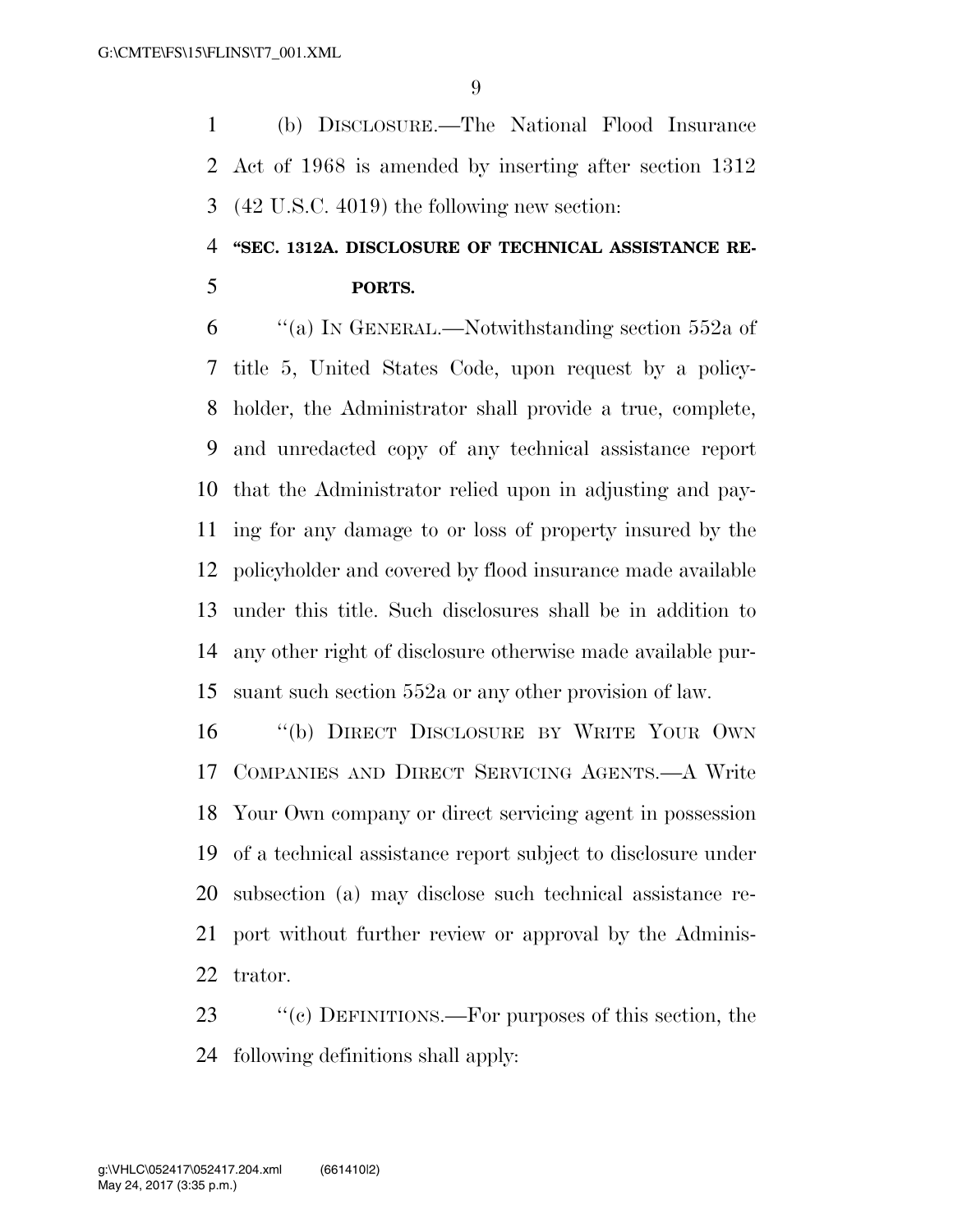1 "(1) POLICYHOLDER.—The term 'policyholder' means a person or persons shown as an insured on the declarations page of a policy for flood insurance coverage sold pursuant to this title. 5 "(2) TECHNICAL ASSISTANCE REPORT.—The term 'technical assistance report' means a report created for the purpose of furnishing technical as-

 sistance to an insurance claims adjuster assigned by the National Flood Insurance Program, including by engineers, surveyors, salvors, architects, and cer-11 tified public accounts.'".

## **SEC. 9. IMPROVED DISCLOSURE REQUIREMENT FOR STANDARD FLOOD INSURANCE POLICIES.**

 Section 100234 of the Biggert-Waters Flood Insur- ance Reform Act of 2012 (42 U.S.C. 4013a) is amended by adding at the end the following new subsections:

17 "(c) DISCLOSURE OF COVERAGE.—

18 "(1) DISCLOSURE SHEET.—Each policy under the National Flood Insurance Program shall include a disclosure sheet that sets forth, in plain lan-guage—

22  $\langle (A)$  the definition of the term 'flood' for purposes of coverage under the policy;

24 "(B) a description of what type of flood forces are necessary so that losses from an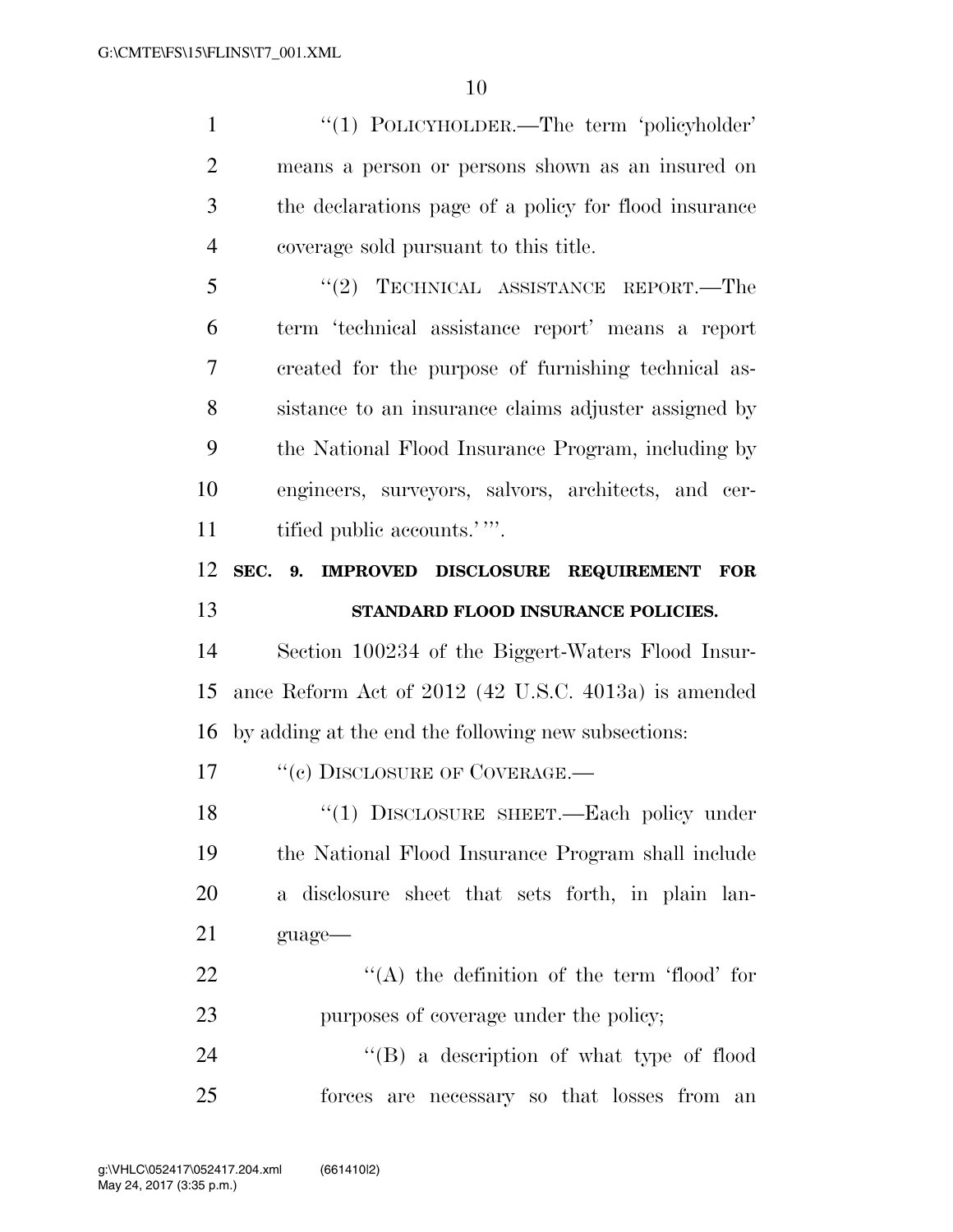| $\mathbf{1}$   | event are covered under the policy, including         |
|----------------|-------------------------------------------------------|
| $\overline{2}$ | overflow of inland or tidal waves, unusual and        |
| 3              | rapid accumulation or runoff of a surface any         |
| $\overline{4}$ | source, and mudflow;                                  |
| 5              | $\cdot\cdot$ (C) a statement of the types and charac- |
| 6              | teristics of losses that are not covered under the    |
| $\overline{7}$ | policy;                                               |
| 8              | $\lq\lq$ asummary of total cost and amount            |
| 9              | of insurance coverage, and any other informa-         |
| 10             | tion relating to such coverage required to be         |
| 11             | disclosed under section 1308(l) of the National       |
| 12             | Flood Insurance Act of 1968 (42 U.S.C.                |
| 13             | 4015(l));                                             |
| 14             | $\lq\lq(E)$ a statement that the disclosure sheet     |
| 15             | provides general information about the policy-        |
| 16             | holder's standard flood insurance policy;             |
| 17             | $\lq\lq(F)$ a statement that the standard flood       |
| 18             | insurance policy, together with the application,      |
| 19             | endorsements, and declarations page, make up          |
| 20             | the official contract and are controlling in the      |
| 21             | event that there is any difference between the        |
| 22             | information on the disclosure sheet and the in-       |
| 23             | formation in the policy; and                          |
| 24             | $\lq\lq(G)$ a statement that if the policyholder      |
| 25             | has any questions regarding information in the        |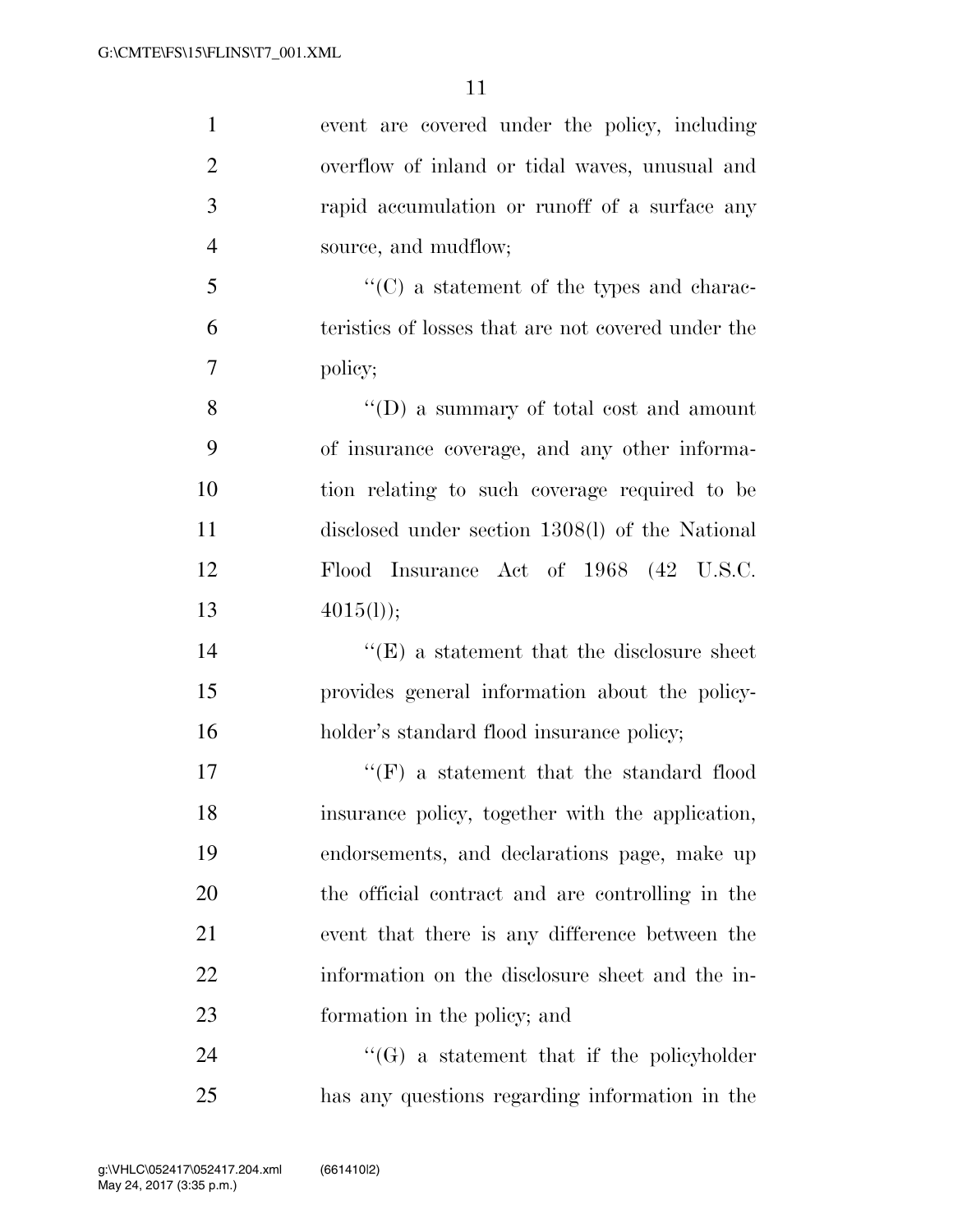| $\mathbf{1}$   | disclosure sheet or policy he or she should con-    |
|----------------|-----------------------------------------------------|
| $\overline{2}$ | tact the entity selling the policy on behalf of the |
| 3              | Program, together with contact information suf-     |
| $\overline{4}$ | ficient to allow the policyholder to contact such   |
| 5              | entity.                                             |
| 6              | "(2) ACKNOWLEDGMENT SHEET.—Each policy              |
| 7              | under the National Flood Insurance Program shall    |
| 8              | include an acknowledgment sheet that sets forth, in |
| 9              | plain language—                                     |
| 10             | $\lq\lq$ a statement of whether or not there        |
| 11             | is a basement in the property to be covered by      |
| 12             | the policy;                                         |
| 13             | $\lq\lq (B)$ a statement of whether or not the      |
| 14             | policy provides coverage for the contents of the    |
| 15             | property covered by the policy;                     |
| 16             | $\lq\lq$ a statement that the standard flood        |
| 17             | insurance policy, together with the application,    |
| 18             | endorsements, and declarations page, make up        |
| 19             | the official contract and are controlling in the    |
| 20             | event that there is any difference between the      |
| 21             | information on the acknowledgment sheet and         |
| 22             | the information in the policy; and                  |
| 23             | $\lq\lq$ a statement that if the policyholder       |
| 24             | has any questions regarding information in the      |
| 25             | acknowledgment sheet or policy he or<br>she         |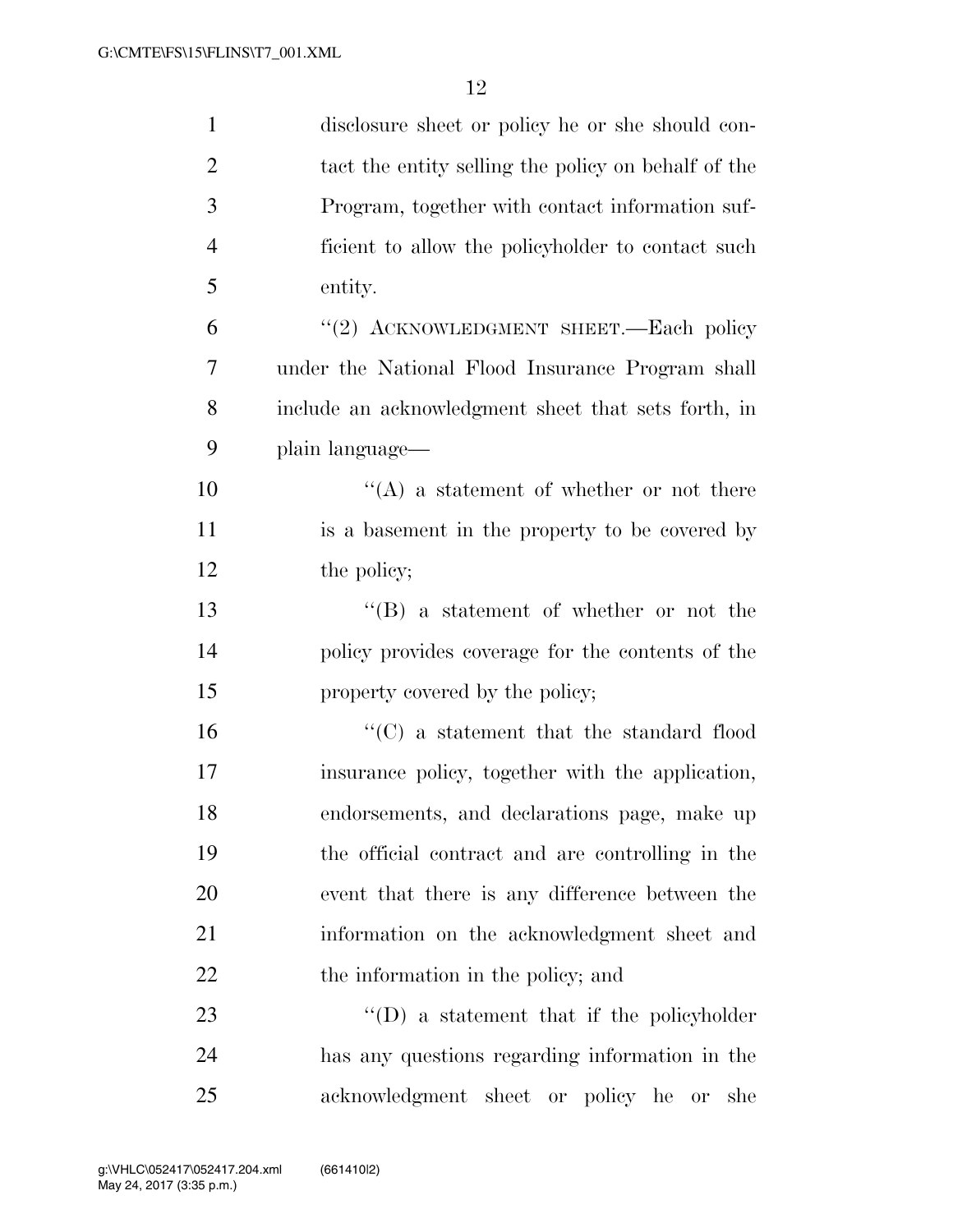should contact the entity selling the policy on behalf of the Program, together with contact in- formation sufficient to allow the policyholder to contact such entity.

 ''(3) REQUIRED SIGNATURES.—A policy for flood insurance coverage under the National Flood Insurance Program may not take effect unless the disclosure sheet required under paragraph (1) and the acknowledgment sheet required under paragraph (2), with respect to the policy, are signed and dated by the policyholder and the seller of the policy who is acting on behalf of the Program.''.

### **SEC. 10. RESERVE FUND AMOUNTS.**

 Section 1310 of the National Flood Insurance Act of 1968 (42 U.S.C. 4017) is amended by adding at the end the following new subsection:

17 "(g) CREDITING OF RESERVE FUND AMOUNTS.— Funds collected pursuant to section 1310A may be cred- ited to the Fund under this section to be available for the 20 purpose described in subsection  $(d)(1)$ .".

## **SEC. 11. SUFFICIENT STAFFING FOR OFFICE OF FLOOD IN-SURANCE ADVOCATE.**

 (a) IN GENERAL.—Section 24 of the Homeowner Flood Insurance Affordability Act of 2014 (42 U.S.C.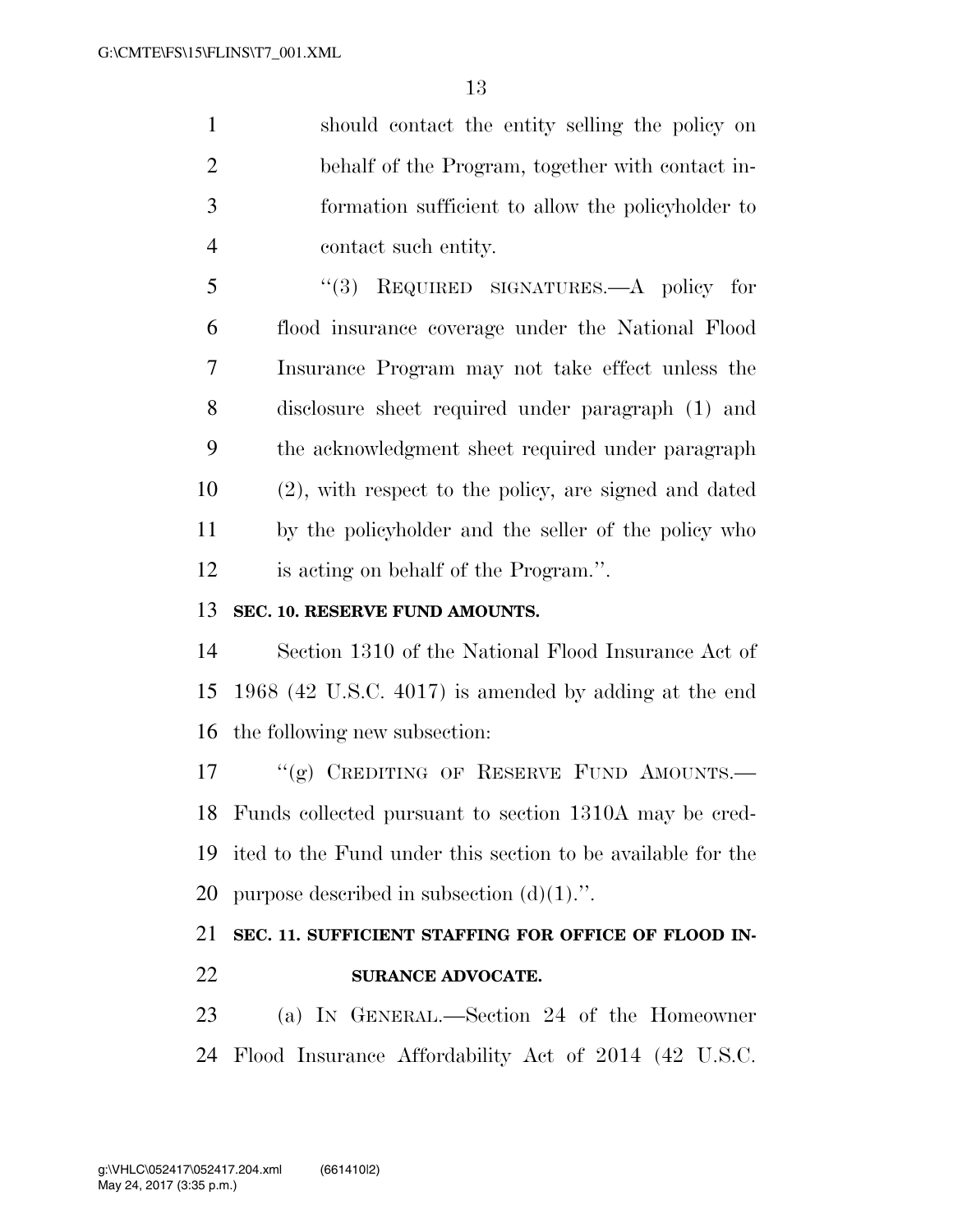4033) is amended by adding at the end the following new subsection:

 ''(c) STAFF.—The Administrator shall ensure that the Flood Insurance Advocate has sufficient staff to carry out all of the duties and responsibilities of the Advocate under this section, which shall include providing direction as necessary, including by direct conversations with insur-ance agents.''.

 (b) TIMING.—The Administrator of the Federal Emergency Management Agency shall take such actions as may be necessary to provide for full compliance with section 24(c) of the Homeowner Flood Insurance Afford- ability Act of 2014, as added by the amendment made by subsection (a) of this section, not later than the expiration of the 180-day period beginning on the date of the enact-ment of this Act.

#### **SEC. 12. TECHNICAL INSURANCE ADVISORY COUNCIL.**

 (a) ESTABLISHMENT.—There is established a council to be known as the Technical Insurance Advisory Council (in this section referred to as the ''Council'').

(b) MEMBERSHIP.—The Council shall consist of—

 (1) the Administrator of the Federal Emer- gency Management Agency (in this section referred to as the ''Administrator'', or the designee thereof;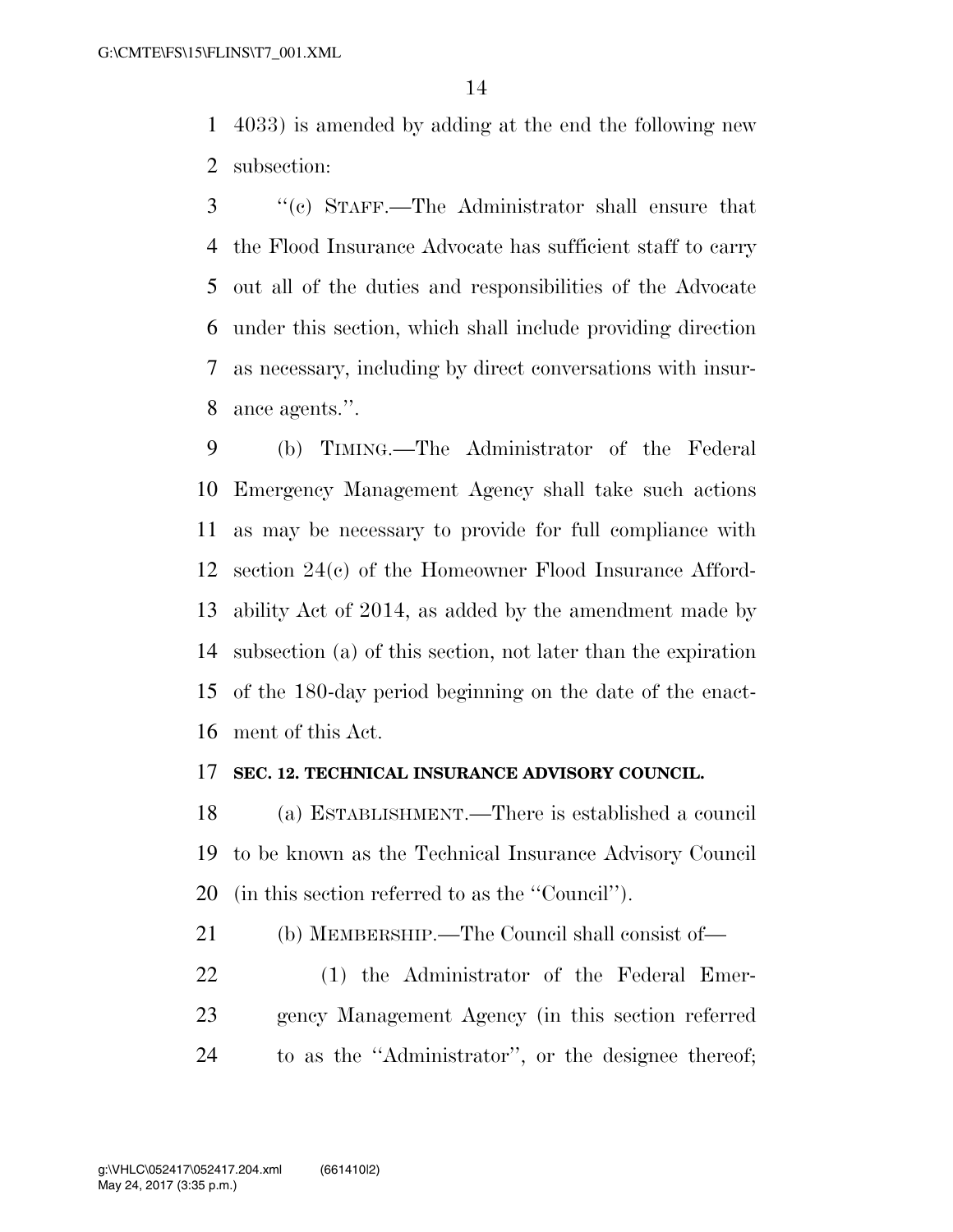| $\mathbf{1}$   | (2) the Secretary of the Treasury, or the des-    |
|----------------|---------------------------------------------------|
| $\overline{2}$ | ignee thereof; and                                |
| 3              | (3) additional members appointed by the Ad-       |
| $\overline{4}$ | ministrator or the designee of the Administrator, |
| 5              | who shall be—                                     |
| 6              | (A) two representatives of the property and       |
| $\overline{7}$ | casualty insurance sector;                        |
| 8              | (B) two individuals who served in the past,       |
| 9              | or are currently serving, as an insurance regu-   |
| 10             | lator of a State, the District of Columbia, the   |
| 11             | Commonwealth of Puerto Rico, Guam, the            |
| 12             | Commonwealth of the Northern Mariana Is-          |
| 13             | lands, the Virgin Islands, American Samoa, or     |
| 14             | any federally-recognized Indian tribe;            |
| 15             | (C) two representatives of the financial or       |
| 16             | insurance sectors who are involved in risk        |
| 17             | transfers, including reinsurance, resilience      |
| 18             | bonds, and other insurance-linked securities;     |
| 19             | (D) one representative of a recognized con-       |
| 20             | sumer advocacy organization;                      |
| 21             | (E) one individual having demonstrated ex-        |
| 22             | pertise in the challenges in insuring low-income  |
| 23             | communities;                                      |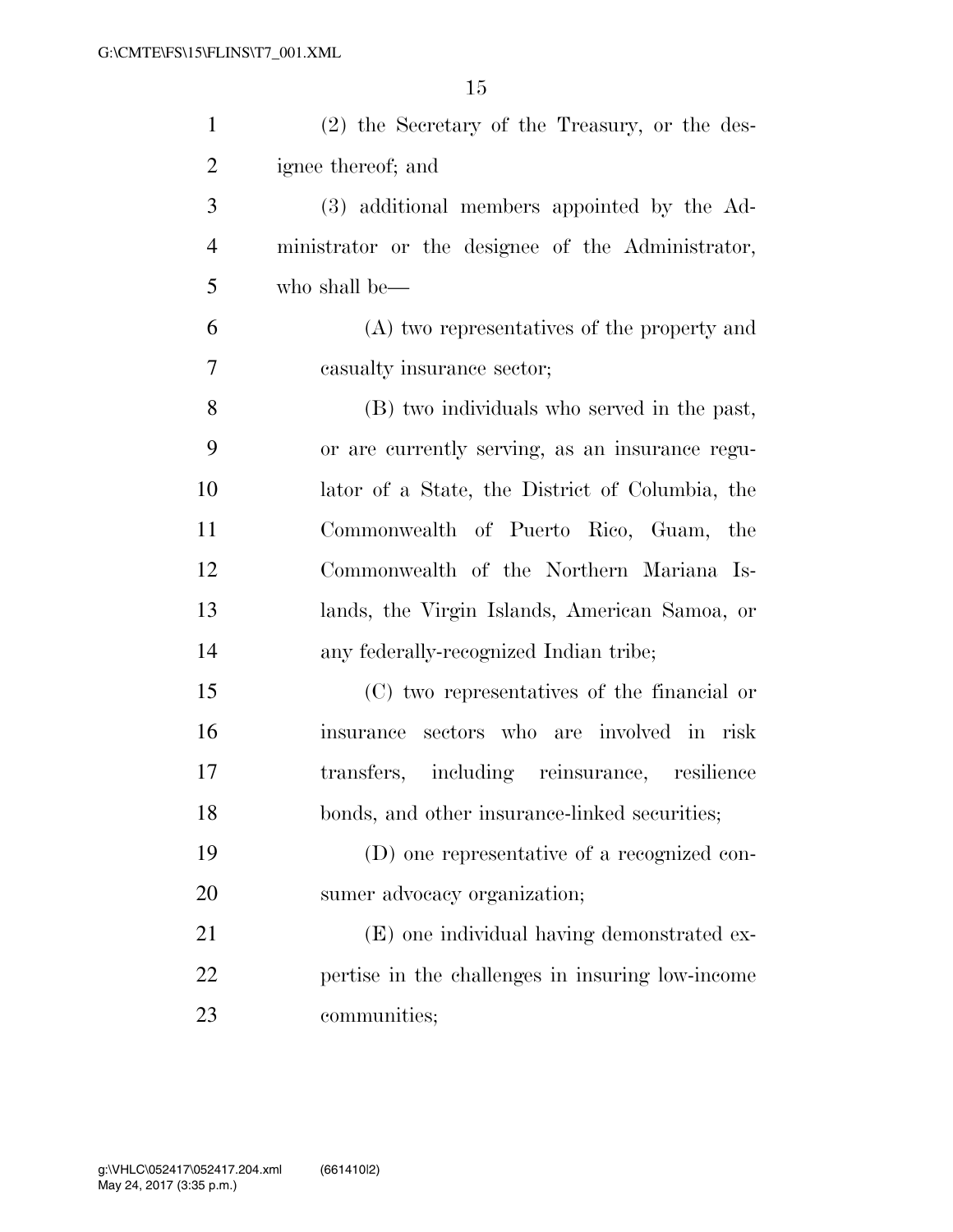(F) one representative from an academic institution who has demonstrated expertise in insurance; and

 (G) such other recognized experts in the field of insurance as the Administrator con-siders necessary.

 (c) DUTIES.—The Council shall review, and make recommendations to the Administrator, on matters related to the insurance aspects of the National Flood Insurance Program, including ratemaking, technology to administer insurance, risk assessment, compensation and allowances, generally and based on the complexities of the program, and best insurance practices.

 (d) CHAIRPERSON.—The members of the Council shall elect one member to serve as the chairperson of the Council (in this section referred to as the ''Chairperson''). (e) COMPENSATION.—Members of the Council shall receive no additional compensation by reason of their serv-ice on the Council.

20 (f) MEETINGS AND ACTIONS.—

 (1) IN GENERAL.—The Council shall meet not less frequently than twice each year at the request of the Chairperson or a majority of its members, and may take action by a vote of the majority of the members.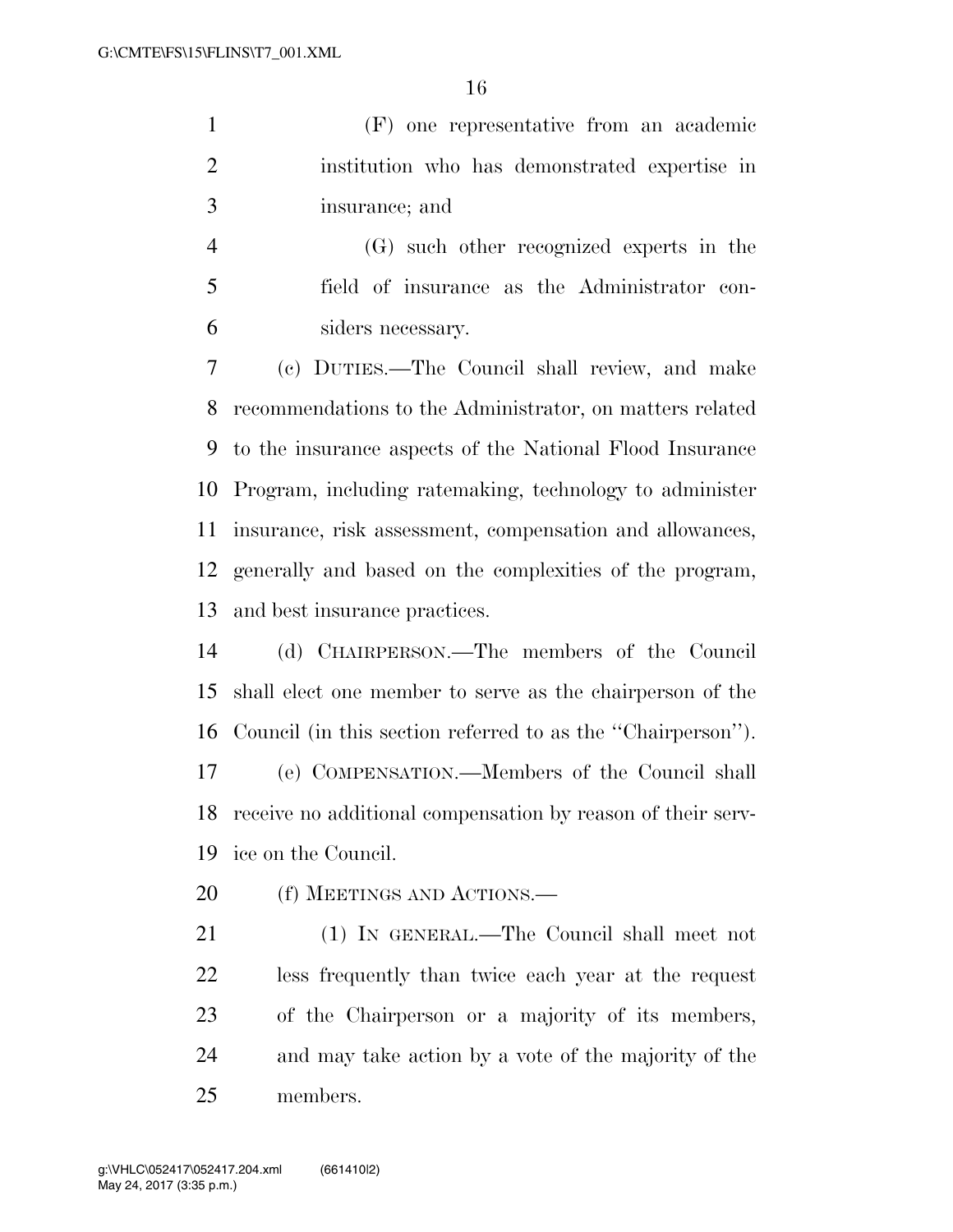(2) INITIAL MEETING.—The Administrator, or a person designated by the Administrator, shall re- quest and coordinate the initial meeting of the Coun-cil.

 (g) STAFF OF FEMA.—Upon the request of the Chairperson, the Administrator may detail, on a non- reimbursable basis, personnel of the Federal Emergency Management Agency to assist the Council in carrying out its duties.

 (h) POWERS.—In carrying out this section, the Coun- cil may hold hearings, receive evidence and assistance, pro- vide information, and conduct research, as it considers ap-propriate.

 (i) REPORTS TO CONGRESS.—The Administrator, on an annual basis, shall report to the Committee on Finan- cial Services of the House of Representatives, the Com- mittee on Banking, Housing, and Urban Affairs of the Senate, and the Office of Management and Budget on— (1) the recommendations made by the Council; (2) actions taken by the Federal Emergency Management Agency to address such recommenda- tions to improve the insurance aspects of the na-tional flood insurance program; and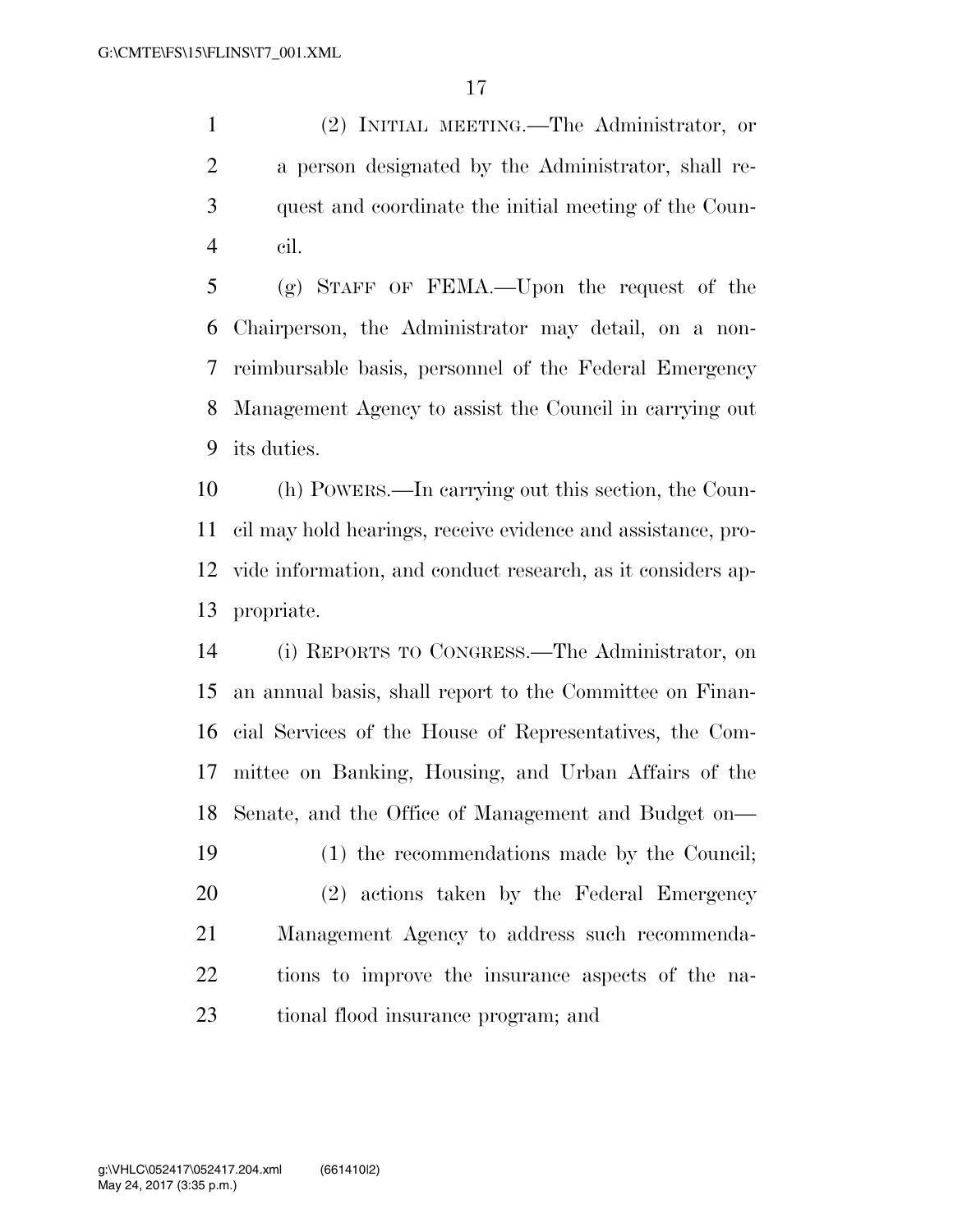(3) any recommendations made by the Council that have been deferred or not acted upon, together with an explanatory statement.

#### **SEC. 13. INTERAGENCY GUIDANCE ON COMPLIANCE.**

 Not later than the expiration of the 12-month period beginning on the date of the enactment of this Act, and at least biennial thereafter, the Administrator of the Fed- eral Emergency Management Agency, the Comptroller of the Currency, the Board of Governors of the Federal Re- serve System, the Federal Deposit Insurance Corporation, the Office of Thrift Supervision, and the National Credit Union Administration shall update and reissue the docu- ment entitled ''Interagency Questions and Answers Re-garding Flood Insurance''.

### **SEC. 14. GAO STUDY OF CLAIMS ADJUSTMENT PRACTICES.**

 The Comptroller General of the United States shall conduct a study of the policies and practices for adjust- ment of claims for losses under flood insurance coverage made available under the National Flood Insurance Act, which shall include—

 (1) a comparison such policies and practices with the policies and practices for adjustment of claims for losses under other insurance coverage;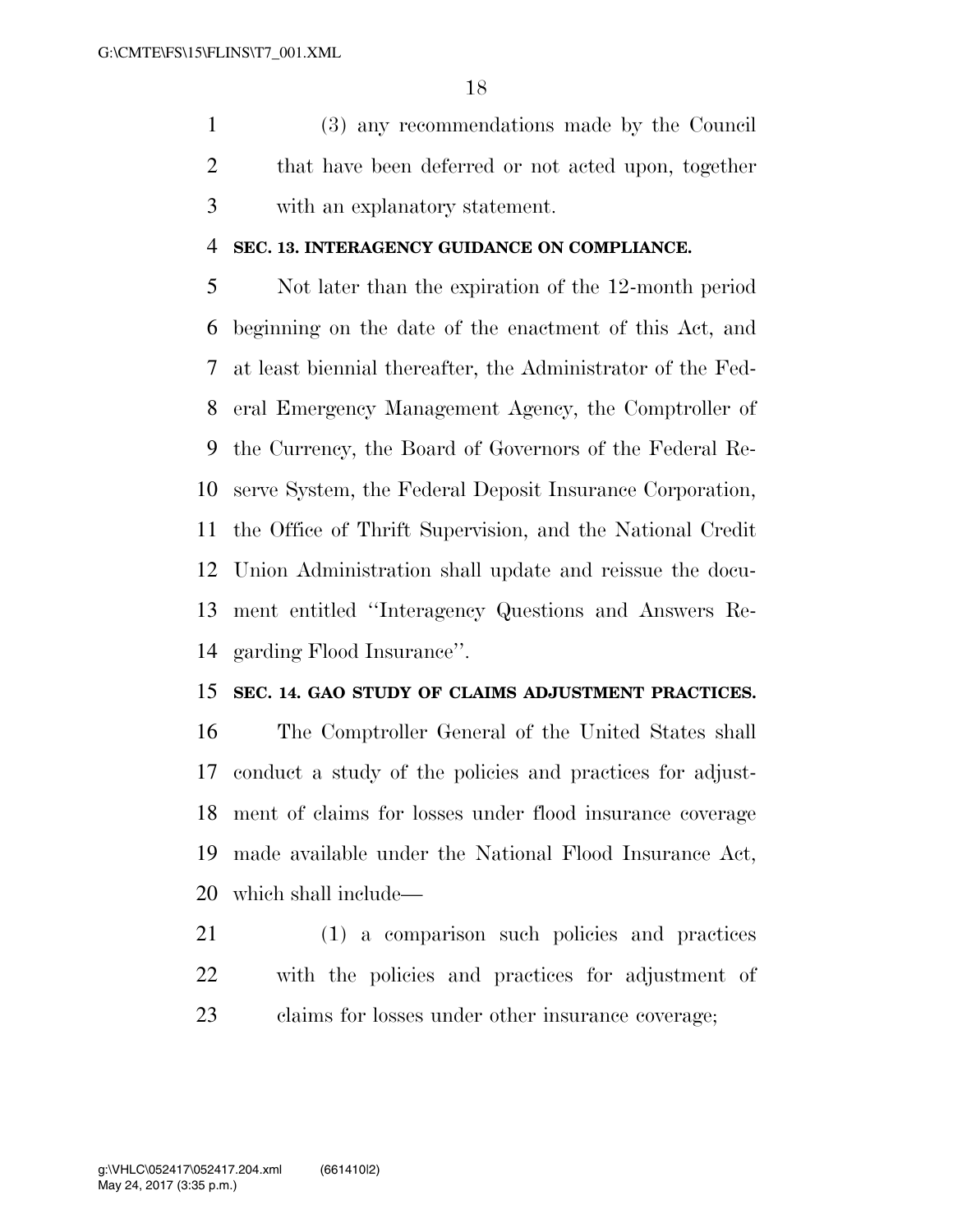(2) an assessment the quality of the adjust- ments conducted and the effects of such policies and practices on such quality;

 (3) identification of any incentives under such policies and practices that affect the speed with which such adjustments are conducted; and

 (4) identification of the affects of such policies and practices on insureds submitting such claims for losses.

 Not later than the expiration of the 18-month period be- ginning on the date of the enactment of this Act, the Comptroller General shall submit a report to the Com- mittee on Financial Services of the House of Representa- tives and the Committee on Banking, Housing, and Urban Affairs of the Senate regarding the findings and conclu-sions of the study conducted pursuant to this section.

### **SEC. 15. GAO STUDY OF FLOOD INSURANCE COVERAGE**

### **TREATMENT OF EARTH MOVEMENT.**

 The Comptroller General of the United States shall conduct a study of the treatment, under flood insurance coverage made available under the National Flood Insur- ance Act, of earth movement and subsidence, including earth movement and subsidence caused by flooding, which shall include—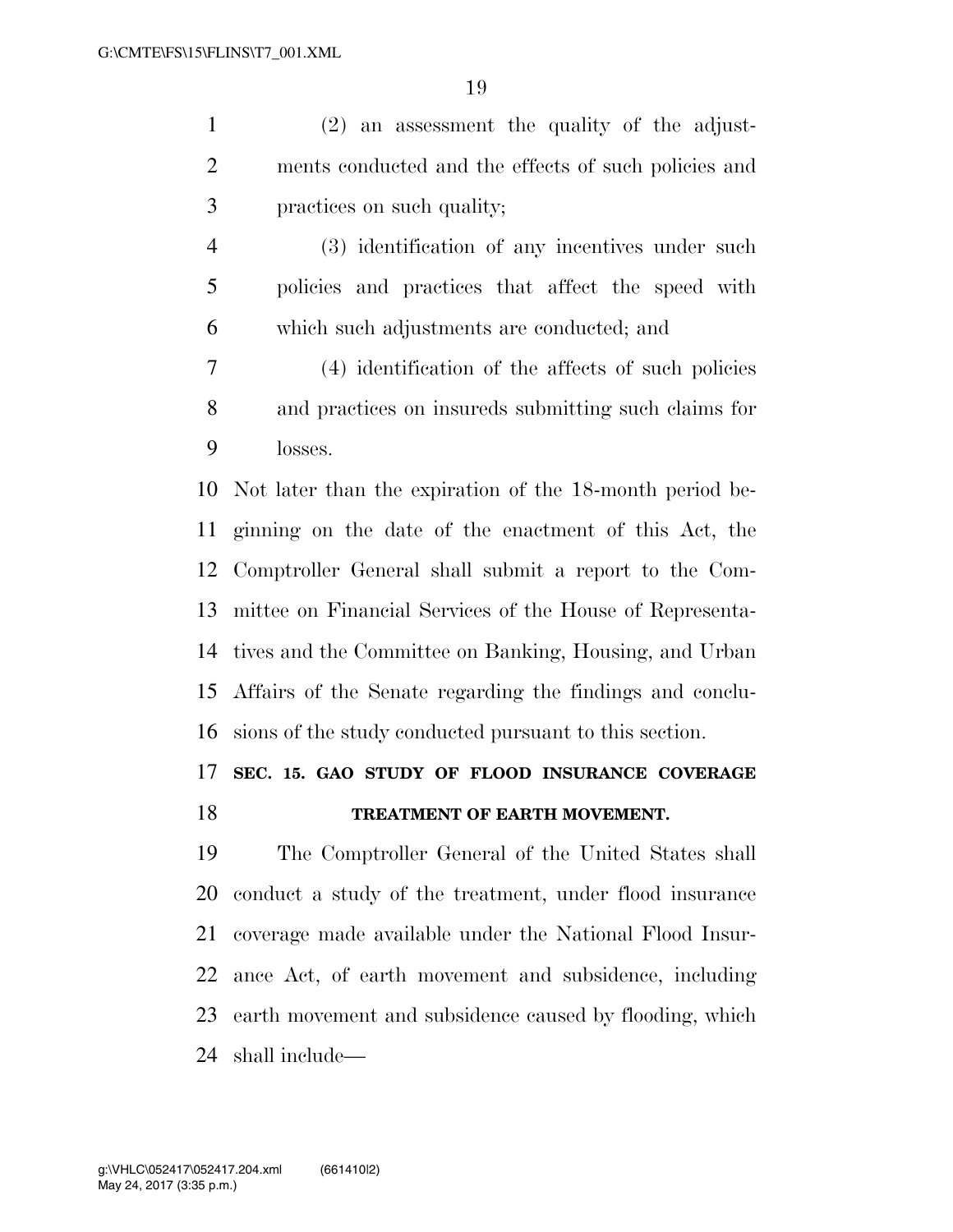(1) identification and analysis of the effects of such treatment on the National Flood Insurance Program and insureds under the program; (2) an assessment of the availability and afford- ability of coverage in the private insurance market for earth movement and subsidence caused by flood- ing; and (3) an assessment of the effects on the National Flood Insurance Program of covering earth move- ment and subsidence caused by flooding. Not later than the expiration of the 18-month period be-

 ginning on the date of the enactment of this Act, the Comptroller General shall submit a report to the Com- mittee on Financial Services of the House of Representa- tives and the Committee on Banking, Housing, and Urban Affairs of the Senate regarding the findings and conclu-sions of the study conducted pursuant to this section.

#### **SEC. 16. DEFINITIONS.**

 (a) NATIONAL FLOOD INSURANCE ACT OF 1968.— Subsection (a) of section 1370 of the National Flood In- surance Act of 1968 (42 U.S.C. 4121(a)) is amended— (1) in paragraph (14). by striking ''and'' at the end;

 (2) in paragraph (15), by striking the period at the end and inserting a semicolon; and